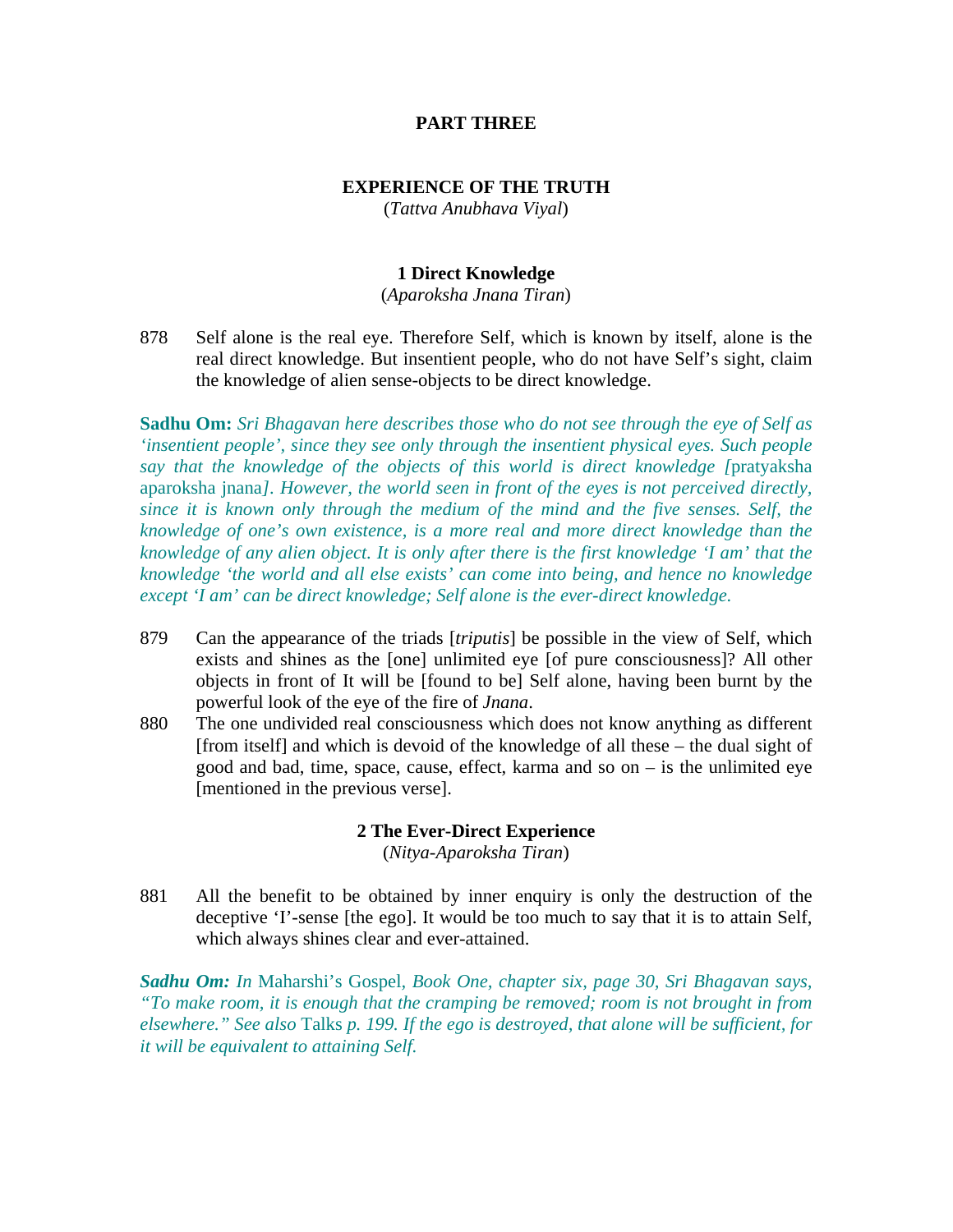882 The pure and direct shining forth of Self, like that of the tenth man, is attained merely by the removal of the false forgetfulness [of Self]; the gain experienced is not a new one. Know thus.

*Sadhu Om: After crossing a river, ten fools began to count themselves to see whether they had already crossed safely. But while counting each one forgot to count himself, and so they each counted only nine, which led them to believe that one of them had drowned in the river. Seeing their distress, a wayfarer understood that their misery was only due to their having forgotten to count themselves, so he said, "I will give each of you one blow, and you must each count aloud as you receive your blow". As soon as the tenth man received his blow and counted "Ten," they all exclaimed, "Yes, we are ten after all. Our lost companion has been found." In truth, however, the tenth man was not newly gained, for he had never really been lost. Likewise, the experience of Self is not to be newly gained. The fruit of* sadhana *is only the removal of the seeming forgetfulness of Self.* 

883 Will an ornament become gold only when its form is destroyed by melting? Is it not [in reality] gold even while it is in the form of an ornament? Therefore, know that all the three [unreal] entities [the world, soul and God] formed by the mind, are likewise [in reality] nothing but existence-consciousness [Self].

*Sadhu Om: Even while they appear to be many different things, the world, the soul and*  God are in reality nothing but the one Self alone. It is wrong to think that they will *become Self only after their diverse forms have disappeared. In truth, only Self, the substance or reality of those diverse forms, is real, while the forms themselves are ever unreal.* 

884 One's seeking and attaining Self in the heart is just like a woman searching for her necklace being deluded into thinking that she had lost it though she was [in fact] always wearing it around her neck, and [finally] regaining it by touching her neck.

*Michael James: Just as the woman had in fact never lost her necklace, so in truth Self is never unknown. Therefore to think that Self-knowledge is something to be newly attained is no less foolish than to think that the woman had regained her necklace only when she touched her neck.* 

885 Except by [the effort made through] the path of enquiring into the mysterious sense, [the ego], by whatever effort is made through other paths such as karma, it is impossible to attain and enjoy Self, the treasure shining in the heart.

*Sadhu Om: In this verse Sri Bhagavan clearly and emphatically gives His verdict that however much one may strive on whatever other path such as* karma*,* yoga*,* bhakti *or*  jnana*, one cannot attain the bliss of Self until one enquires 'Who am I who strive in these other paths?' Compare verse 14 of* Ulladu Narpadu *–* Anubandham *here.*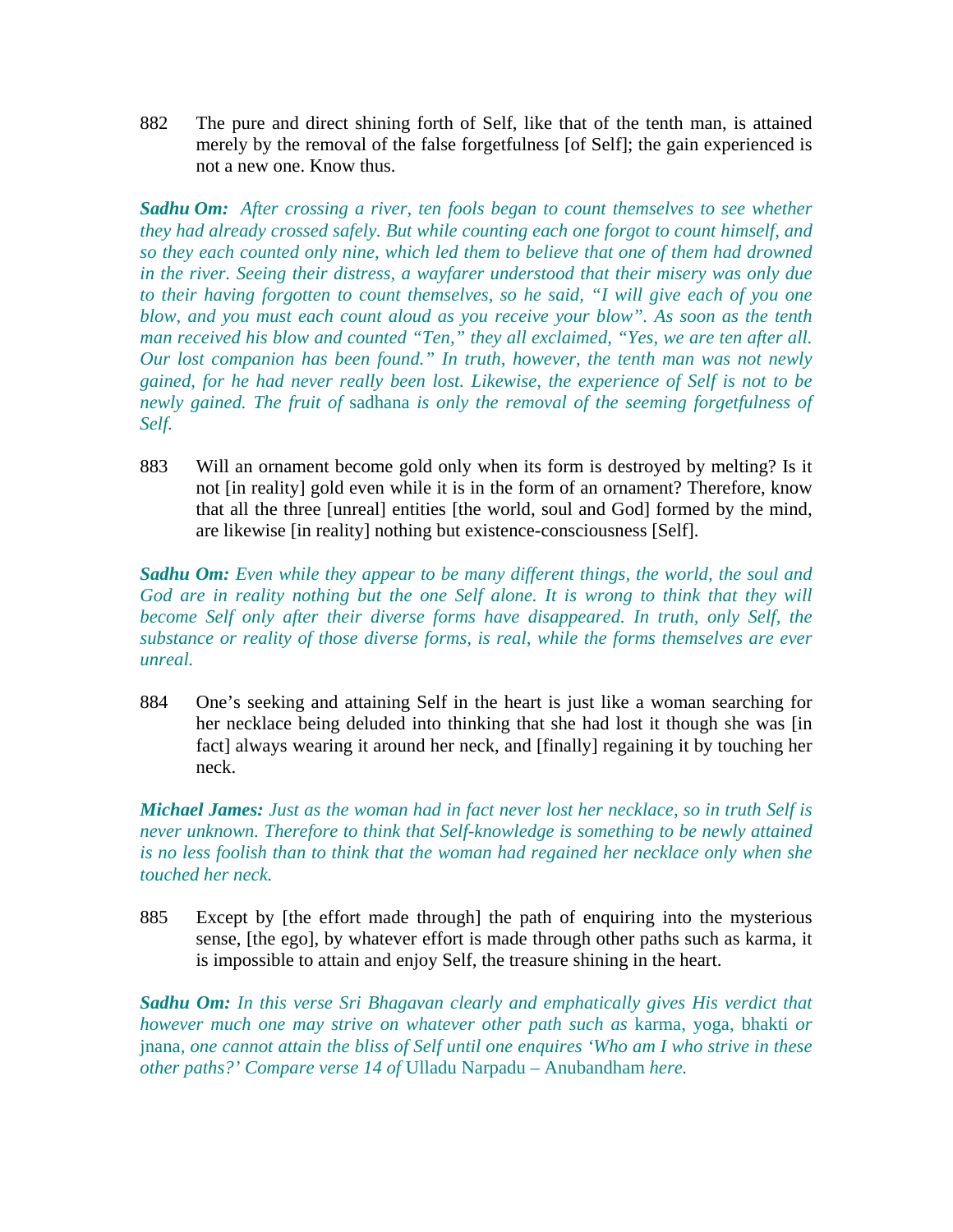886 If that unequalled state which is to be experienced in future through *tapas* in the form of [the six steps of] *sama* and so on is a real state, it should exist [and be experienced] even now as much as then.

*Sadhu Om: If we were to say that we do not experience Self now and that we will experience it only at some time in the future, it would amount to saying that Self is nonexistent at one time and existent at another time. If something is non-existent at one time and comes into existence at another time, will it not inevitably be lost once again? Therefore, since it does not exist in all the three times [past, present and future], how can it be called a real thing [*sat vastu]*? Hence, since Self-knowledge is the reality, it should be understood to be here, now, ever-attained [*nitya-siddha*] and directly experienced [*pratyaksha*]. The same idea is also expressed in the next verse.* 

887 If that state does not exist now but will come [into existence] only later, that state which will come cannot be our natural state, and hence it will not remain with us permanently but will [at some time] go away from us.

*Sri Muruganar: See the last point mentioned in the previous verse. Since a state which comes at one time and goes away at another time is not the final state, no matter how glorious and blissful it may be, it will not be eternal. If one's own natural state is itself the final state, then there will be no destruction for it. It is only natural and just that any state other than one's own natural state will go away from one at some time.* 

888 That [*Brahman*] is the whole [*purnam*]; this [the world-appearance] is also the whole. Even when [this] whole merges into [that] whole, it is the whole. Even when [this] whole goes out [as if a separate reality] from [that] whole, the whole alone remains.

*Michael James: This verse is adapted from the famous Vedic stanza, "*Purnamadah purnamidam *...*'*, which was sometimes quoted by Sri Bhagavan. In some commentaries upon Sri Bhagavan's teachings this Vedic stanza is wrongly interpreted to support the view that "it is both false and futile to affirm that* Brahman *alone is real and that the world [of names and forms] is unreal" (see* Sat-Darshana Bhashya*, 6th ed., pp. 6-7). However, when this stanza says, "That is whole and this is whole," it should not be taken to mean that* Brahman *is real and that the world as such is also real. Sri Bhagavan's teaching is that the whole world is unreal as world but real as* Brahman*, the whole (*purnam*), just as the snake is unreal as a snake but real as the rope, its base. Therefore this verse should be understood in the following light: "That [the rope] is the rope; this [the seeming snake] is also the rope. Even when this snake merges [disappears] into that rope, it is the rope. Even when this snake goes out [as if a snake] from that rope, the rope alone remains." In other words, just as in truth the rope alone exists, so in truth*  Brahman*, the whole, alone exists; and just as the seeming snake is a false appearance, so the seeming world is a false appearance. Neither the going out (manifestation) of this world-appearance nor its merging again into* Brahman *is real.* Brahman *ever remains as the immutable and unchanging whole.*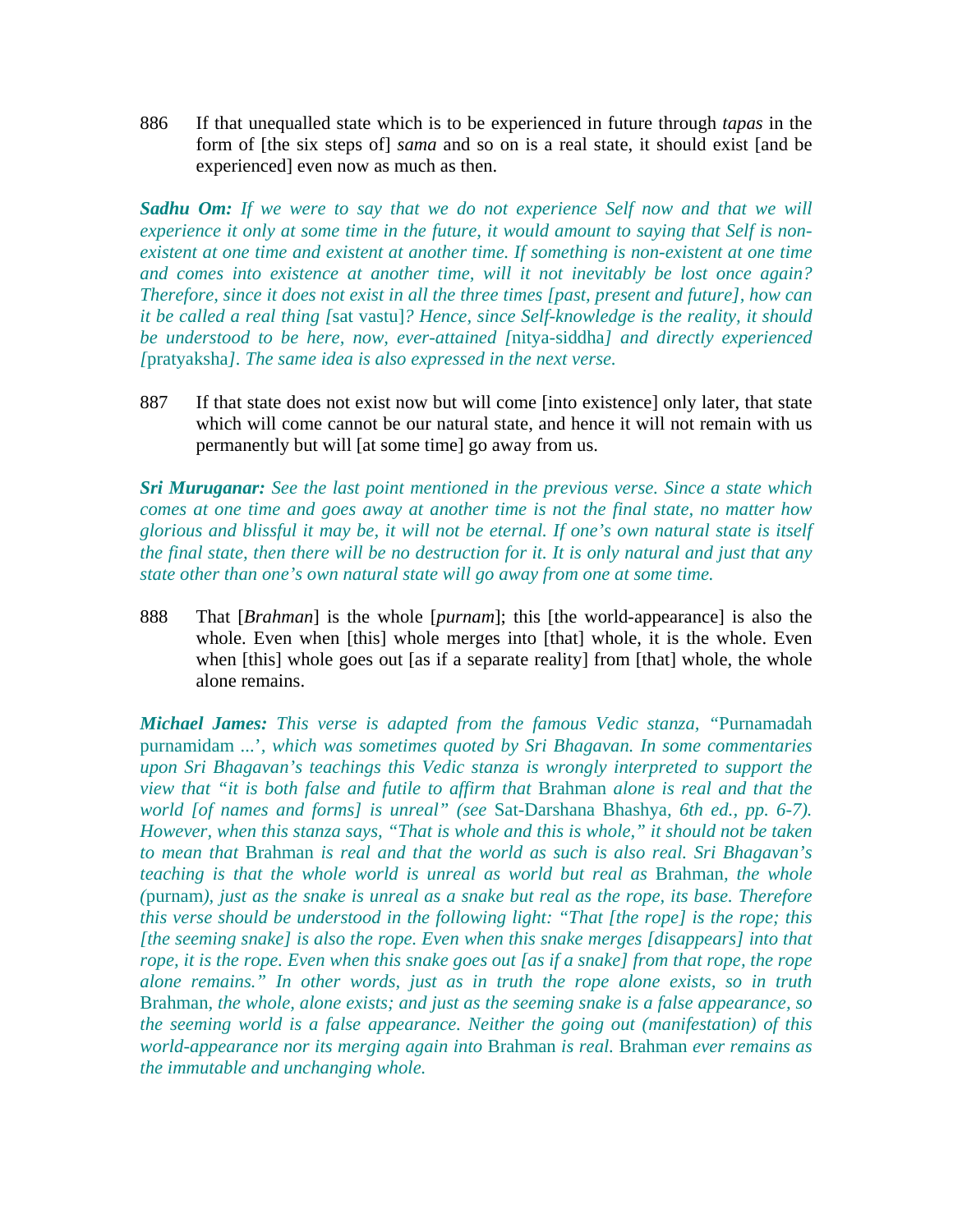889 That [*Brahman*] is the supreme space; you are also the supreme space. That [the *Mahavakya*] which instructs that 'You are That' is also supreme space. [By 'yoga' or 'union'] nothing is newly added to that real whole, which exists and shines as the common space, and [by '*neti-neti*' or 'negation'] nothing is removed from it.

*Sri Muruganar: This verse explains the idea expressed in stanza 29 of* Upadesa Undiyar*. We should know that in truth there is no attaining Liberation. Since bondage is a false mental conception, Liberation is also nothing but a false mental conception. Apart from Self, there is no* Jnani *and no* ajnani*; in the state of absolute truth, there is no*  jnanopadesa *or* Mahavakya*! Even the thought that the natural state of Self has been lost is false; the* tapas *done to remove the miseries caused by that thought is also false; even the state of* Jnana *in which none has again attained abidance [through* tapas*] is false! The*  upadesa *is that Self alone ever exists.* 

- 890 "Except the non-dual whole [Self], all the mundane multiplicities imposed on It as 'this' or 'that' are not real even in the least; they are all nothing but a complete illusion superimposed on It" – such alone is the final verdict [of all *Jnanis*].
- 891 Since they [the *Jnanis*] say, "Though the One [seemingly] becomes the many [objects of this world], [in truth] It does not become anything", and since from the very beginning everyone remains as that One [Self], the attainment of the true knowledge [that our natural state is thus ever-experienced or *nitya-aparoksha*] is Liberation.
- 892 After understanding theoretically [through *sravana* and *manana*] that Self is nondual, and after staggering again and again in one's efforts to attain [through *nididhyasana*] the practical experience of the real Self, when, [finally and with great dejection] all one's mental efforts subside, the knowledge which then shines in the heart is the nature of that reality.

*Sadhu Om: This verse clearly depicts the real experience of an aspirant. Is it not the experience of many sincere aspirants that, after learning about the true nature of Self through hearing [*sravana*] and reflection [*manana*], they struggle hard in the practice [*nididhyasana*] of Self-attention but repeatedly fail in their attempts, until finally they feel weary and dejected, knowing their own inability? This verse encourages such aspirants by pointing out that when the mind, which is the root-cause of all efforts, thus comes to a complete standstill due to utter weariness, that is exactly the moment when Self will shine forth clearly and without obstruction. The Tamil song* Konjam Poru *[which has been translated into English under the title 'Wait a Little' and printed as song No. 15 in 'A Selection of Songs from* Sri Ramana Gitam'*] gives a graphic and encouraging description of the state of mind of an aspirant who reaches this state.*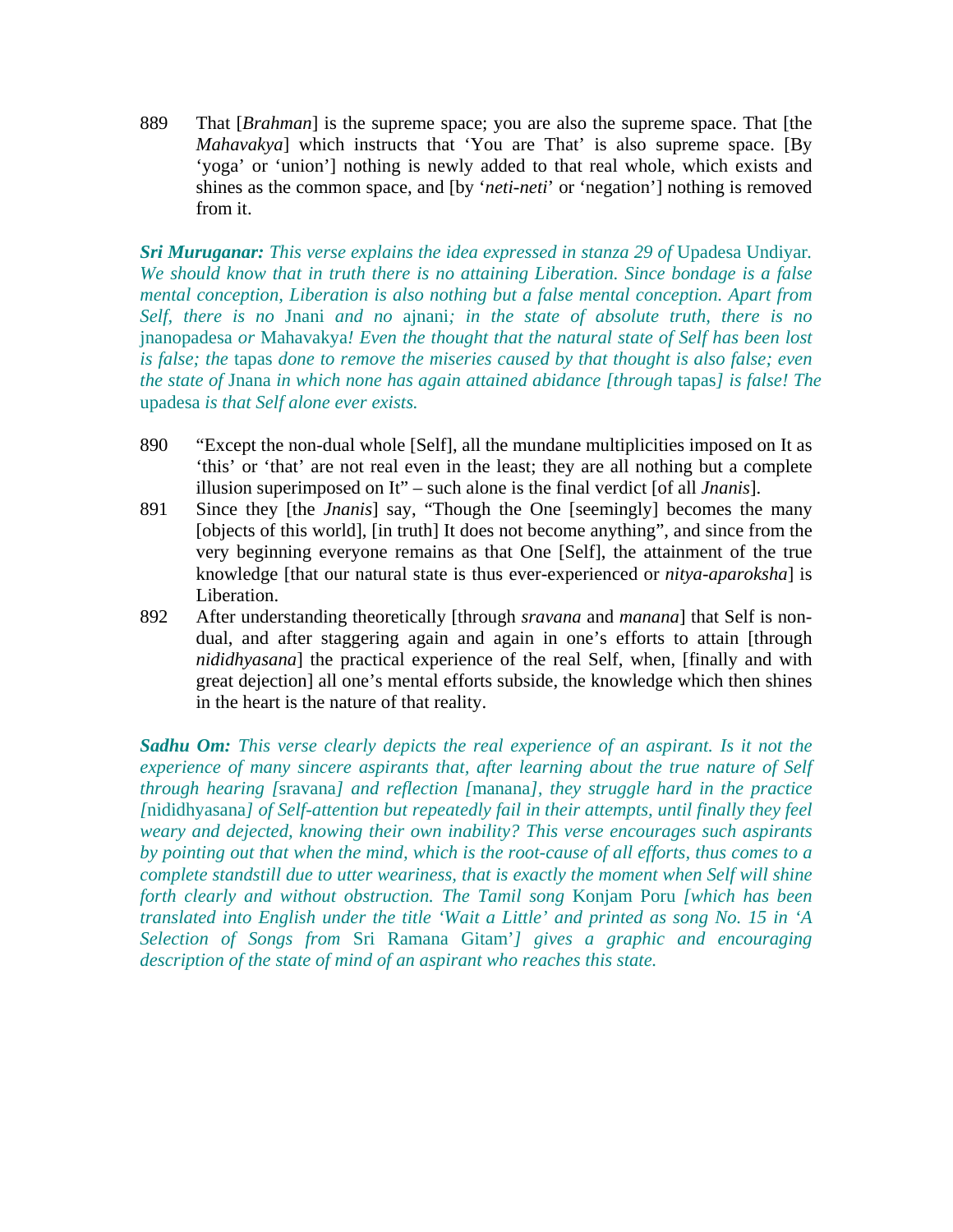## **3** *Nirvikalpa Samadhi* (*Nirvikalpa Samadhi Tiran*)

893 Merely being unaware of the differences [*vikalpas*] in the outside world is not the sign of the real *nirvikalpa samadhi*. The non-existence of differences [*vikalpas*] in the mind which is dead is the supreme *nirvikalpa samadhi*.

*Sadhu Om: Many people are under the wrong impression that one who is in* nirvikalpa samadhi *should remain inert like an insentient log, knowing neither this body nor the world. After remaining for some time [either days, months or even years] in such a state, which is called* kashta nirvikalpa *or* kevala nirvikalpa samadhi*, one's body-consciousness will return, whereupon the mind will become extroverted and all vices such as lust and anger will rise up due to past tendencies [*vasanas*]. This kind of* samadhi*, which is an experience that may occur during the early stages of practice of certain* sadhanas*, is only a temporary abeyance of mind [*mano-laya*]. However, the right kind of* nirvikalpa samadhi *is only the annihilation of the mind [*mano-nasa*], the permanent destruction of the primal* vikalpa *'I am the body'. This is the state of true knowledge and is called* sahaja nirvikalpa samadhi*.* 

Kashta nirvikalpa samadhi *may be compared to the state of a pot tied with a rope that hangs under water in a well. Like the pot submerged in the water, the mind is submerged in* laya*. But at any time the pot can be drawn out by the rope. Likewise, since the mind is not destroyed, it can at any time be drawn out again by its* vasanas *and forced to wander under their sway. But in* sahaja nirvikalpa samadhi *the mind is dissolved in Self and loses its form or individuality, like a salt-doll immersed in the ocean. Therefore it cannot rise again.* Sahaja nirvikalpa samadhi*, in which the mind is destroyed, alone is the real* samadhi*.* 

- 894 Abiding in one's natural consciousness, 'I am', is *samadhi*. Being freed from the adjunct-mixed awareness ['I am so-and-so', 'I am the body', 'I am a man', 'I am this or that' and so on], firmly abide in this boundless [adjunct-free] state [of real *samadhi*].
- 895 Great Sages say that the state of equilibrium which is devoid of 'I' [the ego, 'I am this or that'] is *mouna-samadhi*, the summit of knowledge [*jnananta*]. Until that *mouna-samadhi*, 'I am that [I am]', is reached, as your aim seek the annihilation of the ego.
- 896 Unlike the rising and setting 'I' [the ego], Self remains shining always. Therefore reject and thereby destroy the false first person, 'I [am so-and-so]', and shine as the real 'I' [Self].

*Sadhu Om: The mixed awareness that rises as 'I am so-and-so', 'I am this' or 'I am that', is the false first person or ego. But the existence-consciousness, which shines alone as the pure 'I am', is the true Self-consciousness, which is devoid of all the three persons, first, second and third. Therefore, Sri Bhagavan instructs us to remain as Self, destroying the ego.*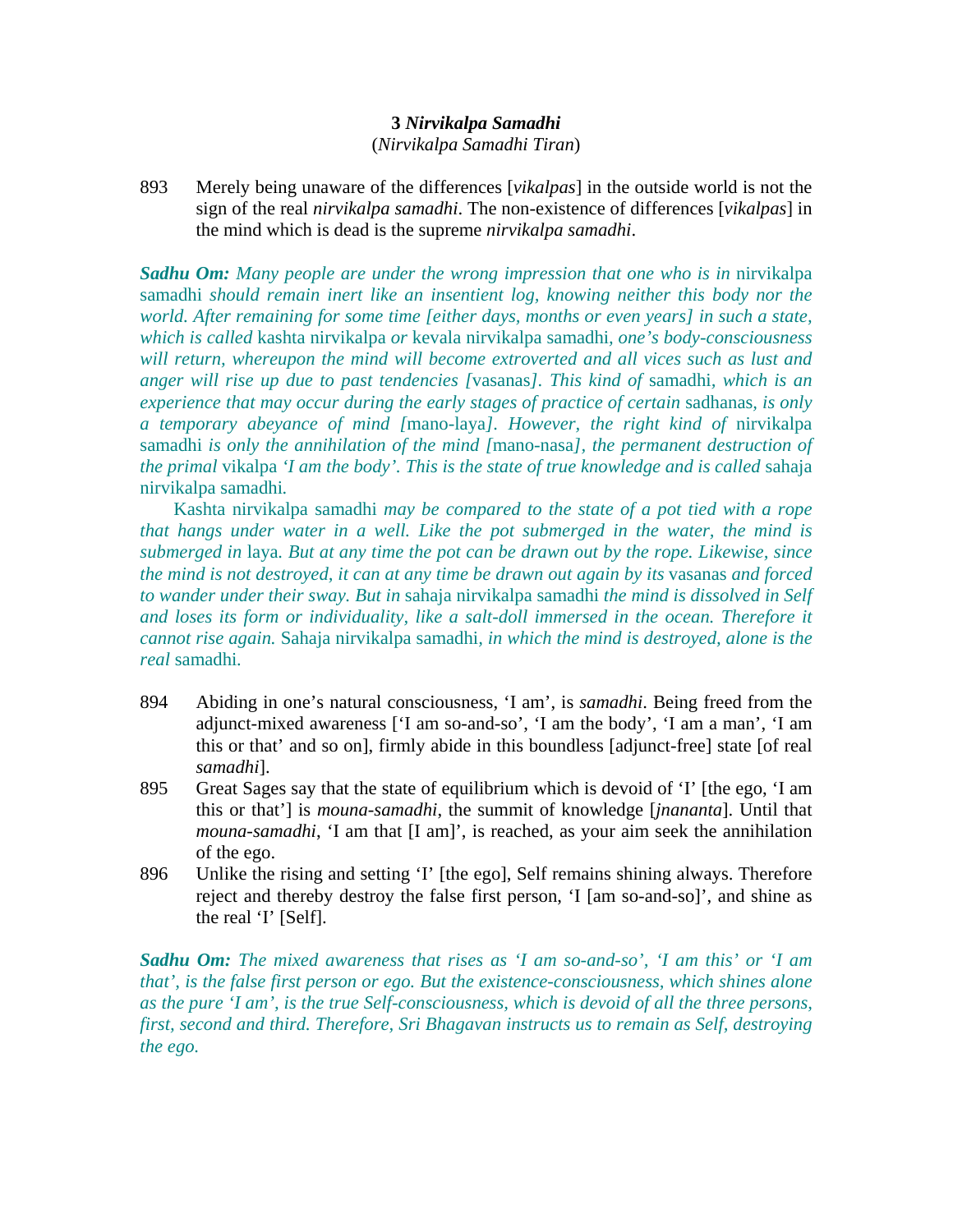897 O my mind who is suffering [or who have lost your real nature] by thinking 'I am a *jiva*', you will again be deceived if you think or meditate 'I am God' ['I am *Brahman*' or 'I am Siva']. [Because] in the supreme state nothing exists as 'I [am this or that]' but only the one Self [I am], the Heart [which ever exists as it is].

*Sadhu Om: The feeling 'I am a man' is a mere thought. It is the form of the ego. Consequently, if one begins to think or meditate 'I am* Brahman' *or 'I am Siva' or 'I am He', that will also be a mere thought, another form of the same ego. Therefore, since this is only another kind of thought, one cannot thereby be freed from thoughts and attain the state of Self, whose form is mere existence [*sat*]. Hence Sri Bhagavan warns that one who meditates 'I am* Brahman*' will be cheated in the end.* 

898 The well-established state in which the quiet mind [the mind devoid of thoughts] has the unbroken experience [of pure consciousness] is *samadhi*. Such a settled mind, which has the attainment of the unlimited supreme Self, is the essence of Godhood.

*Sadhu Om: A wave is a wave so long as it moves; when that same wave settles down without moving, it is the ocean. Similarly, the mind is the mind so long as it moves and is limited; when the mind becomes still and unlimited, it is God or* Brahman*. The Tamil word '*Kadavul*' [God] literally means '*kadandu-ullavar*' [He who exists transcending]; hence our own real state, Self, which transcends all adjuncts such as 'this' or 'that', is God [*Kadavul*].* 

899 Listen to the clue to attain the reality which abides [as 'I am'] within the knowledge [the mind] as the knowledge to the knowledge [i.e. as the Self which gives light to the mind]: to scrutinize and know the object-knowing knowledge [the mind] by that same knowledge [enquiring 'What is it?' or 'Who am I?'] is the means to abide within [as the reality].

*Sadhu Om: Refer to the second line of verse 5 of* Sri Arunachala Ashtakam*, in which Sri Bhagavan sings, "Just as a gem is polished, if the mind is polished on the stone called mind in order to free it of flaws, it will shine with the lustre of Thy Grace". That is, only when the mind attends to itself will it be freed from flaws and thereby shine as the reality, the pure 'I am'. By attending to second and third persons, the mind will only gather impurities. Therefore, by engaging in any activity or* sadhana *other than Self-attention, the mind will never die. It will die only when it attends to its own form in order to find out 'What am I?' or 'Who am I?' This truth was discovered by Sri Bhagavan from His own direct experience. Meditating upon or scrutinizing anything other than the mind is neither introversion [*antarmukham*] nor a means to know the reality. Only Self-attention – the practice of the mind's attending to the first person singular feeling 'I' – will drown the mind in Self and thereby destroy it. This therefore is the only path to attain and abide as the reality.* 

900 Firmly abiding as 'I am I', without any movement of the mind, is the attainment of Godhood [*Sivatva-siddhi*]. [Because] the shining of the truly well-established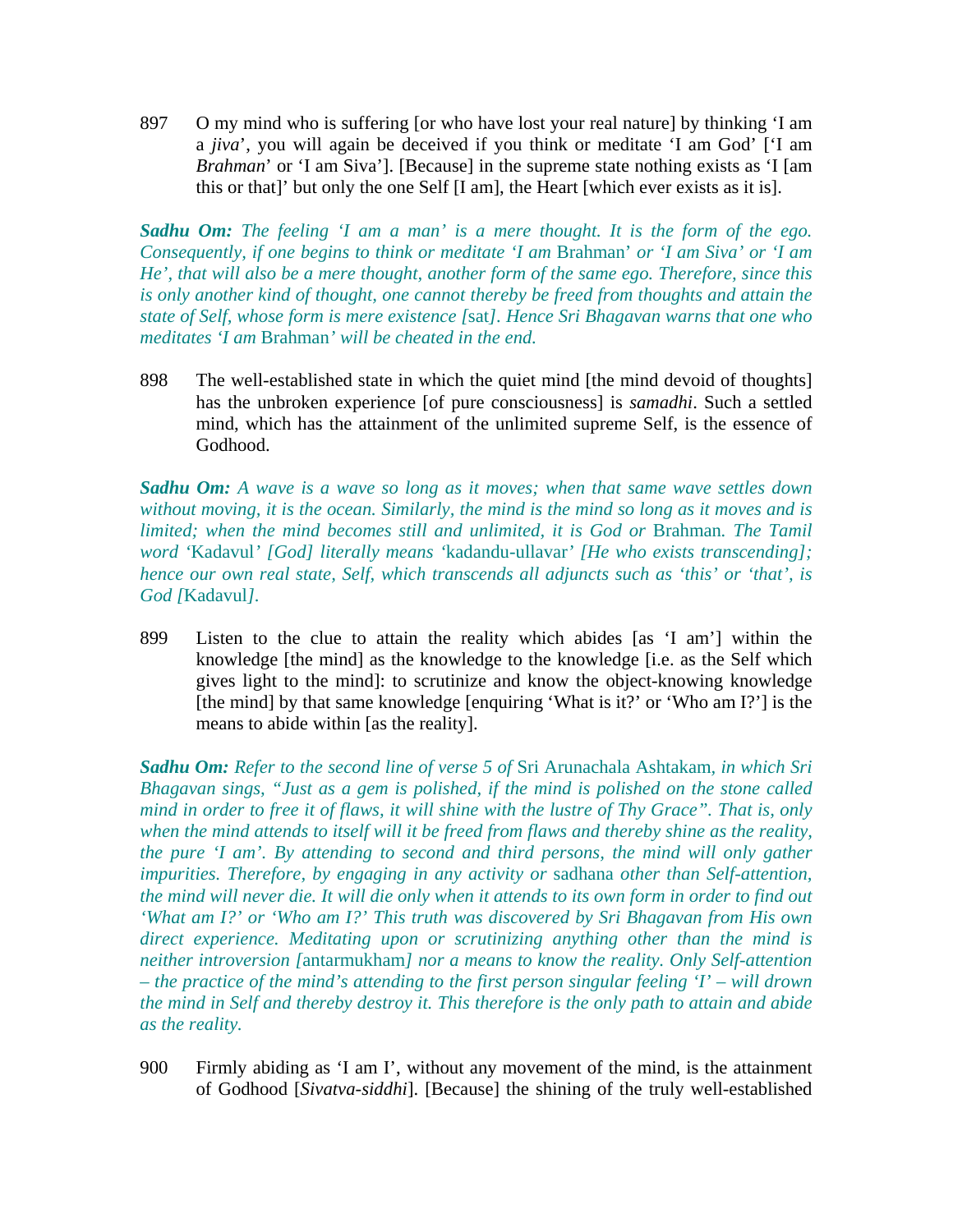state of knowledge [Self-knowledge] where nothing exists other than that [knowledge] is pure Siva, is it not?

901 The radiance of consciousness-bliss in the form of one awareness shining equally within and without is the supreme and blissful primal reality whose form is Silence and which is declared by *Jnanis* to be the final and unobstructable state of true knowledge.

*Sadhu Om: Because the body, which is limited in time and space, is mistaken to be 'I', everyone has the feeling 'I am only inside the body and not outside'. If the body is not thus taken to be 'I', there will be no room for the feeling of difference 'in' and 'out' [see verse 251]. In such a state the Self-awareness 'I am', which shines as the one consciousness devoid of 'in' or 'out', is itself the true knowledge [*mey-jnana*], the whole and perfect primal reality.* 

902 Who can and how to think of the whole primal reality, whose finality is Silence, as 'I am That', and why to suffer thereby? Attaining the [thought-free] Silence is Self-abidance [*nishtha*]; it is [attained by] the destruction of [the first thought] 'I'. When 'I' is thus destroyed, where is the room to think?

*Sadhu Om: When the reality is in truth nothing but the whole and perfect Silence which exists beyond the range of thought, why should anyone suffer by trying in vain to attain it by thinking 'I am That'? Meditating 'I am* Brahman*', 'I am He' or 'I am Siva' is futile and is not at all a proper* jnana-sadhana*. According to Sri Bhagavan, the only true* jnanasadhana *is to lose 'I', the ego, through the enquiry 'Who am I?'* 

#### **4 Changelessness**

(*Nirvkara Tiran*)

903 O very great and rare wise men, what is the nature of change? Are the appearance and disappearance of all these things really going on continuously, or are they merely [seeming changes] appearing and disappearing [in the ever-unchanging reality]?

*Sadhu Om: Verses 63, 64, 65 and 91 of this work are again to be referred to here. Some among us wrongly believe that though this universe undergoes innumerable changes such as creation, growth, decay and destruction, it is an ever-existing reality, and that all these changes are therefore true. Sri Bhagavan tells such people that their belief is wrong, and explains that the reason why they have such a wrong belief is only because of their wrong outlook of seeing the ever-unchanging Self as a universe having innumerable changes. Throughout this chapter Sri Bhagavan continues to refute their wrong belief with many arguments, and hence these verses serve as a proper condemnation of their wrong philosophy.* 

904 The rising and setting of this universe is a defect [or change] caused by the birth and death of the filthy and fleshy body. To ascribe these changes to Self, the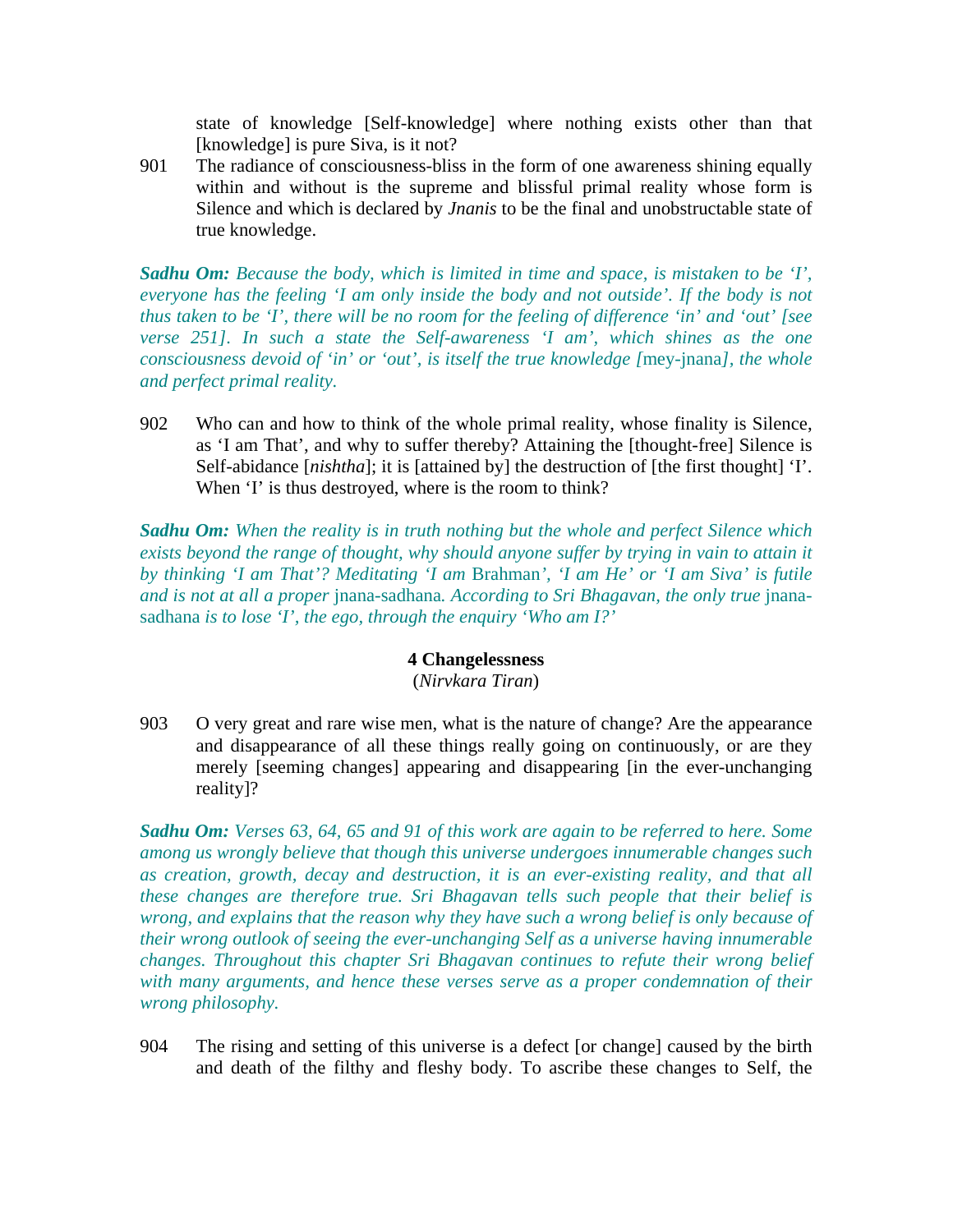space of *Jnana*, is a delusion, like ascribing the appearance and disappearance of the clouds to the sky.

*Sadhu Om: The state in which the world appears and disappears is petty and unreal, since these changes are seen only by the petty ego, which appears and disappears along with the body.* 

905 Is there any delusion worse than the delusion of being confused into thinking that Self, which knows the seemingly existing world to be completely non-existent, is subject to change?

*Sadhu Om: Refer here to verse 4 of* Ulladu Narpadu*, where Sri Bhagavan says, "... Can the sight [the seen] be otherwise than the eye [the seer]? Verily, Self is the Eye, the unlimited [and therefore changeless] Eye." In other words, as is the eye, so is the sight. Therefore if, instead of seeing through the defective and changeful physical eyes, one sees through the unlimited and unchanging eye of Self, the universe will disappear and the one Self will be known to be existing all alone. When the truth is such, can there be any delusion more than that of seeing Self, the ever-unchanging reality, as this petty and changeful world? This is Sri Bhagavan's question.* 

906 Know that not even the least defect [or change] caused by the activities [in the world] will affect the unchanging Self, just as not even the least defect [or change] caused by the other [four] elements, earth, water, wind and fire, will affect the vast space.

## *Sadhu Om: Refer also to* Who am I? *where a similar idea is expressed by Sri Bhagavan.*

907 According to the outlook of different people the same woman is considered to be wife, husband's sister, daughter-in-law, wife of one's brother-in-law, mother, and so on. Yet in truth she does not at all undergo any change in her form.

*Michael James: Likewise, though in the ignorant outlook of the* jiva*, Self appears to have undergone the change of becoming many different names and forms such as the world, soul and God, in truth It remains ever unchanged.* 

## **5 Solitude**

## (*Ekanta Tiran*)

908 When scrutinized, among all the many qualities necessary for those who wish to attain the imperishable Liberation, it is the attitude of a great liking to be in permanent solitude that must be well established in their mind.

*Sadhu Om: Sri Bhagavan used to say, "Solitude [*ekantam*] is not a place; it is an inner attitude of the mind" [see* Maharshi's Gospel*, Book One, ch. 2]. The mind of a*  mumukshu *should always like to be in the state of happiness free from all vasanas or thoughts. Compare here verse 912.*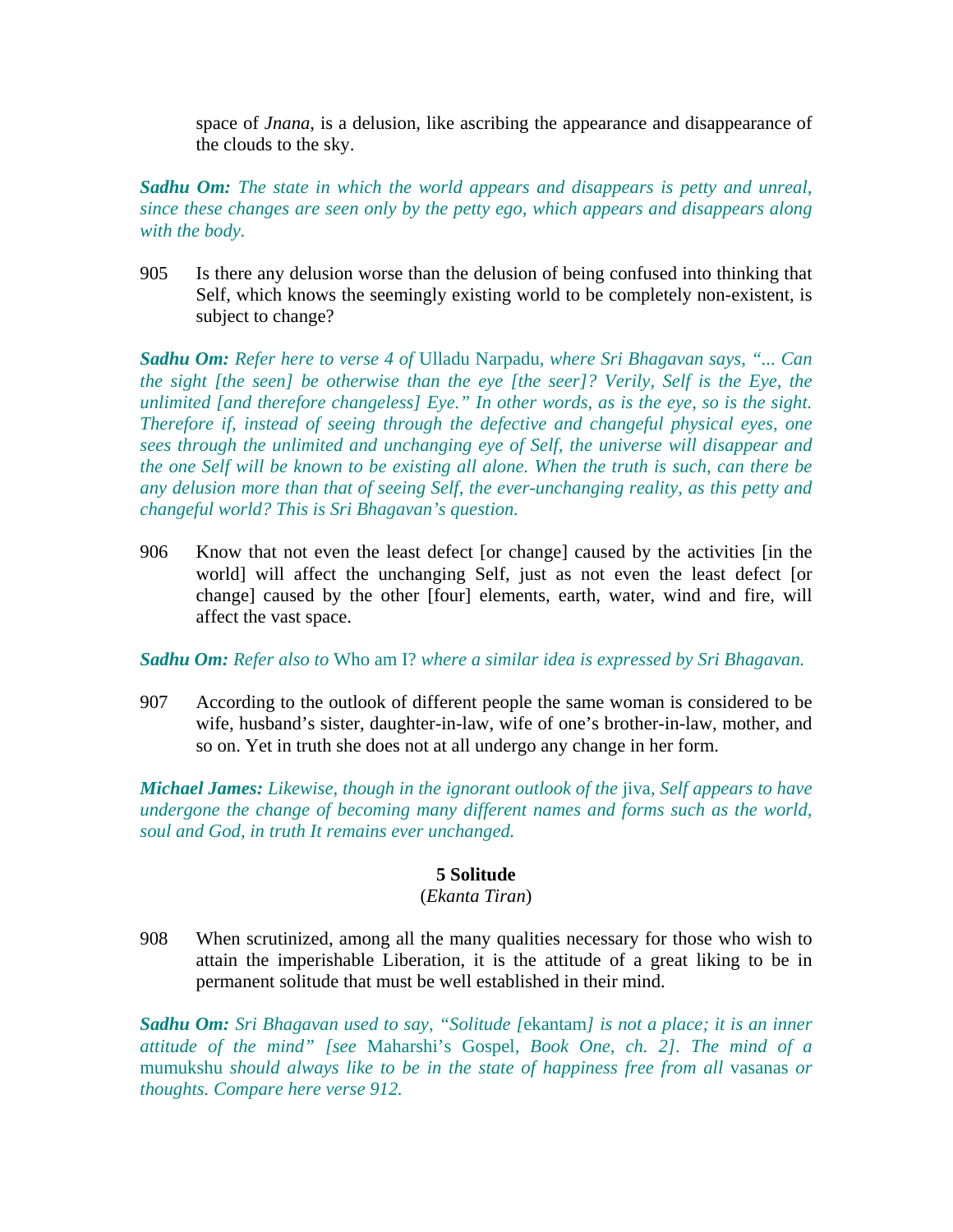#### **6 Non-Attachment**  (*Asanga Tiran*)

909 O mind [whose true nature is Self], though by the power of your mere presence all the *tattvas* [the unreal principles such as the mind, senses, body and world] join together and play havoc within, be not bewildered by them but be a mere witness to them by [the strength of] the experience of the knowledge of the unattached Self.

*Michael James: Though this verse is addressed to the mind, it should be understood to be addressed to the mind in its true nature as Self. That is to say, this verse indirectly tells the mind, "You are in truth not that which is affected by all these* tattvas*, you are the unattached Self, in whose presence and by whose presence all these* tattvas *function. Therefore be as you really are (i.e. abide in your true nature as Self)." It is also to be noted that in this verse Sri Bhagavan instructs the mind how to remain as an unattached witness to all these unreal* tattvas*. By imagining itself to be a witness to them, the mind can never remain truly unattached to them; only by the experience of the knowledge of the unattached Self (*asanga-swarupa-jnananubhava*), that is, only by knowing and being the real and ever-unattached Self, can one remain as an unattached witness to all the unreal* tattvas*.* 

910 Whatever and however much [good or bad] either comes [to one] or goes [away from one], to remain as other than the knower of them and to be unaffected by them, unlike a straw carried away by the wind, is *Jnana*.

*Michael James: Whatever good or bad comes to a* Sahaja Jnani*, He remains Himself ever unaffected by them and unconcerned with them, since He knows Himself to be Self, which is other than the experiencer of the good or the bad. His state may be compared to a cinema screen, which is neither burnt by pictures of fire nor drenched by pictures of water, though it is the support of all those pictures. This completely unattached and unconcerned state of true knowledge (*jnana*) was well illustrated by the life of Sri Bhagavan. Though so many bad things went on around Him – though some bogus* sadhus *tried to pose as His guru, though because of jealousy they tried to kill Him by rolling boulders on Him, though some insincere devotees pretended to love Him but did mischief behind His back, though some people gave Him intoxicating drugs like* bhang*, though a will was made in His name, though court cases went on against Him, though an abusive book was written about Him, though some of His good devotees like Sri Muruganar were ill-treated and abused, though some so-called disciples even tried deliberately to misinterpret His teachings by mistranslating them and by writing false commentaries on them, and so on – and though so many good things went on around Him – though sincere devotees came to Him and praised Him as the Supreme Lord, though His Jayanti, Golden Jubilee and other functions were celebrated on such a grand scale, though His name and fame spread all over the world, and so on – He ever remained as a mere witness, unconcerned with all these things.*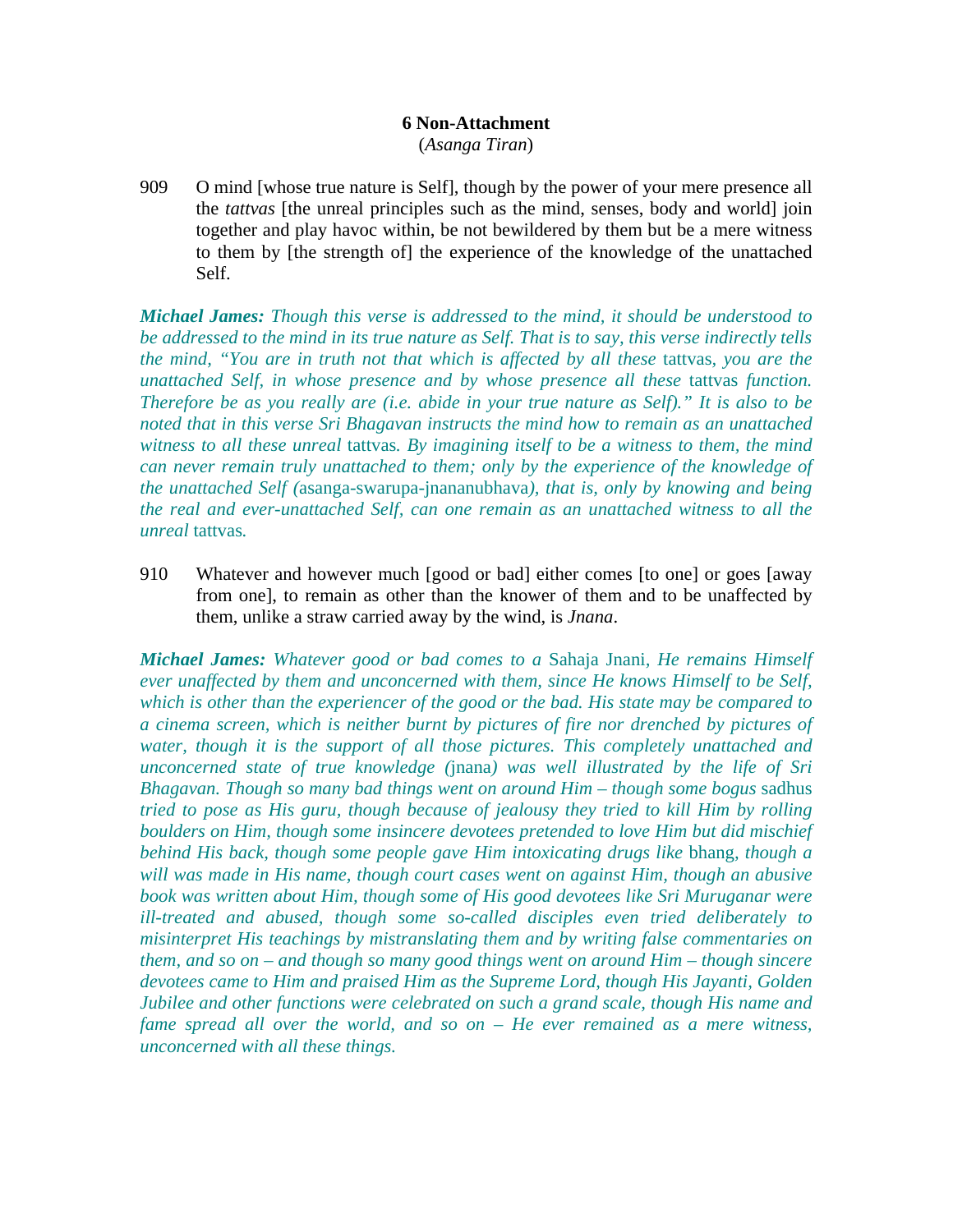911 Unless one realizes oneself to be the unattached Self, which is like the space that remains not even in the least attached to anything, though it exists inside, outside and pervading everything, one cannot remain undeluded.

*Sadhu Om: Without Self-knowledge, no one can live in this world unattached.* 

912 The tendencies [*vasanas*] in the heart are the real attachment [*sangam*] which should be discarded. Therefore, in whatever society [*sangam*] they may live, no harm will befall those great ones who have complete control over the deceitful mind [having destroyed all their *vasanas* and having thereby achieved *manonasa*].

# **7 Mind Control**

# (*Mano-Nigraha Tiran*)

913 For those who allow their mind to wander here and there, everything will go wrong.

**Sadhu Om:** *The mind should be controlled and made to subside, and should not be allowed to be dragged here and there by its* vasanas*.* 

914 To make the mind, which runs in all directions with such a speed that even the wind is frightened, crippled like a completely lame man who cannot move anywhere, and thereby to destroy it, is to attain true immortality.

*Sri Muruganar: Since the* samsara *of birth and death is in truth only for the mind and not for the Self, if, instead of moving alone with the mind as if its form were one's own form, one knows it to be other than oneself and thereby destroys it, the state of immortality will be clearly known as one's own reality.* 

- 915 To root out the weed-like three desires [the desires for women, wealth and fame] even before they sprout out, and to make the mind subside and remain still like an ocean without wind-created waves, is *Jnana*.
- 916 When the mind does not wander in the least through any of the senses, which are the cause that throws one into misery, and when the mind remains subsided like a stormy ocean which has completely subsided and become calm, that is *Jnana*.
- 917 Just as the sun cannot be seen in a densely clouded sky, so one's own Self cannot be seen in a mind-sky which is darkened by a dense cloud of thoughts.
- 918 One who has destroyed the mind is the emperor who rides on the neck of the elephant of supreme *Jnana*. Know for certain that the turmoil of the mind is the sole cause of the miserable bondage of the cruel and fierce birth [and death].

*Sri Muruganar: Since the turmoil of the mind [*chitta-chalana*] is the root of the miseries of birth, thoughts alone are here said to be bondage. Since one's own nature [Self] shines forth as soon as thoughts are destroyed, the one whose mind is thus destroyed is glorified in a figurative manner as an emperor riding on the elephant of* Jnana*.*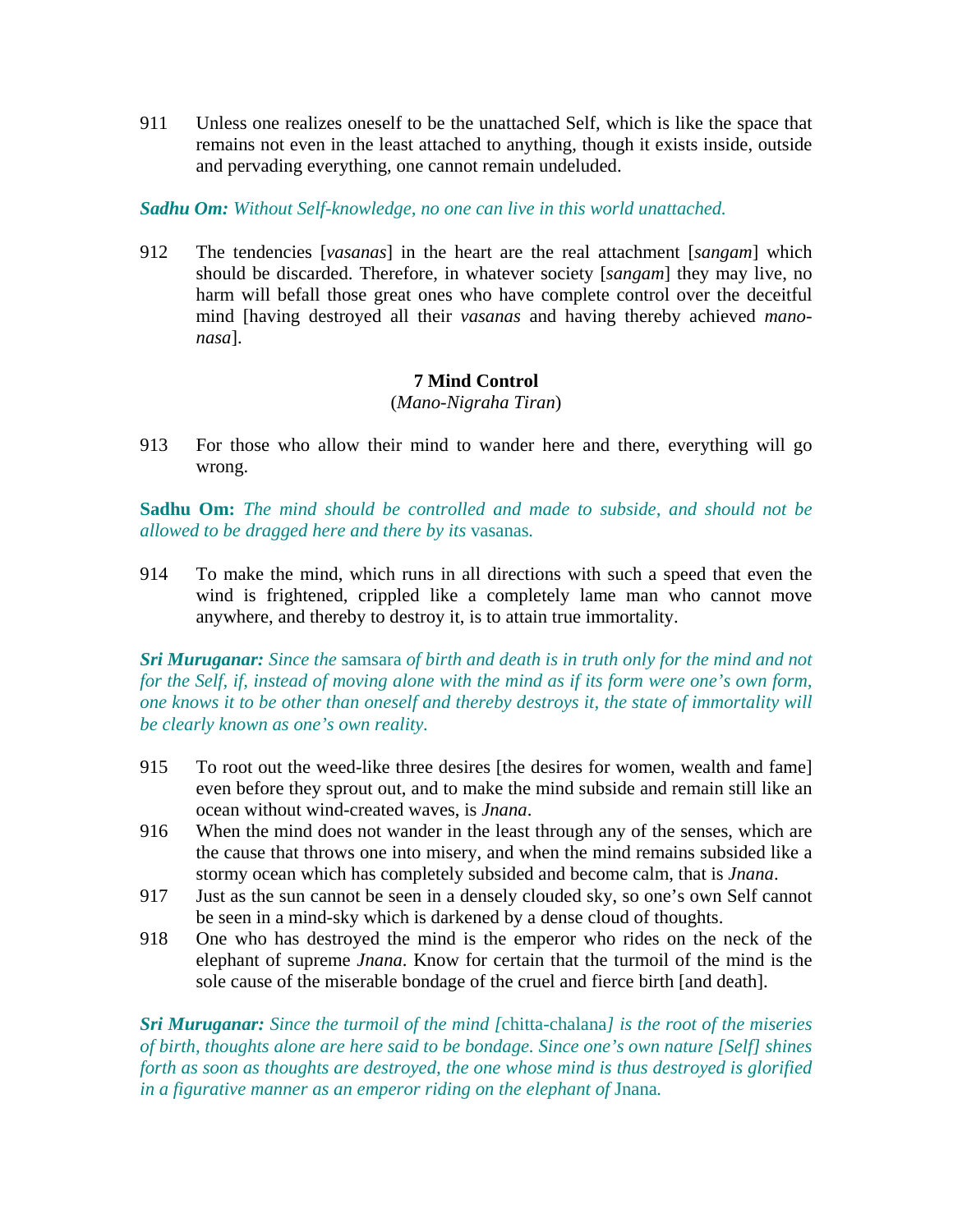- 919 The tranquil clarity devoid of mental turmoil is the *samadhi* which is essential for Liberation. [Therefore] try earnestly to experience the peaceful consciousness, the clarity of heart, by destroying the deceptive turmoil [of mind].
- 920 Without Self-realization [*atma-darsanam*], the ego will not die. Likewise, without the glorious death of the mind [or ego], this miserable dream world-scene will not disappear. Know thus.

# *Sadhu Om: If all the miseries of life are to come to an end, the mind must die. If the mind is to die, Self realization must be attained. Therefore only Self-realization will remove all miseries.*

921 [By confronting it] no one can destroy the [mind's] nature [of rising and jumping out through the senses]. [The only way to destroy it is to] ignore it as something non-existent [i.e. as a mere false appearance]. If you know and consciously abide in Self, the base [for the rising and setting] of the [mind's] nature, the velocity of the [mind's] nature [i.e. the velocity with which it rises and jumps out through the senses] will gradually come to an end [since there will be no one to attend to it].

*Sadhu Om: Vali had a boon whereby he gained half of the strength of any opponent who faced him, and therefore Ram had to kill him without confronting him face to face. Likewise, if one tries to kill the mind-*maya *by confronting it directly [that is, by struggling to control the thoughts, the rising and jumping nature of the mind], one will in fact be giving fresh strength to it. Since the mind [i.e. the rising and jumping nature of the mind] is an object known to us, we should treat it as a second person and ignore it by turning our attention towards the first person, the mere feeling 'I'. The mind will then lose the power of Grace [*anugraha-sakti*] and thus it will gradually subside and die of its own accord. For a fuller explanation of this, refer to chapter 7 of The Path of Sri Ramana* – Part One*, 2nd edition, pages 101 to 105.* 

922 O people who are longing and grieving so much, not knowing in the least the means to destroy the mind so that it will function no more, the means is to experience clearly that the seen [the world-appearance] and the seer [the *jiva*] are nothing but oneself [the Self].

*Michael James: So long as one experiences a difference between the seer and the seen, the mind can in no way be brought under control. And until one knows the true nature of oneself, one cannot experience that the seer and the seen are nothing but oneself and are hence non-different. Therefore, the only means to destroy the mind and thereby to control it effectively is to know one's own true nature.* 

 *In some translations this verse has been interpreted to mean that in order to end the restlessness of the mind one must "look upon all things that are perceptible and the perceiver as the Self" (see* Guru Ramana Vachana Mala*, v. 207). However, this interpretation is wrong, because unless one knows the true nature of Self, it is impossible to look upon all things as Self. Trying to imagine that everything is Self would only be a mental* bhavana*, and hence it would not be an effective means to make the restless nature*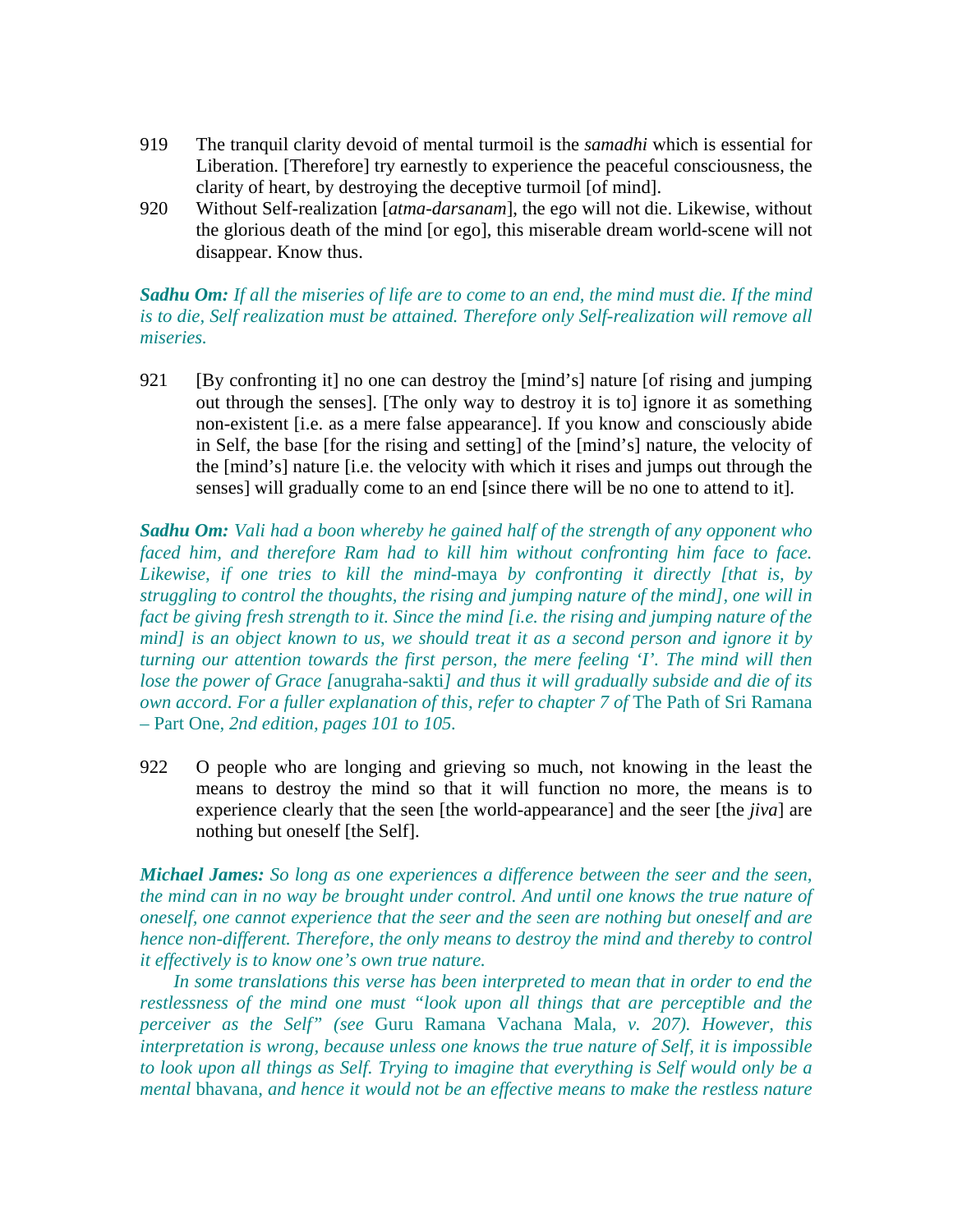*of the mind subside. True experience of Self-knowledge is the only means to end the restlessness of the mind.* 

923 Like ornaments [seen] in gold, like water [seen] in a mirage, and like a dream city with battlements, everything that is seen is nothing but Self alone. To take them as being other than Self is wrong.

*Michael James: Just as on scrutiny the many kinds of ornaments are found to be nothing but gold, the seeming water is found to be nothing but shimmering heat, and the dream city is found to be nothing but the sleeper's imagination, so, when the truth is realized, the false world appearance is found to be nothing but Self.* 

## **8 The Dead Mind**

(*Mrita Mana Tiran*)

924 I declare with certainty that even when the mind is extinguished and is no more functioning in the form of thoughts, there still exists a reality ['I am'] as the abode of *Jnanananda* [the bliss of true knowledge], which was [previously] hiding [as 'I am this body'] as though it were limited by time and space.

*Sadhu Om: Here Sri Bhagavan asserts that even after the annihilation of the first thought which was shining all this time as 'I am this body', there does exist a Self shining as* sat-chit-ananda*, 'I am I'. Some schools of Buddhism say, "Finally there will remain nothing as Self; only a void [*sunya*] will be there". But Sri Bhagavan refutes this wrong belief and emphatically declares from His own experience, "There certainly does exist a reality [*sat-vastu*], which is* Jnanananda*; that state is not a void [*sunya*] but a perfect whole [*purna*]". Compare here verse 20 of* Upadesa Undiyar*, "Where 'I' [the ego-self] dies, that One [the real Self] shines forth spontaneously as 'I-I'; that alone is the whole [*purna*]," and verse 12 of* Ulladu Narpadu*, "Self is true knowledge; it is not a void [though devoid of all objective knowledge]".* 

925 The one which is ever-attained [*nitya-siddha*] and which shines pervading everywhere devoid of [the differences such as] 'now' or 'then', 'here' or 'there', 'existing' or 'not existing', is the pure Siva.

## **9 Omniscience**

(*Mutrunarvu Tiran*)

926 Only the absolute knowledge which shines undivided because of its knowing no existing thing other than Self, and not the objective knowledge which knows even [everything that happens in all] the three times [past, present and future], is the supreme omniscience. Know thus.

*Sadhu Om: The ability to know all other things such as the happenings in the past, present and future, and the ability to master all the sixty-four arts, are glorified by people as 'Omniscience' or '*sarvajnatvam'. *However, since Sri Bhagavan says in verse 13 of*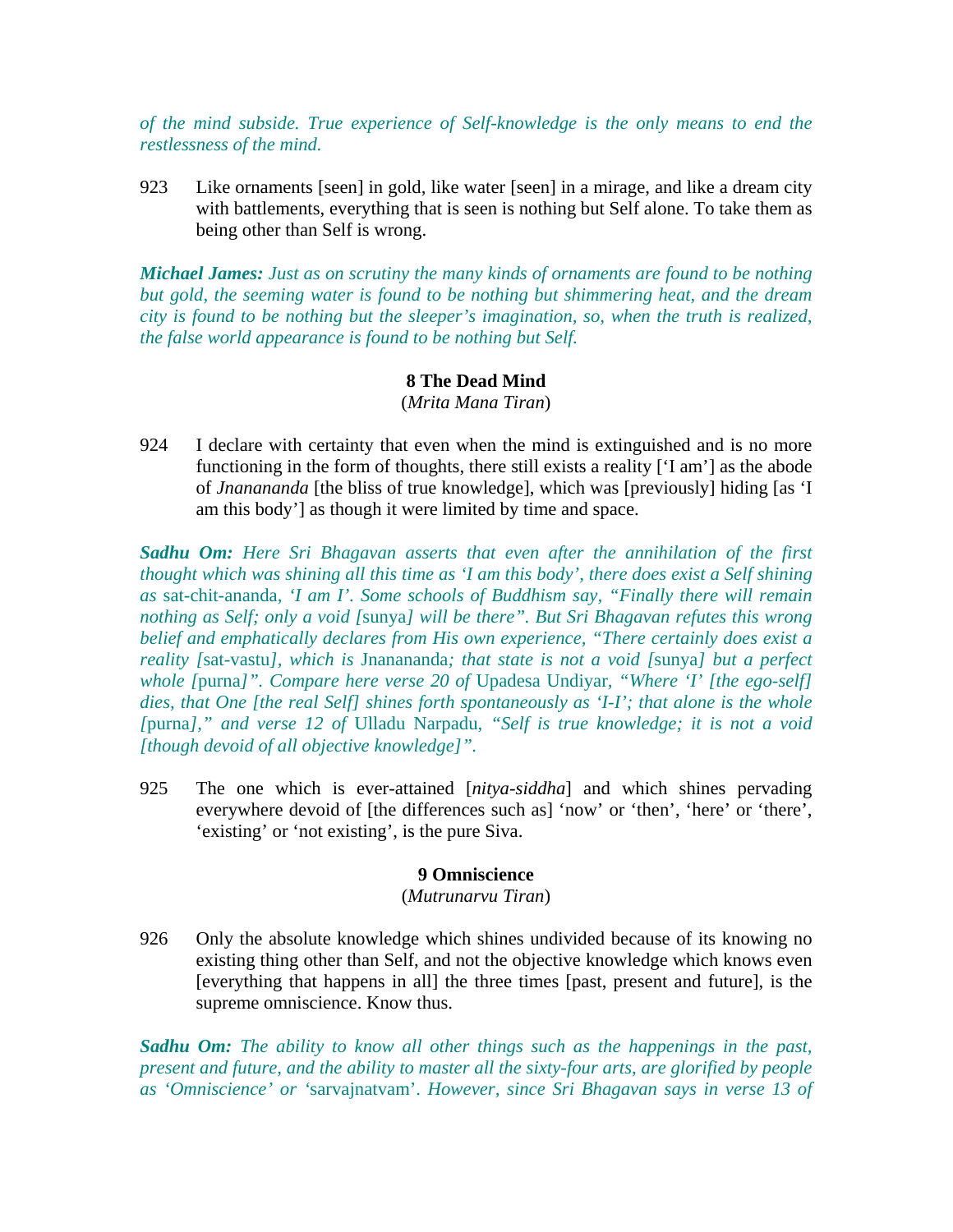Ulladu Narpadu*, "Knowledge of multiplicity is ignorance [*ajnana*]," and since He says in verse 26 of* Ulladu Narpadu*, "Verily the ego is all," all these things which are glorified as 'omniscience' should in fact be understood to be mere objective knowledge of the ego, and hence to be nothing but ignorance. In verse 13 of* Ulladu Narpadu *Sri Bhagavan says, "That which knows [multiplicity or otherness] cannot be true knowledge," because in truth no other thing exists to know or to make known. Therefore the non-dual Selfknowledge which shines by itself as the whole [*purna*] without knowing any other thing, alone is true omniscience or* sarvajnatvam*.* 

927 Since even with their little knowledge so many evils and miseries are already crowded in those whose minds have not subsided, if they gain omniscience they will derive no benefit at all but only an increase in the dense darkness of delusion which is already existing within them.

**Sadhu Om:** *An aspirant whose mind has not subsided will already be confused by all the objective knowledge he has gathered and will thereby be suffocating, being unable to bear the heavy burden of his wavering thoughts. Therefore, if he is able to acquire more knowledge, such as knowledge of all the events happening in all times and all places, will he not be still more confused and will he not be burdened with still more waves of thoughts? Hence, will it not be impossible for him to relieve himself from all thoughts and to abide peacefully in Self? Therefore, such so-called omniscience [the knowledge of all alien objects] is not only useless by also very harmful.* 

- 928 Only for him who, instead of knowing himself to be the one who merely exists, mistakes himself to be a knower [of other things] and who thereby sees the deceptive sight [of this world], omniscience consisting of a flood [of relative knowledge] is real. But for a *Jnani*, who does not have such delusion, omniscience [consisting of so many knowledges] is nothing but a lunatic knowledge.
- 929 Only when one is deluded [into thinking] that one is the knower [the mind], one feels 'I am one of little knowledge'. But when the true knowledge dawns, omniscience will also perish completely like the little knowledge.

*Sadhu Om: That which remains as the natural knowledge of our mere being after the*  Jnana-pralaya*, the great dissolution in which all is destroyed, is the reality. Therefore, just like the little knowledge, the various kinds of omniscience must also be destroyed at that time. Thus in the supreme state of Self-knowledge, nothing will remain except the sole real knowledge, the first person singular feeling 'I am'.* 

- 930 The *Vedas* glorify God as 'omniscient' only for the sake of those who think themselves to be people of little knowledge. [But] when keenly scrutinized, [it will be understood that] since God is by nature the real Whole [apart from which no 'other' can exist for Him to know], He does not know anything.
- 931 "Since the experiences of seeing [hearing, tasting and so on] are, when experienced, the same for *Muktas* [as for others], and since they [the *Muktas*] are thus experiencing the many differences which appear as a result of seeing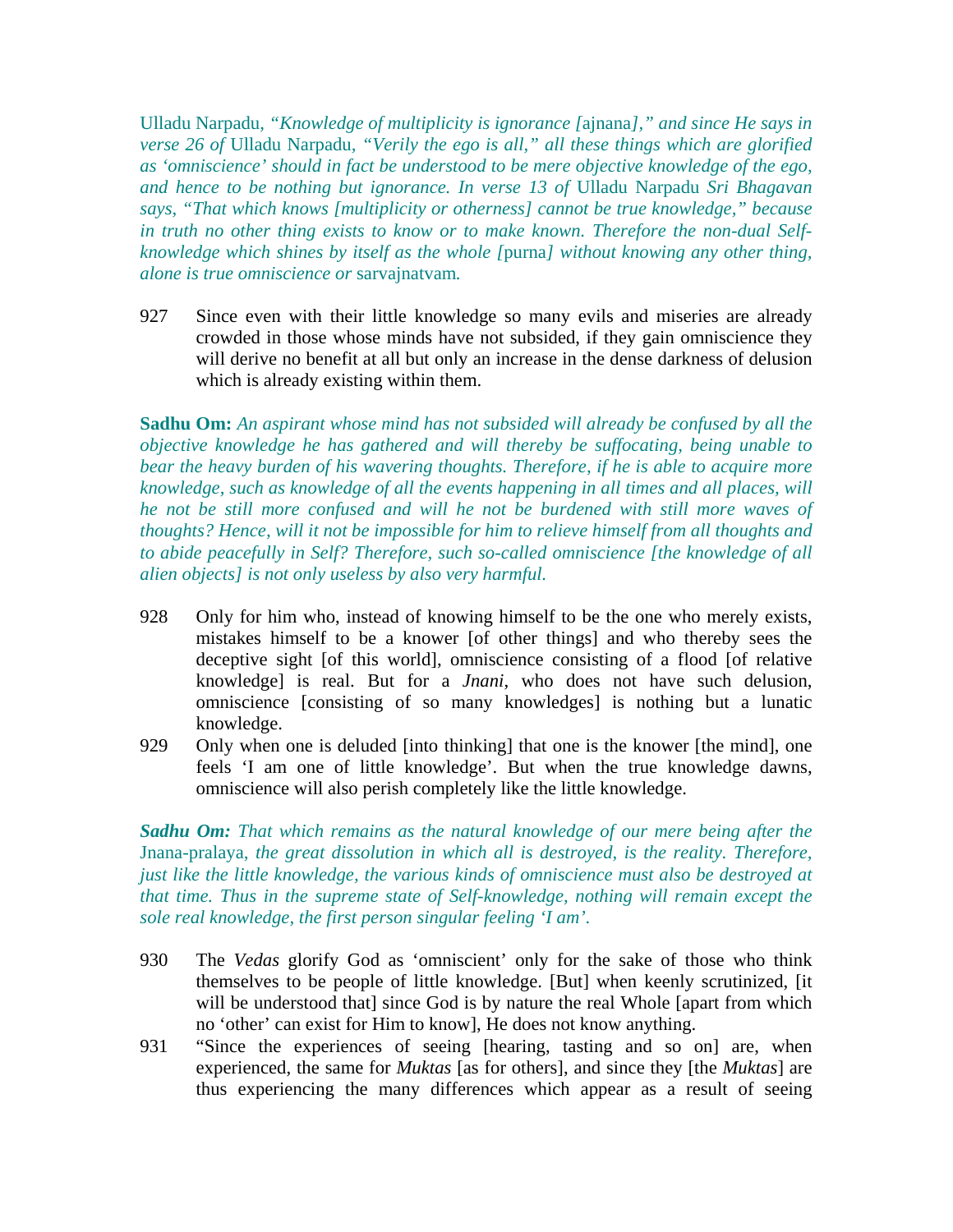[hearing and so on], they are experiencing non-difference [even while seeing those differences]" – to say so is wrong.

**Sadhu Om:** *People have many wrong conceptions about the state of a* Jnani *or*  Jivanmukta*, and one such misconception is refuted here. "What people see as water, the*  Jivanmukta *also sees as water, and what they see as food, He also sees as food. Therefore, in His experience of sense-objects, the* Jivanmukta *is the same as other people. But even while the* Jivanmukta *thus sees these differences, He sees the non-difference in them" – are there not many pandits and lecturers who talk and write thus, even though they themselves have no experience of* Advaita *but have only read about it in books? But who is the proper authority to say what is the actual experience of a Jivanmukta? Only a real* Jivanmukta*! Thus Bhagavan Sri Ramana, who has actually experienced the reality and who is the true* Loka Maha *Guru, declares in this verse that such statements are wrong, and in the next verse He explains how and why they are wrong. Refer also to verse 1180.* 

932 The *Mukta* is seen as if He is also seeing the many [different] forms only in the deluded outlook of onlookers who see the many differences; but [in fact] He is not the seer [or anything at all].

**Sadhu Om:** *Verse 119 of this work should again be read here. So long as one sees oneself as an individual who sees the world of differences, one cannot but see the Jnani likewise as an individual who sees differences [see* Ulladu Narpadu *verse 4, "Can the sight be otherwise than the eye?"] But since the* jnani *is in fact nothing but the bodiless and individuality-less* Jnana *Itself, to see Him as a seer and to believe that even He is seeing differences like oneself, is true only in the outlook of ajnanis. The absolute truth, however, is that the* Jnani *is not a seer and that He never sees any differences, for as Sri Bhagavan says in verse 13 of* Ulladu Narpadu*, "Knowledge of multiplicity is only ignorance [*ajnana*]".* 

 *Thus in the above two verses Sri Bhagavan clearly refutes the wrong idea expressed in the note at the end of the introduction [*bhoomika*] to* Sat-Darshana-Bhashya, *6th ed. pp. 35 to 38, namely the idea that a* Jnani *or liberated soul retains His individuality in spite of the destruction of the ego, and that He "perceives diversity in unity and experiences unity in diversity" [compare here pp. 160 to 164 of Maha Yoga, 7th ed.]. Regarding this erroneous theory of* bheda-abheda *or unity in diversity, Sri Bhagavan used to say that if the least difference or diversity is perceived, it means that the ego or individuality is there, so if difference is experienced, non-difference or unity would merely be a theoretical proposition and not an actual experience [see* The Golden Jubilee Souvenir*, 2nd ed., p. 295, and* The Mountain Path*, October 1981, p. 224].* 

933 It is only due to the wrong habit of attending to second persons that one is deluded [into thinking] that one has little knowledge. When one gives up that attention towards second persons and knows the truth of one's own Self through *vichara*, the little knowledge will die and shine as the full one [i.e. as the full knowledge or true omniscience].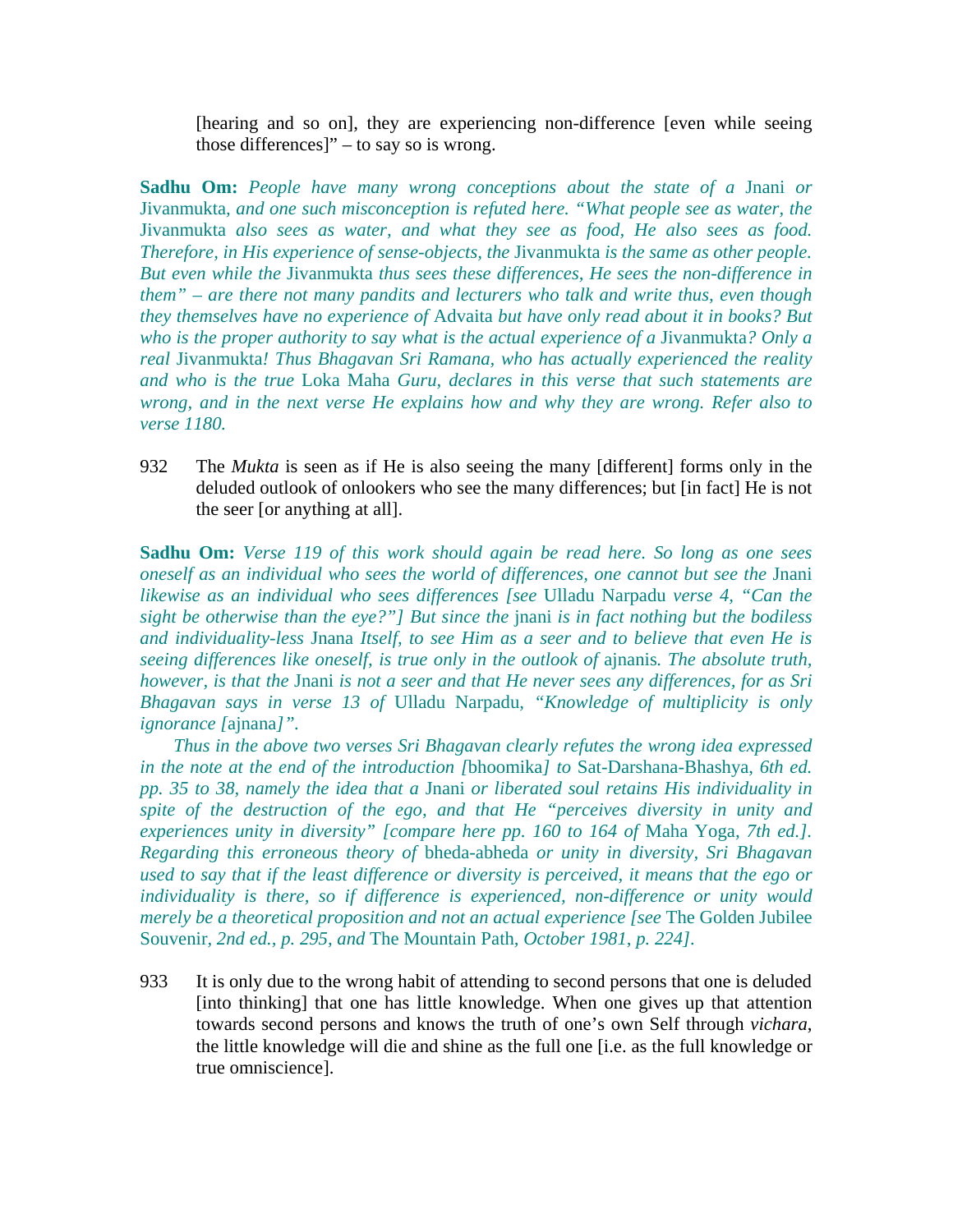934 Knowing directly the non-dual Self, which because of one's wrong outlook appears as all these many [names and] forms, [the universe], and nothing else, is [true] experience.

*Sadhu Om: Are there not some deluded people who think that this world has been wrongly created by God as a mixture of pain and pleasure, and who therefore try through some kinds of yoga to eradicate the pain and to establish pleasure and thereby to heavenize the world? In order to point out that their way of thinking is wrong and their aim is sheer foolishness, Sri Bhagavan begins this verse with the words "Because of one's wrong outlook," thereby implying as follows: "It is only because of your wrong outlook that this world appears to you in such a way; God never created it thus; the wrongs you see in the world are a result of* drishti-dosha *[a defect in your outlook] and not of* srishti-dosha *[a defect in God's creation]". Therefore Sri Bhagavan teaches that true omniscience or* sarvajnatvam *is only the removal of one's wrong outlook [*doshadrishti*] through the attainment of* Jnana-drishti *[the outlook of* Jnana*].* 

935 If all one's mental images [that appear] in dream were not [already] dwelling within [one], they could not be seen. Since it is so, to attain the experience of Self, in which dwell all these [mental images that appear] in the waking state, alone is [true] omniscience.

*Michael James: All that one sees in dream is only a projection of the* vasanas *already dwelling within one. Likewise, all that one sees even in this waking state is only a projection of one's own* vasanas *(see verse 84). Therefore, in order to know all, one need only know oneself. However, since oneself (the Self) alone truly exists and since the socalled 'all' is truly non-existent and unreal, there will be no 'all' to be known when oneself is known. As Sri Bhagavan says in the second line of the third verse of* Atmavidya Kirtanam*, "What [else] is there to know after oneself is known?"* 

936 If one does not take to the deluded life of modern civilization, if one rejects the liking towards the useless worldly knowledges [such as sciences, arts and languages], and if one removes the sense of differentiation [*bheda-buddhi*] between Siva [or *Paramatma*] and the soul [or *jivatma*], then only will the true import of Siva *Jnana Bodham* shine forth.

*Michael James: The words 'Siva* Jnana Bodham*' here give two meanings; either they can be taken to denote an Advaitic text by that name, or they can be taken to mean the knowledge of Siva, the supreme reality.*

### **10 The State Transcending the Fourth**  (*Turiyatita Tiran*)

937 In *Jnanis*, who have destroyed the ego, the three states [waking, dream and sleep], which were seen previously, will disappear, and the noble state of *turiya* [the 'fourth'] will itself shine gloriously in them as *turiyatita* [the state transcending the 'fourth'].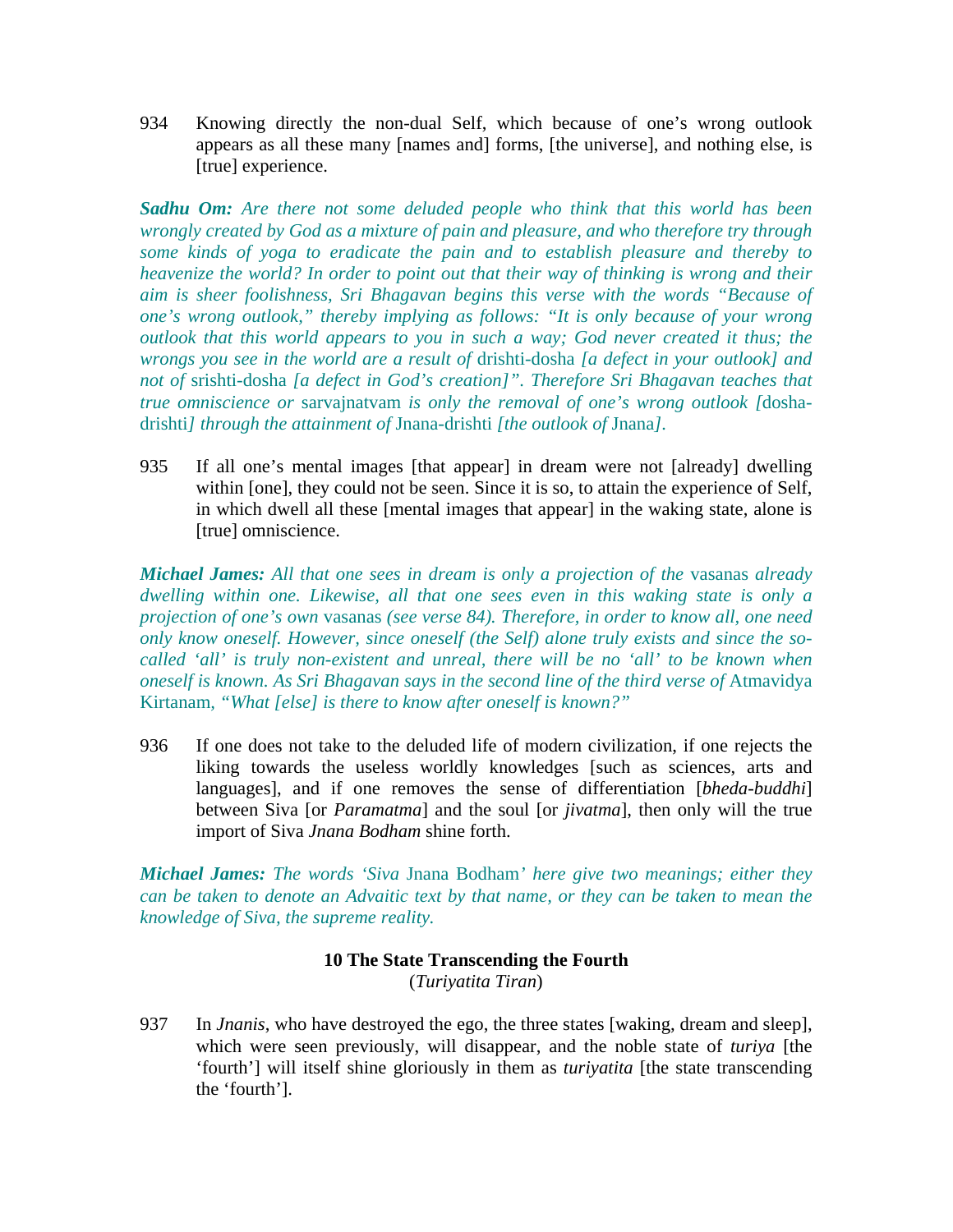- 938 The state of *turiya*, which is Self, pure *sat-chit*, is itself the non-dual *turiyatita*. Know that the three states are mere [false] appearances, and that Self is the supporting base for them [i.e. the base on which they appear and disappear].
- 939 Is it not only if the other three states [waking, dream and sleep] were real that wakeful sleep [*jagrat-sushupti*], the pure *Jnana*, would be the fourth? Since those three states are [found to be] unreal in front of *turiya*, that [*turiya*] is the only state; know [therefore] that it [*turiya*] is itself *turiyatita*.

#### *Michael James: The ideas expressed in the above three verses were summarized by Sri Bhagavan in the following verse, which is also verse 32 of* Ulladu Narpadu Anubandham*.*

**B18** It is only for those who experience waking, dream and sleep that the state of wakeful sleep, which is beyond [those three states] is called *turiya* [the 'fourth']. Since that *turiya* alone really exists and since the seeming three states do not exist, it [*turiya*] is itself *turiyatita*.

*Sadhu Om: The word '*turiya*' literally means the 'fourth'. Since only the three states of waking, dream and sleep are under the experience of all people, the state of Jnana or wakeful sleep [*jagrat-sushupti*], which is none of these three states, is called the 'fourth' by* sastras*. But Sri Bhagavan asks here, "Why should this state be called the fourth or*  turiya *when, at the time of experience of this state, which is the eternal state of Selfawakening, the other three states [waking, dream and sleep] are found to be truly nonexistent?" Then should not this state be considered as the very first? No, it would be wrong even to consider it as the first, because no second state will exist to be experienced after this state, the only real state, is experienced. Therefore, instead of calling it either as the first or as the fourth, it should really be called only '*atita*' [the all-transcending state,* turiyatita*] – such is the* upadesa *given in this verse.* 

 *Even the* jiva's *three states of waking, dream and sleep, are not really three; they are only two, namely* sakala *[the state of functioning of the mind] and* kevala *[the state of non-functioning of the mind]. Even these two have only relative reality [*vyavakarika satya*]. In truth, sleep alone is the nature of* turiya *or* turiyatita*. For a fuller explanation of this point, read pages 144 to 145 of* The Path of Sri Ramana – Part One*, 2nd ed. Refer also to verses 460 and 567 of this work, and to the answer to question 9 of chapter 4 of*  Upadesa Manjari*.* 

940 Whether it is called a grand sleep devoid of waking, or a single waking untouched by in-slipping sleep, it will aptly fit the venerable *Jnana-turiya*.

*Sadhu Om: This real state may aptly be described in so many different ways such as wakeful sleep, sleepful waking, unwaking sleep, unsleeping waking, birthless death or deathless birth.*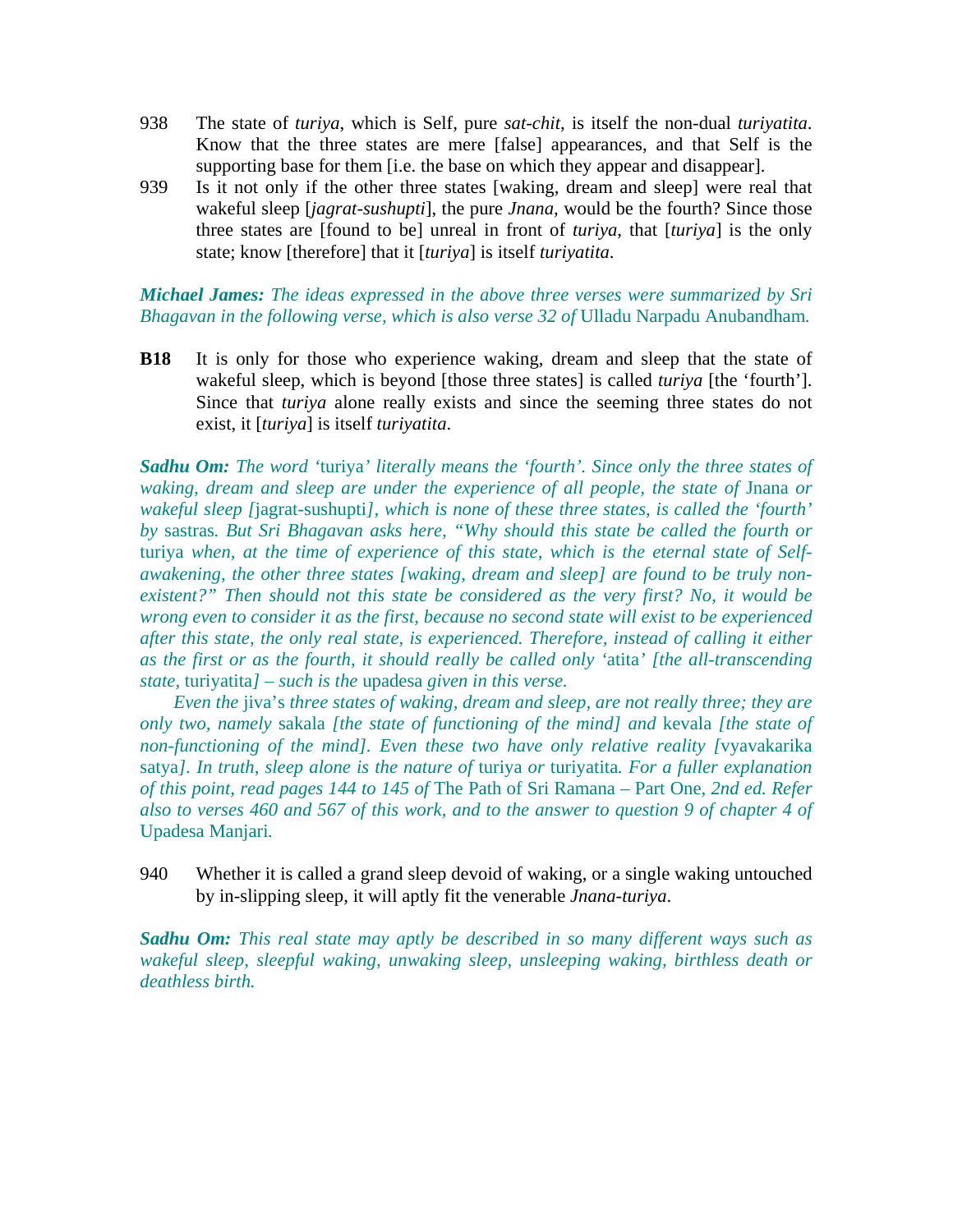# **11** *Akhanda Vritti* (*Akhanda Vritti Tiran*)

941 Since every *vritti* [movement of the mind] is a fragment [*khanda*], the great *Akhanda* [the unfragmented or unbroken reality] is only a state of *nivritti* [a state devoid of movement]. [Therefore] to say that in the supreme state there is *Akhandakara-vritti* [movement in an unbroken form] is like talking of a river in the form of an ocean.

*Sadhu Om: In order to suit the poor power of understanding of immature minds, many unfitting terms are used in the scriptures. Sri Bhagavan sometimes used to point out how inapt are some such scriptural terms, including the term '*Akhandakara-vritti*', which literally means 'movement [*vritti*] in an unfragmented or unbroken form'. This term is sometimes used to denote the final state of perfect Self-abidance, and is also sometimes used to denote certain practices such as meditation upon the* Mahavakya *'I am*  Brahman*'. However, Sri Bhagavan reveals in this verse that this term is fitting neither to the state of practice nor to the state of attainment, for the state of practice is a state of* khanda *[fragmentation], while the state of attainment is a state of* nivritti*. In the supreme state of* Akhanda *[non-fragmentation], there can be no room for any movement or* vritti*. When a river merges in the ocean, it loses its separate identity or individuality as a river and becomes one with the ocean; therefore it would be unfitting to call it a 'river in the form of an ocean' [*samudrakara-nadi*]. Likewise, when all* vrittis *[movements of the mind] including the first* vritti*, the* aham-vritti *or 'I'-thought, have merged into the unbroken state of Self-knowledge, they lose their separate identity as* vrittis *and become one with that unbroken state; therefore, instead of calling that unbroken state as mere '*Akhanda*', it is unfitting to try to retain the term '*vritti*' and to call that state a '*vritti *in an unbroken form' [*akhandakara-vritti*].* 

## **12 Severance of the Knot**

(*Granthi-Bheda Tiran*)

- 942 The state in which the mind does not become heart-broken in pain, in which the mind does not become immersed in pleasure, and in which it remains equally indifferent and peaceful [both in pain and in pleasure], is the sign of *granthibheda* [the severance of the knot of identification with the body].
- 943 Not thinking about what has happened in the past and not thinking about what is to come [in the future], but remaining as an unattached witness even to all that is happening [in the present] and being blissful because of abundant peace, is the sign of *granthi-bheda*.
- 944 Whatever thoughts may come, their nature is such that they cannot exist without the indispensable Self; therefore, not succumbing to inattentiveness [*pramada*] such as [will make one feel], "Alas, the state of Self [Self-abidance or Selfattention] has been lost on the way", is also that [i.e. is also the sign of *granthibheda*].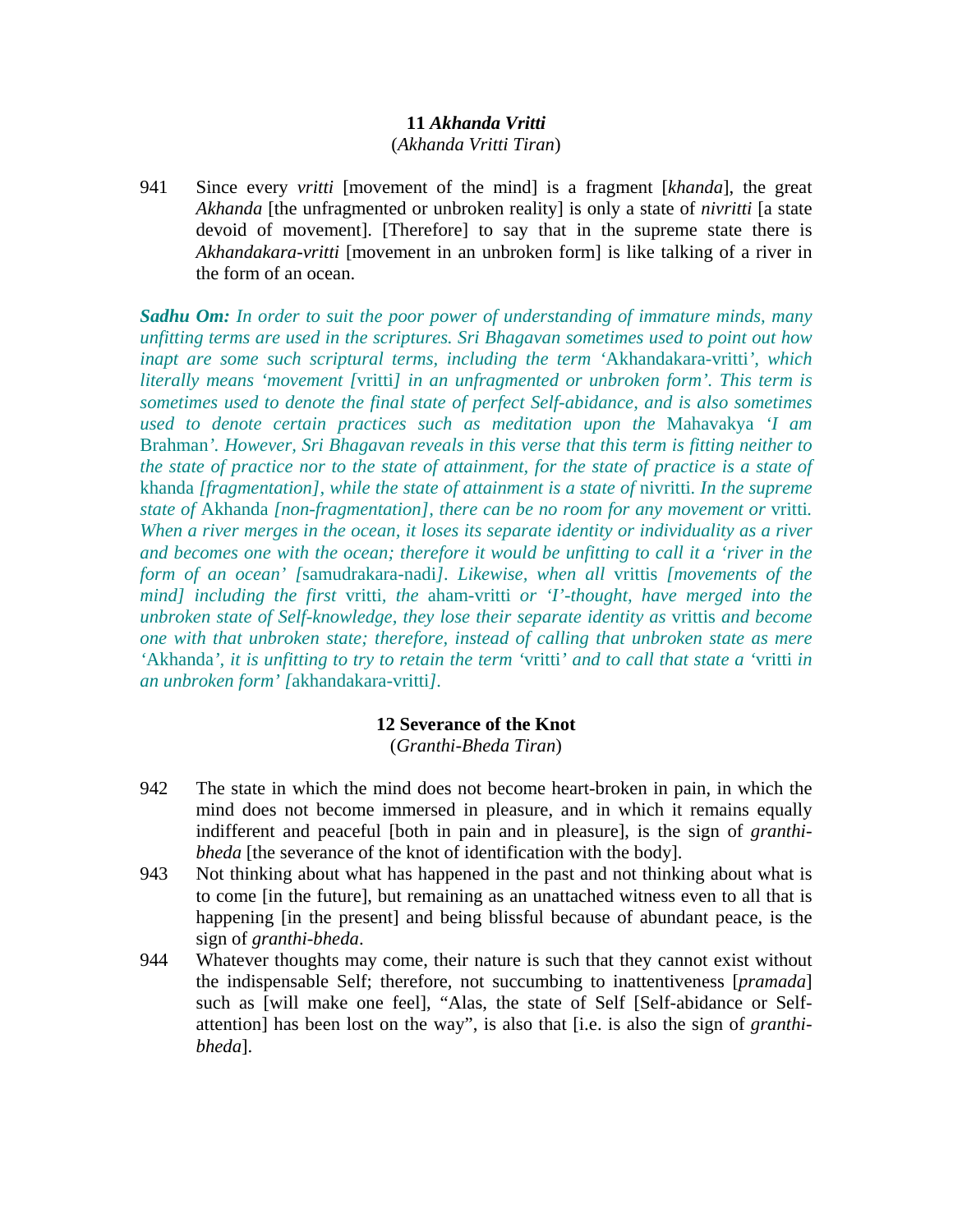*Michael James: Even if thoughts should rise, the* Jnani*, (the one in whom the knot or*  granthi *has been severed) will know through His unshakeable Self-experience that they cannot exist without Self, and hence any amount of thoughts will not make Him feel that He has lost His hold on Self-attention or Self-abidance. A person who thinks that the waves are different from the ocean will feel on seeing the waves that they are veiling the ocean, whereas a person who knows that the waves are not other than the ocean will never feel so. Similarly, the* ajnani*, who feels thoughts to be other than himself, will feel that thoughts distract his attention from Self, whereas the* Jnani*, who knows that thoughts are not other than Himself (i.e. who knows that thoughts have no independent existence*  but appear to exist only by depending upon His own existence), will never feel that *thoughts have distracted His attention from Self.* 

#### **13 Having Done What is to be Done**  (*Krita-Kritya Tiran*)

945 Whoever has whatever experiences, wherever and through whatever things, all those experiences are on scrutiny [found to be] nothing but a [reflected] part of Self-experience.

*Sadhu Om: All objective experiences are nothing but a false reflection of the one true Self-experience, 'I am'. Refer here to verse 1074 of this work, to the sixth answer in chapter 2 of* Upadesa Manjari*, and to pages 19 to 21 of* The Path of Sri Ramana – Part Two*, 1st ed.* 

946 Since Self pulls inwards the first thought [the mind], the experiencer [of happiness], drowns it in the heart and does not allow its head to rise. Its form is pure *sukhatita* [that which transcends happiness]; to call It *sukha-swarupa* [the form of happiness] is wrong.

*Sadhu Om: That which knows the dyad 'happiness and misery' [*sukha-duhka*] is only the mind. Self transcends all dyads and is unaffected by them. Since at the time of Selfrealization the mind, which rises to classify 'this is happiness' or 'this is misery', is not allowed to raise its head even in the least but is dragged within and drowned in the ocean of Self-knowledge [in the absolute consciousness, which is mere existence], it would be more fitting to call Self as 'that which transcends happiness' [*sukhatita*] rather than 'the form of happiness' [*sukha-swarupa*].* 

947 After enquiring and thus knowing that Self as 'I am that [Self which transcends even happiness]', desiring which dual pleasure for whom would that true and great *Jnani* get mental craving?

*Sri Muruganar: Since He [the* Jnani*] is truly Self, the unbroken bliss [*akhanda-ananda*], and since neither any happiness nor any* jiva *exists apart from Himself, it is said "desiring which dual pleasure for whom", and since no pain will appear without desire, it is said "desiring what would He get mental craving".*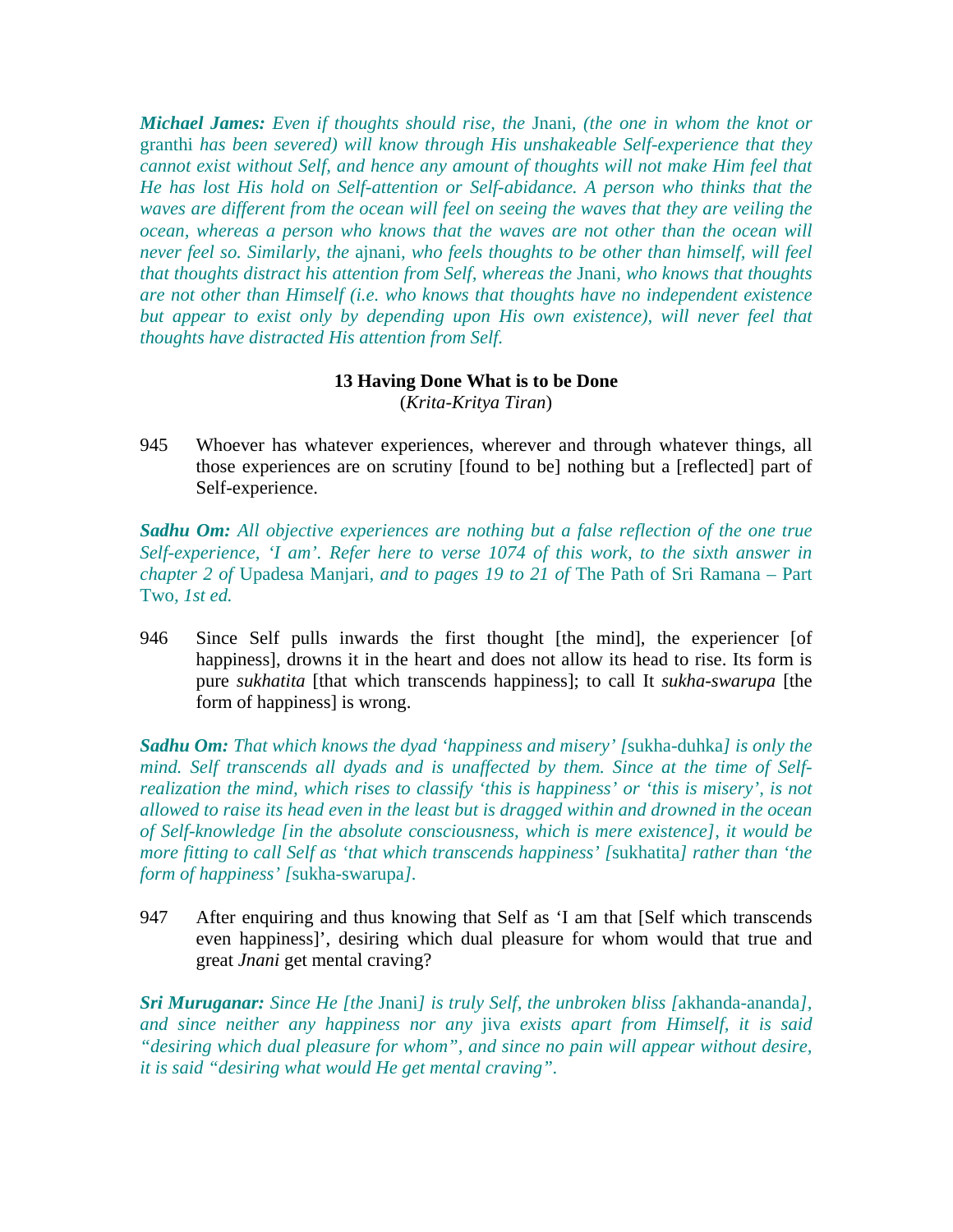948 Vedic injunctions which say, "You have to do this", are not applicable to true *Jnanis*, in whom the dark delusion of doership is dead. The reason why it is said [in the 'Karma Kanda' of the *Vedas*] that even *Jnanis* have to perform so many karmas, is only to protect the *vaidika dharma* [and not to compel *Jnanis* to perform karmas].

*Michael James: Some schools of thought believe that even* Jnanis *have to do some good actions (karmas), for example, that they should perform sacrifices (*yajnas*) for the welfare of the world, or that they should assist God in governing the universe. Such things are also said in the 'Karma Kanda' (that portion of the* Vedas *which teaches ritualistic actions for the fulfilment of desires), but they are said only in order to pacify the minds of ignorant people and to encourage them to follow the path of karmas so that indiscipline will not flourish in society. However, since a* Jnani *is devoid of any sense of doership, it is only in the outlook of* ajnanis *that He may sometimes appear to be performing such good karmas. When Sri Bhagavan was asked by immature devotees whether* Jnanis *have to choose to do some kind of work or karma, even He sometimes used to reply, "Yes, some* Jnanis *may take up work [karma], but not all" (see* Maharshi's Gospel*, Book One, ch.7, p. 39); however, He gave such replies only to suit the immature understanding of such devotees and to pacify their minds.* 

949 Since there is nothing to be attained beyond what they have already attained, for the egoless *Sukhatitars* [those who have transcended happiness] there is nothing further to do. Since such is their nature, they alone are those who have reached the goal, having done [all that is to be done].

*Sadhu Om: Compare here verse 15 of* Upadesa Undiyar*, "For the great Yogi who has attained the reality, having destroyed his mind-form, there is no single action [remaining to be done] ...," and verse 31 of* Ulladu Narpadu*, "What single thing remains for Him to do who thus enjoys the bliss of Self, which has risen on the destruction of himself [the mind or ego]...".* 

*Sri Muruganar: The state of egolessness alone is pure silence; it alone is what is called 'that which transcends happiness' [*anandatita*] and 'that which transcends the fourth' [*turiyatita*]. Since for those who have attained that state, which is* paratpara *[the highest of the high], there is no further state which can be attained by effort, they alone are called 'those who have done what is to be done' [*krita-krityars*]. "Can a full pot contain any more water? [Similarly] how and for what can those who have attained the wellestablished Silence make effort?" sings Tayumanuvar.* 

- 950 If one subsides without one's own effort in *Sadasiva*, one's own Self, as Self itself, then one will remain in peaceful bliss as one who has already done everything and who has nothing further to do.
- 951 Will those *Jnanis*, who have gained the plenitude of Self-experience, know anything other [than Self]? How can the deluded and limited mind imagine their supreme bliss, which transcends the seeming duality [of happiness and misery]?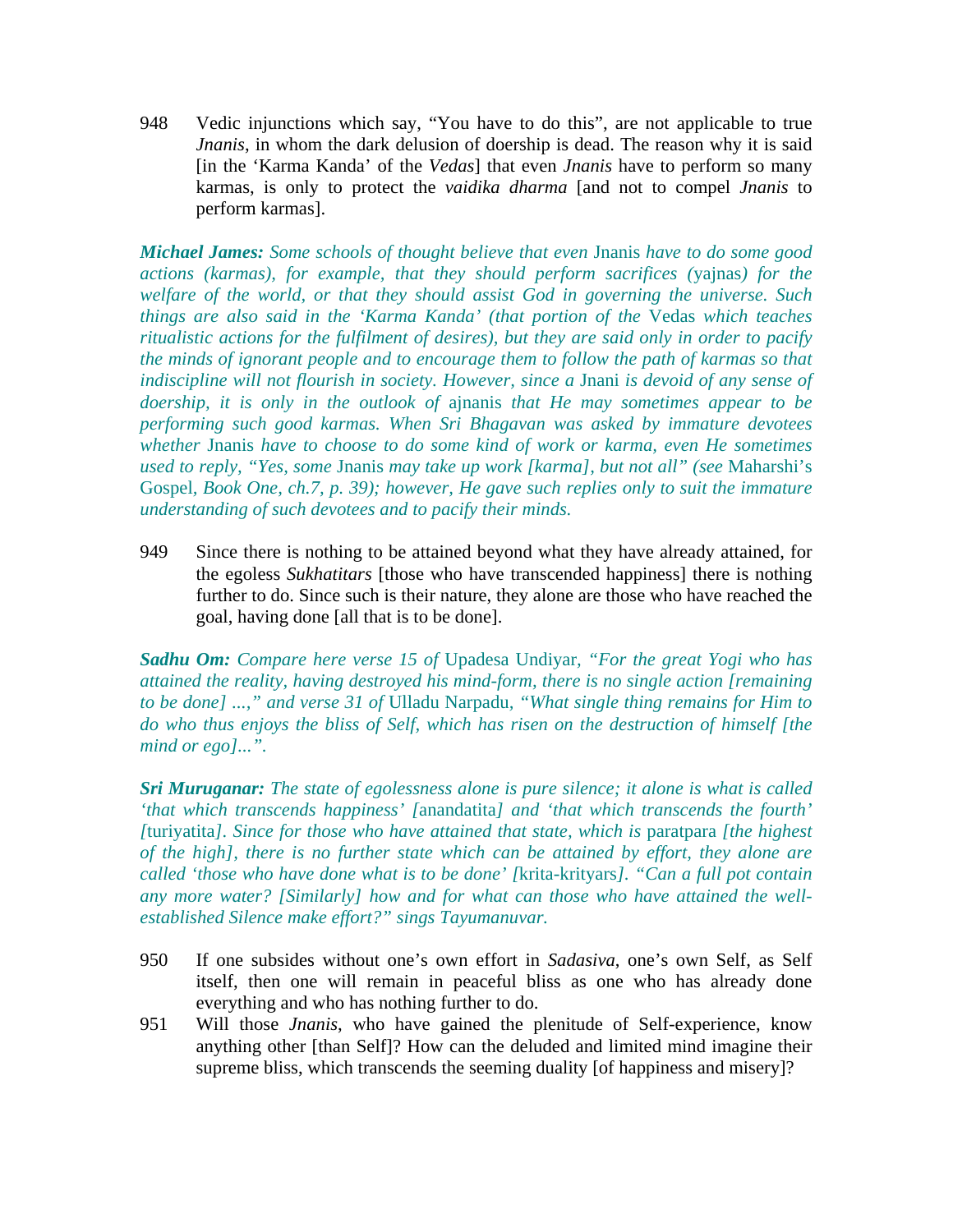*Sadhu Om: Compare here verse 31 of* Ulladu Narpadu*, "... Since He [the* Jnani*] does not know anything other than Self, who can and how to conceive what His state is?" It is impossible to determine the state of a* Jnani*, and it is wrong to try to do so. Their experience of supreme bliss, which is* sukhatita *[transcending even happiness], cannot be measured even by people having very sharp intellects, because, how is it possible for the mind to judge a state of bliss which will shine only after the destruction of the mind?* 

## **14 The Non-Existence of Misery**

(*Dukha-Abhava Tiran*)

952 One's own reality [Self], which shines within everyone as Heart, is the ocean of unalloyed bliss. Therefore misery, which is unreal like the blueness of the sky, truly does not exist except in mere imagination.

*Sadhu Om: In this chapter the truth proclaimed by the Sage Appar, namely, "Bliss alone exists, misery is ever non-existent", is well expounded. That which really exists is only bliss, our real nature. In the past, present and future there never has been and there never will be such thing as 'misery' at all. The dyad 'pleasure and pain' is an illusion or imagination which seems to exist only because of the defective outlook of the ego, the rising of which is itself unreal. Therefore misery can only be as real as the ego. Since the ego or* jiva *is a false appearance which has no real existence, the miseries which appear in the defective outlook of the ego are also a false appearance, like the appearance of the blue colour seen in the colourless sky.* 

953 Since one's own reality, the sun of *Jnana* which has never seen the darkness of delusion, itself shines as happiness, the confusion of misery appears only because of the unreal sense of individuality [*jiva-bodha*]; but in truth no one has [ever] undergone any such thing [as 'misery'].

*Sadhu Om: Suppose a man who is sleeping happily, having taken a full meal, dreams that he is a wandering about suffering from hunger. When he wakes up, will he not realize that the hunger and misery which he experienced in dream are in truth unreal and non-existent? Likewise, when one wakes up from the sleep of Self-forgetfulness, in which the dream of one's present life is occurring, one will realize that all the miseries that one experienced as a* jiva *are in truth unreal and non-existent [see verse 1 of* Ekatma Panchakam*]. Refer also to the example given by Sri Bhagavan in verse 30 of* Ulladu Narpadu Anubandham*, "... though lying motionless here [on his bed], [a man in dream] climbs up a hill and falls into a precipice". The teaching of Sri Bhagavan is that misery is unreal, being merely mental.* 

 *Throughout this chapter Sri Bhagavan expounds the truth that misery is non-existent in order to strengthen the* titiksha *[the forbearance or ability to endure misery] in aspirants, lest they should become disheartened and give up their* sadhana *on account of the various miseries which occur in their life.* 

954 If [through the enquiry 'Who am I?'] one scrutinizes [and knows] one's own Self, which is auspicious bliss, there will be no misery at all in one's life. It is due to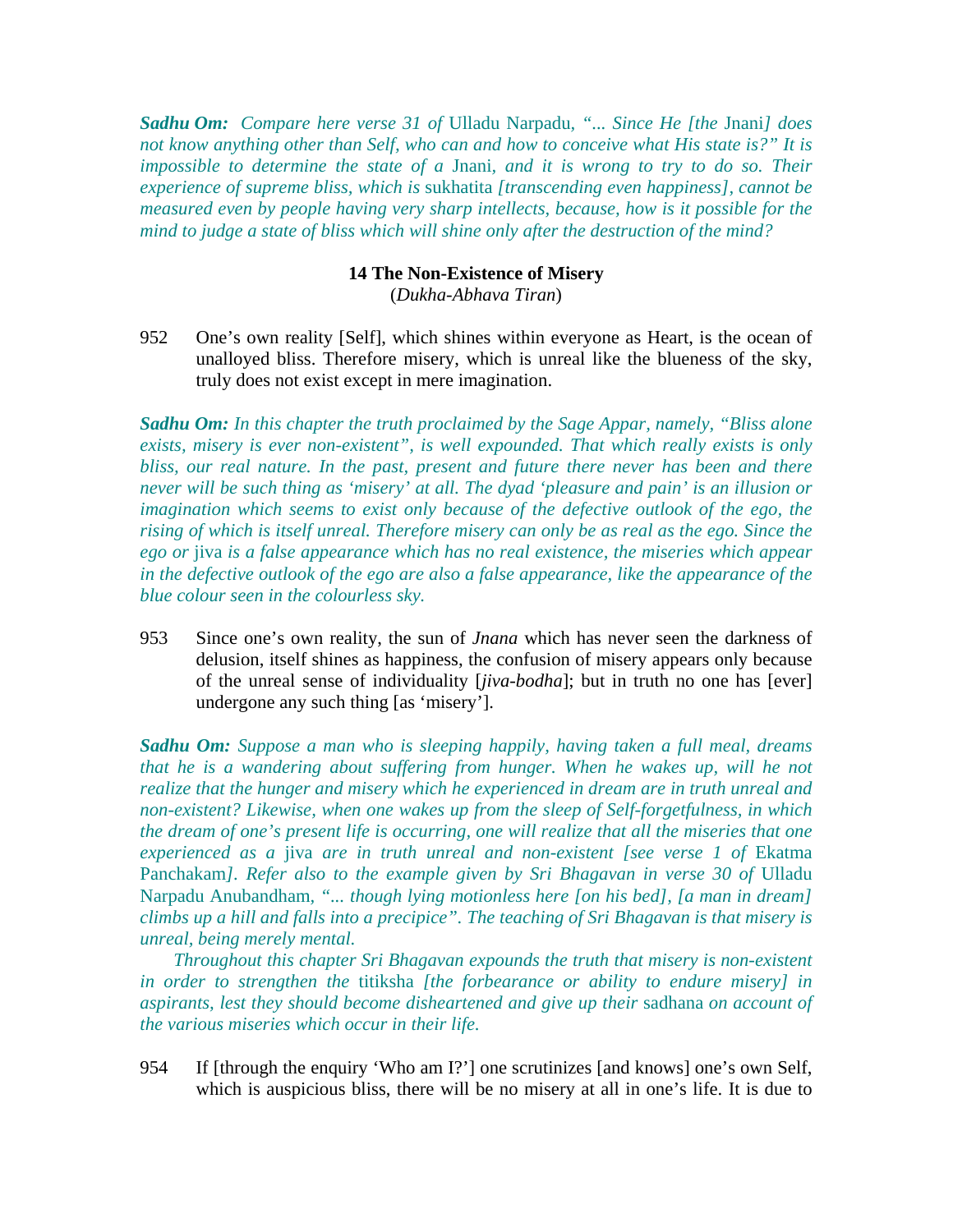one's having a wicked delusion that one suffers through the notion that the body, which is never oneself, is 'I'.

- 955 Those who do not know themselves to be the one [non-dual] Self will perish daily, vainly suffering in fear [because of seeing the world as something other than themselves]. [Therefore] destroying the notion 'I am the body', the root [of all misery], by gaining [through the enquiry 'Who am I?'] the firm knowledge of your real Self, attain the state of non-duality [*advaita*].
- 956 If one clings only to the knowledge [of one's own Self] as the real refuge, then the misery of birth [or the birth of misery], which is caused by ignorance, will come to an end.

#### **15 The Pervasiveness of Sleep**

(*Sushupti Vyapaka Tiran*)

957 Do not be disheartened and lose your mental vigour thinking that [the state of experiencing] sleep in dream has not yet been obtained. If the strength of [experiencing] sleep in the present waking state is obtained, then [the state of experiencing] sleep in dream will also be obtained.

*Sadhu Om: The words 'sleep in the present waking state' [*anavum nanavil sushupti*] denote the state of wakeful sleep [*jagrat-sushupti*] or* turiya*, the state of experiencing no differences during waking. In order to attain this state, aspirants have to make efforts in the waking state. However, some aspirants used to ask Sri Bhagavan, "Do we also have to make such efforts in dream, so that we may attain the state of experiencing no differences even during dream?" This doubt is answered by Sri Bhagavan in this verse.* 

 *The feeling 'I am this body' [*dehatma-buddhi*] rises in the subtle body during dream only because of the habit of identifying the gross body as 'I' during waking. Hence, if one practices Self-enquiry in the waking state and thereby eradicates the* dehatma-buddhi *[the habit of thus identifying a body as 'I'] in this state, that itself will be sufficient to eradicate the* dehatma-buddhi *in dream also. Therefore Sri Bhagavan advises in the next verse that, until the* dehatma-buddhi *is completely eradicated even in dream, one should not give up Self-enquiry in the waking state. Refer here to the fourth paragraph of the first chapter of* Vichara Sangraham *where Sri Bhagavan says, "All the three bodies [gross, subtle and causal] consisting of the five sheaths are included in the feeling 'I am the body'. If that one [i.e. the identification with the gross body] is removed, all [i.e. the identification with the other two bodies] will automatically be removed. Since [the identification with] the other bodies [the subtle and causal] survive only by depending upon this [the identification with the gross body], there is no need to remove them one by one."* 

 *The words '*kanavil sushupti*' [sleep in dream]), which are used in the first and last lines of this verse, may also be taken to mean 'sleep without dream', in which case the following alternative meaning can be given: "Do not be disheartened and lose your mental vigour thinking that sleep without dream has not yet been obtained. If the strength of [experiencing] sleep in the present waking state is obtained, then sleep without dream will also be obtained."*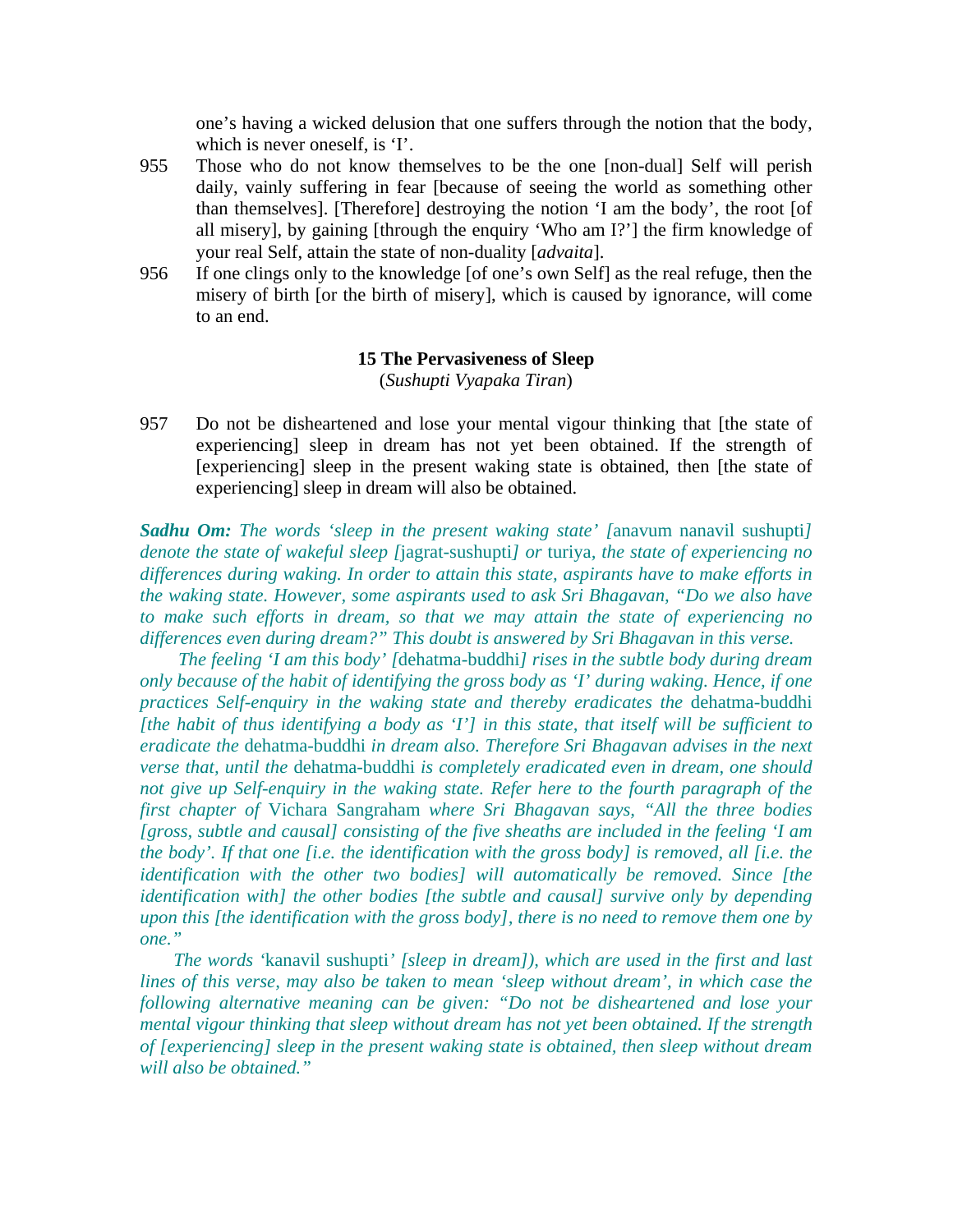958 Until the state of sleep in waking [i.e. the state of wakeful sleep or *jagratsushupti*] is attained, Self-enquiry should not be given up. Moreover until sleep in dream is also attained, it is essential to persist in that enquiry [i.e. to continue trying to cling to the mere feeling 'I'].

# *Michael James: The ideas in the above two verses were summarized by Sri Bhagavan in the following verse.*

**B 19** The state of sleep in waking [or *jagrat-sushupti*] will result by constant scrutinizing enquiry into oneself. Until sleep pervades and shines in waking and in dream, do that enquiry continuously.

## **16 Conscious Sleep**  (*Arituyil Tiran*)

959 O men who, caught by the dangerous snares of the world and struck by the sharp arrows of cruel miseries, are suffering greatly and are wandering in search of the attainment of supreme bliss, the sleep in which there is no loss of consciousness [i.e. wakeful sleep or *jagrat-sushupti*] alone is the imperishable happiness.

*Sadhu Om: 'The sleep in which there is no loss of consciousness' [*arivu-azhiya tukkam*] means only the state of Self-knowledge. Here consciousness [*arivu*] means* prajna *or the knowledge of one's own existence, and not the knowledge of other things. That which knows other things is not true knowledge [see* Ulladu Narpadu *verse 12]. The state we call sleep is the state in which we know no other things, not even the body. The state we call waking is the state in which, along with the knowledge of one's own existence ['I am'], there is also knowledge of other things. The state in which we remain conscious merely of our own existence, like in waking, but in which the mind [the knower of other things] does not rise, like in sleep, is called the state of conscious sleep or wakeful sleep. Since no other thing is known in this state, it is a sleep; and since one's own existence is shining clearly there, it is a state of consciousness or waking.* 

960 Those who are sleeping, having given up the habit of [going out through] the deceitful senses and having become established in the heart-lotus, are those who are awake in the abode of real knowledge [*mey-jnana*]. Others are those who are asleep, being immersed in the dense darkness of this unreal world [*poy-jnala*].

# **17 Non-Dual Knowledge**

(*Advaita Jnana Tiran*)

961 When the 'I' has died by *Sivaya Namah* [complete obeisance to Lord Siva] and is burning in the fire of unobstructed and blazing devotion [*bhakti*], then in the flame of Self-experience will shine the true clarity of the unfailing *Sivoham* [the experience 'I am Siva'].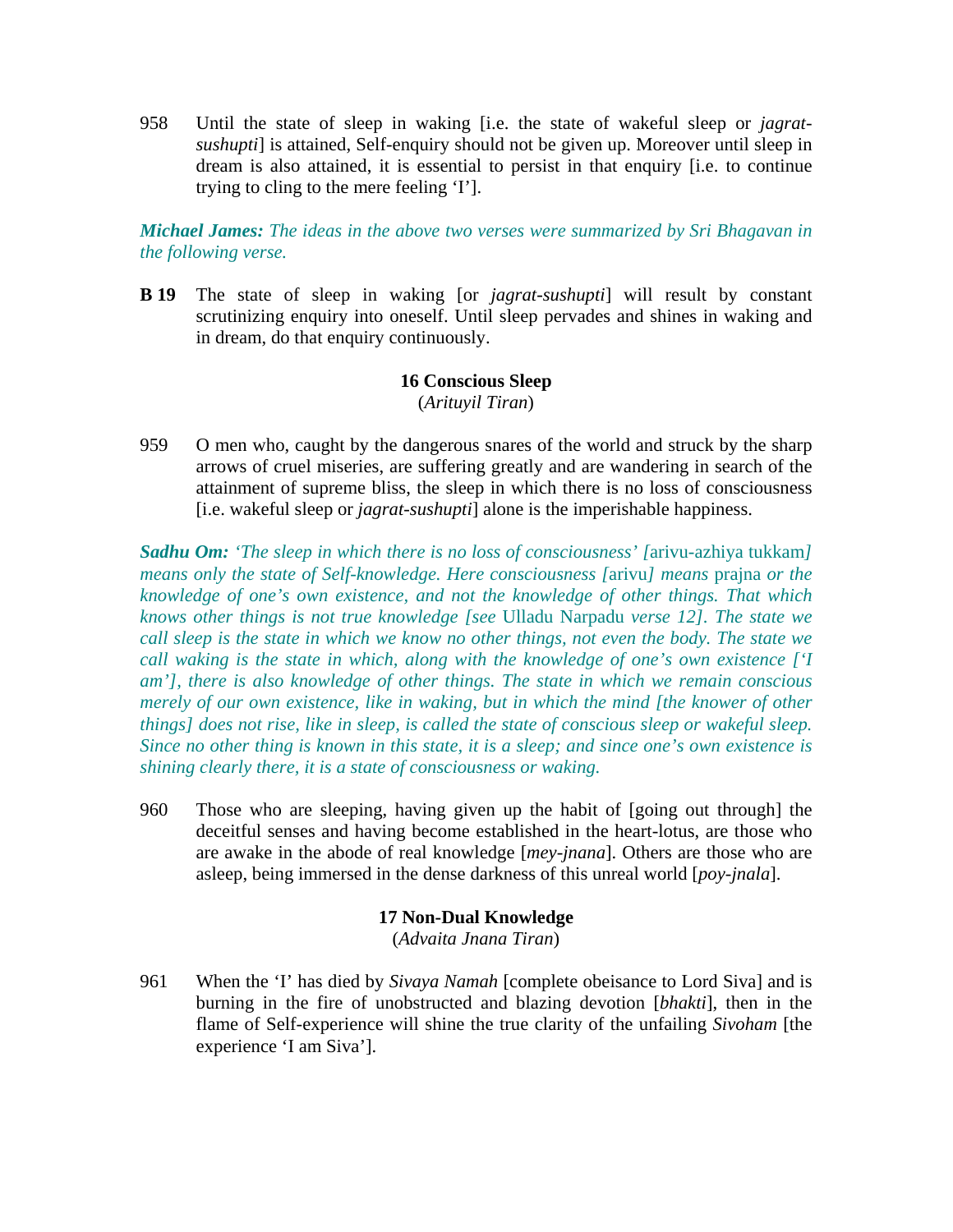*Sadhu Om: '*Sivoham*' is the final state of experience which results from the death of the ego. But the ego will never die by merely doing* japa *of or meditating '*Sivoham, Sivoham' *[I am Siva, I am Siva]. In order to make the ego die, the practice of '*Sivaya Namah*' [complete obeisance to Lord Siva, the Supreme Reality] is necessary. And in order to make the ego do obeisance [i.e. surrender itself] to Lord Siva, one must attend to its source and thereby prevent it from rising [see* Ulladu Narpadu *verse 27, "The state in which 'I' does not rise, is the state 'We are That'. Unless one scrutinizes the source whence 'I' rises, how to attain the state of egolessness, in which 'I' does not rise?..."]. Therefore Self-enquiry, the true practice of '*Sivaya Namah'*, alone is the* sadhana *which will destroy the ego and thereby bring about the true experience of '*Sivoham*'.* 

962 Know that the bright light of fire that rises within, kindled by more and more inwardly grinding the mind, which has been made free from impurities, on the stone of heart through [the enquiry] 'Who am I?', is the true knowledge '*Anal Haq*' [I am the reality].

*Sadhu Om: The idea expressed in verse 341 of this work should be noted here. If a religion is a true one, at least one sacred utterance of* Mahavakya *which reveals the transcendent nature of Self, should be found in its scriptures. If such a* Mahavakya *were not found in its scriptures, it would not be a true religion. For example, Sri Bhagavan used to point out the peerless* Mahavakya *'I am that I am' which is revealed in the Holy Bible. In the same manner, He also used to point out the sacred utterance '*Ana'l Haqq*' in the Islamic Religion [al-Haqq is one of the 99 names of Allah, and means 'the reality' or 'the truth'; '*Ana'l-Haqq*' means 'I am the reality', and is a sacred utterance made by Hallaj, a famous Sufi Sage]. Sri Bhagavan used to explain that the final aim of all these religions is to make one know the Self. [Refer also to verse 663.]*

963 Only steadfastness in non-dual knowledge [*advaita jnana*] is heroism. On the other hand, even conquest over [one's] enemies is, on scrutiny, [found to be due not to heroism but only to] great fear possessing the mind, which is shaken by the hubbub of the unreal world of duality. Know thus.

*Sadhu Om: Only when a thing is felt to be other than oneself, will a fear of it or a desire for it arise in one. Since no other thing exists in the non-dual state of Self-knowledge, there can arise no fear or desire in that state, and hence it alone is the state of true fearlessness or heroism. Even if by one's own strength one is able to conquer and subdue all one's powerful enemies, one cannot be said to possess real heroism, for one tries to conquer them only because of the fear that they may do harm to one. Fear is the sole cause which impels one to conquer one's enemies, and knowledge of duality is the sole cause for fear. Only the* Jnani*, who has the experience of non-duality, has no fear, because nothing whatsoever exists as other than Himself, and thus He alone is truly the great hero [*maha-dhira*].* 

964 Only that [state] which is devoid of the differences created by the ego, the dense and great delusion, is the realization of Oneness [*Kaivalya-darsanam*]. That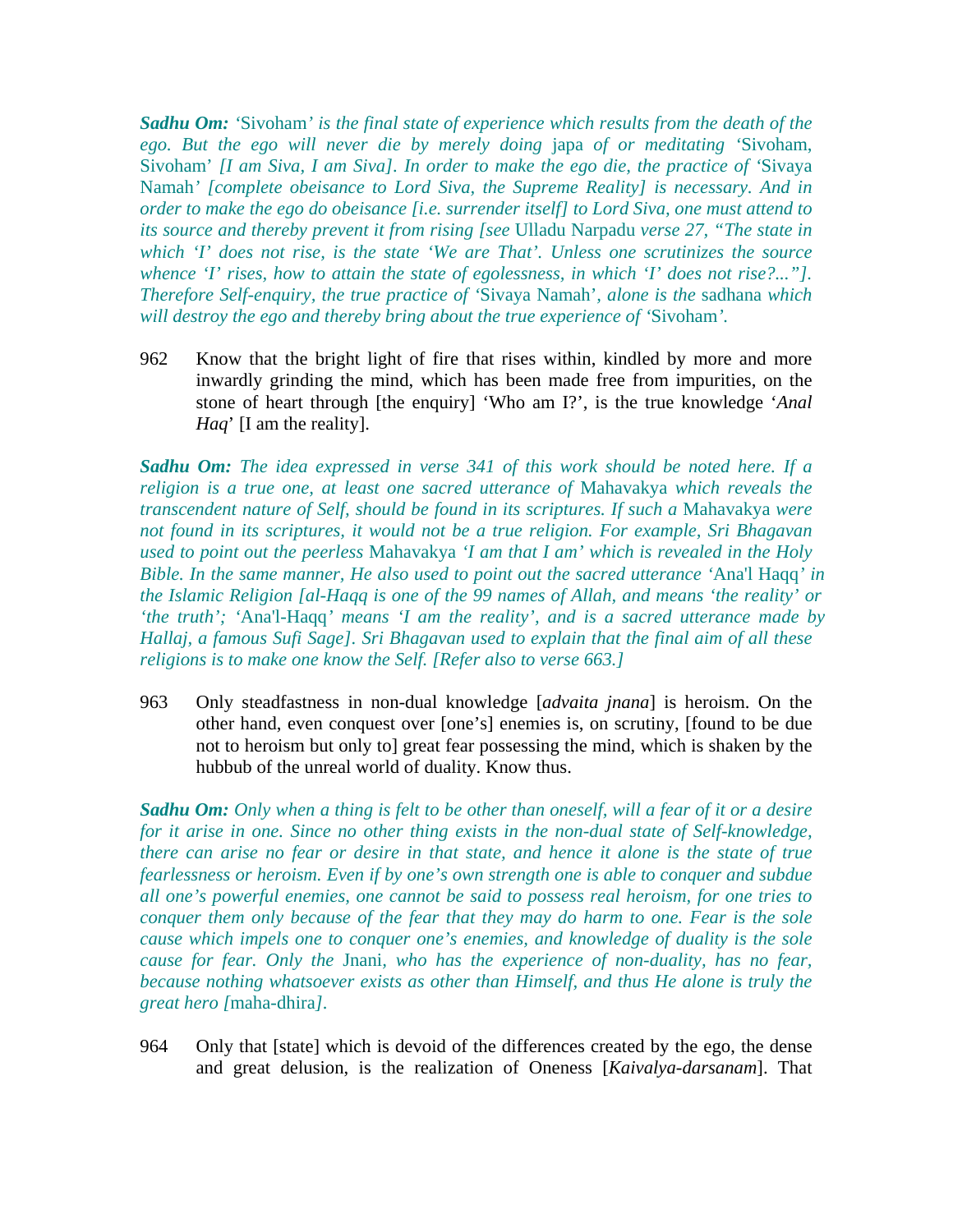piercing, all-transcendent, silent and divine supreme consciousness is the Supreme Abode [*param-dhana*] experienced by the great Sages.

# **18 Divine Grace**

(*Tiruvarul Tiran*)

965 If you, thinking of Him [God or Guru], take one step [towards Him], in response to that, more [graciously] than even a mother, that Lord, thinking of you, will Himself come nine steps [towards you] and receive [you]. See, such is His Grace! 966 When divine Grace is only the reality which shines [in the heart of every *jiva*] as 'am' [*ullam*], the blame of disregarding [or being ungracious towards] the reality will be fitting only to the *jivas* who do not think of it [i.e. who do not attend to that reality which shines as 'I am'] melting inwardly [with love]; how, on the contrary, can the blame of not bestowing sweet Grace be fitting to that reality?

*Sadhu Om: The first person consciousness 'am' is the experience of everyone. This consciousness of our existence exists in us only because God resides within us as Self due to His unaccountable Grace. Thus God is always bestowing His Grace on everyone in the form of the consciousness 'am'. Since the shining of this consciousness 'am' is the greatest aid enabling* jivas *to attain God and thus be saved, this consciousness itself is here said to be the divine Grace of God. Therefore, it is wrong for* jivas *to accuse God of being ungracious towards them. On the contrary, since* jivas *never attend to Self, the existence-consciousness which shines as 'I am', but always attend only to second and third persons, it is not God by only the* jivas *who are to be accused of being ungracious.* 

*Sri Muruganar: Since, in order that* jivas *should not have even the least difficulty in knowing and attaining Him, God exists and shines due to His infinite Grace in each and every* jiva*, not as another but only as Self, the reality of those* jivas*, it is said, "Divine Grace is only the reality which shines as 'am'"; since God is unceasingly bestowing Grace by always shining in the hearts of all* jivas *day and night in the form of the continuous shining of 'I-I', it is said, "How can the blame of not bestowing sweet Grace be fitting to that reality?"; since, unless the* jivas *turn within towards Him and attend to Him, they cannot understand the truth that God is ever bestowing Grace upon them, and since it is thus a great wrong for* jivas *who do not attend to Him, whose very nature is Grace, to accuse Him of not at all bestowing Grace upon them, it is said, "The blame of disregarding the reality will be fitting only to the* jivas *who do not think of it, melting inwardly". Since, just as the one reality, the Self, which exists and shines as one without a second in the heart, itself [seemingly] exists as many, so in all* jivas*, who are [seemingly] many because of the adjuncts [*upadhis*], it [seemingly] shines individually as 'I-I', know that the first person plural verb '*ullam*' [a contracted form of '*ullom'*] is fittingly used here. Since the heart [*hridayam*] is called '*ullam*' in Tamil because it is the place where that [Self] thus exists and shines, this world '*ullam*' is used here with a double meaning [namely 'am' and 'heart'], and hence both meanings can be taken here.* 

967 Although the existence-consciousness [*sat-chit*] that shines abundantly in the [state of] abidance – in which the mind has turned inwards [through the enquiry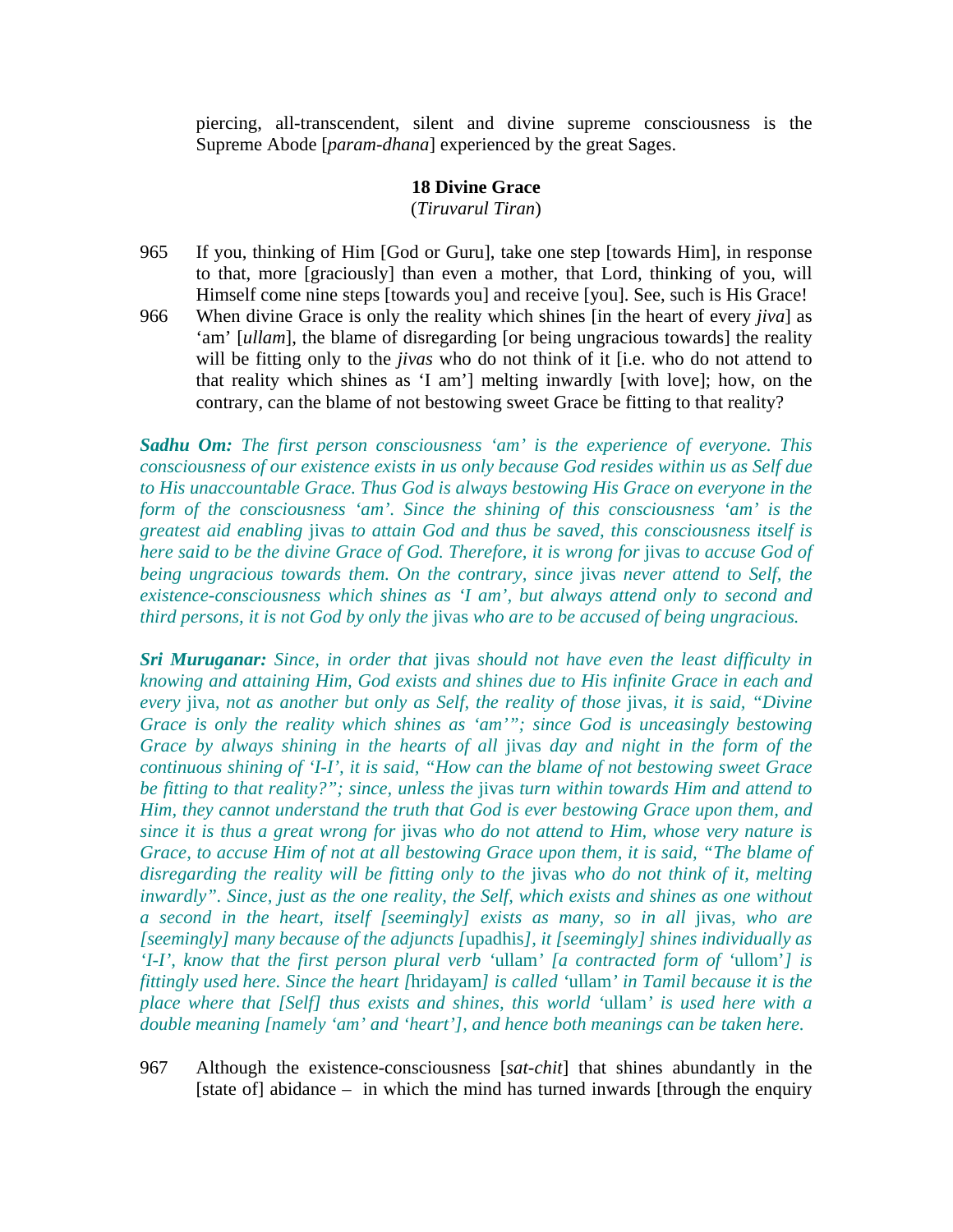'Who am I?'] and the ego has [thereby] subsided – is devoid of characteristics and qualities and is beyond the mind, it appears as Guru, [having characteristics such as name and form]. [Such is] the Grace of God, who is Self.

*Sadhu Om: In this verse it is clearly taught that Self alone is the Guru, Self alone is God and Self alone is Grace. Although Self, which is God, has no characteristic [*kuri*] or quality [*guna*], because of Its abundant Grace towards the devotees, It assumes characteristics and qualities and appears in the form of a Guru in order to save them. Thus Grace, God, Guru and Self are one and the same.* 

968 The 'I' of [those] true devotees who have seen the form [or nature] of Grace, will shine as the form of the supreme reality, since the ego, the unreal *chit-jadagranthi* [the knot between the conscious Self and the insentient body] which creates the delusive mental agonies, has died and no longer rises in the heart.

*Sadhu Om: The phrase 'the true devotees who have seen the form [or nature] of Grace' [*arul vannam kanda mey anbar*] may be taken to mean either (1) those true devotees who have seen the* Sadguru*, who is the embodiment of Grace [as explained in the previous verse], or (2) those true devotees who have realized Self, the true nature of Grace, through Self-enquiry.* 

969 [Since, as explained in verse 966, the Lord is always and everywhere bestowing His Grace upon everyone by shining in them as 'I am'] *jivas* stand immersed in the ambrosial flood of Grace; [when it is so, their] being deluded and suffering through illusion is foolishness, [just like one's] dying [because of] not knowing how to quench [one's] thirst [even though one is] standing in the midst of the flood of water of the rushing river Ganga.

*Michael James: One who is standing neck-deep in the flooding water of the Ganga need only bend down in order to drink and quench his thirst. Likewise, since God or Guru is always bestowing His Grace upon us by shining within us as 'I am', we need only turn our attention within towards that 'I am' in order to drink and quench our thirst for His Grace.* 

970 Why does the impartial God, who bestows [His] gracious glance upon one and all, discard wicked people? The [divine] eye which surges as everything, does not discard anyone; [it is only because of] the delusion of their dim, defective outlook [that it seems to reject some people].

*Sadhu Om: The Tamil word '*kan*', which means 'eye', is also sometimes used to mean 'true knowledge' or '*jnana*'. Therefore the words 'the eye that surges as everything' [*ellamay pongum kan*] also mean the knowledge 'I am' which shines as everything. Since the knowledge 'I am' is shining in everyone as the true form of Grace, it can never be said that the Eye of Grace is rejecting anyone.* 

 *If we are to say, "So-and-so has not seen me," can we not do so only after looking for that person? Similarly, if we are to accuse God of not bestowing His gracious glance*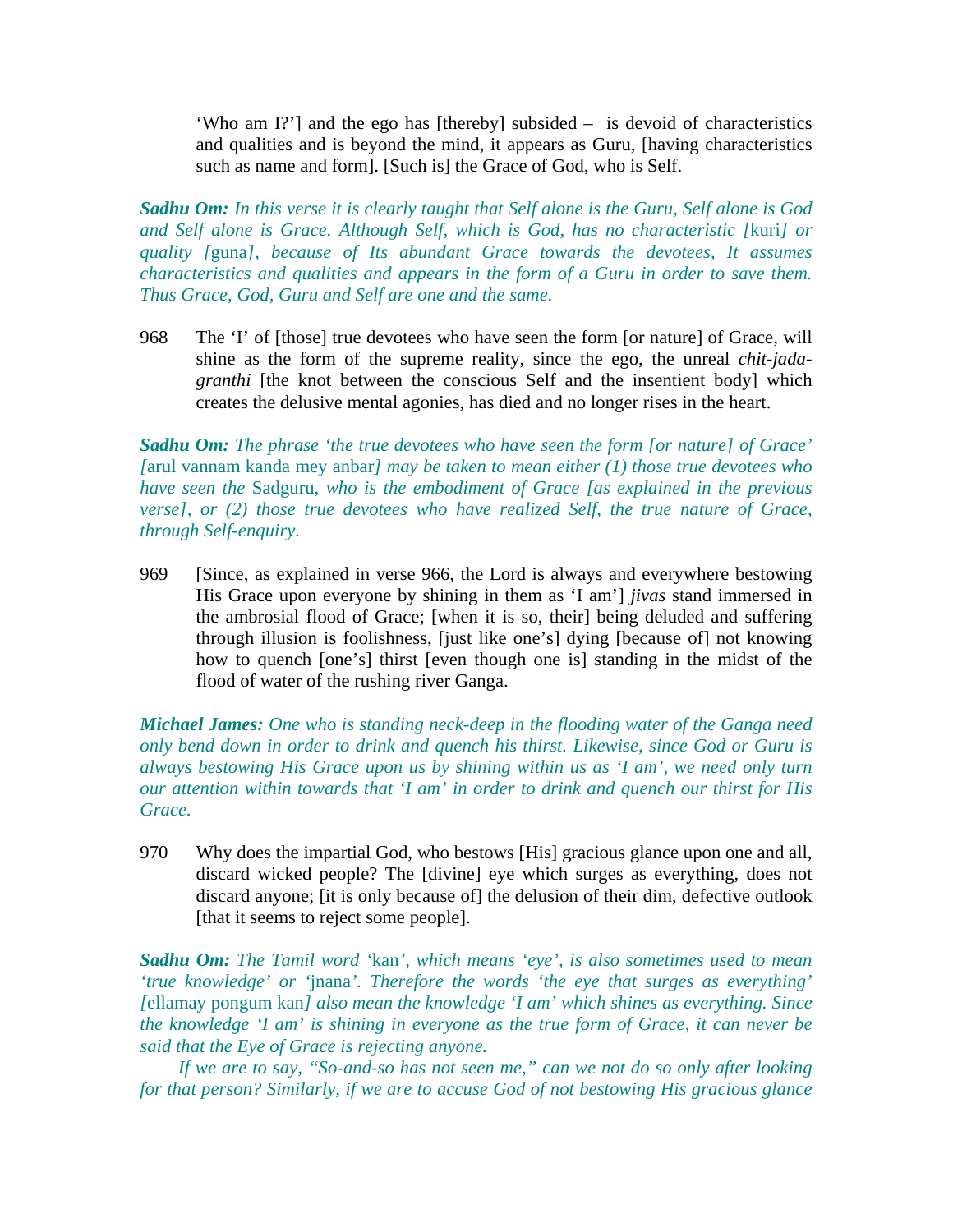*upon us, can we not do so only after we have turned within and looked at Him, the Selfconsciousness which shines within us as 'I am'? Therefore, when we never attend to Self but always remain extroverted, we cannot justly accuse God of not bestowing His Grace upon us. "Turning inwards, daily see yourself with an introverted look and it will be known [that He is ever bestowing His Grace] ... ," sings Sri Bhagavan in verse 44 of Sri* Arunachala Aksharamanamalai. *The extroverted look of ignorant people who never turn inwards, is describe in the present verse as "the delusion of their dim defective outlook" [*avar mangun kan malai mayakku*].* 

*Sri Muruganar: When God resides within every* jiva *as Self and unceasingly always knows all of them as Himself, unless the* jivas *know Him they cannot know the fact that God is bestowing His Grace upon them; therefore it is said "the delusion of their dim, defective outlook".* 

#### **19 Existence-Consciousness-Bliss**  (*Sat-Chit-Ananda Tiran*)

- 971 When, by changing [its direction, i.e. by turning Selfwards], the deluded knowledge, the intellect [*buddhi*] which knows other things, reaches [and merges in] the Heart [Self], which is pure existence, that existence-consciousness-bliss [*mey-arivu-ananda*] will be attained.
- 972 When [all its] mischiefs [or movements] subside, the mind [*chittam*], which is [in its real nature] consciousness [*chit*], will itself see itself as the reality [*sat*]. [When thus] the *chit-sakti* [the power of consciousness or power of knowing] becomes one with the reality [*sat*], what is the [resulting] dense supreme bliss [*paramananda*], the remaining one [of the three aspects of *Brahman*], other than that Self?

*Sadhu Om: Knowing [*chit*] oneself to be the reality [*sat*] is bliss [*ananda*]. Knowing oneself, the Self, to be the body is the deluded knowledge which is called 'mind' [*chittam*]. It is only because of this wrong knowledge that such a thing as 'misery' appears to come into existence. However, when one knows oneself to be Self [*atman*], since the* chittam *then loses its nature of movement and attains the nature of consciousness [*chit-rupa*], it knows itself to be the reality [*sat*]. Since this union of* sat *and* chit *is the fullness of* ananda*, misery will be known to be ever non-existent and the truth that Self alone is* sat*,* chit *and* ananda *will shine forth. The state of supreme bliss [*paramananda*] which is experienced when the power of consciousness [*chit-sakti*] and the Lord [Siva] whose nature is existence [*sat*] thus become one, is the true significance of the form of Ardhanariswara [the Lord who is both Siva and Sakti].* 

973 When the insentient ego, the *jiva* which is *chit-jada* [a combination of consciousness and the insentient], dies, he will shine as the nature of consciousness [*chit-swarupa*]. Since the nature of consciousness remains there [in that state] as existence [*sat*] alone, the bliss [experienced there] is ever Self alone.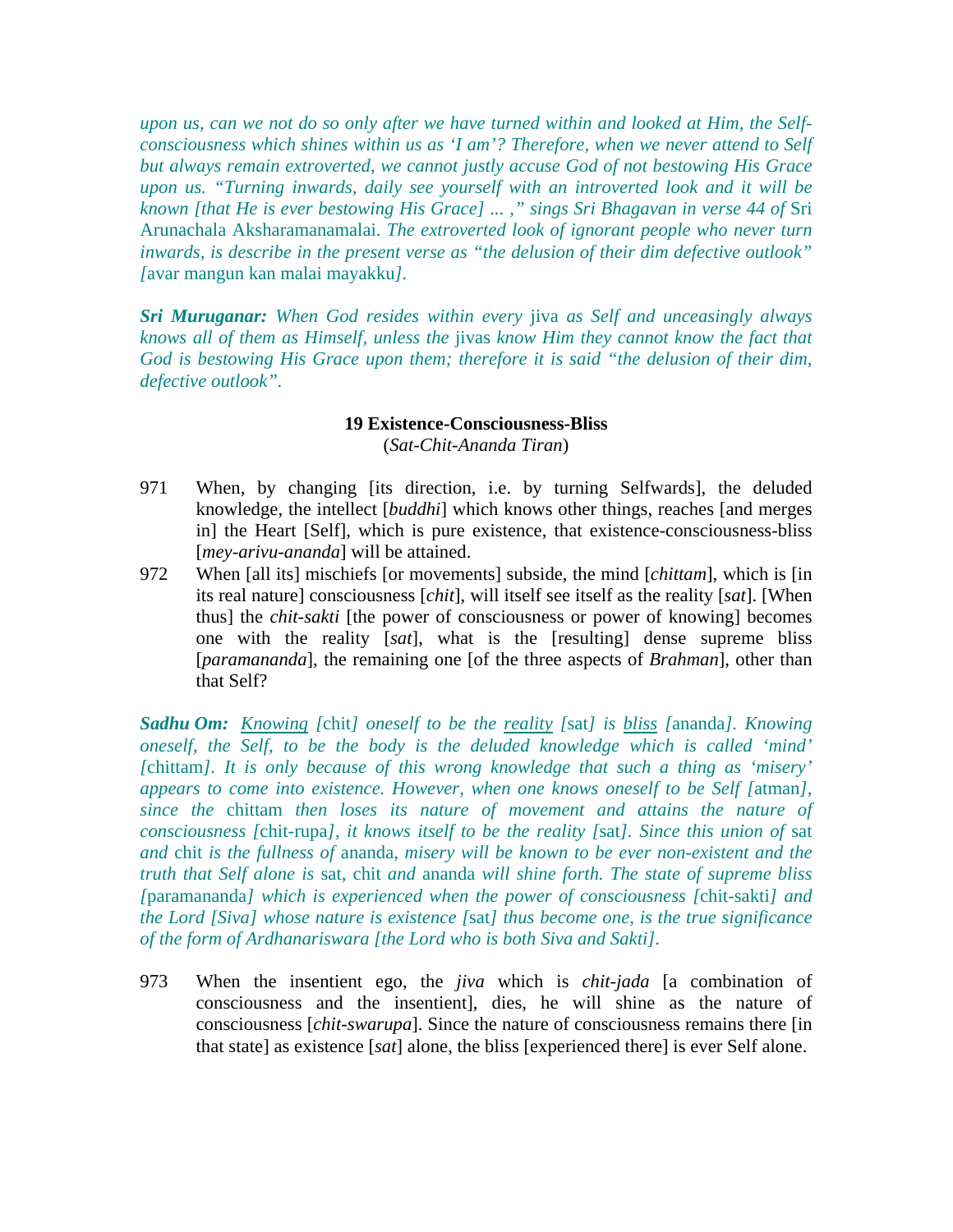*Sadhu Om: The ego or* jiva *is a wrong knowledge which acts as a false knot linking together Self, which is consciousness [*chit*], and the body, which is insentient [*jada*]. When this ego dies, i.e. when its wrong identification with the insentient body is destroyed through Self-enquiry, its nature of insentience [*jada-swarupa*] alone is removed and thus it remains shining as the very nature of consciousness [*chit-swarupa*]. Since there can be no existence other than this consciousness, this consciousness [*chit*] itself remains as the single mere existence [*sat*], which is Self. Since that state is a state of nonduality, the bliss experience there is also nothing but Self itself. Thus the knowledge [*chit*] of Self, one's own existence [*sat*], is itself bliss [*ananda*].* 

*Sri Muruganar: The death of the insentient ego is the severing of the* chit-jada-granthi *[the knot between consciousness and the insentient body]. Severing the* chit-jada-granthi *means separating through Self-enquiry the body and Self, which were joined together through ignorance [*avidya*]. "The Lord of the Mount danced and [thereby] separated the body and Self," sings Sri Sundaramurti Nayanar. Here [in the present verse], the fruit of the severance of the knot [*granthi-bheda*] is described as "the bliss [which is] Self alone" [*tan-mattira-inbam*], and the nature of consciousness, which results from that [the severance of the knot], is described as "existence alone" [*sat-mattiram*].* 

974 Not forgetting consciousness [i.e. not forgetting one's own Self-consciousness due to *pramada* or inattentiveness] is the path of devotion [*bhakti*], the relationship of unfading real love, because the real consciousness of Self, which shines as the undivided [non-dual] supreme bliss itself, surges as the nature of love [or *bhakti*].

*Sadhu Om: The true knowledge of Self, which always shines naturally, is the fullness of non-dual bliss [*ananda*], because it shines as the truth of love. Existence [*sat*], consciousness [*chit*] and bliss [*ananda*] are not really three, but one and the same. We should know that being conscious [*chit*] of our own existence [*sat*] is itself bliss [*ananda*].*  Verse 979 should be referred to here. The love for oneself shines in all *jivas because selflove is the very nature of Self. Therefore, since love is the nature of Self, and since Self is the very form of supreme happiness, it is wrong to regard happiness as being the result of love; instead of thus regarding love and happiness as being cause and effect, we should understand that love is itself happiness. Since by loving Self one knows Self and by knowing Self one loves Self, we should also understand that love is itself happiness. Since by loving Self one knows Self and by knowing Self one loves Self, we should also understand that knowledge itself is love, which is happiness. Since Self is one's own existence or being, it can never become an object to be known, and hence knowing Self is nothing but being Self; thus we should understand that being [*sat*] itself is knowledge [*chit*], which is both happiness [*ananda*] and love [*priyam*]. Therefore, the true knowledge 'We, the form of love or happiness, alone exist' is the state of perfect, nondual bliss [*ananda*].* 

975 When the fleshy ego-defect, the efficient cause [of the seeming existence of the world-appearance], which is [itself] non-existent, has been destroyed, that state [of Self] is the one existence [*sat*] which was lying [as a supporting base] for all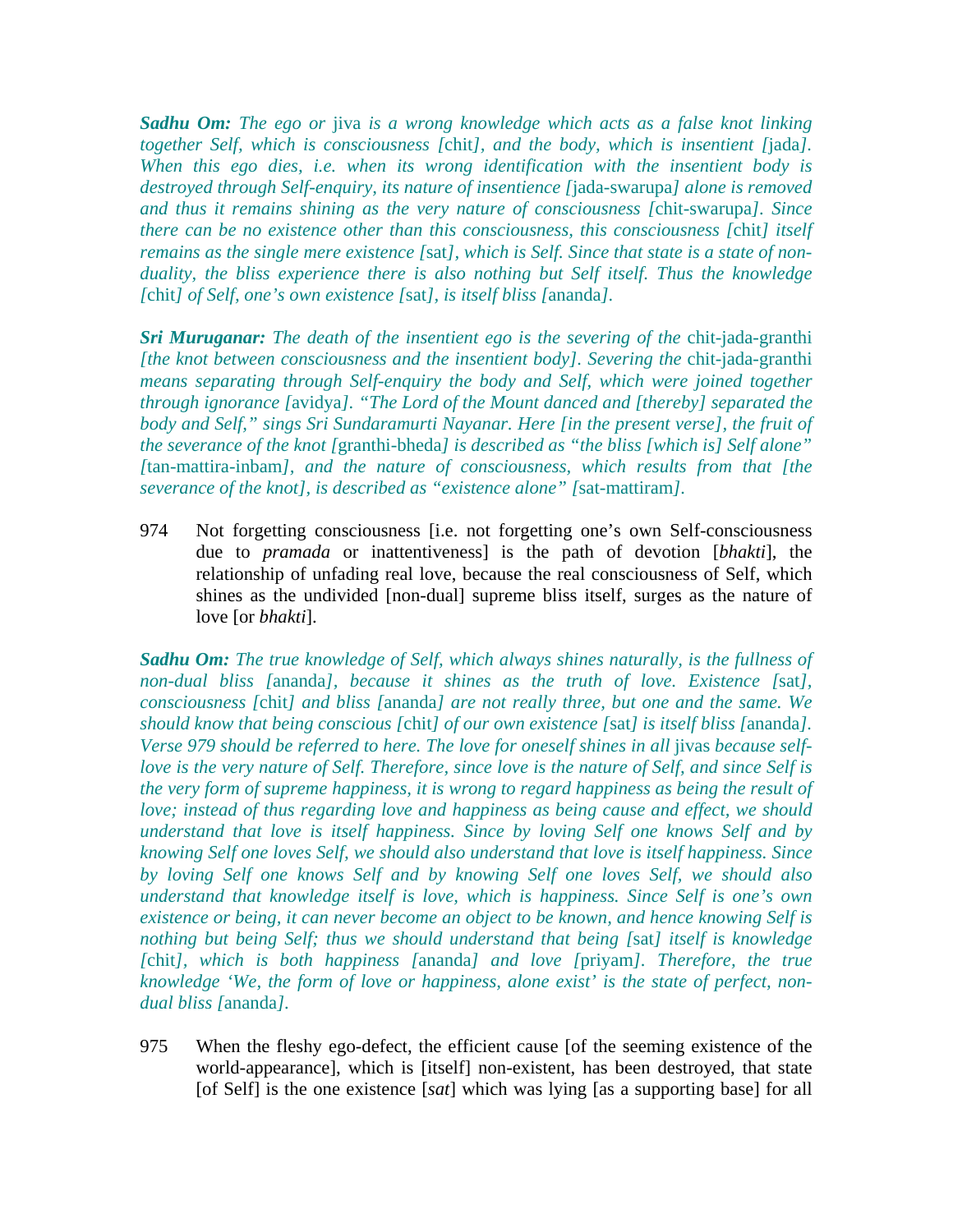the worlds that appeared to exist, being dependent on It [for their apparent existence].

*Sadhu Om: The ego is here described as impermanent, unreal and fleshy because it identifies the impermanent, unreal and fleshy body as 'I'. Since the ego is unreal [*asat*], the names and forms of the world, which are seen only by the ego, are also unreal. However, the ego seems to be real because it is a mixture of the unreal name and form of the body and the real consciousness of Self. Therefore it is Self, the real aspect of the ego, which makes the unreal names and forms of the world appear to be real. Thus Self is the sole reality of this seeming world-appearance.* 

- 976 When the mad ego-delusion, the one *jiva*, which is [itself] insentient has been cast off, that state [of Self] is the one consciousness [*chit*] which was lying [as a supporting base] for all the *jivas*, which appeared as if having sentience, to know [i.e. to be seemingly sentient and to know other objects].
- 977 When the miserable ego-pride, which is the one cause [of all suffering] and which is [itself] unhappiness, has been destroyed, that state [of Self] is the bliss [*ananda*] which was lying [as a supporting base] for all objective pleasures, which appeared as if having happiness, to be experienced [as seemingly pleasurable].

*Sadhu Om: The ego is here described as the pride which causes all misery because it proudly identifies the body, which is completely devoid of happiness, as 'I'* 

 *The above three verses, 975 to 977, should all be read and reflected over together. Does not this world appear as if it were an ever-existing reality [*sat*], do not all* jivas *in the world appear as if they were sentient [*chit*], and do not all the objects in the world appear as if they were giving happiness [*ananda*] to us? The secret behind all this is revealed in these verses.* 

 *The body is impermanent [and hence unreal or* asat*], insentient [*jada*] and the source of all miseries such as disease and so on, whereas the consciousness 'I' is the shining of* sat-chit-ananda*. The wrong knowledge which identifies this body as 'I' is the ego. It is only during the time of the ego's functioning and only in the outlook of the ego, which thus mistakes the unreal, insentient and miserable body as being real, sentient and a source of happiness [that is, as being* sat-chit-ananda*], that this world appears to be real [*sat*], the living beings in it appear to be sentient [*chit*] and the objects in it appear to be a source of happiness [*ananda*]. These three verses thus clearly assert that the ego is the sole cause which makes the names and forms [*nama-rupa*, the two unreal aspects of*  Brahman*] appear as if they were real, sentient and a source of happiness [*sat-chitananda*, the three real aspects of* Brahman*]. To impose existence [*sat*], consciousness [*chit*] and happiness [*ananda*], which are real, upon the names and forms, which are unreal, and thereby to see those names and forms as real, is the wrong outlook [*doshadrishti*] of the ego. When this ego is destroyed through Self-enquiry, the apparent* satchit-ananda *imposed upon the world will disappear, and the real* sat-chit-ananda*, which is Self, the base or support of the world-appearance, alone will shine. Only when the ego is thus destroyed, will the truth be known that it was only because of the existence [*sat*] of Self that the names and forms of the world appeared as if they were really having existence, that it was only because of the consciousness [*chit*] of Self that the names and*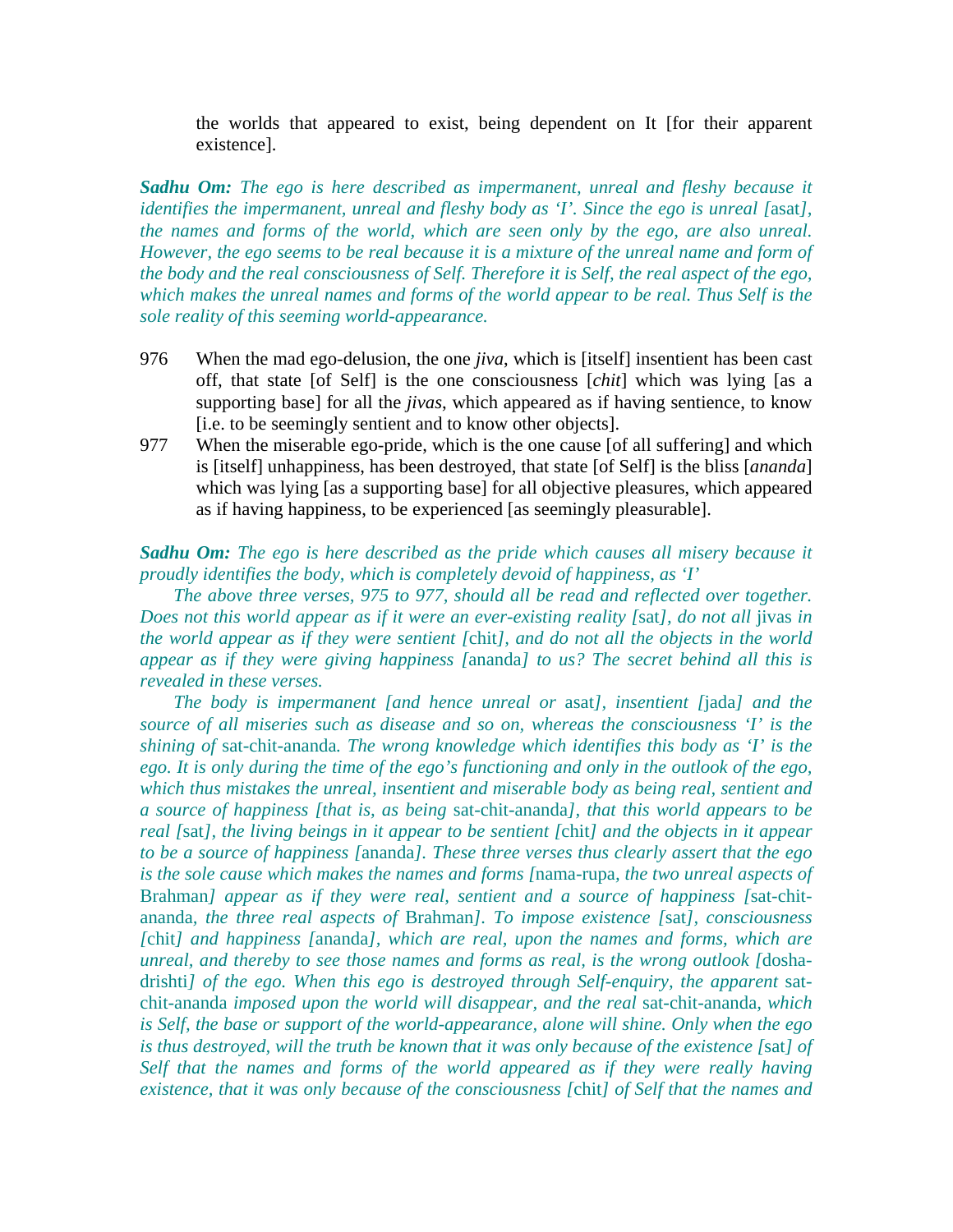*forms of the world appeared as if they were really having consciousness, and that it was only became of the happiness [*ananda*] of Self that the names and forms of the world appeared as if they were really giving happiness.* 

 *Not only do these verses reveal this profound truth, but they do so in a very beautiful manner. The first and last words of each verse denote respectively* sat*,* chit *and* ananda*. In the first verse the ego is described as being unreal, defective and fleshy [in contrast to reality or* sat*], in the second verse it is described as being insentient, deluded and mad [in contrast to consciousness or* chit*], and in the third verse it is described as being miserable, proud and devoid of happiness [in contrast to bliss or* ananda*]. Many other points of literary and linguistic beauty can be pointed out in these three verses, all of which help to emphasise the profound truth revealed in them.* 

978 Those who say, "If they abide as the supreme reality, the form of bliss [*sukhaswarupa*], for them there can be no experience of bliss," are those who [thereby] argue and assert that the form of bliss [i.e. the supreme reality, which is *sat-chitananda*] is merely an insentient object like sugar.

*Sadhu Om: In the intoxication of dualistic devotion some people used to say, "I do not*  like to become sugar itself; I prefer to remain like an ant sitting by the side of the sugar *to taste its sweetness". That is to say, there is a wrong belief among some devotees that the state of non-duality [*advaita*] in which one merges in and becomes one with* Brahman *will be a dry and empty state devoid of bliss [*ananda*]. Only those who have not achieved the experience of perfect devotion [*sampurna-bhakti*] can believe or speak like this. Refer to page 152 of* The Path of Sri Ramana – Part Two*, where it is explained that the perfect devotee [*sampurna-bhaktiman*] is only he who has 'otherless love' [*ananya-priti*].* 

 *Sugar is an insentient object [*ada-vastu*], while an ant is sentient and is thereby able to enjoy the sweetness of sugar. But* Brahman *is not like this; It is not an insentient object like sugar.* Brahman*, which is the reality [*sat*], is also consciousness [*chit*] and is thereby able to know itself. Since* Brahman *is also bliss [*ananda*], which is the very nature of consciousness [*chit-swabhava*], no other sentient object [*chit-vastu*] is needed to experience the bliss of* Brahman*. Therefore it is foolish to compare Self, which is not only bliss but also the consciousness which knows bliss, to an insentient object like sugar.* 

 *It is completely wrong to say, as some people do, that this comparison was taught by Sri Ramakrishna. Sri Ramakrishna, who had the perfect experience of* sat-chit-ananda*, would never have thus compared* Brahman *to an insentient object like sugar. When people say that Sri Ramakrishna thus used to compare* Brahman *to sugar, we have to doubt the accuracy of the recording of His teachings.* 

979 Though existence [*sat*], consciousness [*chit*] and bliss [*ananda*] are spoken of as [though they were] different, when actually experienced these three are [found to be] one [namely 'I', the Self] just as the harmonious three qualities, liquidity, sweetness and coolness, are [in substance] only the one water.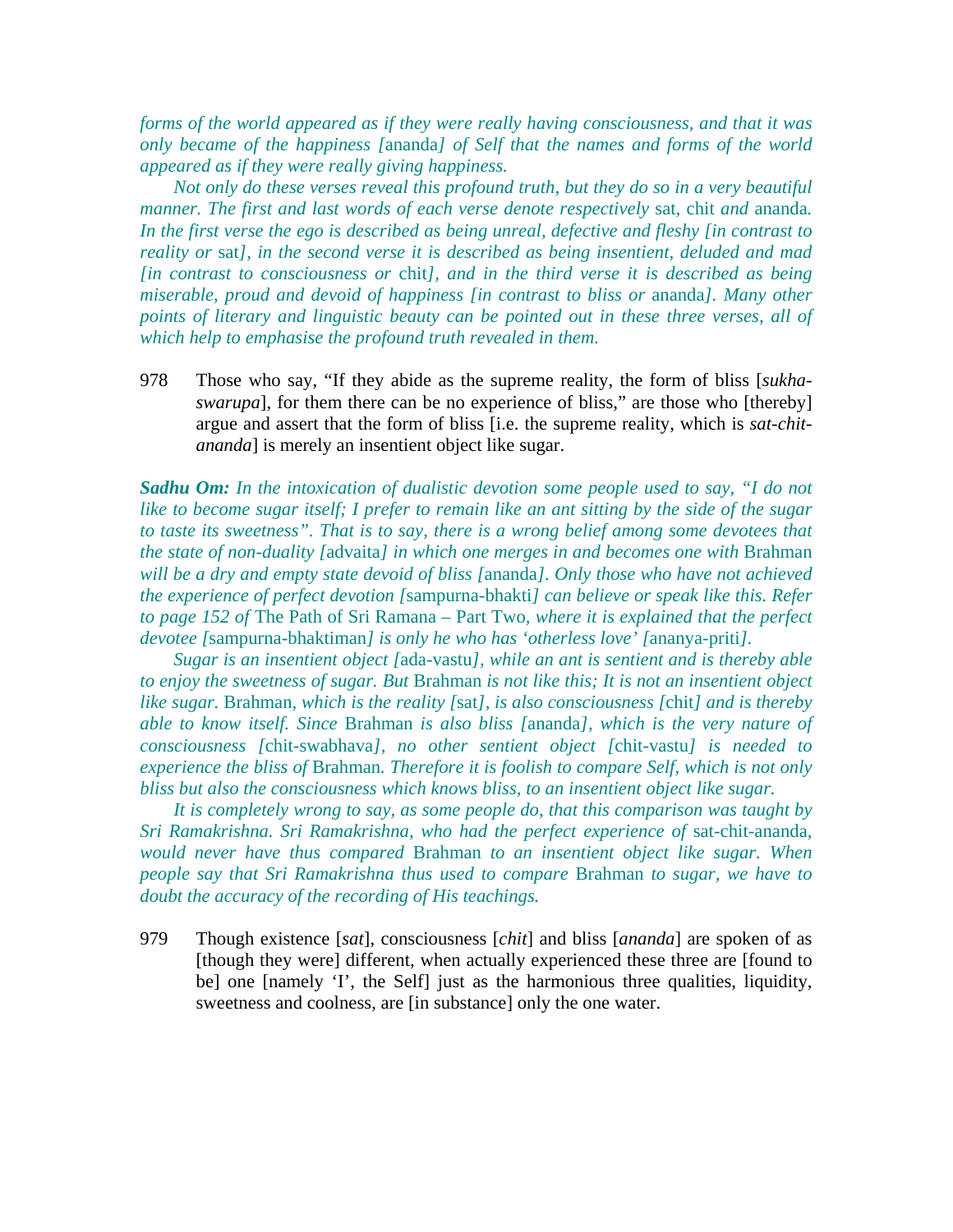# **20 The Greatness of the Reality**

(*Unmai Matchi Tiran*)

980 Existence [literally, to be that which exists] is the nature of Self. All things other than that one [the Self] are a multitude of false imaginations [*kalpanas*] and cannot [really] exist. All of them will go away from Self, but this one [the Self] will never go away [i.e. will never become non-existent].

*Sadhu Om: The word 'existence' [*uladadal*] here denotes our true existenceconsciousness [the feeling of our being] which is devoid of body and mind. Though the mind, body and world, being unreal, disappear during sleep, death and dissolution, we [Self or* Brahman*] alone are that which shines as the indestructible existenceconsciousness.* 

981 He [i.e. Self] who exists as the form of consciousness, will not become nonexistent. If one remains devoid of other knowledges, [that is] if the deceptive, unreal and dual imaginations [superimposed] on consciousness are removed, for oneself who [thus] exists as [mere] consciousness there will be no destruction.

*Sadhu Om: Only those things which are known by the mind as objects are liable to be destroyed, whereas we, who are existence-consciousness, can never be destroyed. Since the pure consciousness 'I am' shines even after the ego, the knower of objects, has been destroyed, there can never be destruction for us.* 

982 Self, the Whole [*paripurnam*], will appear as if completely non-existent [*sunya*] to those who have *pramada* [inattentiveness to Self], which murders Self [and which comes into existence] when the 'I' rises [even] a little due to superimposition [of adjuncts or *upadhis*] upon one's own supreme Self, which is the supreme Reality.

*Michael James:* Pramada *or inattentiveness to Self, one's own being, comes into existence only when the ego, the unreal feeling 'I am so-and-so', rises due to superimposition of the adjunct [*upadhi*] 'so-and-so' upon the pure consciousness 'I am'. Since the superimposition of this adjunct veils the true nature of Self, the pure 'I am', and makes it appear as if non-existent,* pramada *is said to murder Self.* 

*Sri Muruganar: Since the thought 'I' alone is the ego, when it rises [even] a little, bondage comes into existence due to the 'I am the body' feeling [*dehatma-buddhi*], and hence the ignorance [*ajnana*] known as* pramada*, which is a slipping down from*  [abidance as] Self, is born. Know that in truth this alone is the sin of murdering Brahman *[*brahma-hatja dosha*]. For those bound* jivas *who are thus under the sway of* pramada*, the Whole will seem to be a state which cannot be known, and [thus] it will appear as if non-existent [*sunya*].* 

983 He who knows himself to be the great one, the real state [of Self], instead of wrongly knowing himself to be the one who sees objects outside, will attain the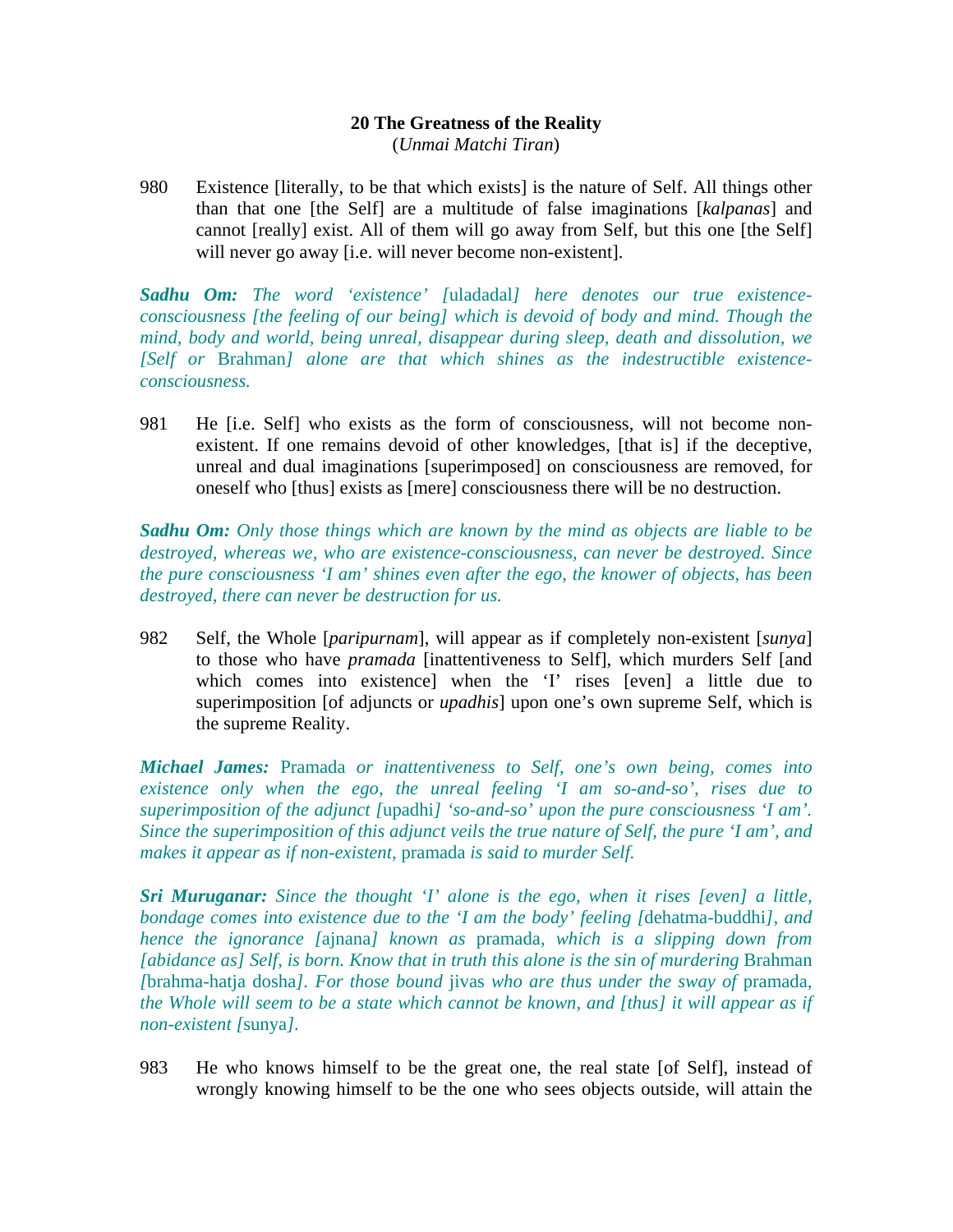state of fullness of peace, having lost through [proper discrimination] the desire for all the eightfold *siddhis*.

*Sadhu Om: This verse can also be read along with verses 645 to 649 in the chapter 'The Severance of Objective Attention'.* 

 *Only those people who are deluded into thinking that objects exist outside and are real, will consider that the eightfold occult powers [*ashta-siddhis*] are wonderful and worthy to achieve. But one who knows himself to be Self, the existence-consciousness, and who has thereby given up objective knowledge, will understand the worthlessness and unreality of all* siddhis*, and hence he will reject them as trivial and will remain in the bliss of Self, the sole reality.* 

984 The powerful One who [always] clings to the reality will never be afraid, due to mental delusion, of anything at all.

*Sadhu Om: A feeling of fear can arise in one only so long as one is deluded into thinking that there really exists anything other than oneself. But the Hero who has attained the strength of Self-abidance [*nishta-bala*] has the firm, unshakeable experience that He, the reality, alone exists. Therefore, since no other thing exists in His outlook, neither fear nor confusion can arise for Him.* 

#### **21 All is** *Brahman*

(*Sarvam Brahma Tiran*)

985 It is only Self, the one pure knowledge, that, as the unreal knowledge [the mind], makes all differences [*vikalpas*] appear. [Therefore] for the one who knows and reaches Self, which is the harmonious knowledge, all those other things [the entire world-appearance] will be [found to be] of the nature of the one Self.

*Michael James: All differences such as name and form, time and space, subject and object, are made to appear only by the mind, which is truly non-existent, being nothing but an unreal appearance in the real Self. Just as when the real rope is seen, the unreal and non-existent snake is found to be nothing but that rope, so when the real Self is known, the unreal and non-existent mind and all its products (the entire worldappearance) are found to be nothing but that Self. It is only in this sense that the unreal world-appearance is said to be of the nature of the one Self or Brahman.* 

- 986 Only the ever-existing Self, other than which nothing exists and from which nothing is different, is the sole reality. All that is known in that Siva [that sole reality], who is the Supreme which exists and shines as *sat-chit*, is only that Supreme and nothing else.
- 987 Whether real or unreal, whether knowledge or ignorance gathered by the intellect, whether pleasant or unpleasant to the mind, all are only *Brahman* and nothing else.
- 988 Faith [*shraddha*], faithlessness [*asraddha*], thought [*chinta*], thoughtfreeness [*achinta*], desirelessness [*virakti*], non-desirelessness [*avirakti*], knowable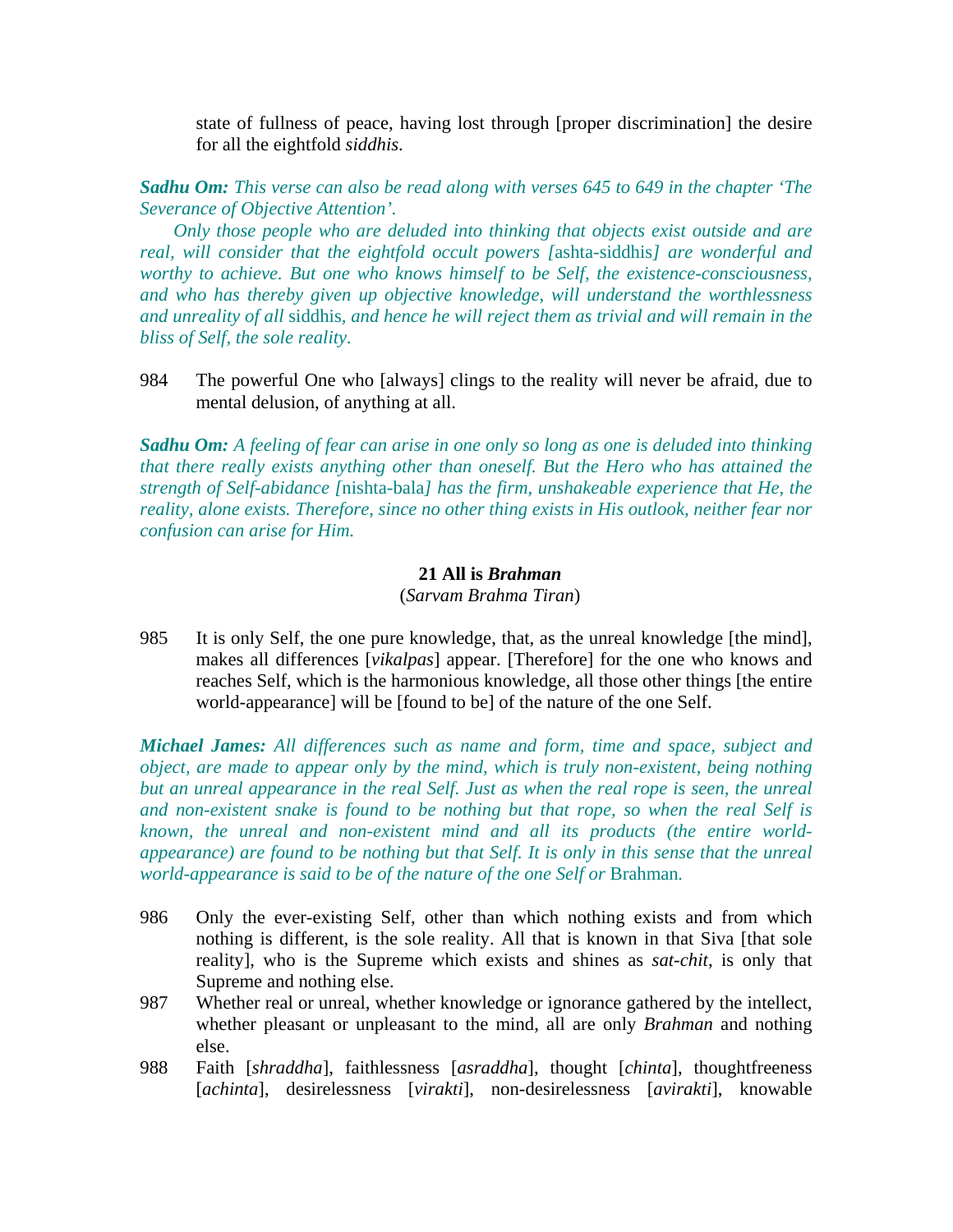[*vedam*], unknowable [*avedam*], eminence [*varam*], baseness [*avaram*], laudable [*vaniyam*], despicable [*avanidyam*] – all are only *Brahman* and nothing else.

*Sadhu Om: The four verses in this chapter all emphasize that Self or* Brahman *is the sole existing reality. We should understand that all the dyads or pairs of opposites mentioned in these verses are in truth non-existent and that the one* Brahman *alone exists [see note to verse 985]. We should not take these verses to mean that, since even the dyads are only*  Brahman*, the dual outlook is appreciated, or to mean that there is no wrong in one's being immersed in those dyads.* 

## **22 Harmony Among Religions**

(*Samarasa Tiran*)

989 Since Silence, the summit of knowledge, is the common nature [of each and every religion], all religions [*matas*] are agreeable as a means to true *Advaita*, which shines unique and pure, and [hence] they are not opposed to the wonderful Vedanta.

*Sadhu Om: Whatever knowledge is proclaimed by whatever religion to be the final goal or achievement, since Silence alone is the limit or boundary of all knowledge, the final knowledge of each of those religions is contained in Silence. Since* Advaita *Vedanta is a common principle having Silence as its goal, each and every religion is a means and is agreeable to Vedanta. Refer here to verses 1176 to 1179, 1235 and 1242.* 

- 990 Even though [some] narrow and mean-minded people invent a different religion due to enmity [with the already existing religions], know that even that religion is acceptable to Siva, who shines as the form of the undivided knowledge.
- 991 In whichever religion you have faith, follow that religion with true love, turning inwards instead of outwardly arguing against other religions due to attachment [abhimani] to your own religion.

*Michael James: All kinds of attachment [*abhimani*], including even the attachment to one's own religion [*matabhimana*], are rooted only in the ego, the* dehabhimana *or attachment towards one's own body as 'I'. Therefore, if, due to one's attachment to one's own religion, one turns one's attention outwards to argue against other religions, one will only be strengthening one's* dehabhimana *or sense of identification with the body. Since the ultimate aim of all religions is to destroy the* dehabhimana*, one should turn within and know one's true nature, thereby rooting out the ego.* 

- 992 It is best to give up the various arguments about duality [*dvaita*], qualified nonduality [*visishtadvaita*] and pure non-duality [*suddhadvaita*], and instead think of and worship God with ripening love [*tapas*] in order to attain the wealth of divine Grace, and [thereby] to know the reality.
- 993 Religion [*mata*] will exist only so long as mind [*mati*] exists. After it [the mind] has merged into the heart by turning within and scrutinizing that mind [by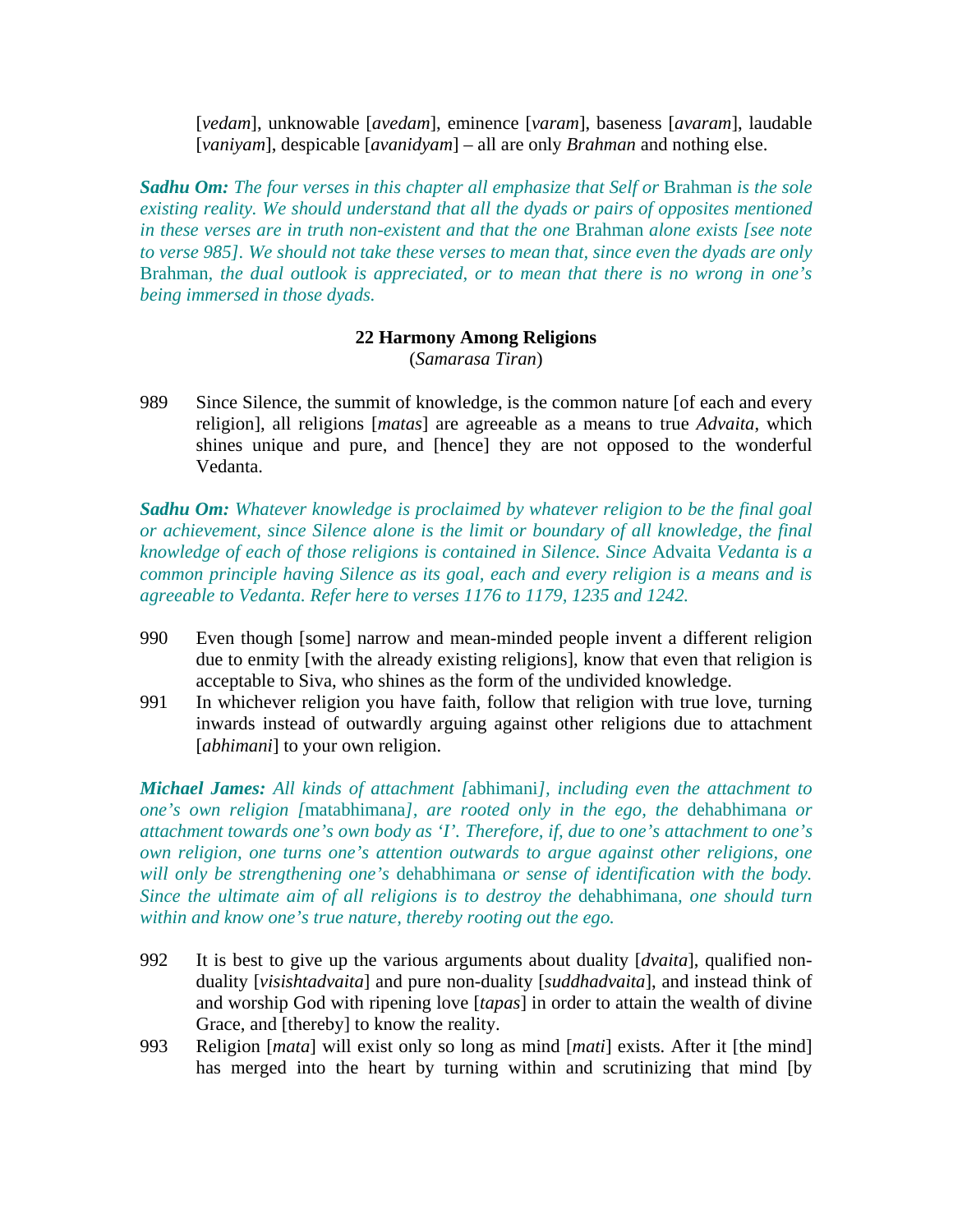enquiring 'Who am I, this mind?'], in [that] abundantly peaceful Silence no such religion can stand.

*Michael James: In Sanskrit and Tamil religion is called '*mata*' because it can exist only within the realm of the mind (*mati*). Therefore, when the mind merges in Self, the state of Supreme Silence, through the enquiry 'Who am I?', no religion can remain. Thus aspirants should understand that all the differences and controversies created by the various different religions exist only in the mind, and that those differences and controversies can be resolved only by the mind's turning inwards and merging into Self, the reality or Silence which is (as revealed in verse 989) the common and harmonious factor in all religions.* 

# **23 The Childlike State**

(*Saisavya Tiran*)

- 994 Among the multitudinous human race, only children [i.e. the childlike Sages] who are bereft of the mischievous mind, the ego-sense, will be completely protected from distress by the Mother-Father [i.e. God], who is always thinking of them.
- 995 Only the pure *mahatmas* in whom the changeful mind [*vikara manas*] does not rise even the least are fortunate people, because the joy of sitting and playing for ever upon the lap of the Mother, who is the source of happiness, is their complete experience.

*Sadhu Om: Even though God is so compassionate that He is always bestowing His Grace upon everyone of His own accord, we, the ego, obstruct His Grace by our rising and our mischievous activities. Since* Jnanis*, who are bereft of those mischievous activities of the ego, are like young babies who do not obstruct the efforts which their parents make to protect them, they alone are fortunate ones who always enjoy the supreme bliss of God's Grace.* 

# **24 Union with Self**

(*Atma Muyakka Tiran*)

996 The state which is devoid of the dual distinction 'I' and 'He' and in which one has become one with the Bridegroom, Self, who is the space of true knowledge [*meyjnana*], the 'I'-sense having dropped away, is itself the glory of the chastity of being one with Siva.

*Sadhu Om: If verse 73 of this work is also read here, the expression "the glory of the chastity of being one with Siva" will be clearly understood.* 

997 Can there be speech or breath in that silent union in which the dual outlook 'I' and 'He' [or 'I am He'] is merged in oneness? When 'I' is [thus] destroyed, [that is] when the look of eye meets together with eye, spoken words are of no use whatsoever.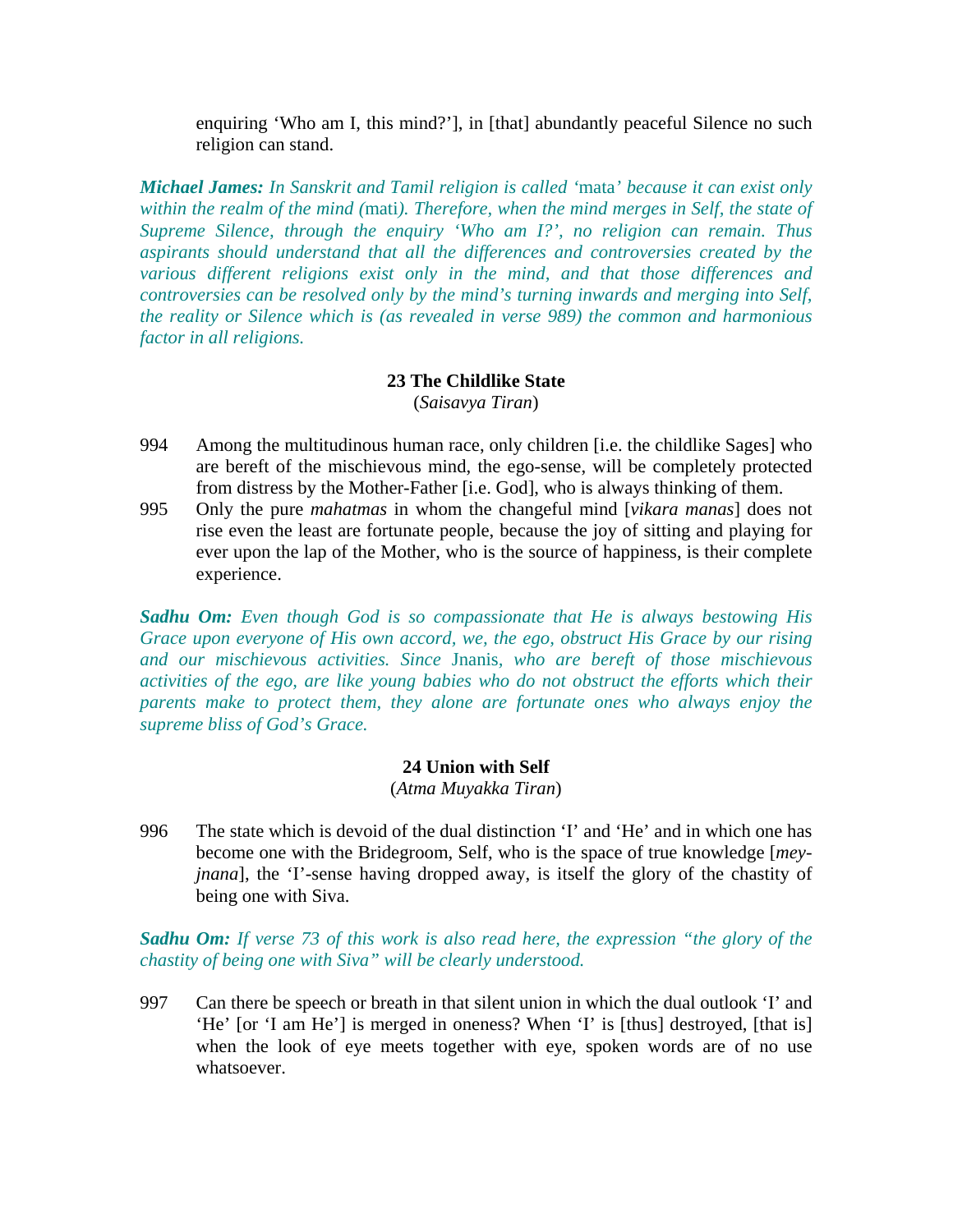*Sadhu Om: The last two lines of this verse are verse 1100 of* Tirukkural *[see verse 286 of this work, where the same* Tirukkural *verse is used]. This verse of* Tirukkural *describes the meeting of the eyes of two lovers, but in this present verse Sri Muruganar uses the same verse in a spiritual context.* 

 *When the ego is destroyed, all dual feelings such as 'God and soul' [*Siva-jiva*] and 'Master and disciple' [*Guru-sishya*] will also be completely destroyed, and hence Silence alone will remain. Only when the difference 'Siva and* jiva*' exists can the power of speech be used to worship God by singing* stotras *and so on, and only when the difference 'Guru and* sishya*' exists can the power of speech be used for imparting* upadesa *to the disciple. However, since the purpose of all spoken words such as* stotras *sung by the devotee or* upadesa *given by the Guru is only to destroy the ego and thereby to make the difference 'I' and 'He' merge into oneness in the state of supreme Silence, in that final state spoken words will be no further use.* 

 *Since the Tamil ford for 'eye' [*kan*] also means knowledge or consciousness, the phrase "When the look of eye meets together with eye" should here be understood to mean when the attention of the limited individual consciousness [the ego] meets with and thereby merges into the unlimited supreme consciousness [Self], just like a river meeting with and merging into the ocean. When the ego thus merges into Self, it loses its individuality and is completely destroyed, and thereby all dualities and differences created by that ego are also destroyed. In such a state of perfect Silence, how can there be even the least speech or breath, or anything else for that matter?* 

998 [Only] those who have united [with Self] can know the nature of those who have united [with Self]. How can those who have not united [with Self] know it? The nature of those who have united [with Self], like a honey-bee which has drunk honey, is so great that they do not know anything other than Self.

*Michael James: When a honey-bee has drunk honey, it is so much intoxicated that it knows nothing else. Likewise, having become one with Self, the* Jnani *knows nothing other than Self, and hence the nature of his state [i.e. the nature of His existence, the nature of His consciousness or knowledge, and the nature of His bliss] cannot be known by others who have not attained that state. Compare here verse 31 of* Ulladu Narpadu*.* 

*Sri Murugunar: The nature of those who have united with the reality, like a honey-bee which has drunk honey, is so great that it cannot be known by others. This is so because they do not know otherness. Only those who have united can know the nature of those who have united; those who have not united cannot know it.* 

999 Even by those who have united [with Self], the happiness of union cannot be thought of but can only be experienced. Those who have united [cannot think even of] the method by which they have attained [that state of] Silence, annihilating the ego-sense in that *anandatitam* [that state transcending bliss].

*Michael James: Though only those who have attained union with Self can know the nature or state of those who have attained that union, even they cannot express it to others but can only experience it. If it were then asked, "They cannot express it to others*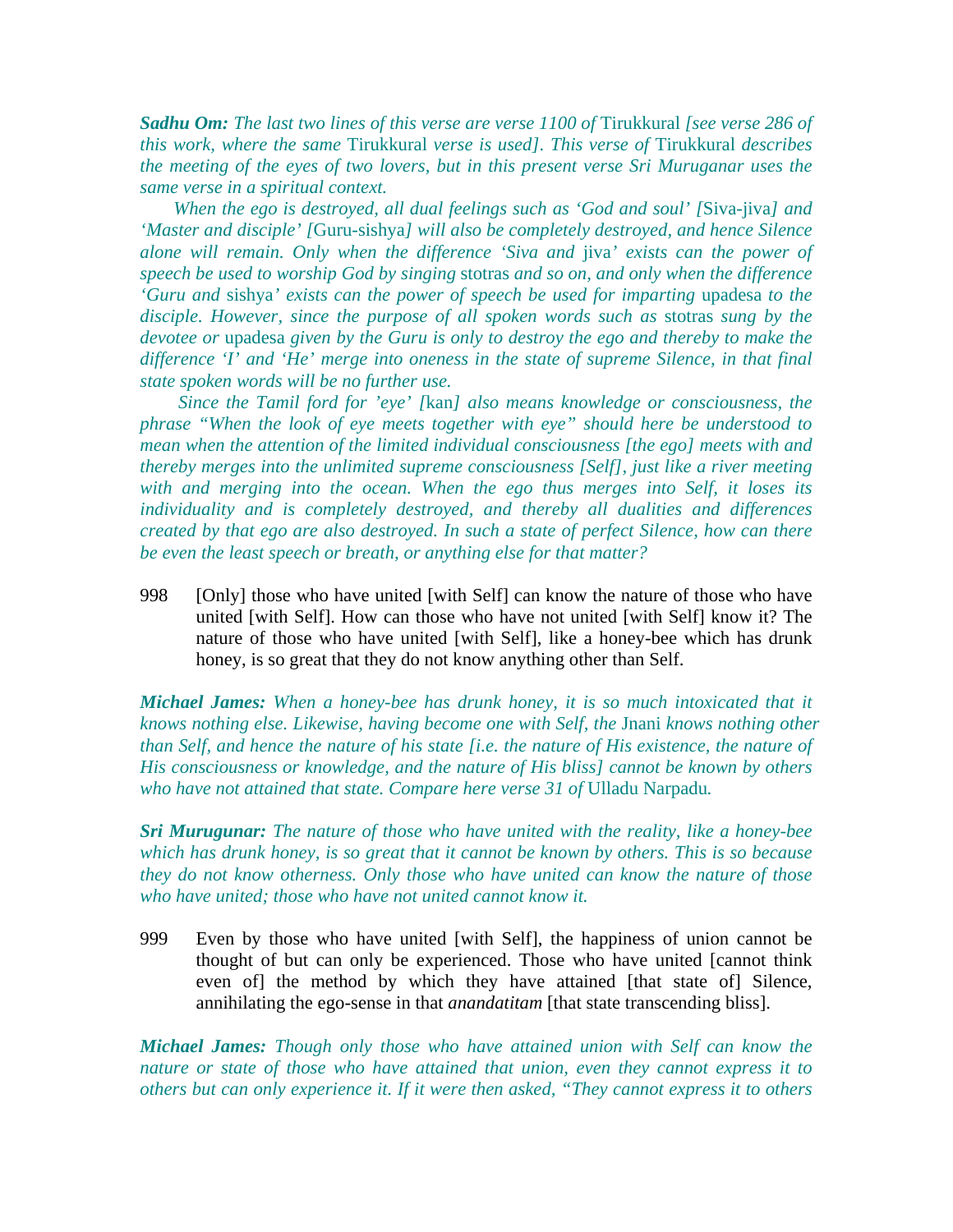*because for them there are no others, but cannot at least they themselves think of that state and how they attained it?", the answer would be that even that is impossible, because for them the thinking mind or ego has been completely destroyed.* 

 *Moreover, in the state of absolute reality which is experienced by* Jnanis*, the state of*  ajnana *is realized to be ever non-existent, and hence it is impossible for them to think of a method by which they passed from the ever-non-existent state of* ajnana *to the state of*  Jnana*, the ever-existing and sole reality. That is why it is said in verse 413 of this work that it is impossible to trace the path by which* Jnanis *have reached Self. Since Self alone exists, there can be no place or state (such as* ajnana*) outside Self from which it can be reached and hence no path by which it can be reached. For a bird which is flying in the sky, there can be no path to reach the sky, and for a fish which is swimming in the water, there can be no path to reach the water. Since we are truly ever Self and Self alone, there can be no path or method for us to reach Self. However, so long as we think that we do*  not know ourselves to be Self, the sole existing reality, Sages have to advise us to try to *find out who or what we really are. When we thus turn our attention towards ourselves in order to find out 'Who am I?', we will find that we are always nothing but Self alone, and that the seeming ego or individuality which we are wrongly taking to be 'I' was ever nonexistent. In that state we cannot think that we have followed any path or method; we will merely realize that we are ever as we are, and that we have never undergone even the least change or movement of any kind.* 

#### **25 The Greatness of Consciousness**

(*Chaitanya Matchi Tiran*)

1000 The knowledge which sees the world as if different [from itself], the objective knowledge which is the ego [*ahankara*], is merely insentient [*jada*]. When [this] ego dies, the flame of pure non-duality [*suddha-advaita*], which is the knowledge of the source of the mind, will shine forth.

*Michael James: The ego, the objective knowledge which sees the world as other than itself, is insentient [*jada*] and unreal [*asat*] because it identifies the insentient and unreal body as 'I'. Therefore, the pure non-dual real knowledge will shine forth only when this insentient ego, the unreal knowledge, is destroyed.* 

- 1001 Existence [*sat*] itself shines as consciousness [*chit*]. Therefore, until the mind [*chittam*] is completely extinguished and [thereby] becomes the absolute existence-consciousness [*kevala sat-chit*], it is impossible for the petty mind, which is a false imagination [*kalpana*], a reflection of consciousness [*chitabhasa*], to see the reality, which is the non-dual supreme consciousness.
- 1002 Only till the sun appears on the eastern horizon, will the self-conceit of that moon [shine proudly] in this world. [Likewise] only till the knowledge which is of the nature of consciousness [*chinmaya-unarvu* i.e. Self-knowledge] appears, destroying the delusive knowledge, the ego, will the self-conceit of the *jiva's* knowledge [shine proudly]. Know thus.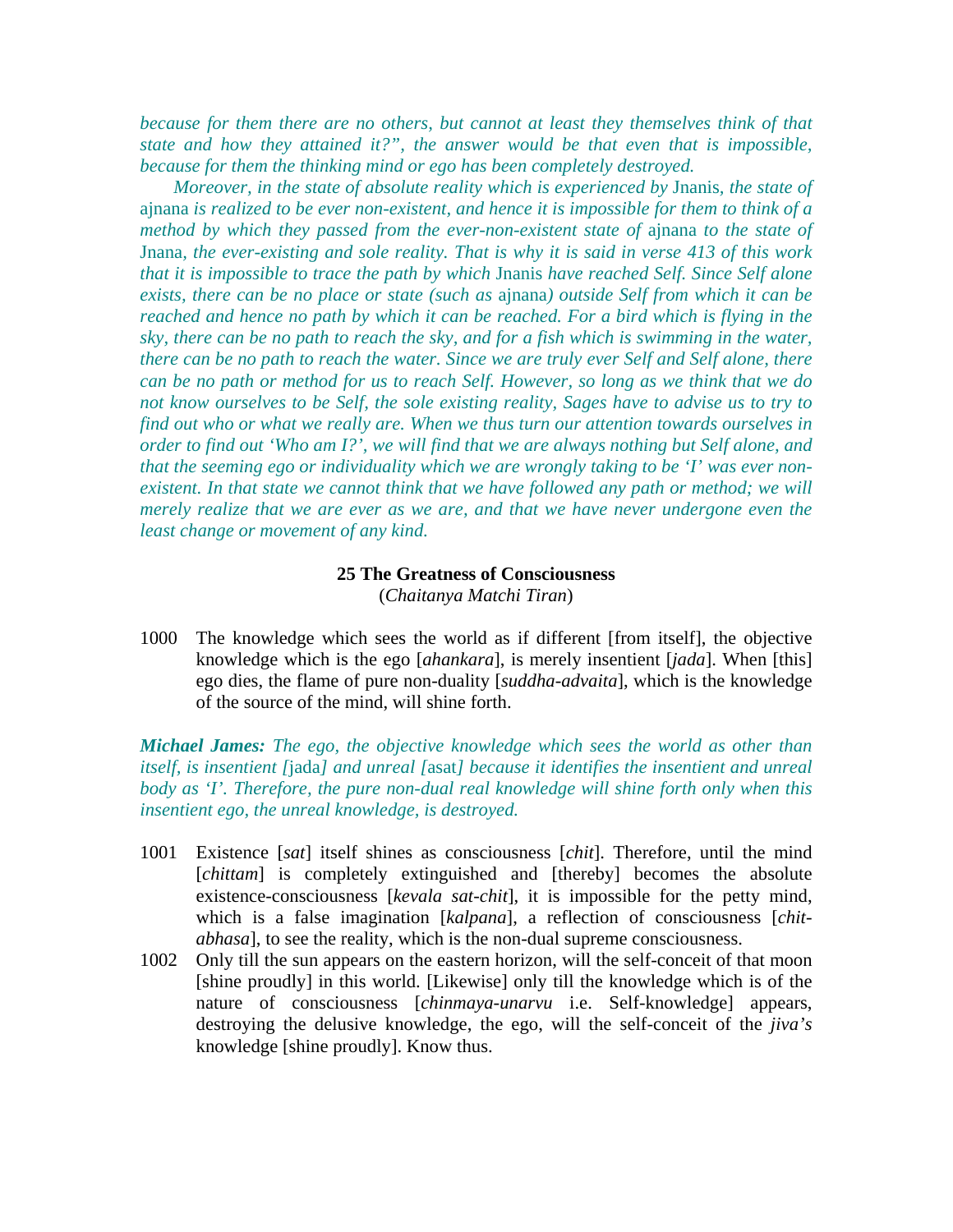*Michael James: That is, the* jiva's *intellectual knowledge and skill in the various arts and sciences.* 

1003 In the front of the great sun, the Self – [which ever shines] in the Heart, the sky of consciousness [*chit-akasa*], without rising and setting – the mind of the *Atmajnani* is, in the vast world, like the moon seen in broad daylight.

*Michael James: During the night the moon may be of some use in enabling one to see the world dimly, but after the sun has risen the moon is of no further use, even though it may continue to be seen in the sky. Likewise, in the state of* ajnana *the mind, which is a mere reflection of the pure light of Self, may appear to be of some use in illuminating the world, but after the sun of Self-knowledge [*atma-jnana*] has risen, the mind is of no more use than the moon in broad daylight.* 

1004 Know that the mind which illumines the illusory world is [a mere reflected light] like the glittering mirror-light, reflecting the bright sunlight.

*Michael James: The illusory world of names and forms is projected and illumined only by the mind-light, which is but a dim reflection of the true light of Self. Just as the pale moonlight is swallowed when the bright sunlight appears, so the pale mind-light is swallowed when the bright Self-light surges forth (see verse 857). When the mind-light is thus swallowed, the illusory names and forms of the world, which were depending upon that sunlight for their seeming existence, will also disappear, being found to be unreal in front of the real light of Self-consciousness. (See verse 114 of this work).* 

#### **26 The Greatness of the Infinite**

(*Bhuma Matchi Tiran*)

1005 The state in which one does not see any second-person object, the state in which one does not hear a second-person object, the state in which one does not know any second-person object – know that state alone is the infinite [*bhuma*].

*Michael James: The* upadesa *given by Sri Bhagavan in this verse is the same as that given by Sanatkumara in the* Chandoyga Upanishad*, 7.24.1, namely, "That [state] in which one does not see what-is-other [*anya*], does not hear what-is-other and does not know what-is-other, is the Infinite [*bhuma*], whereas that [state] in which one sees whatis-other, hears what-is-other and knows what-is-other, is finite [*alpa*]. That which is infinite [*bhuma*], alone is immortal [eternal and hence real], whereas that which is finite [*alpa*] is mortal [transitory and hence unreal] ... ". In the same* Upanishad *7.25.1 and 7.25.2, the Infinite [*bhuma*] is identified as being synonymous first with 'I' (*aham*) and then with Self (*atma*). Therefore in this verse and the next, the word '*Bhuma*' should be understood to mean Self or* Brahman*, our own true state of mere being.* 

 *From the present verse we have to understand that any state in which there is even the least knowledge of any second- or third-person object is not the true state of Self, the real waking; it is only another dream occurring in the sleep of Self-forgetfulness (refer here to* The Path of Sri Ramana – Part One*, p. 143). Therefore, whatever state we may*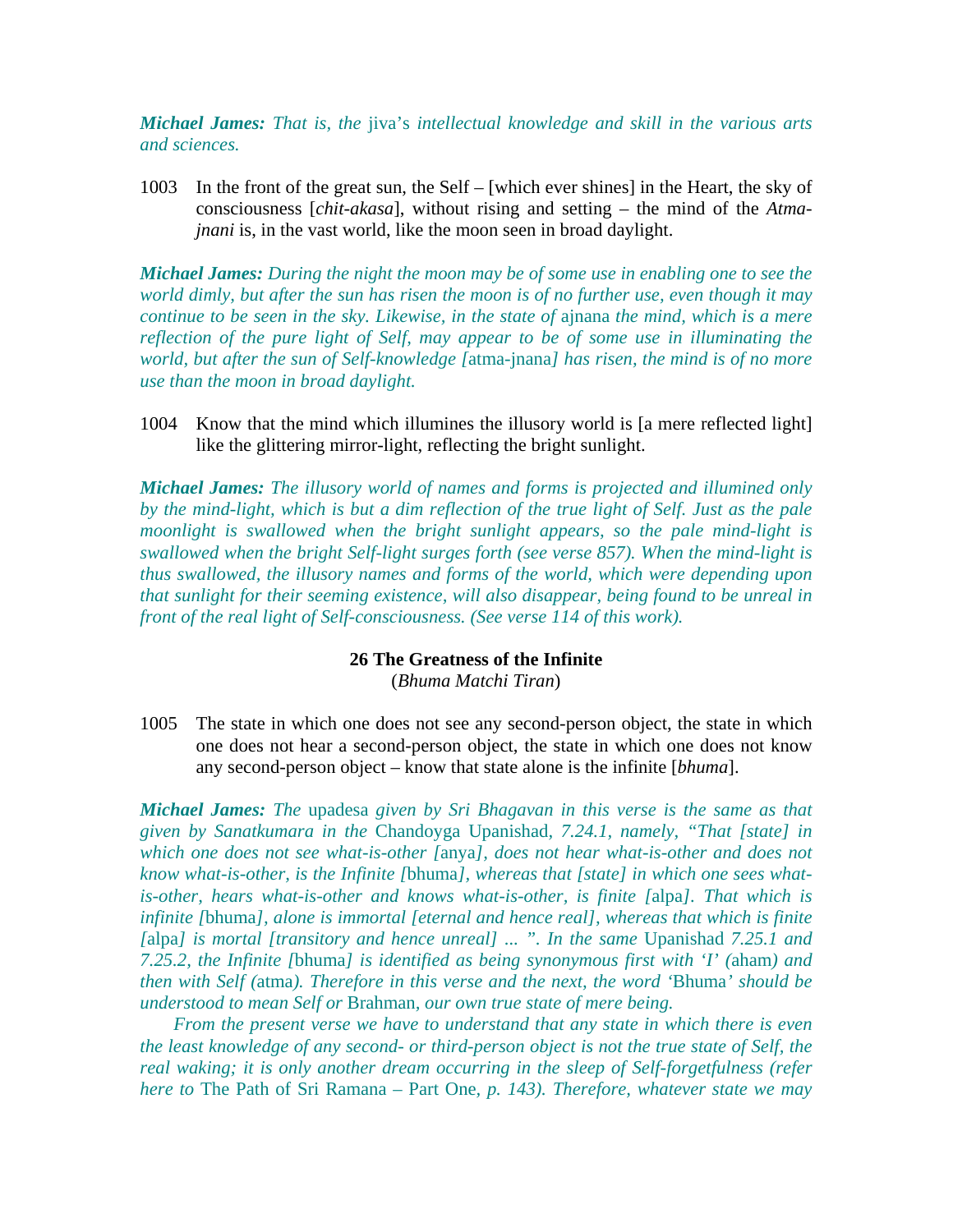*experience, even if it be a divine or heavenly state such as living in Siva Loka or Vaikuntha, so long as we experience anything other than the mere Self-consciousness 'I am', we should enquire 'Who knows these other things?' and thereby turn our attention back towards the first person feeling 'I'. When the attention is thus fixed more and more intensely upon the first person, the rising of that first person (the ego or mind which sees those other things) will subside more and more, until finally it merges forever in its source, whereupon the true state of Self, in which nothing other than the mere Selfconsciousness 'I am' is known, will be experienced.* 

1006 Where that which is seen, that which is heard and *pramada* [i.e., the ego, whose nature is *pramada* or inattentiveness to Self], which has the greatness of seeing finiteness, are [all] destroyed, [that] immeasurable *Bhuma*, [whose form is] the non-dual knowledge [*advaita-jnana*], alone is the pure happiness of abundant peace.

*Michael James: The* upadesa *given by Sri Bhagavan in this verse is the same as that given by Sanatkumara in the* Chandogya Upanishad*, 7.23.1, namely, "That which is infinite [*bhuma*] alone is happiness [*sukham*]. In the finite [*alpa*] there is no happiness. The infinite alone is happiness [*bhumaiva sukham*] ...." But in the present verse Sri Bhagavan reveals more about the nature of that* Bhuma*, which alone is happiness, namely that it is the non-dual* Jnana *which is devoid of anything seen or anything heard, and which is devoid even of the ego, whose nature is* pramada *(inattentiveness to Self) and whose so-called 'greatness' lies only in knowing finite objects. From the two verses in this chapter we should understand that true happiness lies only in the infinite, eternal and real state of non-dual knowledge, which is devoid of both the knowing mind and the objects known, and that not even the least real happiness exists in the finite, transitory and unreal state of dual knowledge, in which objects are known.* 

#### **27 The Space of** *Jnana* (*Jnana Veli Tiran*)

1007 O men who – after running all over the world and after seeing and worshipping holy men – are making research upon the truth with great love, if you scrutinize the supreme reality which [those] great *tapasvins* clearly know, [you will find that it is nothing but] the open and empty space of *Jnana*.

*Michael James: The reality which is experienced by* Jnanis *is only the empty space of*  Jnana *(the knowledge of one's own existence), that is, the mere consciousness 'I am'. This space of* Jnana *is the same as the* Bhuma *described in the previous chapter, and it is here said to be an open and empty space because it is the state which is completely devoid both of objects to know and of a mind to know them.* 

1008 When scrutinized, that which is shown and given by the Guru-Fathers [the fatherlike Gurus] to the disciples who go in search of spiritual masters, hurrying around the world, is only the wonderful space of *Jnana* [the mere consciousness 'I am'].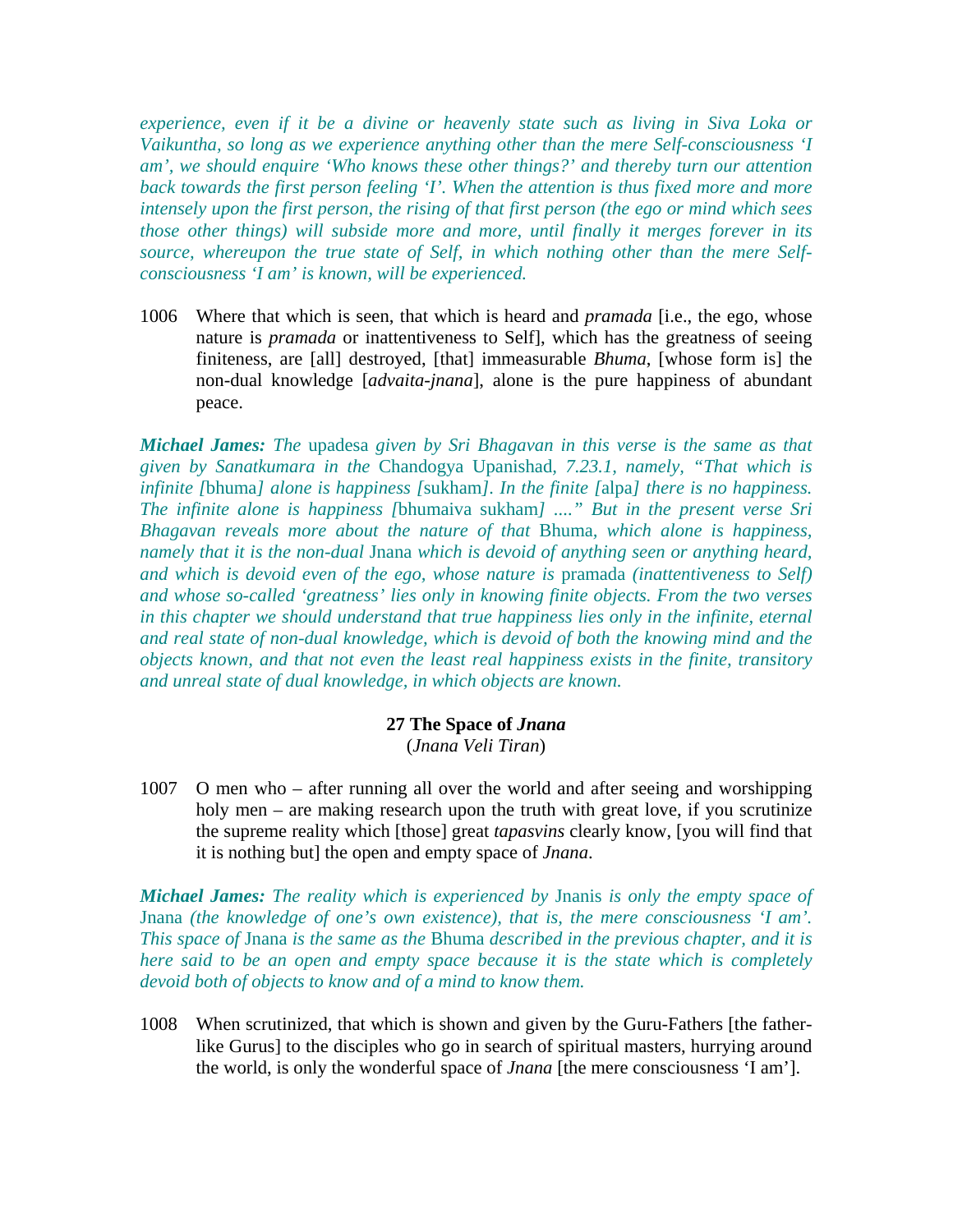1009 The eternal goal, which is the resort or refuge in which the weary wanderings here and there come to an end, [and which is given by] the *Jnana*-Guru, who is Siva, the supreme reality, who shines triumphantly as the defectless existenceconsciousness [*sat-chit*], is only the wonderful space of *turiya* [the empty space of *Jnana*].

## *Michael James: The weary wanderings through so many births and deaths, as well as the weary wanderings of the body and mind in each birth, come to an end.*

- 1010 If, to the very end, one makes a full effort to attain abidance [as Self], which removes bondage [in the form] of desires [*sankalpas*], just as a snake removes its skin, what emerges is [only] the open and empty space of *Jnana*.
- 1011 The glory of the light of the space of consciousness [*chit-akasa jyoti*] is the cremation-ground in which the *jiva*, the unlimited reflection of consciousness [*chit-abhasa*], is completely dead [and is being burnt to ashes]. It is like [a fire] catching a dense dry forest and spreading and burning without limit.

*Michael James: The* jiva*, the reflection of consciousness, is here described as unlimited because it is the root-cause of an unlimited quantity of tendencies (*vasanas*), the seeds which give rise to all ignorant imaginations (*ajnana-kalpanas*). When this* jiva *is completely destroyed and is burning along with all its* vasanas *in the fire of true knowledge (*jnanagni*), the cremation-ground in which it thus burns is the expanse of pure consciousness (*chit-akasa*), whose light is like the expanse of blazing fire which catches and instantly spreads all over a vast, dense and dry forest, reducing it completely to ashes. In this simile, the dry wood of the vast forest is to be understood as being like the innumerable* vasanas *of the* jiva*, which have become dry as a result of the* jiva's vairagya *or inattention to them, and which have thereby become fit fuel for the fire of* Jnana *(see pages 102 to 103 of* The Path of Sri Ramana – Part One*). The Light of pure consciousness, which is here said to be like a wild forest fire that spreads all around and instantly consumes the ego and all its products (the whole world-appearance), is the same as the blazing sun of Arunachala (the sun of Self-knowledge) which, as described in verse 27 of* Sri Arunachala Aksharamanamalai *and verse 1 of* Sri Arunachala Pancharatna*, swallows everything by its spreading rays of bright light (see verse 114 of this work).* 

1012 Know that that which is worthy [to be attained] is only Silence, which is mere Self, the [wrong] knowledge 'I' having died as ignorance [*ajnana*]. If you ask the truth, "Why [is it so]?", [it is because that state of Silence is] the space [of *Jnana*] in which nothing exists to desire and [thereby] be a cause of misery.

*Michael James: Desire is the sole cause of misery, and it can arise only if something other than oneself exists. Therefore, since Silence, the state of Self, is the space of mere consciousness in which nothing other than Self exists, it alone is worthy to be attained. In order to attain this Silence, the ego, the wrong knowledge 'I am the body', must be destroyed, having being found to be nothing but a non-existent ignorance.*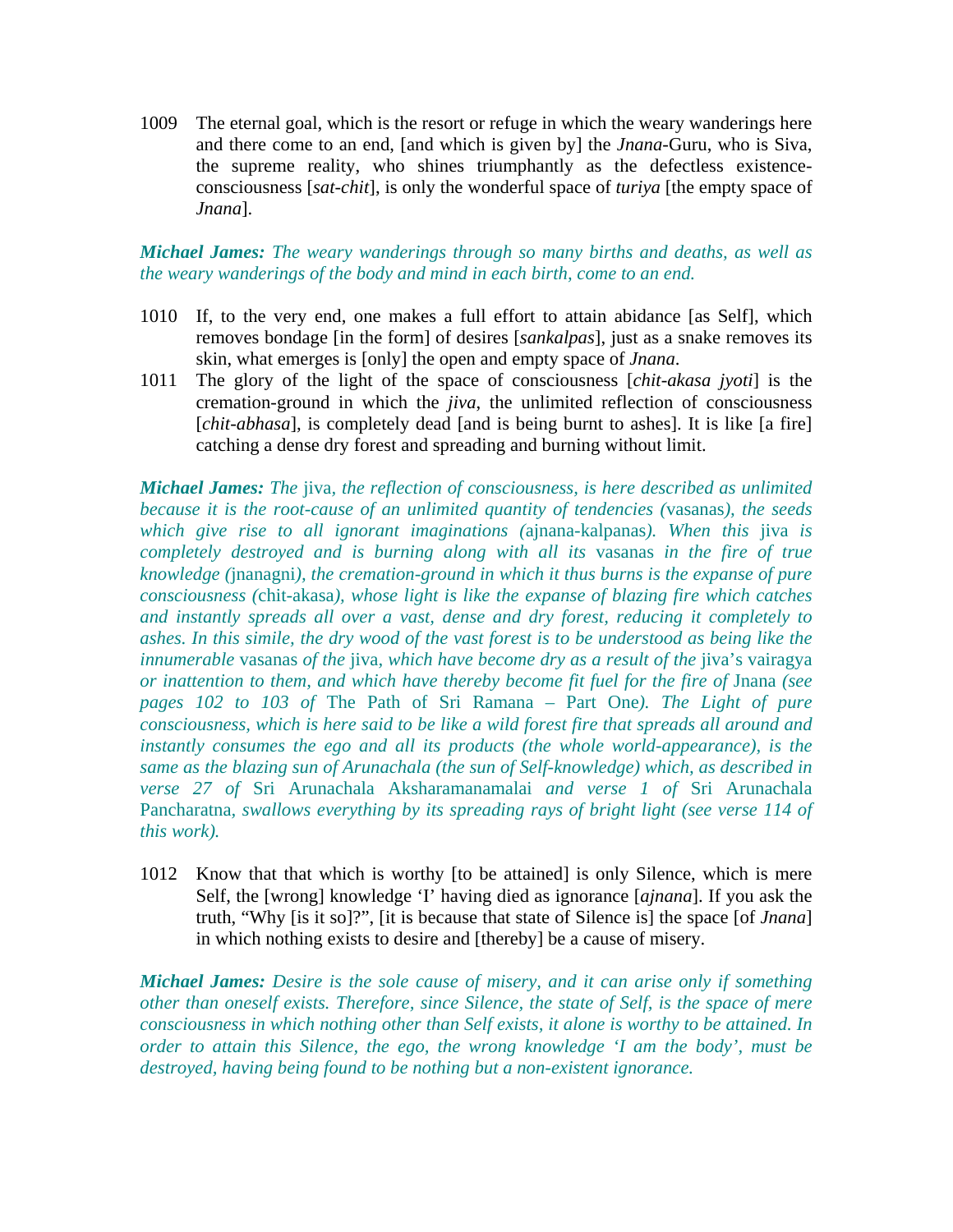- 1013 The glory of the vast space of true knowledge [*mey-jnana*], whose greatness cannot be excelled by anything else, cannot easily be seen by any other means, but only by the Grace of the Guru, who destroys [all our] defects.
- 1014 Those who have seen the glory of [that] vast space [of *Jnana*] will be transformed into the supremely blissful and silent Siva, having destroyed birth [and death], which were multiplied more and more because of the vanity of attachment [to the body as 'I'] and the other vanity [of taking the objects of this world, including the body, to be 'mine'].
- 1015 The subject for Parasakti, who stands as the predicate, having as objects all the things which are known by the five – tasting, smelling, seeing, hearing and touching – is the space of *Jnana*, the wonderful state.

*Sadhu Om: In a sentence the object depends upon the predicate or main verb, and the predicate depends upon the subject. Without the predicate and object, the subject can stand, but without the subject, the predicate and object cannot stand. In this verse the entire world-appearance, which consists merely of the knowledge acquired through the five senses, is compared to the object of a sentence; Parasakti, the power of maya which creates this world-appearance, is compared to the predicate or main verb of a sentence; and the empty space of* Jnana*, the true state of Self upon which both Parasakti and Her creation depend for their seeming existence, is compared to the subject of a sentence. Thus in a humorous way Sri Bhagavan declares that this whole vast universe and its powerful creator exist only by depending upon a mere open and empty space.* 

 *Another hidden meaning is also given in this verse. The Tamil word for 'subject' is '*ezhuvay*', which can also mean 'the rising place'; the Tamil word for 'predicate' is '*payanilay*', which can also mean 'useless'; and the Tamil word for 'object' is '*seyyappadu porul'*, which means 'the thing made'. Thus Sri Bhagavan indirectly warns, "If you rise from the space of* Jnana *and thereby create so many things, it is of no use".* 

*Throughout this present chapter, from verse 1007 to 1015, the state of Jnana – the supreme goal of life [*parama-purushartha] *which is finally to be attained by* sadhakas *after practising so many* sadhanas *and after making so many sacrifices throughout so many births – instead of being glorified as a very great achievement, is described as "an open and empty space, a mere space which is devoid of any other thing to be desired or attained, a mere state of absolute silence". However, it should be understood that the reason why Sri Bhagavan seemingly ridicules the state of* Jnana *in this manner is only to enable us to know the real greatness of that empty space-like state. That is, Sri Bhagavan teaches in these verses that, since not only all the countless objects of this unimaginable great and vast universe, but even the* parasakti *which creates and sustains them, rise and spread out only from the space of Self-knowledge [*atma-jnanakasa*], which is the mere consciousness 'I am', the supreme and unsurpassed state is only the state of Jnana, the mere knowledge of our own existence, which is the base that supports that almighty*  Parasakti*.* 

 *Since, having risen from and forsaken the state of mere existence-consciousness [the knowledge of their own being], the minds of all* jivas *always remain extroverted and take pride only in objective knowledge, they will not be fit to attain the state of moksha or* Jnana *unless they give up that liking for objective knowledge and instead gain great love for and find complete satisfaction in the state of mere being. It is only in order to teach*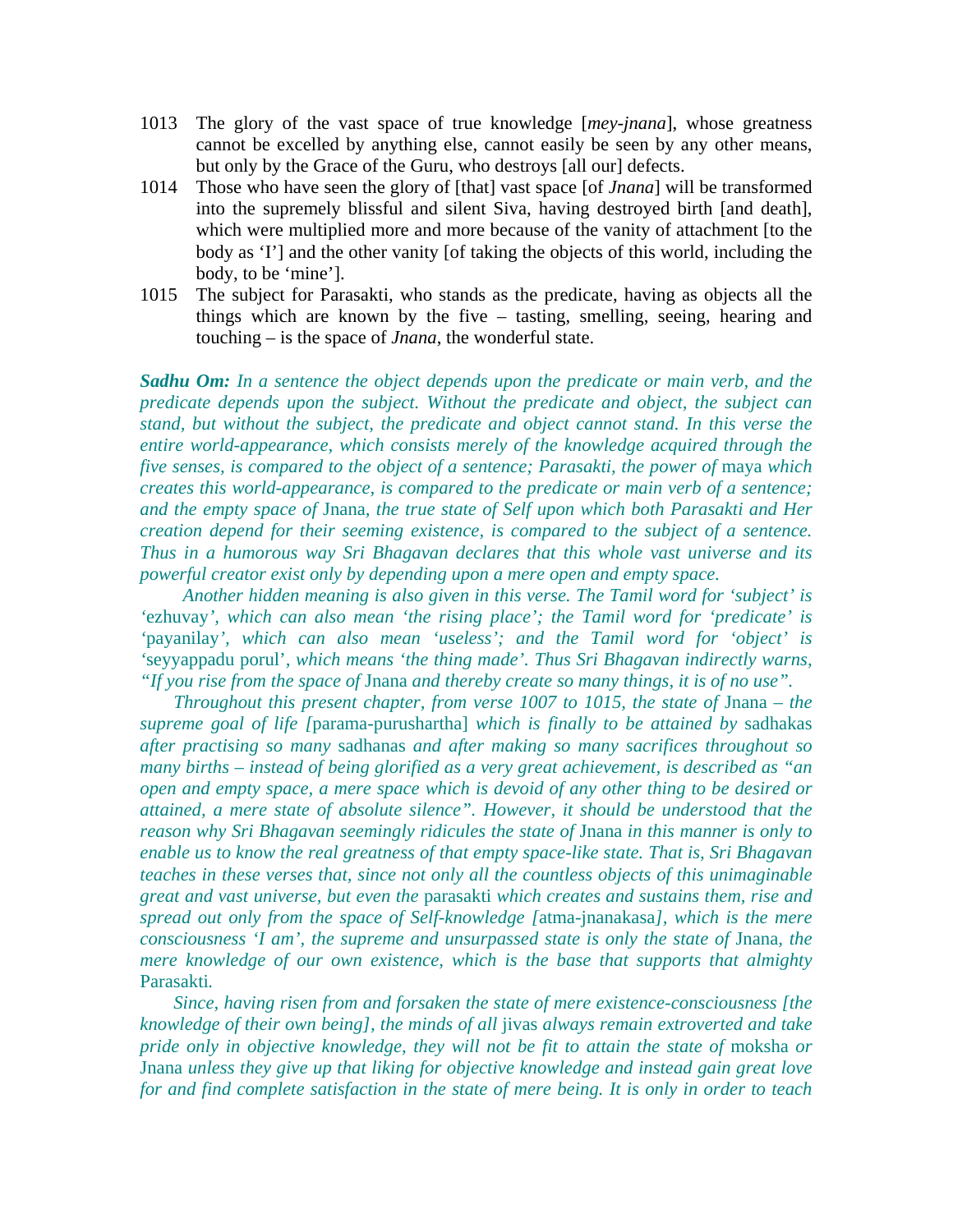*this truth and thereby to instill firm* vairagya *in the hearts of His devotees, that Sri Bhagavan glorifies the state of* Jnana *by describing it in this chapter as a mere open and empty space. It is also only for this same reason that Sri Bhagavan once humorously remarked, "Everyone who comes here says that they have come only for moksha. But if even a small experience of* moksha *were given as a sample, that would be sufficient, and not even a single crow or sparrow would remain here; all would fly away and I would be left sitting here all alone!"* 

#### **28 The Space of Consciousness**

(*Chit-Ambara Tiran*)

1016 Wandering here and there in search of the space of consciousness [*chit-ambara*], which exists and shines everywhere as Self, is like searching with a flaming torch for the sun in broad daylight, which by its supremacy puts the white moon to shame.

*Sri Muruganar: The space of consciousness [*chitrambalam *or* chit-ambara*] is that which is also called the Heart-space [*daharakasa *or* hridayakasa*], the consciousness-space [*chidakasa*] and the knowledge-space [*jnanakasa*]. That alone is the true form of God, who shines as Self.* 

1017 'I' [the ego] is unreal; this [the world], which is not [that 'I'], is also unreal; the knowledge which knows 'That I am this [body]' is also utterly unreal [or that 'I', the knowledge which knows this, is also utterly unreal]; the primordial cause [*mula-prakriti*] which makes the triad [*triputi*] appear, is also unreal. The wonderful space of consciousness [*chit-ambara*] alone is real.

*Michael James: The primordial cause (*mula-prakriti*) mentioned here is* maya*, the mind or ego. The space of consciousness, which alone is real, is the same as the* Bhuma *described in verses 1005 and 1006, whose nature is mere existence-consciousness and which is completely devoid of the unreal triad – the knower (the ego), the act of knowing and the objects known.* 

- 1018 Those who are deluded, thinking 'That which is known through the five senses is real,' and who set aside as unreal their own state [of Self], which is the space of consciousness on which all the many vast and crowded worlds appear [like pictures on a cinema-screen], cannot attain the supreme benefit [of Selfknowledge].
- 1019 Who else but *Jnanis*, who shine as Siva Himself, having destroyed the impurities of the mind [i.e. the tendencies or *vasanas*], can clearly know the greatness of the glorious space of consciousness [the state of true *Jnana*], which is untouched by any defect or deficiency?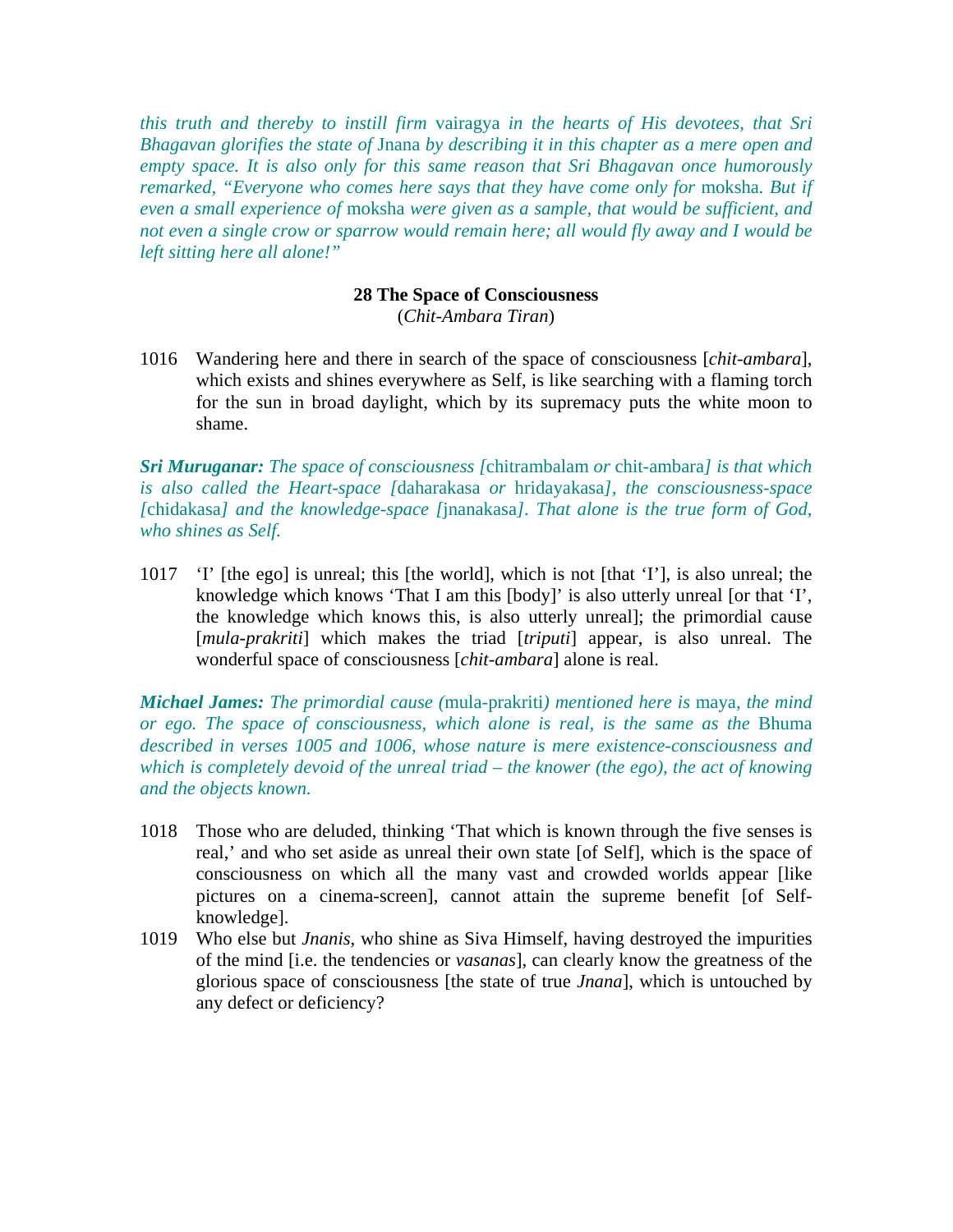## **28 Revelation**

#### (*Arivurutta Tiran*)

- 1020 "Therefore that space of consciousness is itself the real supreme Siva, which cannot be described by anyone" – saying thus, the divine Lord Ramana, the supreme *Jnani*, revealed to me the state of Self, which is Siva Himself.
- 1021 Self itself graciously revealed and bestowed Self, which is the form of Self, at the time, which is the form of Self, and in the place, which is the form of the Self; in order for Self to attain [itself], it realized itself as the form of Self.

*Sadhu Om: In the above two verses Sri Muruganar expressed the experience of supreme*  Jnana *which was bestowed upon him by the Grace of His* Sadguru*, Bhagavan Sri Ramana. Sri Muruganar's state of egolessness can be clearly understood here from the fact that he says the Self realized itself, and not, "I have realized Self".* 

 *Truly, no* jiva *can ever realize Self; it is Self alone that realizes itself [refer to pages 105 to 106 of* The Path of Sri Ramana – Part One*]. Moreover, from the words used in verse 1021, "at the time, which is in the form of Self, and in the place, which is the form of Self", we should understand that Self does not realize itself at any particular time or in any particular place. Since time and space are both unreal, being nothing but a false appearance in the real Self, the experience of a* Jnani *is that He, the Self, has ever known Himself at all times and in all places. For Him ignorance [*ajnana*] is something which is ever non-existent, so though in the outlook of others it may appear as if He has attained*  jnana *at a particular time and place, in His own outlook He does not truly feel that He was once in ignorance and has now attained* Jnana *[see verse 1085].*

#### **30 The State of Self**

(*Atma Nilai Tiran*)

1022 When the ego, which projects the world but hides itself [being unable to know its own true nature], enters the heart [by enquiring] thus 'What is the shining source of myself?', the supreme knowledge which shines forth triumphantly and with vigour [in the form of the *sphurana* 'I-I'] is the unending and real state of Self.

*Sadhu Om and Michael James: The very nature of the ego is to attend only to things other than itself. Therefore, the ego does not know who or what it is. This ignorance of its own nature (i.e. the ignorance of the fact that it truly has no existence of its own) is what is meant here by the words "the ego which hides itself" (*olikkum ahankaram*). But if this transient and unreal ego, which rises in the form of the wrong knowledge 'I am this' or 'I am that', tries to turn its attention away from the world of second and third persons, which it projects through the five senses, and towards itself, the first person, in order to find out 'Who am I?', it will subside into its source, the heart or Self, whereupon the eternal and real state will shine forth of its own accord in the form of the true knowledge 'I am I'.* 

1023 If – instead of whirling with longing [for worldly pleasures] because of objectively knowing other things which appear in front of it due to [its] objective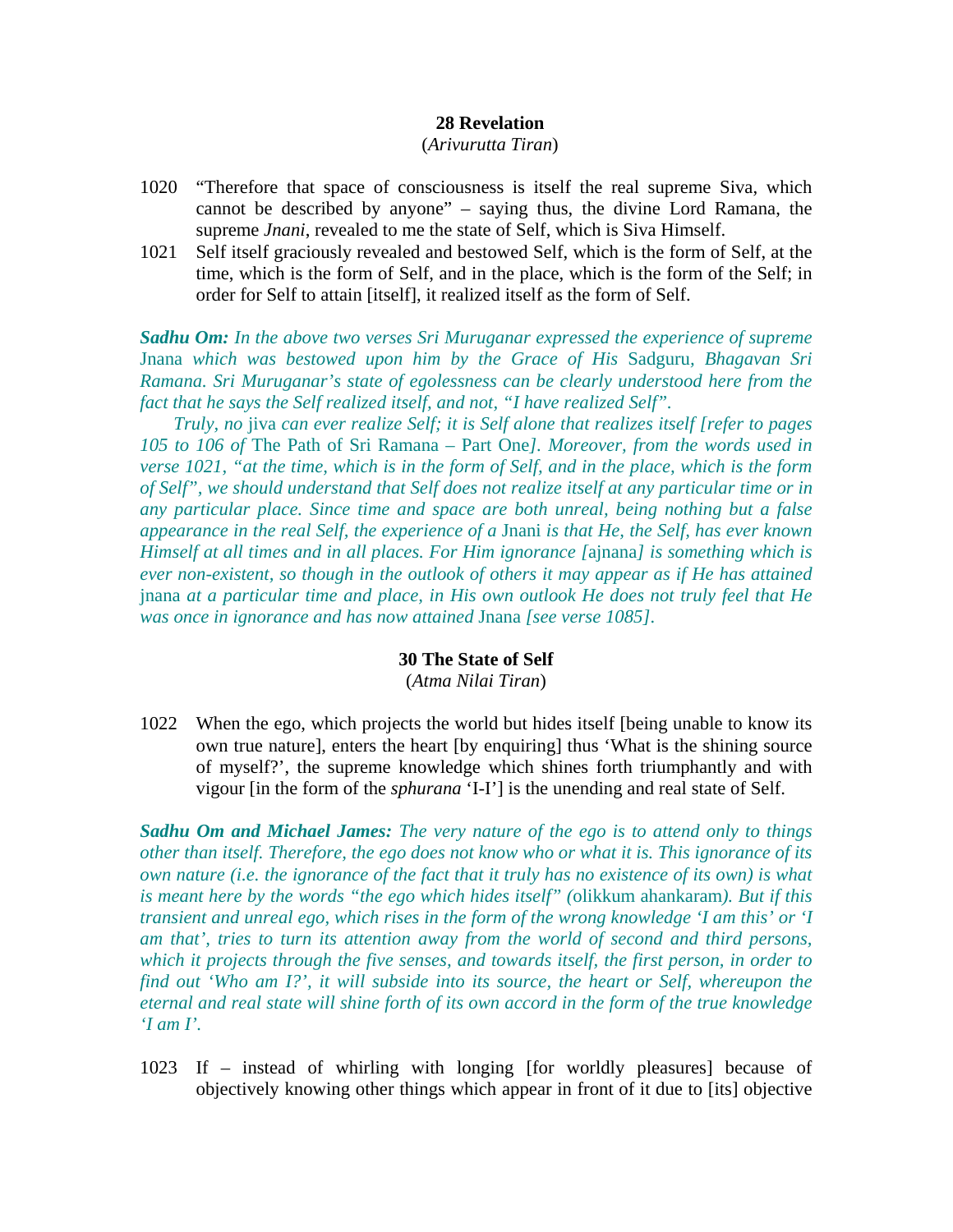attention – the wicked mind attends to itself, enquiring 'Who am I who knows objects?', [it will attain that state of] abidance in its own reality which alone is the true state [of Self].

- 1024 Whichever *asrama* they have entered and whichever caste [*varna*] they have been born into, *Jnanis* will ever remain in their own state [the natural state of Self]. Only their own state is the real state; tell me, on the other hand, are not all other states [such as the *varnas* and *asramas*] merely unreal states [since they pertain only to the unreal body]?
- 1025 The state of Self alone is the real and lovable state. On the other hand, all the states of living in heaven, [which is] like a sky-lotus, are only unreal mental states which feed more and more upon delusion and which, like the water of a mirage, appear [only] due to imagination.

*Sadhu Om: The words 'like a sky-lotus' [*van-murali pol*] can give two meanings, namely (i) '[heavens] such as Brahma-Loka' [because the throne of Brahma, whose abode is in the sky, is a lotus], and (ii) 'like an imaginary lotus in the sky'. Just like the imaginary lotus seen in the sky and like the imaginary water seen in a mirage, all states other than the state of Self are mere mental delusions and are truly non-existent. Even the pleasures of living in the various kinds of heavens such as Brahma Loka are trivial and unreal, and hence they cannot satisfy our yearning for complete and perfect happiness any more than the water of a mirage can quench our thirst. Therefore, the only state which is truly worthy to be loved and aspired for is the state of Self.* 

1026 Even though one's own natural reality itself exists [and is experienced daily in deep sleep] as the supreme happiness, [one's] searching for happiness and [thereby] suffering with the deluded and deceptive mind always going after whatis-other [the non-Self], is itself losing that which is happiness.

*Sri Muruganar: Since the actual truth of their own experience is expressed by everyone thus, "I woke up from sleep; I slept happily," it is agreed by everyone that Self shines as the form of happiness in the natural state of sleep, where the mind is empty and devoid of attachment to sense-objects. If it is asked why that happiness, which existed as one's own nature in that state, ceases to be experienced as soon as sleep comes to an end, it is because of one's desire to run after sense-objects, having been separated from one's own state. Therefore it is advised that one should attain the unsurpassed happiness which is one's own true experience, by keeping the mind unshaken by the desire for sense-objects, which arises due to delusion, by knowing oneself and by shining without inattention [*pramada*], remaining peaceful even in the waking state as in sleep.* 

1027 *Jnanis* know that the taste of Self [*atma-rasam*] alone is the best taste [*ati-rasam*], and hence they abide in the state of Self. Those who do not know that the happiness of Self alone is definitely the highest, abide in the state of the world [i.e. they remain immersed in worldly life seeking only mundane pleasures].

*Michael James: In the appendix of* Guru Vachaka Kovai *–* Urai*, Sri Sadhu Om included eleven stray verses of Sri Bhagavan and gave notes indicating where each one should be*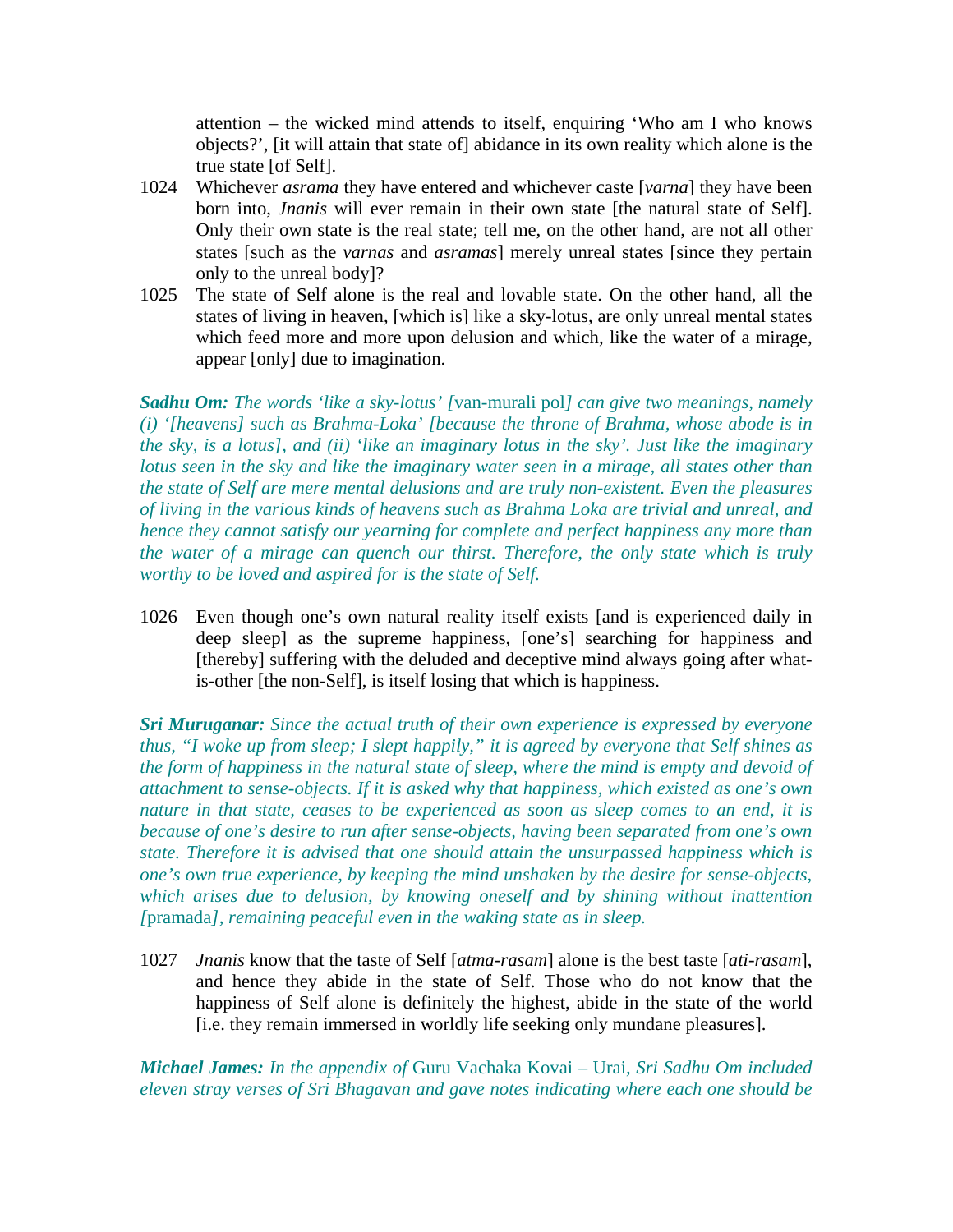*incorporated in the text. In verse 6 of that appendix, which should be incorporated here, Sri Bhagavan says:* 

*If [through the enquiry 'Who am I?'] one knows one's true nature in the heart, [it will be found to be] existence-consciousness-bliss [*sat-chit-ananda*], which is beginningless and endless fullness [wholeness or perfection].* 

*In the above verse Sri Bhagavan has paraphrased verse 28 of* Upadesa Undiyar*.* 

1028 Those who do not know that their own nature is happiness, will be deluded like a musk-deer, [whereas] those who clearly know their own nature [to be existenceconsciousness-bliss], will abide in their own state [of Self] without attending to the world [and without seeking happiness from worldly objects].

*Michael James: The musk-deer emits a pleasant odour, but not knowing that the odour is coming only from itself, it runs here and there in search of the source of that odour. Similarly, not knowing that all the happiness they enjoy comes only from their own Self, whose very nature is happiness, ignorant people (*ajnanis*) run after worldly objects in*  search of happiness. Compare here verse 585 of this work, and pages 36 to 40 of The Path of Sri Ramana – Part One*.* 

1029 That which is called happiness is only the nature of Self; Self is not other than perfect happiness. That which is called happiness alone exists. Knowing that fact and abiding in that state of Self, enjoy bliss eternally.

*Sadhu Om: Refer to the work* Who am I?, *in which Sri Bhagavan says, "That which is called happiness is only the nature of Self; happiness and Self are not different. The happiness of Self [*atma-sukha*] alone exists; that alone is real."* 

## **31 The Power of Self**

(*Atma Vala Tiran*)

**B20** Proclaim thus, "Whoever has conquered the senses by knowledge [*jnana*], being a knower of Self [*atma-vid*] who abides as existence-consciousness, is the fire of knowledge [*jnanagni*]; [He is] the wielder of the thunderbolt of knowledge [*jnana-vajrayudha*]; He, Kala-kalan, is the hero who has killed death.

*Michael James: The wielder of the thunderbolt (*vajrayudha*) is Indra, the most powerful of the gods, who is believed by some followers of the karma-*kanda *(the portion of the*  Vedas *which teaches ritualistic actions for the fulfillment of worldly desires) to be the Supreme Lord of the Universe. Therefore in this verse Sri Bhagavan tells such karma*kandis *that the real Indra, the* Jnana*-Indra, is only the* Atma-jnani*.* 

 *The word '*kala*' means either 'death' or 'time', and is a name of Yama, the God of death.* Kala-karan *means either 'death to death' or 'conqueror of time', and is a name of Lord Siva, who killed Yama.*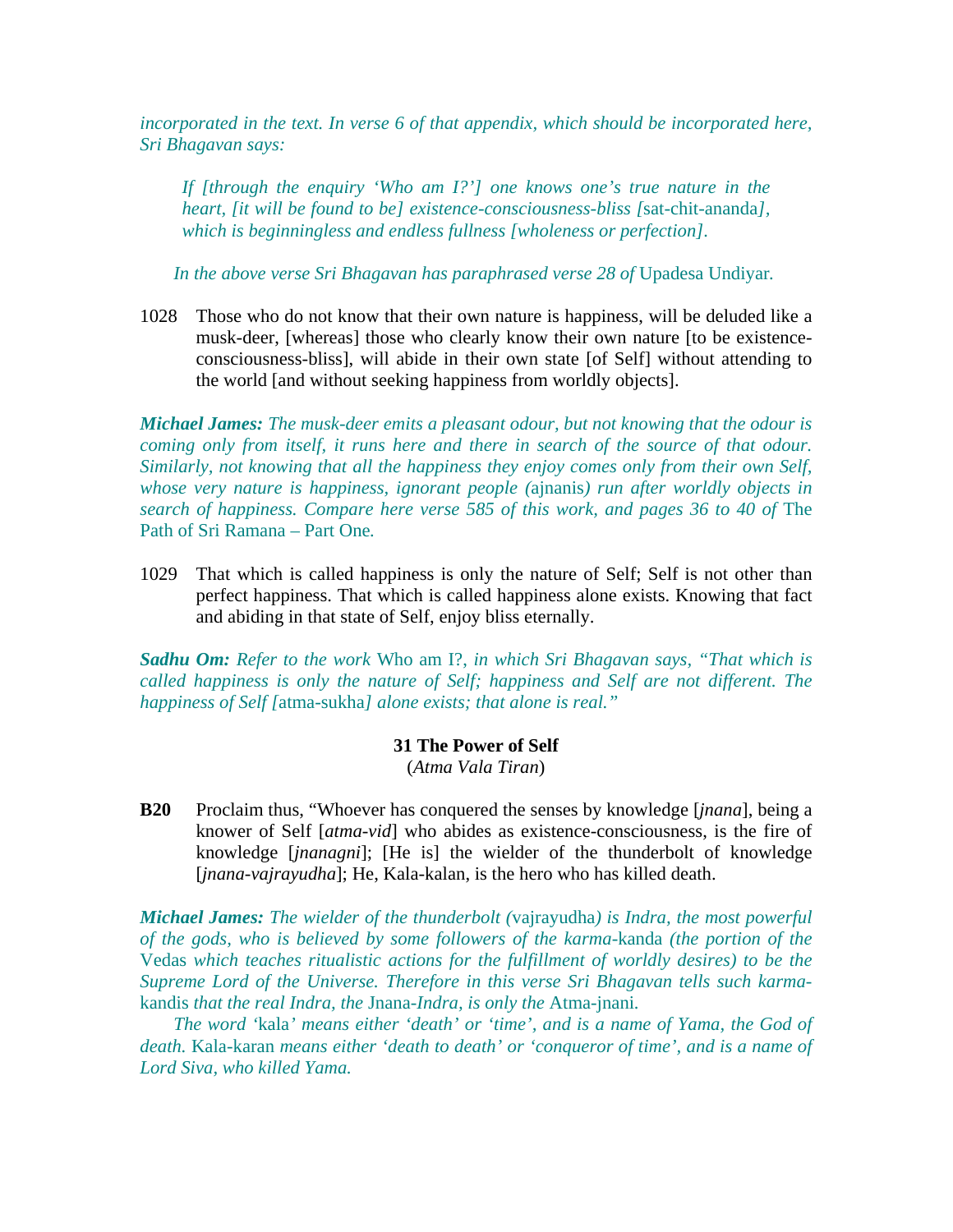*Thus in this verse Sri Bhagavan reveals that the* Jnani *is not merely an incarnation of any particular God. The* Jnani *is* Jnana *itself, and hence He is none other than Indra, Lord Siva and all other Gods. Since the* Jnani *has conquered the senses, through which the whole universe is projected, He has in truth conquered the whole universe. Therefore,*  in the entire universe there is no power greater than the power of the Jnani's Self*abidance.* 

 *The above verse of Sri Bhagavan, which is also included in* Ulladu Narpadu – Anubandham *as verse 28, summarizes the ideas expressed in the following two verses of Sri Muruganar.* 

- 1030 Only the powerful *Jnani*, who has conquered the five [senses] by Self-abidance, which blazes forth unobstructed [by even the least *pramada*], is the wielder of the thunderbolt of *Jnana* who has destroyed Yama, who will never turn back [emptyhanded]; [He is] the sun of *Jnana*, which destroys [the darkness of] the appearance of [the six inner enemies, namely desire, anger, miserliness, delusion, pride and] jealousy.
- 1031 Know that He [the *Jnani*] who, angrily driving it back into the heart [through Self-attention], destroys the cruel Surapadma, the 'I' [or ego], who possesses the power of creating and sustaining all the worlds through the six senses, is Kumara [Lord Subramanya], who revels in supreme bliss.

*Sadhu Om: Since it is only through the mind that one is able to know the world through the other five senses, the mind is sometimes counted as one among the senses, thus making them six in number.* 

 *The fact that the true* Jnani*, who has conquered and destroyed the ego, is the embodiment of all the forms of God [Iswara-*murtis*], is also revealed by Sri Bhagavan in verse 6 of* Devikalottaram*, "He is the Four-faced One [Brahma], Siva and Vishnu; He is the king of the* devas *[Indra] and Guha [Lord Subramanya]; He alone is the Guru of all*  devas; He is the great Yogi and the possessor of the wealth of all tapas."

#### **32 The Nature of Self**

(*Atma Swarupa Tiran*)

1032 O men who are [wrongly believing] that this body, which is [insentient like] a picture, is 'I', can a picture think anything? That which thinks and that which forgets is only the soul. Therefore, that which is called 'I' is [not the insentient body but] only that [the sentient soul].

*Sadhu Om: In this verse the ego or* jiva*, the false 'I', is referred to as if it were the real 'I'. Why? Since Sri Bhagavan's aim at first is only to prove the sentient being is only the*  jiva *or mind which thinks and forgets. He then concludes that the body, which is insentient and which cannot think anything, is therefore not 'I'. Then in the next verse He reveals the truth that even this mind is not the real 'I'. Thus the method of teaching adopted by Sri Bhagavan in these two verses is the same as that mentioned in Kaivalya* Navanitham*, chapter 1, verse 18, namely, "Like showing the crescent moon by first*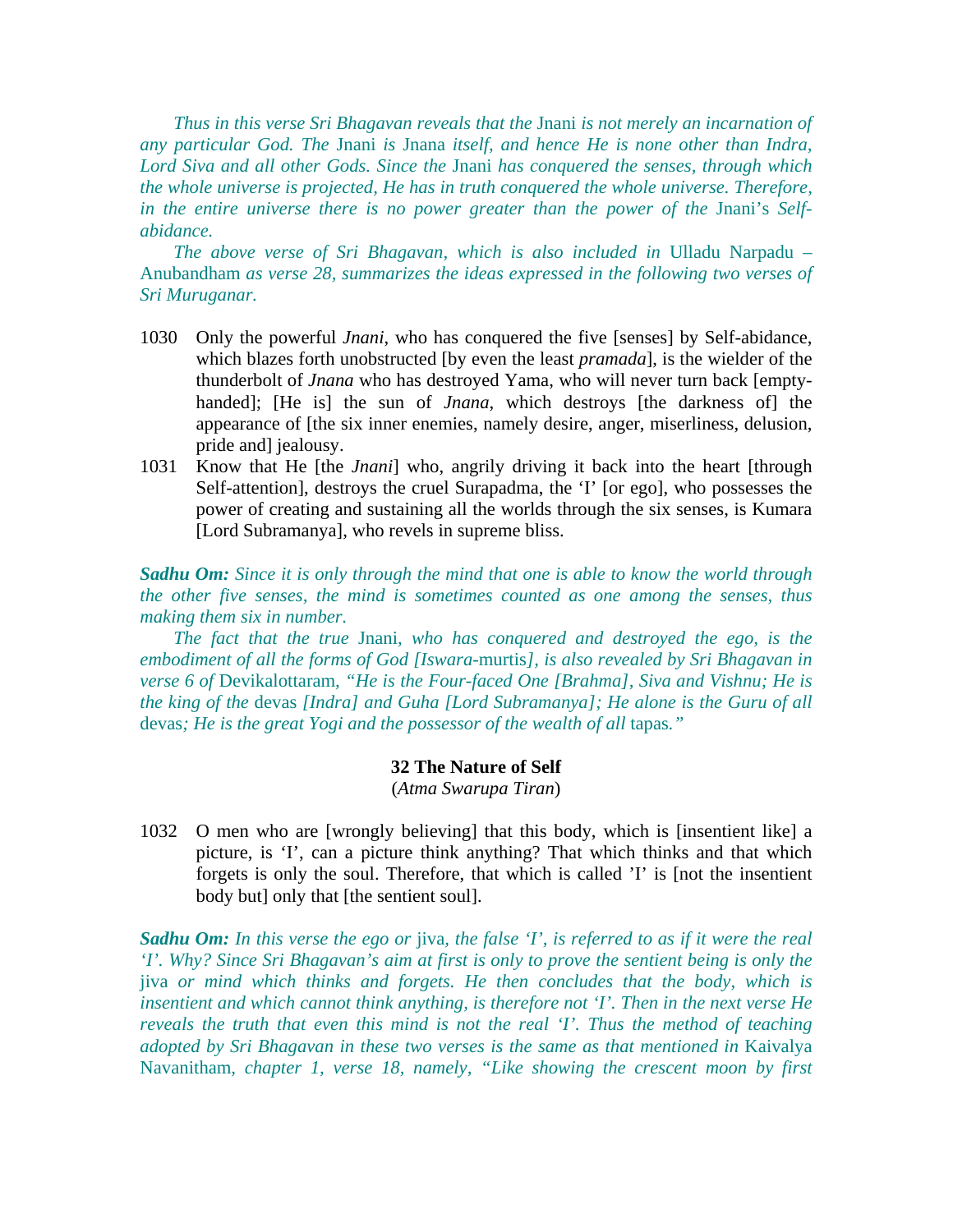*showing some trees on earth, and like showing* Arundhati *[a small star] by first showing some [larger] stars in the sky ... ".* 

1033 When that body is [thus found to be] different [from 'I'], there must be another soul [or life] having as its body the soul, whose form is 'I am the body', shining within that soul. When this is so, except that [other soul], which is the real soul, can there be other souls? Tell me.

**Sadhu Om:** The thinking and forgetting soul mentioned in the previous verse is the jiva, *whose form is the thought 'I am the body'. But since that verse concludes that the body is not 'I', the* jiva *or ego is found to have actually no form at all. In other words, since the*  jiva *is neither the insentient body nor the consciousness 'I am', but is only a false link which seemingly comes into existence when these two different things are mistaken to be one and the same, we have to conclude that the* jiva *has no real existence and that it therefore cannot be 'I', the real soul or life. Thus we must accept that there is another soul [another sentient reality] which has been existing all this time within that insentient*  jiva*, activating it and having it as its abode. This other soul [the Self], which has the* jiva *as its body and which is the consciousness or life that makes that insentient* jiva *appear as if it were sentient or alive, alone is the real soul. When Self [the real, pure consciousness 'I am'] is thus found to be the sole reality of the* jivas *[the unreal, mixed consciousness 'I am the body'], how can there truly exist any souls other than Self? Thus this verse teaches that except Self, the one and only real soul or life, there never exists any soul at any time or in any place.* 

## *Michael James: Refer here to verse 1051.*

- 1034 The reality which shines fully, without misery and without a body not only when the world is known but also when the world is not known [as in sleep], is your real form [*nija-swarupa*].
- 1035 Let the world which is known [through the five senses] be real or let it be discarded as an imagination of the mind which knows [it], do you not exist there as the form of the knowing consciousness? That, the pure consciousness ['I am'], alone is the form of Self [*atma-swarupa*].
- 1036 The reality which is the mere consciousness [of one's own existence] that remains when ignorance [of objects] is destroyed along with knowledge [of objects], alone is Self [*atma*]. In that *Brahma-swarupa*, which is abundant Self-awareness [*prajnana*], there is not the least ignorance [*ajnana*]. Know thus.

*Sadhu Om: People generally think that the state of not knowing other things is a state of ignorance [*ajnana*]. But this is not correct. Indeed, the knowledge of other things is itself ignorance [see* Ulladu Narpadu*, verse 13]. Since even during the absence of the so-called knowledge of other things, which is nothing but ignorance, the pure Self-knowledge 'I am' is experienced by everyone, this knowledge of one's own existence is alone the perfect knowledge [*purna-jnana*]. This knowledge, which is different from other knowledges, is referred to in this verse as 'the reality which is mere [or empty]*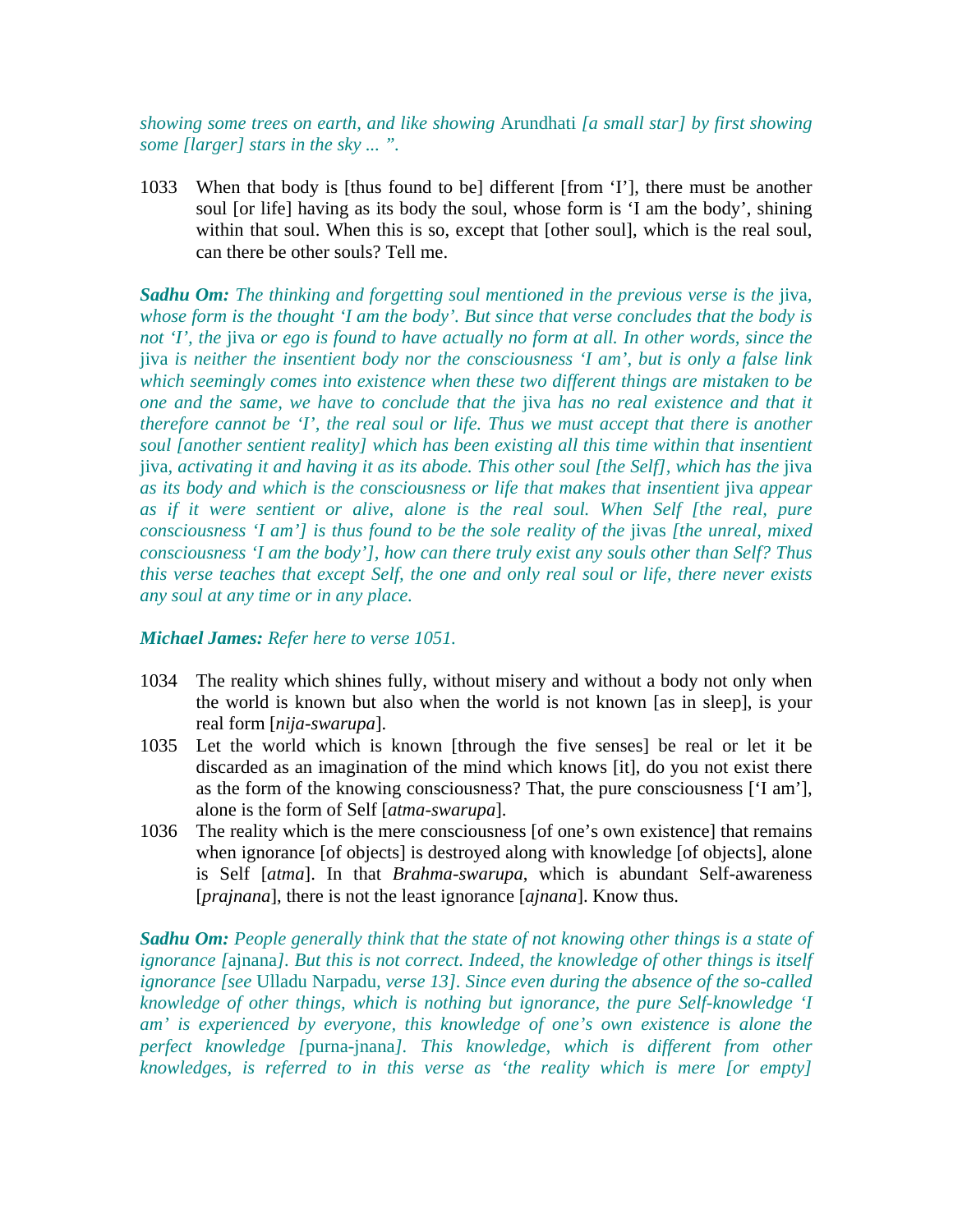*consciousness' [*vetrarivana unmai*], 'Self' [*atma*], 'Self-awareness' [*prajnana*] and '*Brahma-swarupa*'.* 

1037 It [that *Brahma-swarupa*] is not only that which is devoid of ignorance [*ajnana*], but is also Self, which is perfect knowledge [*sujnana*]. If it were not real knowledge [*sat-bodha*], how could the differences of the intellect be born from it?

*Sadhu Om: The phrase 'the differences of the intellect' [*vijnana-bheda*] means the knowledge of differences [the knowledge of dyads and triads] which shines in the intellect or* vijnanamaya-kosa *and which is experienced by all* jivas*. Though this qualified knowledge [*visesha jnana*] is unreal, the base from which it seemingly rises or is born*  must be a real knowledge or consciousness. Therefore it is to be concluded that Self *[*atma*], the source of the intellect, is of the very nature of knowledge [*jnana*]. Refer here to verse 12 of* Ulladu Narpadu*, " ... Know that Self is knowledge, not a void".* 

1038 That knowledge is not a quality [*guna*] of Self, because the nature of Self is *nirguna* [devoid of qualities]. [Moreover] Self-knowledge is not an act [of knowing], because [Self is] without doership [*akartritva*]. [Therefore] knowledge is the very nature [of Self].

*Michael James: Since Self is the non-dual reality, there is no other thing to know Self, and hence it is Self alone that knows itself. But since Self is by nature without doership and hence actionless, Self's knowledge of itself is not an act of knowing; Self knows itself not by an act of knowing, but by being itself [see* Upadesa Undiyar *verse 26, "Being Self is itself knowing Self, because Self is that which is devoid of duality ... "]. Therefore it follows that the very nature of Self is itself knowledge, though it is a knowledge which is devoid of the act of knowing. That is why Sri Bhagavan says in verse 12 of* Ulladu Narpadu*, " ... That which knows cannot be [true] knowledge ... ". The same truth is also expressed by Sri Muruganar in verse 831 of* Mey Tava Vilakkam*, where he says, "The real 'I' is such a knowledge which knows neither other things nor itself". Since Selfknowledge is non-dual, it is a knowledge which shines without the triad [*triputi*] – the knower, the act of knowing and the object known – and hence it is quite different from other kinds of knowledge, all of which involve the act of knowing. Refer also to* The Path of Sri Ramana – Part Two*, appendix 4 (c), p. 236.* 

- 1039 That adjunctless knowledge, which is merely powerful existence, which shines within of its own accord as the indestructible 'I am', and which does not depend even in the least upon any other thing, alone is the nature of one's own unshakeable reality [Self].
- 1040 How to know one's own reality, which [as described in the previous verse] exists as the shining of *Jnana*, like [one knows] petty sense-objects [second and third persons]? [But] if one peacefully abides in Self, [thereby] destroying the false first person 'I' [the ego which rises mixed with adjuncts as 'I am this, I am so-andso'], the real first person [Self, the real 'I'] will shine forth of its own accord.
- 1041 Among the many groups which are triads [*triputis* or the three factors of objective knowledge], no factor [*puti*] can exist leaving Self. However, not even one among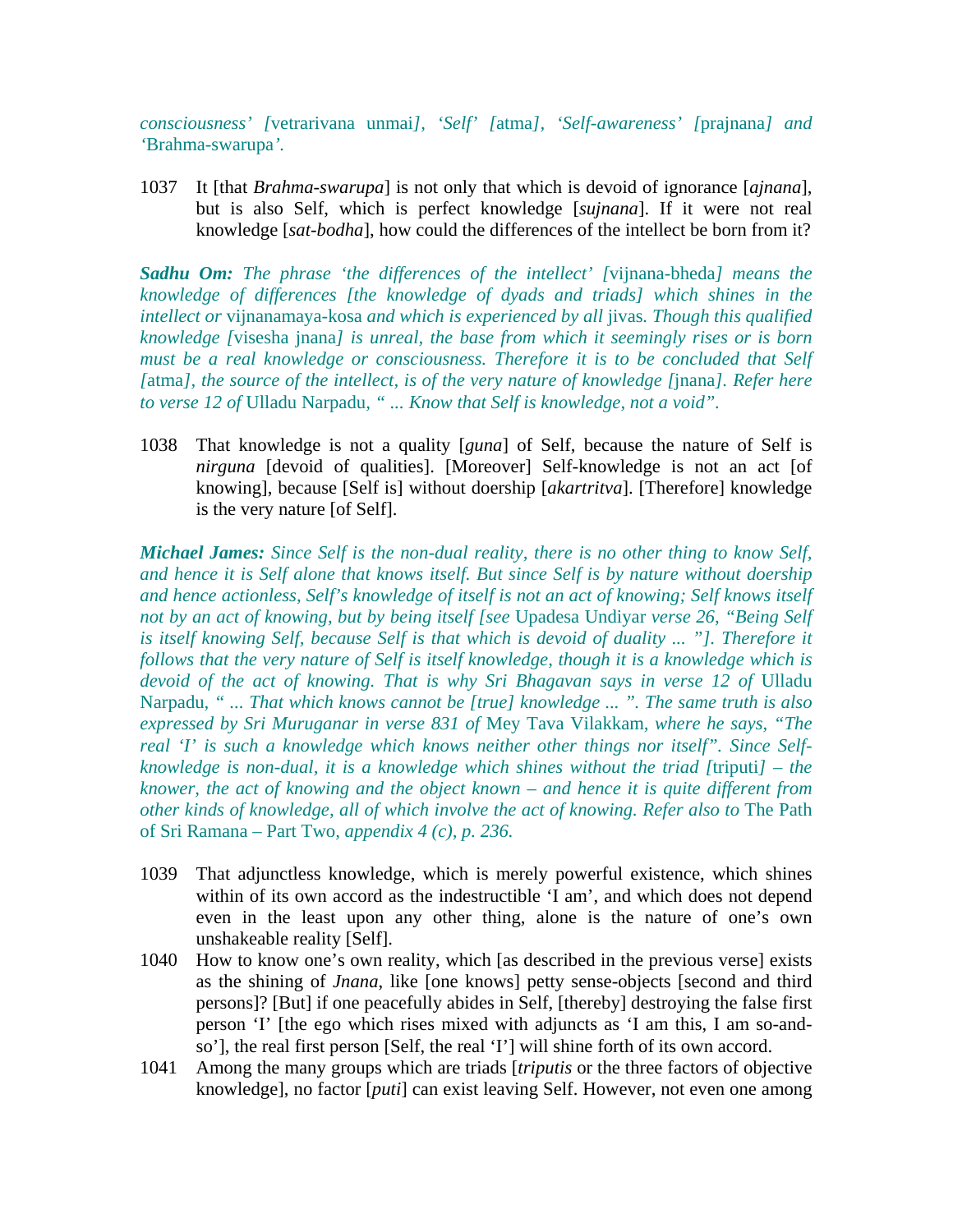those factors is Self. Only that which remains as the base of all those [factors] is the real state of Self.

*Sadhu Om: The group of three factors, the seer, the act of seeing and the object seen, is a triad [*triputi*]. 'I am the seer', 'I am seeing' and 'these objects are seen by me' – none of these three knowledges can exist without an 'I'. But this 'I', the seer, is not Self; it is only the ego. Therefore, it is said in this verse that none of the three factors which constitute a triad is Self. Actions or* pravrittis *such as seeing are not the nature of Self. 'I am seeing' is the nature of the ego's knowledge. The knowledge of one's own existence, 'I am', alone is the nature of Self. If there did not exist the basic knowledge, 'I am', the qualified knowledge 'I am seeing' could not arise for the ego. Therefore it is said in this verse that none of the factors for a triad can exist leaving Self, and also that, since objective knowledge does not exist for Self, none of those factors are Self.* 

1042 One's own Self, whose greatness is eternality and perfect wholeness is not at all duality [another thing] to be attained. Uniting with [attaining yoga with] Self is knowing [one's own] existence [*sat*] and is not knowing any other thing. That knowledge [the knowledge of one's own existence] alone is the real form of Self.

*Michael James: Real yoga is only union with Self, which is not the state of knowing other things but only the state of knowing one's own existence. Since in order to know a thing we must attend to it, the only path to attaining the real yoga is Self-attention and not attention to any other thing. When by Self-attention one thus attains yoga or union with one's own Self, it will be found that such Self-attention (the consciousness of one's own existence) is itself the real form or nature of Self.* 

- 1043 The one unending supreme knowledge which exists as the base for the appearance of all dyads [*dvandvas* or pairs of opposites] which are seen, such as subtle [*sukshama*] and gross [*sthula*], void [*sunya*] and full [*purna*], and despondency [arising from craving] and elation free from craving, alone is 'I' [the real form or nature of Self].
- 1044 The one real consciousness [*chinmaya*] that exists as the base for the rising of the many unreal selves [egos] and for [their] suffering, without itself suffering due to the miseries produced by the mind, which exists without performing the two karmas [good and bad], alone is Self.
- 1045 Know that the Heart-space which, like the sun, exists and shines of its own accord as the mere nature [of existence] 'I am' and as the true clarity [of consciousness], which is devoid of pride of [attachment to] the body, alone is Self.
- 1046 That which is the dense Silence, real consciousness, the subtlest light, which is not the ego that objectively knows things in front of it as 'this', and over which the mind becomes dejected and laments, "I do not know it", alone is Self, the existence-consciousness.
- 1047 All the worlds are a moving picture-show, [whereas] Self is the unmoving [screen of] real consciousness.

*Michael James: Compare here verse 1218.*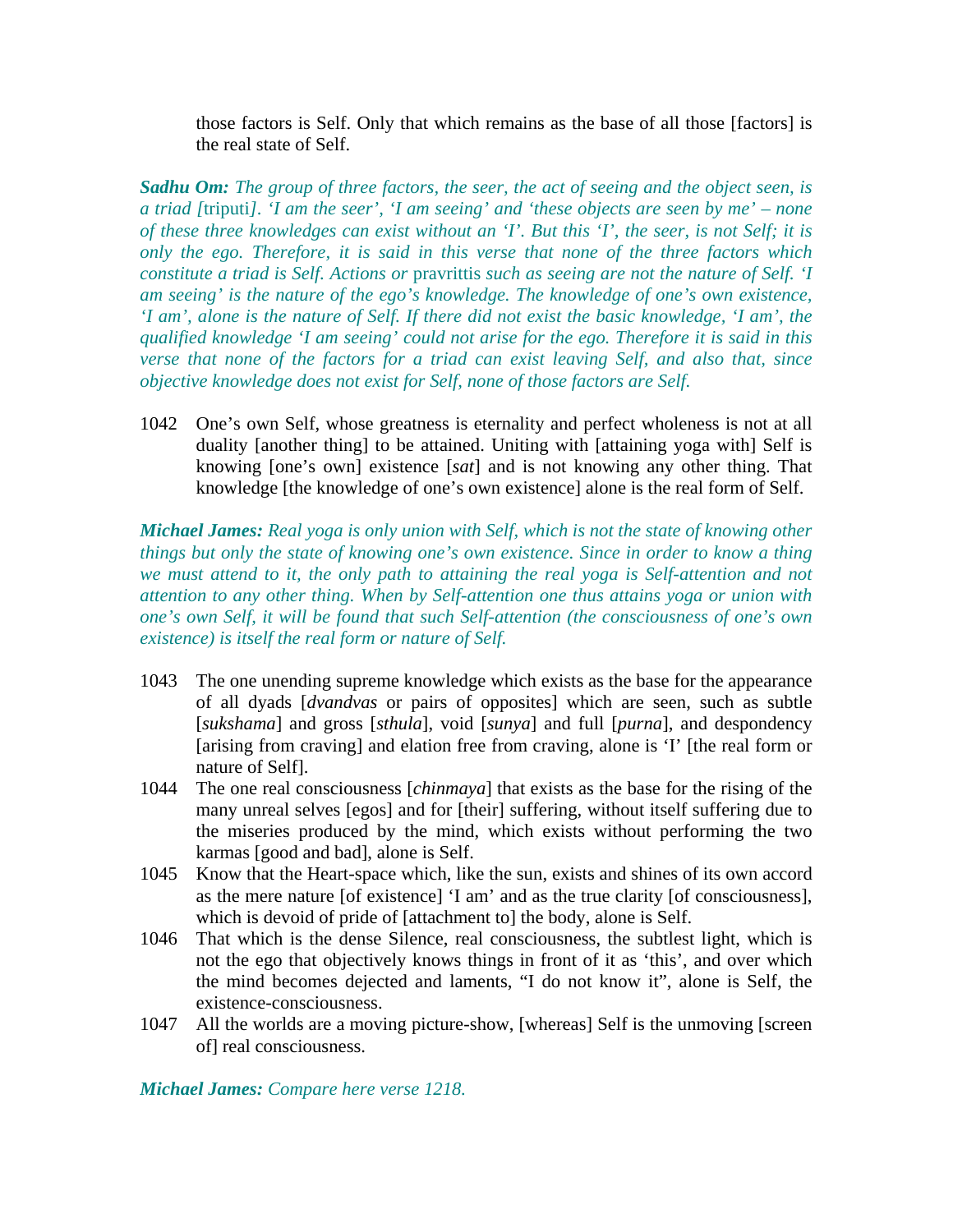- 1048 [Just like in a cinema show] those triads [*triputis*] are projected on the screen of that reality [Self], which is the form of consciousness.
- 1049 Just like the keynote [*sruti*], which is the [unchanging] note mixed in with and indispensable for all the seven [changing] notes, and just like the screen, which is the [unmoving] base for the pictures which are moving [on it] due to [electric] power, that which exists devoid of the defects [of change and movement] is Self, the reality.

*Michael James: Though the other notes are always changing, the keynote (*sruti*) remains ever unchanged; similarly, though the mind and its products, the body and world, are always undergoing innumerable changes, Self, the basic consciousness 'I am', remains ever unchanged. And though the pictures on the screen are always moving, driven by the electric power in the projector, the screen itself remains ever unmoving; similarly, though the mind and its products are ever moving, driven by the power of prarabdha, Self, the basic consciousness on which they appear, remains ever unmoving. Thus, like the keynote and the cinema screen, Self is not affected even in the least by any changes or movements which might appear to occur in it.* 

- 1050 That which exists always and everywhere without characteristics such as coming and going [or rising and setting], and which, because of its shining within every unreal thing, makes those unreal things, which are many and different, appear as if real, alone is Self, the supreme reality [*para vastu*].
- 1051 He who is unknown though residing within each and every *jiva,* and who is unceasingly, untiringly and efficiently activating all those *jivas,* having them as His bodies, alone is the immortal inner Self [*antar-atma*].

#### *Michael James: Refer here to verse 1033 and its note.*

1052 Know that Self is only [like] the unmoving axle in the middle [of the wheel], and not [like] the spokes of the revolving wheel, which are [similar to] the eversuffering [or ever-wandering] ego-souls, whose nature is rising and falling [setting].

*Sadhu Om: In this chapter, verses 1033, 1046, 1051, 1052 and 1057 clearly show the difference between the* jiva *[the individual soul or ego] and the* atma *[the real Self].* 

 *Though in some religious schools of thought such as Saiva Siddhanta and Buddhism the suffering* jiva *is called '*atma*' [or* jivatma*], in the teachings of Sri Ramana and in many Advaitic scriptures the word '*atma*' is not used to denote the* jiva *[the ego or unreal soul] but only to denote the supreme reality. Therefore, readers should understand that the difference between these various schools of thought lies only in the meaning given to the word '*atma*', and not in their final conclusion about the unreality of the individual soul.* 

1053 That which appears [whatever it may be], let it appear; that which disappears [whatever it may be], let it all disappear. What [loss or gain] is it to Self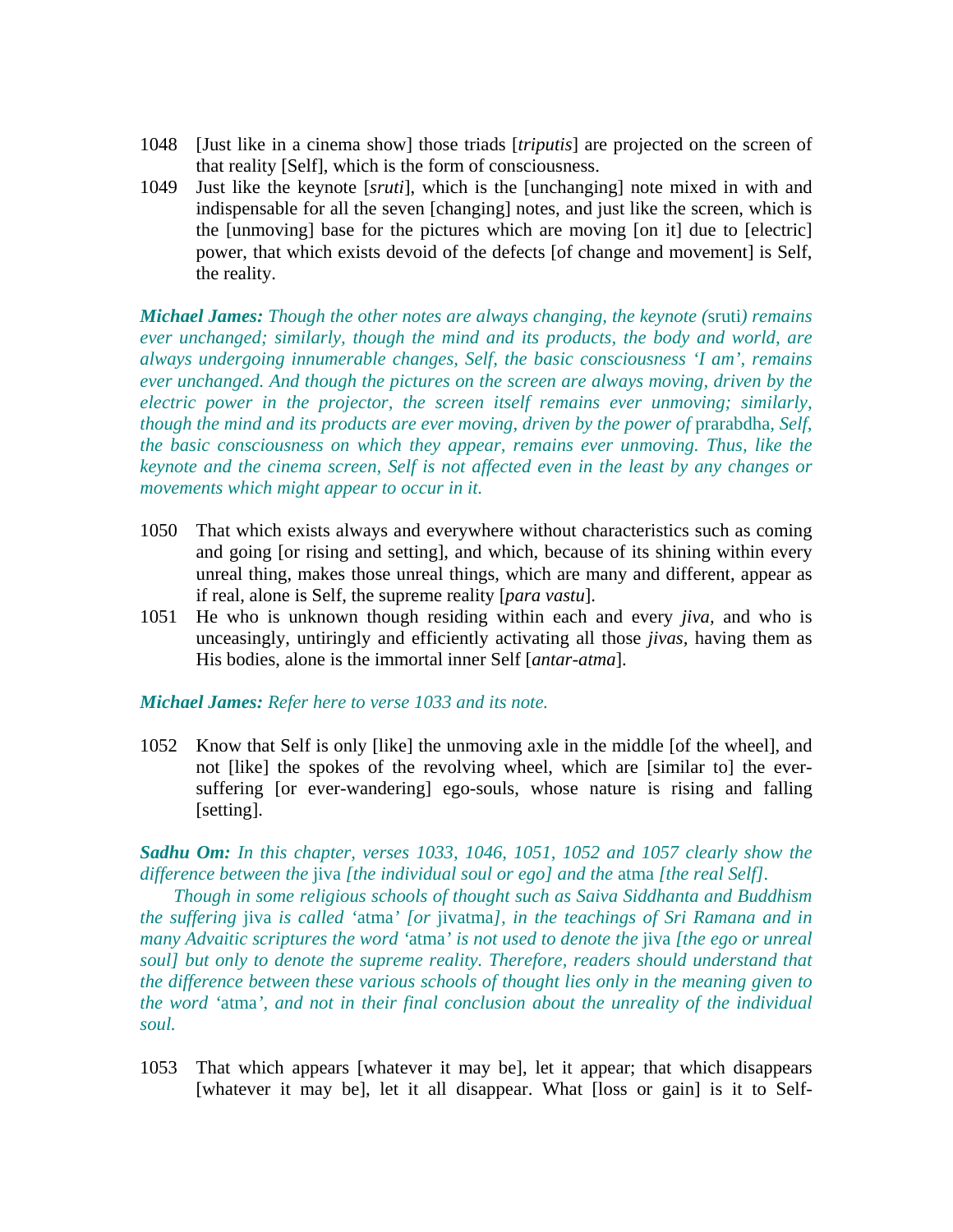knowledge? That which remains after everything has entered and ceased to exist in the oneness [*kevalam*] of Siva – who surges as the Whole [*purnam*] – alone is Self, one's own nature.

*Sadhu Om and Michael James: All that appears and disappears exists only in the wrong outlook of the ego, and not in the true outlook of Self. Therefore, Self is not affected even in the least by whatever appears or disappears, and hence in this verse and in verse 6 of*  Sri Arunachala Ashtakam *Sri Bhagavan says, "Let them appear or let them disappear". That which remains unaffected in any way either by the appearance of this universe or by its disappearance (as in sleep), and which remains shining as the one perfect Whole even after all this appearance has been destroyed at the time of dissolution (*pralaya *) – that alone is Self, that alone is 'we', that alone is Siva.* 

1054 The pure knowledge which shines forth [as the *sphurana* 'I-I'] when that deceitful ego is scrutinized [through the enquiry 'Who is this I?'] and destroyed, which the *Upanishads* praise as the glorious *darshan* of Siva's dance and which is the true clarity of God's Grace, alone is the form of Self.

*Michael James: In this verse Sri Bhagavan reveals that the true significance of Nataraja, the dancing form of Lord Siva, is the shining forth of Self in the form of the* sphurana, *'I-I'.*

1055 Know that the nature of *Brahma-swarupa*, which is [one] without another [i.e. which is non-dual], is the ancient glory. Though that ancient *swarupa* [Self or *Brahman*] appears to be like a void [*sunya*] it is not a void; [it is] the one single existence-consciousness [*sat-chit*], which is the whole reality itself.

## *Michael James: Refer also to verse 12 of* Ulladu Narpadu*.*

1056 Sages say that the state [or place] in which the thought 'I' [the ego] does not rise even in the least, alone is Silence [*mouna*] or Self [*swarupa*]. [That] silent Self alone is God; Self alone is the *jiva*; Self alone is this ancient world.

*Sadhu Om: The same idea is also expressed by Sri Bhagavan in the following two passages of* Who am I?: *"The place [or state] where the slightest trace of the thought 'I' does not exist, alone is Self [*swarupa*]. That alone is called Silence [*mouna*] .... Self alone is the world; Self alone is 'I'; Self alone is God; all is the Supreme Self [Siva-*swarupa*]." Refer also to the note to verse 985 where it is explained in what sense everything is Self or* Brahman*.* 

1057 The reality – the mere existence which is to the world, soul and God as space is to all objects – alone is the nature of Self, which is the supreme Siva, and which is praised as the supreme abode [*param-dhama*] transcending the mind.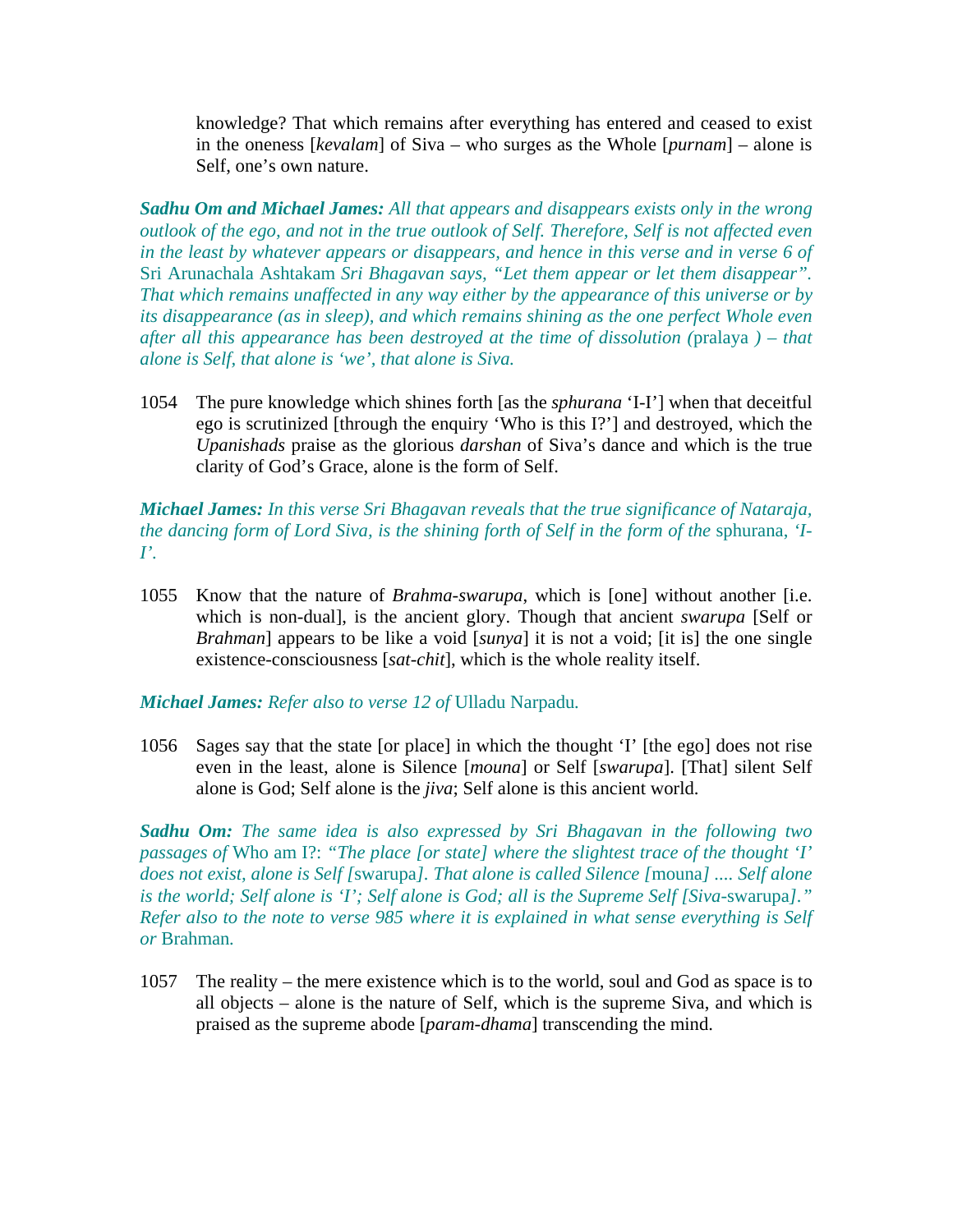## **33 The Greatness of Self**  (*Atma\_Matchi Tiran*)

1058 Since the greatness of the nature of oneness is that the seer alone is the seen, one's own reality [Self] is the greatest thing [*mahat*]. The silent radiant first person [which shines] after the ego, the first person who is the seer, has been completely destroyed, alone is Self, the supreme consciousness.

*Sadhu Om: All the objects that are seen are nothing but an expansion of the ego, the false first person who sees them. Therefore the reality of both the seer [the ego] and the seen [the entire vast universe] is only one. That reality is nothing but Self, one's own existence-consciousness, which is the real first person that remains shining as radiant Self-awareness in the state of Silence in which the ego, the false first person, has been completely destroyed. Therefore, since the ego or seer is nothing but an unreal, petty and atom-like reflection of Self, one's own reality, Self alone is the greatest of all things.* 

- 1059 Those who dive deep fixing their mind [or attention] in Self the abode of the bliss of consciousness, the vast ocean of peace, the greatest thing [*mahat*] – will attain the Grace of Self, the unending treasure.
- 1060 Self alone is the greatest thing [*mahat*]; indeed, there is no other *mahat* which is greater than Self. Therefore, by any kind of means [or *tapas*] whatsoever, we have not seen any other thing worthy for one to gain by bartering Self.

*Sadhu Om: There is no attainment higher than the attainment of Self; therefore, it is foolish to forsake the attainment of Self in order to attain anything else such as the eightfold* siddhis*. However, there are some so-called* mahatmas *nowadays who ridicule Self-realization, saying that it is not the highest attainment and that even after attaining it there are many greater things which one can attain by practising some peculiar kinds of yoga. Therefore, in order to refute such wrong beliefs, in this verse Sri Bhagavan, the greatest of all* tapasvins*, emphatically declares the truth which He realized from His own experience, namely that whatever amount of whatever kind of tapas one may do, one cannot attain anything greater than Self-realization.* 

- 1061 Except the glorious attainment of the supreme Self, which is the greatest thing [*mahat*], there is no [worthy] attainment in this life. To know and experience it [the supreme Self], destroy the worthless ego-self by enquiry [or scrutiny] done in the heart.
- 1062 If by enquiring [Who am I?'] in the heart one attains the rare wealth of Self, which is the beautiful gem of true knowledge [*mey-jnana*] that is [ever] existing and shining, the poverty in the form of dense delusion will die, [thereby] destroying the misery of birth [and death], which is the root of [all] suffering.
- 1063 Being ignorant of the value of that gem [of *Jnana*], fools die lazily [without trying to attain it]. [On the other hand] those who, knowing the method [of Selfenquiry], have attained that [gem of *Jnana*], which is the rightful possession of everyone, are the Great Ones, those who have attained supreme bliss. Adore them.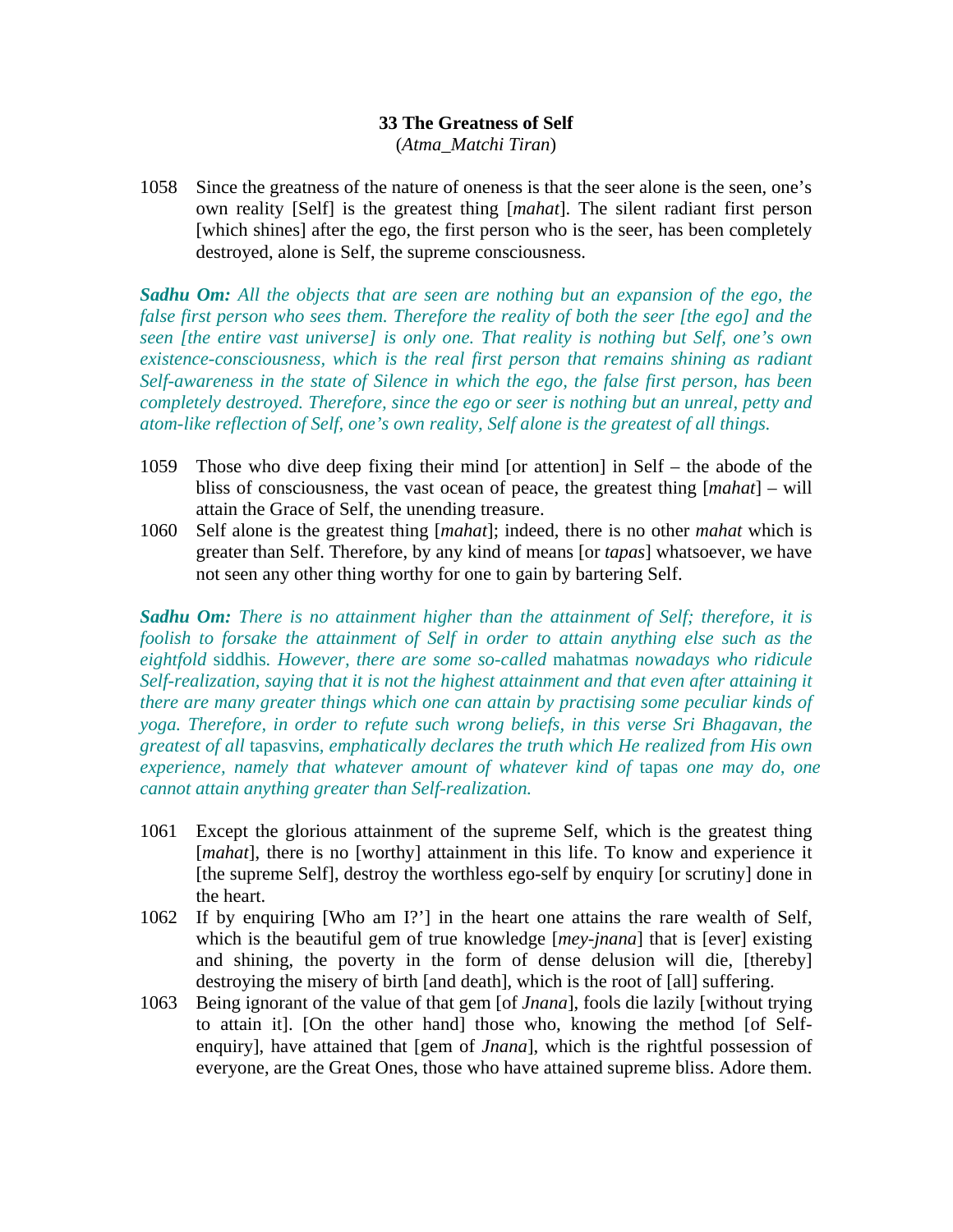- 1064 Instead of abiding in the consciousness of one's own Self by peacefully scrutinizing thus, 'Who am I, the form of consciousness?', why to suffer [by going out] through the wicked senses, mistaking [oneself] to be the reflection of consciousness [*chit-abhasa*], which, being separated [from the true Selfconsciousness], is the form of the mind [*chittam*]?
- 1065 Even though one has attained abundantly and completely [all] the occult powers [siddhis] beginning with *anima*, which are loved [so much] by foolish worldly people, all the learning learnt by one who has not attained the perfect gem of Self by severing the primal knot [the *chit-jada-granthi* or ego], is void.

## *Michael James:* Anima*, the first of the eight* siddhis*, is the ability to become as small as an atom.*

- 1066 They [the Sages] say that the treasure of Grace-Silence, the never-leaving thought of divine Siva [i.e. the unbroken state of attention to Self $|-$  is the real wealth. That lustrous supreme treasure, which is difficult to attain, is the wealth which is [available] only to those who have the love to destroy [all] thought.
- 1067 Just as [a pearl-diver] dives into the ocean, [where pearls lie] hidden, with a onepointed mind and with a stone [tied to his waist], obtains the precious pearl and [thereby] becomes happy, dive into the heart with non-attachment [*vairagya*], attain the treasure of Self and [thereby] be free from misery.

*Sadhu Om: The same idea is also expressed by Sri Bhagavan in the following passage of*  Who am I?: *"Just as a pearl-diver, tying a stone to his waist, dives into the ocean and takes the pearl lying at the bottom, so everyone, diving deep within himself with nonattachment [*vairagya*], can attain the pearl of Self."* 

1068 The consciousness of the extremely pure Self-experience – which silently exists devoid of both 'I' and 'mine' in one's own Self, which is the one bright reality, that which exists devoid of defects – alone is that which shines above [all].

## **34 The Supremacy of Self**

(*Atma Para Tiran*)

- 1069 The existence-consciousness [*sat-bodha*] which shines without [ever] becoming unreal, alone is Self, which transcends the mind and in which the intellect and soul revel. That gracious Supreme, which is a heap of extreme peace, alone is the medicine to make the knowing [or thinking] mind [subside and become] peaceful.
- 1070 Those who do not know [themselves to be] Self, which is the reality uncontaminated by [even the least] unreality, but [know themselves to be] only the body, which is transient and unreal, will mentally feel happy by sometimes seeing with enthusiasm many kinds of forms of God.
- 1071 If one approaches and worships any other [any God other than Self], one can obtain all other things [all things other than Self]. But which petty one [which petty God] can bestow upon the *jiva* the life in the divine state of Siva, who is the eternal and real supreme consciousness?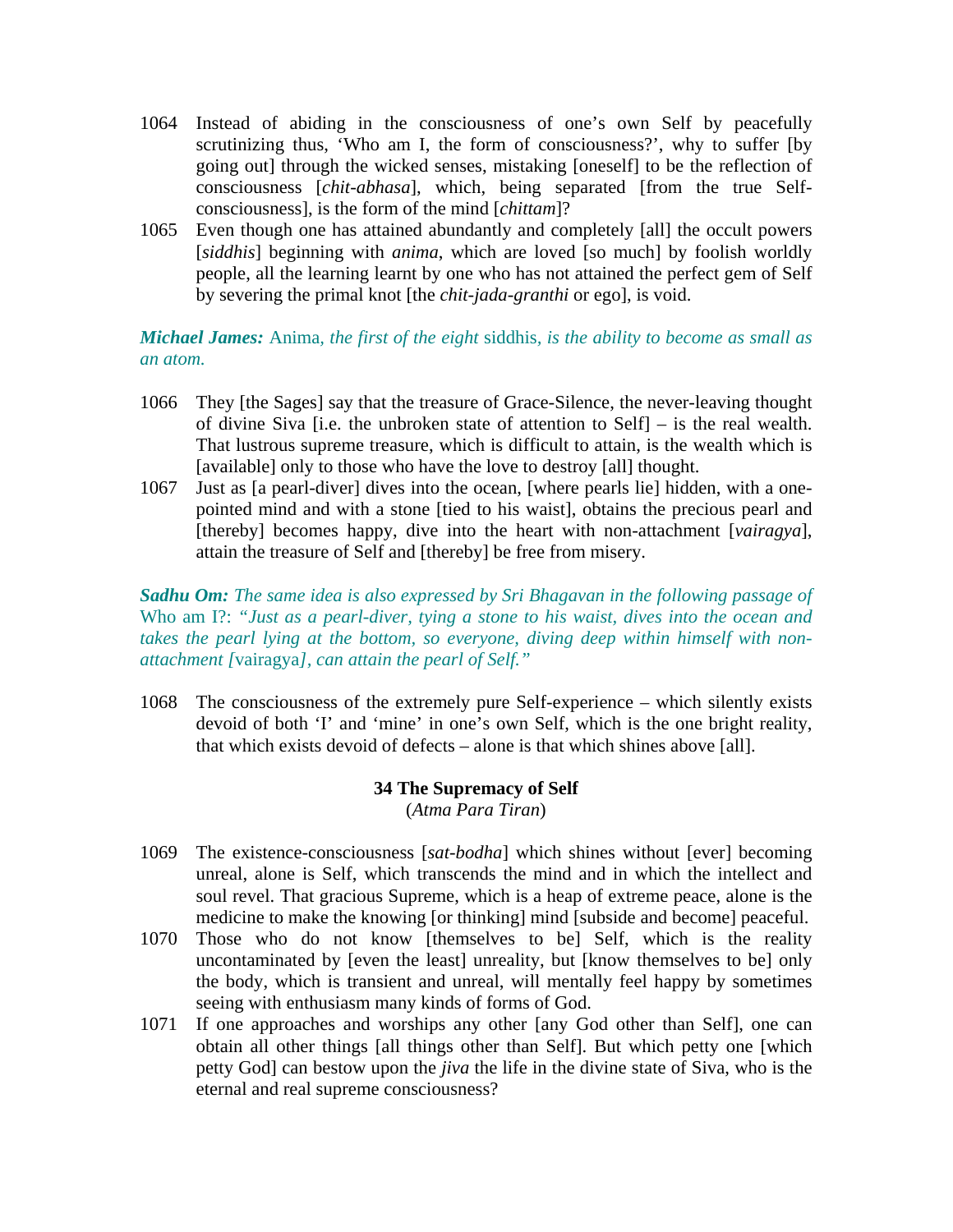*Sadhu Om: If one wishes to attain things other than Self, such as wealth, health, fame, heavenly pleasures and so on, one can attain them by worshipping Gods other than Self. But if one wishes to attain Self-realization, the state of Siva, the supreme consciousness, the direct path is for one to worship Self through the practice of Self-attention. By itself, the worship of any of the names and forms of God is not sufficient to enable one to attain Self-realization, and this is why Sri Bhagavan says in this verse, "Which petty God can bestow upon the* jiva *the life in the divine state of Siva?'. The worship of God in name and form can only purify the mind and thereby lead one indirectly to the path of Selfenquiry.* 

*From this verse the reader can understand that the real meaning intended by Sri Bhagavan in verse 8 of* Ulladu Narpadu *when He used the words "*peruruvil*" is only 'in name and form' and not 'without name and form'. Refer here to appendix 4 (b) of The* Path of Sri Ramana – Part Two.

1072 Those who do not know their own Self to be the witness both of that which is known in the waking state [the state of *sakala* or manyness] and of that which is not known even in the least in the enveloping sleep [the state of *kevala* or oneness], will be deluded [or distressed] as if they had [at one time] attained [a vision of God] but had [later] lost [it].

*Sadhu Om: Just as the objects of the world appear during the waking state and disappear during sleep, so visions of God appear at one time and disappear at another time. Therefore, those visions of God have no more reality than the world and the objects in it. But that which always shines [in the form of the Self-awareness 'I am'] both in waking [when objects are known] and in sleep [when objects are not known] is Self. Only because they do not attend to and realize the ever-shining nature of Self as it is, some aspirants feel happy at one time as if they had seen God and feel distressed at other times*  as if they had lost that vision of God. But those who have known Self, which neither *appears nor disappears, will never have cause to experience such distress.* 

1073 Since the many Gods which are seen due to [the strength of] the worship [*upasana*] performed, undergo [the change of] appearance and disappearance, one's own nature [Self], which is that which ever exists and is known, is the real and supreme God, which remains [for ever] without changing.

*Sadhu Om: The nature of the reality is to shine always, without changing or disappearing, whereas visions of God appear and disappear. Even before that God appeared, the knowledge of our existence [our existence-consciousness,* sat-chit*] was shining; even while that God was appearing, our existence was shining in the form 'I, who see this God, exist'; and even after that God had disappeared, our experience was that we existed to know that disappearance. Therefore, since that which was shining in all the three times without changing or disappearing was only our own existenceconsciousness, this verse affirms that that existence-consciousness [*sat-chit*], which is Self, alone is the supreme God [*para-deva*] and the real God [*nija-deva*].*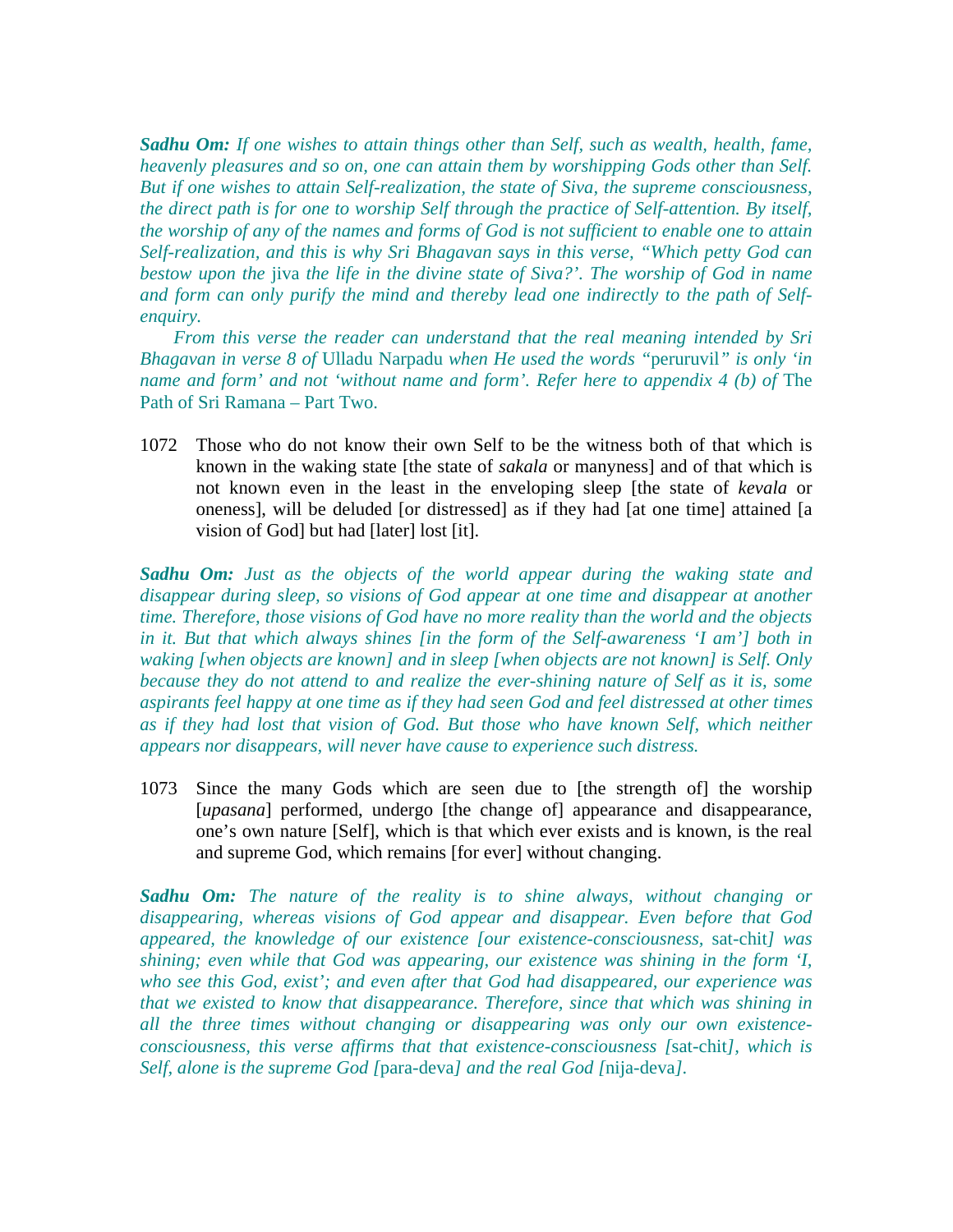1074 Here or there, as this or that, whatever is known wherever as a second person due to [one's] looking through the objective knowledge [the mind] – all of them in every place are [nothing but] the pure space of light [the space of consciousness], one's own reality which exists and shines as Self.

*Sadhu Om: In the answer to question 6 of chapter two of* Upadesa Manjari*, Sri Bhagavan says, "Wherever whatever objects are known, it is Self that knows itself there as those objects". Refer also to verse 945, and to p.19 of* The Path of Sri Ramana – Part Two*.* 

- 1075 Knowing that whatever is known objectively as 'this' or 'that' is [nothing but] an imagination of the mind, if one remains still [*summa irukka*] in that which is neutral [i.e. if one remains merely as 'I am', the neutral consciousness which does not objectively know any second or third person], that reality which [then] shines forth alone is existence-consciousness [*sat-chit*], the supreme and great Self.
- 1076 One's becoming confused by scrutinizing, due to delusion, principles [*tattvas*] other than the supreme principle, Self, is just like undergoing the pain of thoroughly scrutinizing a barber's worthless rubbish instead of collectively discarding it.

*Sadhu Om: The same idea is also expressed by Sri Bhagavan in the following passage of*  Who am I?: *"Just as it is fruitless for one to scrutinize the rubbish which should be collectively discarded, so it is fruitless for one who should know himself to count the number and scrutinize the properties of the* tattvas *[the principles which constitute the world, soul and God] which are veiling oneself, instead of collectively casting all of them aside."* 

 *Sri Bhagavan here condemns the way in which scholars waste their time by reading, learning by heart, discussing and endlessly arguing about the details regarding how the universe is created from the five elements, regarding the functioning of the* pranas*,*  jnanendriyas*,* karmendriyas*,* nadis *and so on in the body, regarding the various kinds of*  jivas*, and regarding all the other innumerable such classifications given in the scriptures. Since all these principles or* tattvas *are only second or third persons, the non-Self [*anatma*], one should not waste one's time in scrutinizing them, but should instead scrutinize Self, the only real principle, through the enquiry 'Who am I?'* 

1077 Know that for those who abide within with dutiful love [for Self], bliss will surgingly rise more and more. Bliss, love, Siva, Self, Grace, knowledge, peace and liberation – all these are [only names for] one's own real nature.

## **35 The State of Fearlessness**  (*Abhaya Nilai Tiran*)

1078 Because of the ignorance of the mind experiencing a sense of difference [*bhedabuddhi*] in Self, [even] great *devas* are disturbed by fear. [Therefore] it is wise to remain without fear in the supreme state of non-duality, having attained the reality, one's own Self, through negation [of the non-Self].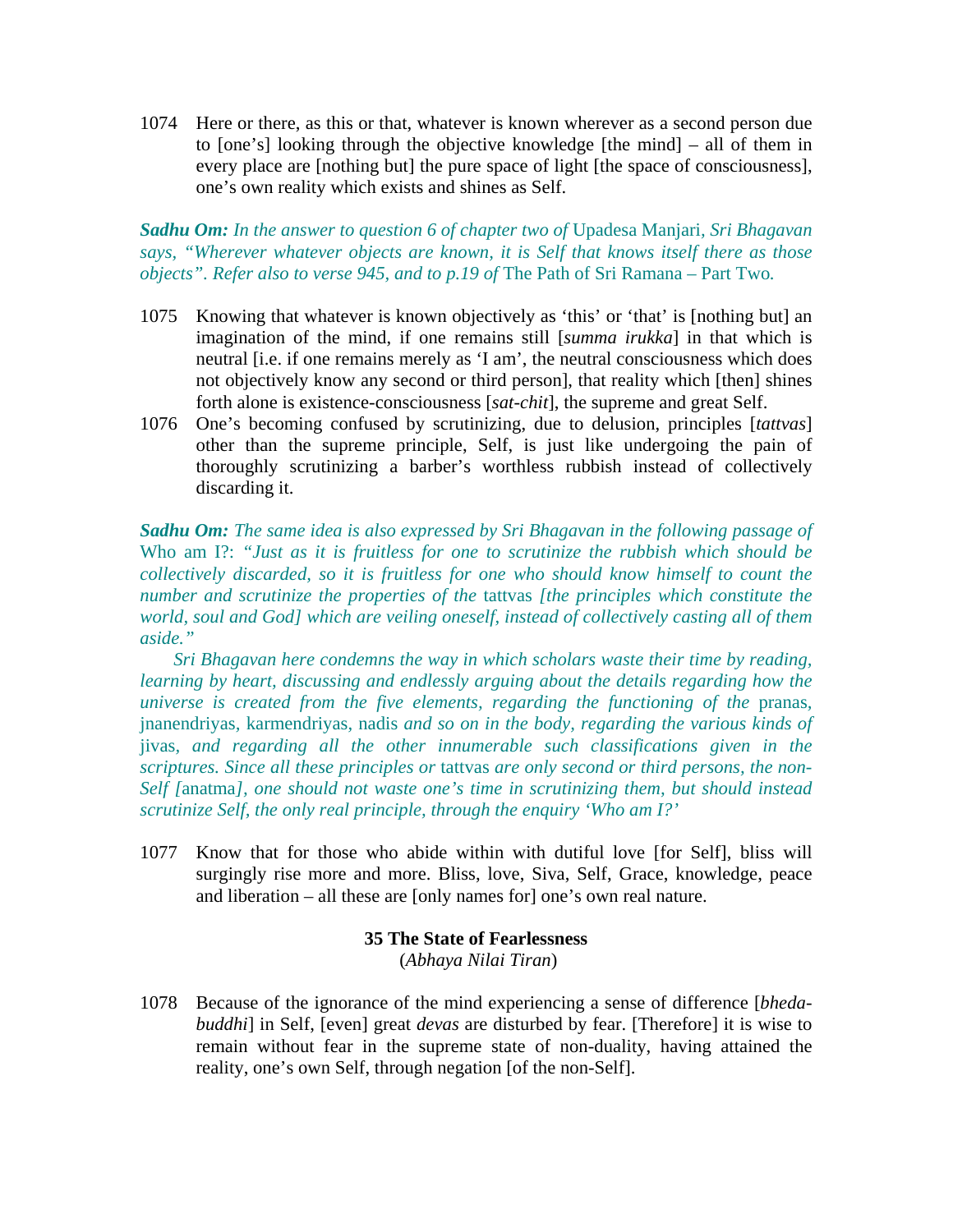*Sadhu Om: The nature of* jiva *is to think that fear will be removed only when there is some other person with him. But this idea is foolish. How can there be cause for fear in the state of Self, where no other thing exists? Only in a state where there exists something other than oneself is it possible for one either to have desire for that thing or to have fear of it. Therefore, true fearlessness can be attained only in the non-dual state of Self, where no other thing exists.* 

 *To illustrate how fearlessness can be attained only when one attains the state of Self, Sri Bhagavan used to narrate the following story: After Lord Vishnu had killed Hiranya, Hiranya's son Prahlada was happily ruling the kingdom. But after some time, a fear arose in Prahlada. "Because Lord Vishnu is kind to me, I am living safely. But if one day He becomes angry with me, He will kill me just as He killed my father," thought Prahlada. Being a great devotee of Lord Vishnu, Prahlada had no one else to turn to, so he prayed to Him. The Lord immediately appeared before Prahlada, who then explained his fear and prayed for the state of fearlessness. "Yes," said Lord Vishnu, "You are correct. By seeing me like this in name and form, you cannot be free from fear. You must see me within yourself. Only when you thus realize me to be not different from yourself, will you attain the state of fearlessness". Then the Lord taught him the path of Selfenquiry. When Prahlada followed the Lord's instructions and realized Self, he attained the state of fearlessness. This story thus illustrates that even God cannot serve as permanent refuge from fear so long as one retains the sense of difference [*bhedabuddhi*]. Only by attaining the non-dual Self can one become truly and permanently free from fear.* 

1079 Only when one attains the freedom of Self [the state of Self-realization] will the abundant peace of mind in which one will endlessly rejoice, be obtained. In the experience of that monarchy [the kingdom of Self], which is the real and spacelike [state of] non-duality, there will not be the least dual desire for fear.

*Sadhu Om: Only in this one non-dual state of Self, will the truth of the words of Saint Appar, "Now there is nothing to fear, and nothing will come to cause fear," be known practically.* 

## **34 Non-Duality**

(*Advaita Tiran*)

1080 Since the one existence-consciousness-bliss alone is seen as God and the soul – just as because of a pot or a room the one open space alone is seen as this or that space [as a pot-space or a room space] – their existence [the real existence of God and of the soul] cannot be different. Know thus.

*Michael James: The space in a pot [*ghatakasa*] and the space in a room [*mathakasa*] appear to be different only because of the limiting adjuncts of the pot and the room, for in reality the space is only one. Similarly, God and the* jiva *appear to be different only because of their limiting adjuncts, for in their real nature, which is existenceconsciousness-bliss, they are one and the same. Refer to verse 24 of* Upadesa Undiyar*, where Sri Bhagavan says, "In [their real] nature [which shines] as existence, God and*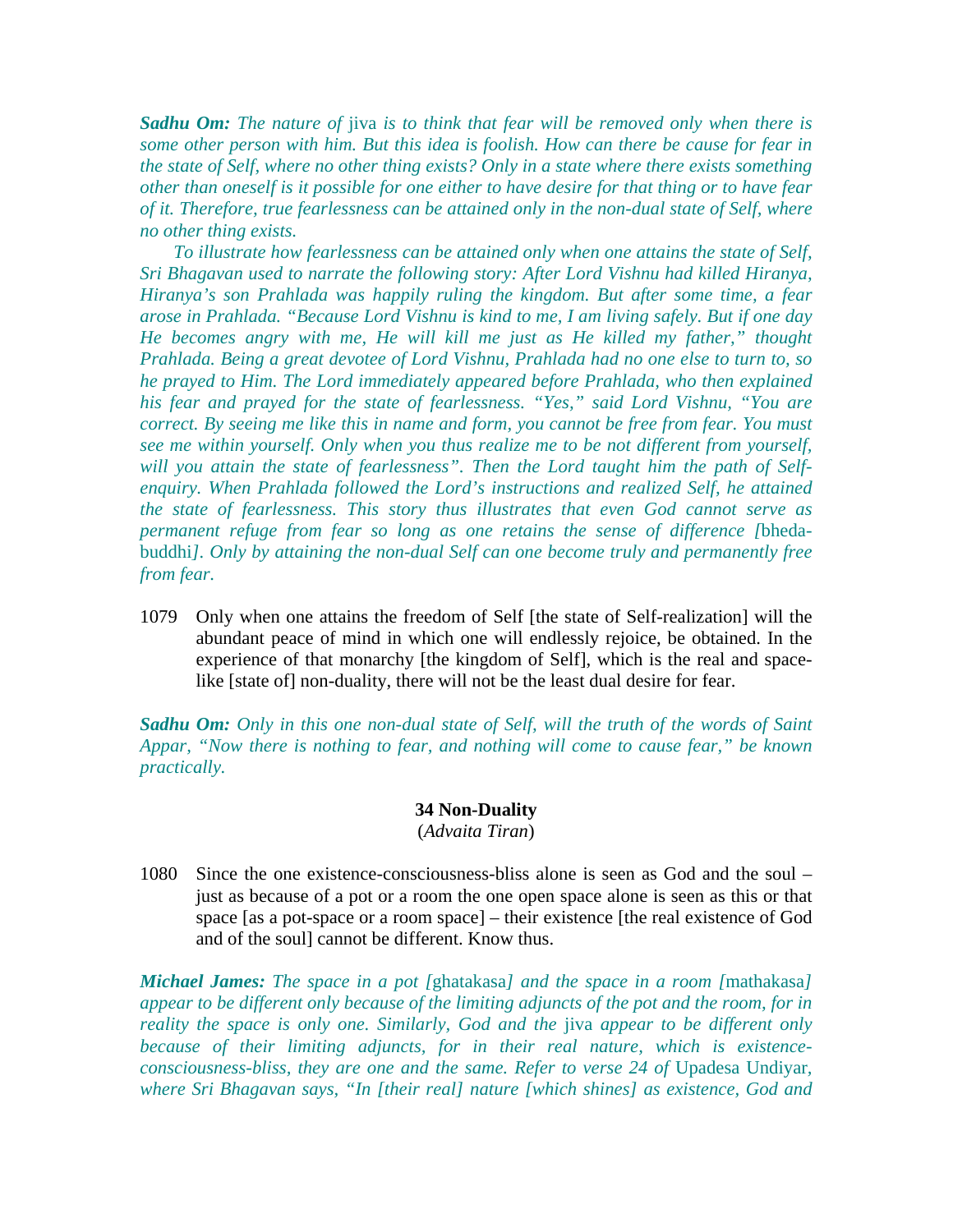*the souls are only one substance [*vastu*]. [Their] sense of adjuncts [*upadhis*] alone is different."* 

1081 In the reality [the real consciousness 'I am'] is it possible for two different things to come into existence as *jiva* and Siva? If there is any difference [in substance] between the master-doll and the slave-doll, both made of the ambrosia attained, tell me?

*Michael James: The only difference between two dolls made of ambrosia, one in the form of a master and the other in the form of a slave, is their names and forms. Their substance, the ambrosia (*amrita*) or nectar of immortality, is one and the same. Similarly, the substance or reality of both God (Siva) and the soul (*jiva*) is the one immortal Self, and the seeming difference between them lies only in their names and forms.* 

#### **37 Atheism**

#### (*Nastika Tiran*)

1082 Will not only he who mistakes himself to be that which does not exist [i.e. to be the body, which is in truth non-existent] declare You [God] to be non-existent? How can he who knows his own reality as it is [that is, as the mere existenceconsciousness 'I am'] deny You, who are that [same] reality, saying that You are non-existent?

*Michael James: A note in the Tamil text states that this verse is addressed to God, and that it concerns the belief of the atheist who believes God does not exist. '*Asattu*' means that which does not exist. '*Mey*' means the reality. That is to say, 'How can one who knows that he exists say that God, who is not different from that existence or reality, does not exist?'* 

*Sadhu Om: Sri Bhagavan concludes verse 20 of* Ulladu Narpadu *by saying, " ... because Self is not other than God". Accordingly, the atheist who denies the existence of God is thereby denying the existence of his own Self. Since no one can truly deny his own existence, those who wish to deny the existence of God should first try to enquire and know the true nature of their own existence, 'What is the truth of my existence? Who am I?' If they do so, they will automatically come to know the truth of God's existence. Therefore we should understand that those who realize their own existence as it is, will never deny the existence of God, and that since no one can truly deny his own existence,*  no one is really an atheist. But who is the real theist will be explained in verse 1084.

#### **38 Theism**

#### (*Astika Tiran*)

1083 For those who say that He [God] does exist, He exists in [their] heart as consciousness. [But] in the venomous mind [of those who do not believe in Him], He will never exist [that is, He will never shine or be known]. If, by purifying the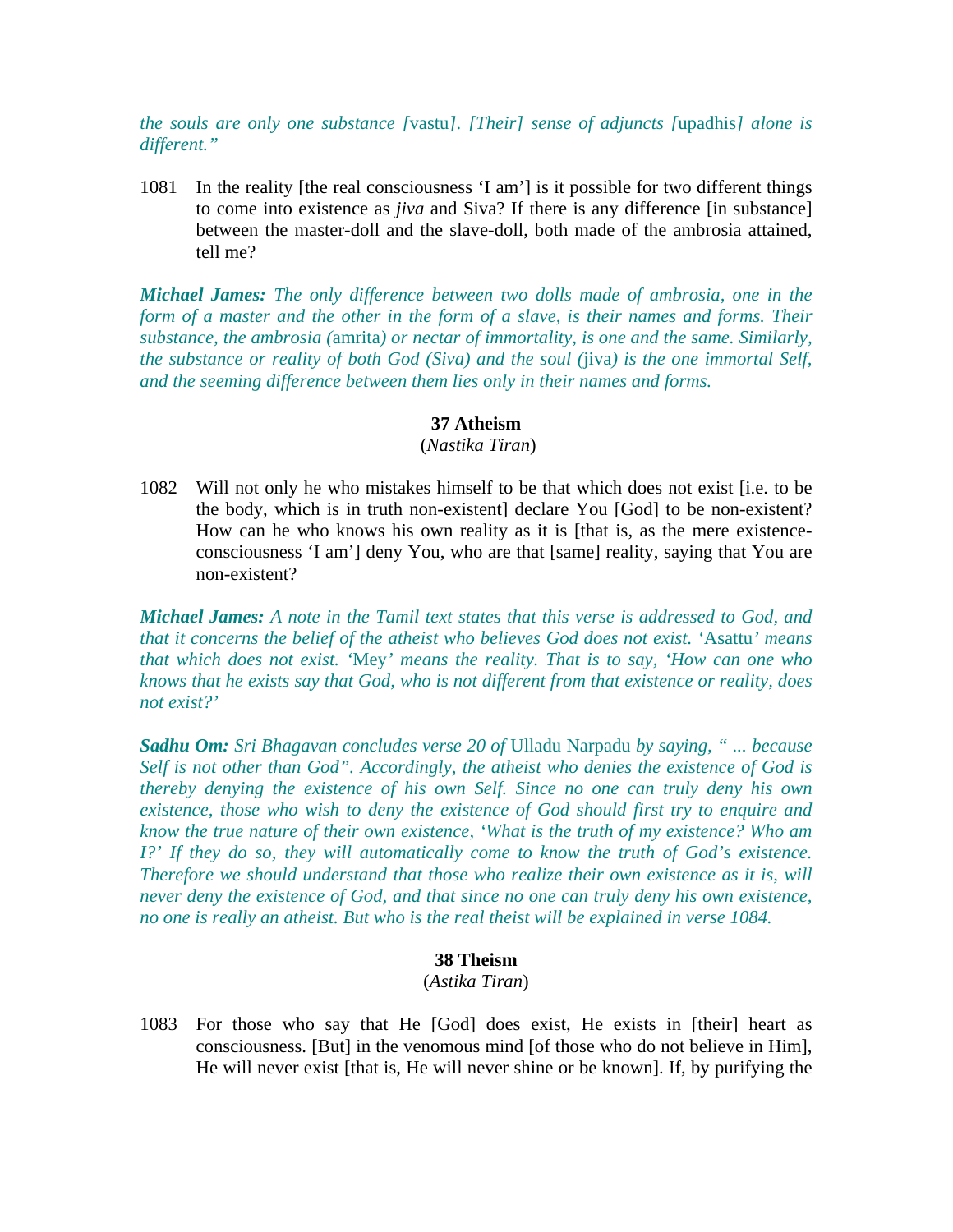venomous mind, one sees without delusion, He will shine triumphantly and unalloyed as Self.

1084 Know that the Buddha [the Sage or *Atma-jnani*], who has experienced the pure reality [Self], having clearly known 'This is the nature of consciousness', alone is truly worthy of the name 'theist' [*Astika*].

*Sadhu Om: Since the world, soul and God all appear, exist and disappear simultaneously, they all have the same degree of reality [*sama-satya*] as each other. Therefore, if one accepts one's own existence as a soul or jiva, it amounts to one's accepting the existence of the other two entities, the world and God. That is why it is concluded in the note to verse 1082 that no one is truly an atheist. Yet who is the real theist? All who say that God exists are not real theists. Only the* Jnani*, who has realized himself to be the supreme Self, having given up the wrong knowledge that he is an individual or* jiva*, is fit to be called a real theist [*Astika*]. Thus the beauty of verse 1082 and 1084 lies in their final conclusion, namely that anyone who cannot deny his own existence is not an atheist, and that anyone who has not realized Self is not a theist.* 

# **39 Beginningless Freedom From Impurity**

(*Anadi Mala Mukta Tiran*)

1085 Since the darkness of the delusion of [identifying] the body [as 'I'] has never existed [either in the past, present or future] for Him who knows His real nature, which is the sun of true knowledge [*mey-jnana*], and who has the space [of consciousness] as His body, know that the darkness [of ignorance or *ajnana*] exists only for him who is blinded by [identifying] the body [as 'I'].

*Sadhu Om: It is only according to the outlook of the* jiva*, the unreal soul, that it is said in* sastras *that bondage exists in the form of impurities such as ego,* maya*, the darkness of ignorance, and so on, and that liberation will be attained when such bondage is removed by* sadhana *and by divine Grace. However, in this chapter it is revealed that, since this*  jiva *is only a non-existent and false entity, for you, who are Self, the reality, there never exists any such thing as impurity,* maya *or bondage, and that freedom from impurity [*mala-mukti*] is your beginningless real nature [*anadi swabhava*].* 

- 1086 The enquiry which should be done and the *Jnana* which should be attained, are applicable only to the *jiva,* who is afflicted by the delusion of attachment [to the body as 'I']. The delusion of wrong knowledge [*mala bodha*] is not applicable to [the *Jnani*, who is] the non-dual Self, which is devoid of delusion and free without beginning from impurity [*mala*].
- 1087 Is it possible for Self, which exists pervading everywhere as the real essence [*nija rasam*], to be bound by *maya*, which is a false appearance? [Therefore] do not be perturbed as if you were bound, [but instead] calmly enquire and calmly know [this truth].
- 1088 Why are you unnecessarily in a turmoil by mentally thinking yourself to be the limit of the adjunct [the body]? Know that your reality [Self] exists [and shines]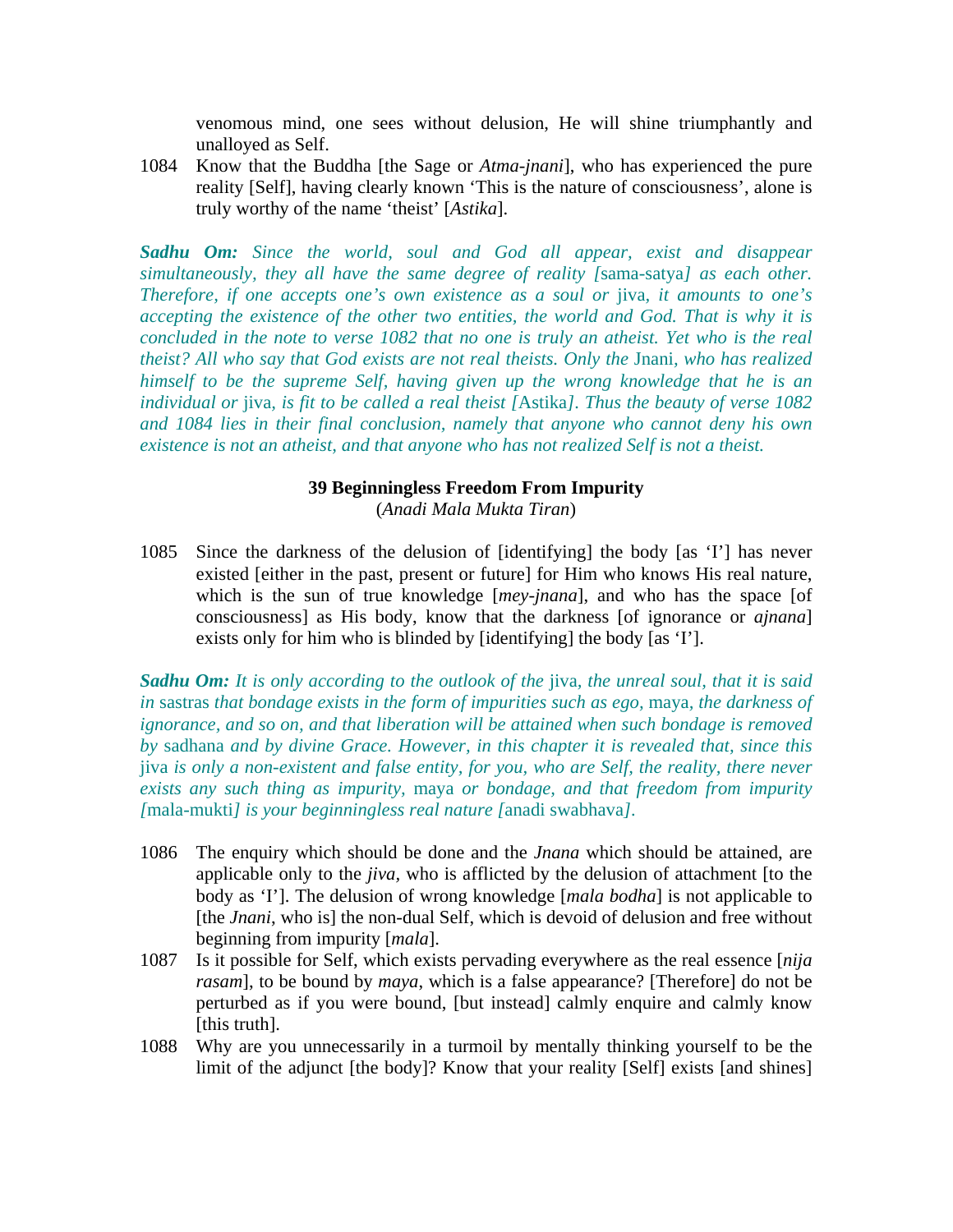unobstructed even in sleep, where you merge devoid of [any such] mixing adjunct, [and thereby be free from misery].

## **40 The Life Lived in Accordance with Reality**  (*Sat-Achara Vazhkkai Tiran*)

- 1089 O men who wish to live for ever, you do not know what is the way to live [thus]. Seeing a day-dream through the [darkness of] delusion which sprouts out from the void [of *maya*], you are proud to think and argue that that which is fallen [your present fallen life, your so-called waking state] is the [real] life. [By clinging to the Self-consciousness 'I am' and by thus] piercing through the void [which is the cause for the false delusion of this waking state], achieve the real life [the everimperishable state of Self].
- 1090 Observance of being indifferent towards everything by preventing the wicked anger and desire so that the confusion of the defective mind-illusion [*mana-maya*] may be destroyed, alone is the best life lived in accordance with reality [*satachara vazhkkai*]. Observe [such a life].
- 1091 The true, love-suffused life of abiding unobstructedly in the heart as one's own reality, alone is the beauty of *Jnana*, the enjoyment of the nature of [Siva*swarupa-bhoga*], in which the unreal and delusive ego, which prevailed [formerly], has been destroyed.
- 1092 The *Jnani*, who shines as the intense beauty [or happiness] of Self, living the majestic life of indifference [*udasina*], having placed his entire burden at the Feet of Lord Siva, alone is truly beautiful [or happy] and fortunate.
- 1093 Bliss will surge forth in the heart which is soaked in the experience of the lovesuffused true knowledge [*mey-jnana*]. Misery-creating, delusion-caused desire will not exist there. That extremely pure natural life of Self will be full of peace.
- 1094 That which is worthy to have as [one's] target is Self, the knowledge which is pure bliss. The perfect life is for one to exist directly as that [Self], abiding in the heart through the unforgettable knowledge ['I am'].
- 1095 The divine life [of abiding as Self] alone is the life of supreme reality. On the other hand, life in the world which is seen, is a life of delusion. What an illusion [*maya*] it is to live a life of fear [fearing death]. Is not that [life of fear] merely [one's] drowning in the play of the mind-illusion [*mano-maya*]?
- 1096 No *tapas* is needed for those who abide [firmly in Self] devoid of the *jiva*mischief of catching the world of delusive [names and] forms by the attention which springs upon the petty sense-objects [on account of] believing the world which is seen through the five senses to be real.

*Sadhu Om: What is meant in this verse by the words '*jiva*-mischief' [*uyir-cheshtai*] is only the extroverted activity [*pravritti*] of the mind going out towards the world through the five senses. The real 'observance of reality' [*sat-achara*] is to prevent the mind from thus running after second and third persons and to make it abide instead in Self, the real first-person consciousness.*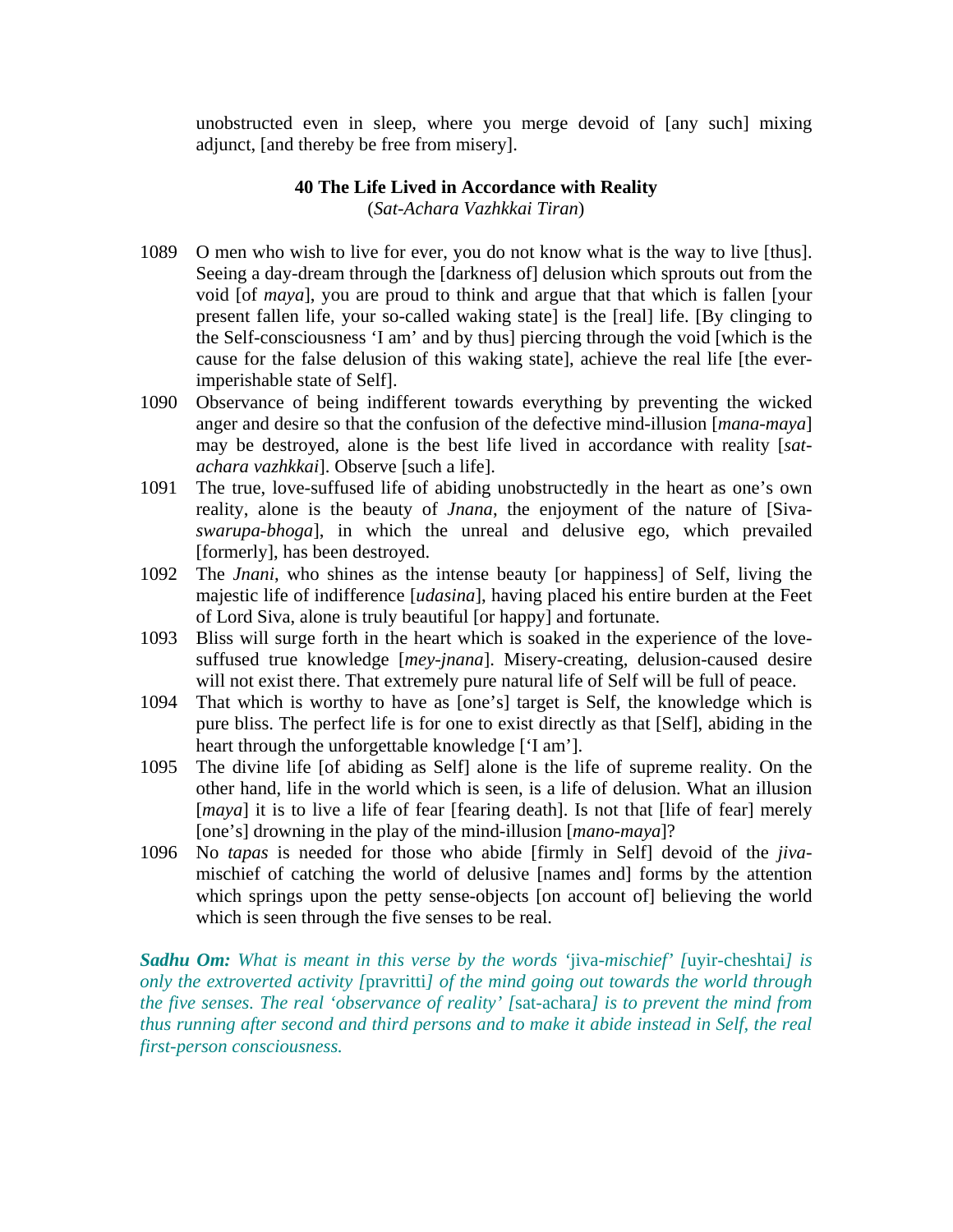1097 For those who are established in Grace and who experience [or rule] all the worlds as Self, having lost the life of the rising ego and having conquered the dyads such as pain and pleasure, no [other] *tapas* need be done.

*Sadhu Om: In order to do any kind of* tapas*, an ego or individual 'I' must rise as the doer. But the perfect fruit of all* tapas *is the destruction of this 'I'. Once the 'I' is destroyed, what other* tapas *is to be done and who is to do it? That is why, in order to establish that any yoga other than the destruction of the ego is useless, Sri Tayumanuvar sang, "When you remain still [summa irukka], bliss will surge forth; why then [to do any] such illusory yoga [*maya*-yoga]? Is it possible [to attain bliss] by your objective attention? Say no more, O karma-*nishtha *[one immersed in karma], O you small child."* 

## **41 Formlessness**

(*Nishkala Tiran*)

1098 If oneself is a form [the body], even Self, the source who is the Lord, will also appear in that manner [i.e. will also appear as a form]. If oneself is not a form, since there cannot be knowledge of other things [in that state], will that statement [that God has a form] be correct?

*Sadhu Om: This chapter deals with the question of whether or not God has a form. So long as one thinks that one has a name and form, the body, one must accept that God also has a name and form. Only after one has lost one's ego-sense, 'I am the body', can one know God as formless. Till then, one should not rise to argue either that God has form or that He has no form. Verse 4 of* Ulladu Narpadu *is also to be read here.* 

1099 He [God] assumes [any] form imagined by the devotee through repeated thinking in prolonged meditation [*bhavana*]. Though He [thus] assumes endless names and forms by [His seemingly identifying Himself with] illusory adjuncts [*mayaupadhi*], the real formless consciousness alone is Hara [God].

*Sadhu Om: The* jiva *projects his own* vasanas*, which lie stored in his* chittam*, through the five senses and sees them outside as the world of names and forms. Visions of God in name and form are also seen in the same manner. Sri Bhagavan used to explain that even the* viswarupa darshan *[the vision of the cosmic form of God] shown by Sri Krishna to Arjuna in the* Bhagavan Gita *was only a projection of Arjuna's own* vasanas*. Sri Krishna gave Arjuna divine sight [*divya-drishti*] to enable him to see in Him the auspicious ideas [*bhavanas*] about God which Arjuna already had stored in the form of* vasanas *within his*  chittam*. This* divya-drishti *was not* jnana-drishti*, as some commentators have wrongly stated, but was only the ability to project certain auspicious* vasanas *which existed in a subtle form in his* chittam *and to see them as gross objects outside. In* jnana-drishti*,* Jnana *alone will shine and no names and forms will be seen. What Sri Krishna said was only, "I give you the divine eye" [*divyam dadami te chakshuh *– XI.8]. Moreover, He said, "See in me whatever else you want to see" [*yach chanyad drashtum ichchasi – *XI. 7], and not, "See me as I really am"! What is to be understood here is that Sri Krishna simply*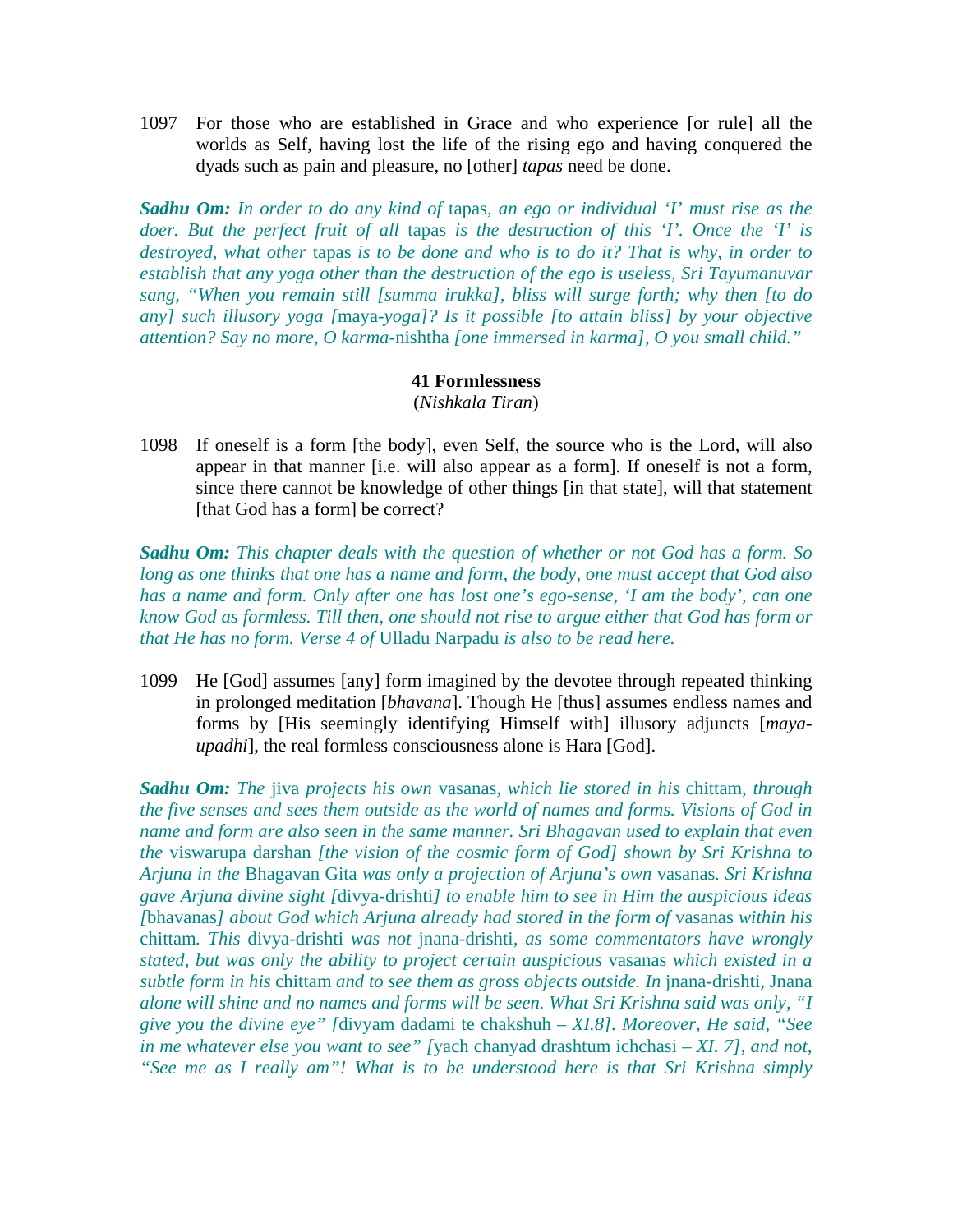*enabled Arjuna to project and see in a gross form the past ideas [*bhavanas*] about the names and forms of God which were already stored within his* chittam*.* 

1100 Being still and attending to the supreme reality [Self] by means of the *para-vak* [the supreme word 'I-I'] uttered by the heart, alone is praising the perfect primal Supreme, which is the inner light [of knowledge] that is shining in the heart and that is devoid of names and forms, which are unreal illusions like the blueness of the sky.

*Sadhu Om:* Atma-anusandhana*, the state of attention to and abiding as Self, alone is the perfect way of praising God [see verses 730 and B13, where it is said that* atmaanusandhana *is the supreme devotion to God]. Why? What is the aim of all praises or*  stotras*? Is it not to glorify the real greatness of the Lord? The only way to glorify the greatness of the Lord permanently and perfectly is to make the ego merge into Self so that it will not rise again. That is, since the real greatness of God lies in the fact that He alone exists, and since that perfect state of oneness is marred by the rising of the ego [being seemingly divided into two separate entities, the soul and God], only when one abides in Self and thereby prevents the ego from rising, does the real greatness of God shine in all its glory. Therefore, the perfect way of praising God is only to abide in Self without the least rising of the ego.* 

1101 The heart of any kind of praise [*stuti*] sung by those who are observing such *Jnana-achara* [i.e. by *Jnanis*, who are ever remaining still and attending to the supreme as described in the previous versel is only that pure supreme reality [Self], and is not in any way limited to [a particular] name and form.

*Sadhu Om: Though* Jnanis *praise God in name and form, it should be understood that what they are really praising is only Self, the nameless and formless supreme reality. It should not be thought that their praises are limited to any particular name and form. From this verse it is clear that whenever Sri Bhagavan uses the names 'Annamalai' or 'Arunachala' in works such as* Sri Arunachala Stuti Panchakam*, He is in fact referring only to Self. Similarly, Lord Siva who is praised in the verses of Saivite Saints such as Jnanasambandhar, and Lord Vishnu who is praised by Vaishnavite Saints such as the Azhwars, are only Self itself.* 

*Sri Muruganar: The true object of any kind of praise [*stotra*] sung by Sages, who observe* Jnana-achara *in the form of Self-abidance [*atma-anusandhana*], is only that supreme reality which transcends mental conception, and not any particular name and form which they handle only as symbols. Though in a superficial view those* stotras *appear to be concerned with many different religions, those who can comprehend with deep insight, will not fail to perceive the common nature of impartiality with which they [the sages] behave devoid of that [concern with any particular religion].* 

1102 The raising of the gracious Foot of Lord Nataraja, who dances the loving enquiry, [thereby] embracing His devotees so that they may reach the Heart, is a new and wonderful mystery, just like the moon and the sun uniting together.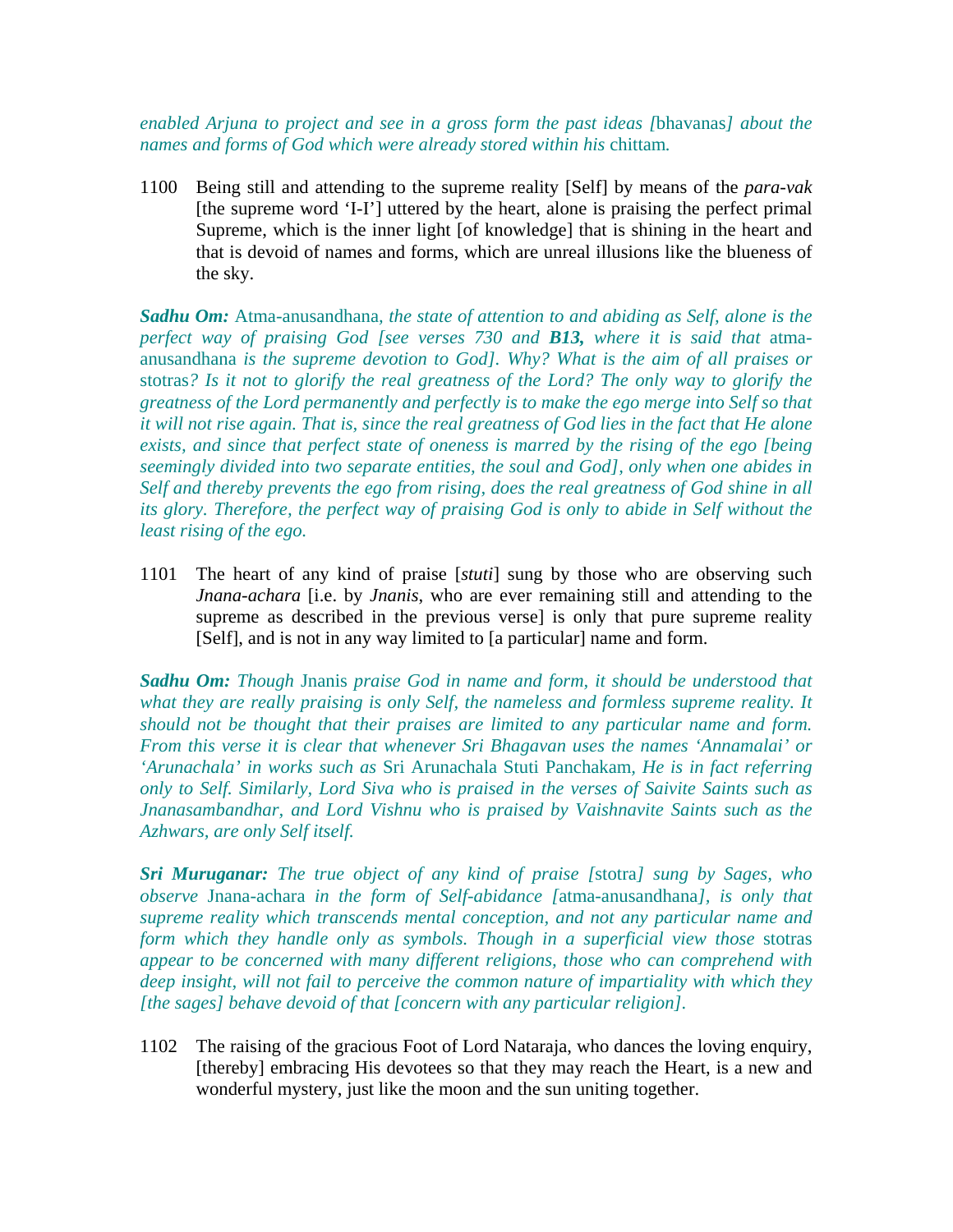*Michael James: The Self-enquiry done with great love by a devotee is nothing but the functioning of the Lord's Grace within him. Hence it is metaphorically said in this verse that the Lord Himself dances the loving Self-enquiry. The rising of the sphurana 'I-I', which enchants and embraces the devotee's mind, thereby leading it to the Heart, is here likened to the Lord raising His Foot at the climax of His dance. This rising of the*  sphurana *is a new and wonderful experience, and it is here likened to the moon and the sun uniting or being wedded together because the devotee's mind is a reflected light, like the light of the moon, while the Heart is the original light or consciousness, like the light of the sun, and hence the merging of the mind into the Heart is similar to the moonlight uniting with and merging into the sunlight.* 

 *This verse thus reveals that the true significance of the form of Lord Nataraja is only the formless experience of the* sphurana *'I-I'. See also verse 1054.* 

- 1103 Being deluded in this life, wandering around the whole world and experiencing misery [on account of one's desiring so many things], is foolish. Abide in the Feet of the Supreme Siva, the [state of] Silence which is *Sadasiva* and which destroys the movements [*chalanas*] caused by the ego.
- 1104 Except those who subside [and abide] in the Heart with consciousness [with remembrance of the existence-consciousness 'I am'], no one can attain the flawless state of reality, [because] the reality is veiled by the mind's forgetfulness and thinking in sleep and in waking respectively.

#### **42 One who Abides in the Natural State**  (*Sahaja Nishthar Tiran*)

1105 The *Jnani*, the unchanging one, who is sleeping naturally within the body, does not know His activities [*vyavahara*] in the world, His absorption [*nishtha*] and His sleep, just as one who is sleeping in the cart does not know the moving of the cart, its standing still and its lying [with the bullocks unyoked].

*Michael James: The above verse by Sri Muruganar was rewritten by Sri Bhagavan in the form of the following verse, which is also included in* Ulladu Narpadu – Anubandham *as verse 31.* 

**B21** To the knower of the reality [*mey-jnani*], who is asleep within the fleshy body, which is [like] a cart, His activities [in waking and in dream], His absorption [*nishtha*] and His sleep are similar to the moving of the cart, its standing still and the cart being unyoked, to one who is sleeping in the cart.

*Sadhu Om: The bodily life of a* Jnani *appears to be real only in the outlook of others. Thus ignorant people [*ajnanis*] think, "This* Jnani *is performing activities here in the waking state". But since the* Jnani *is in truth bodiless, He does not know those activities; for Him the body and its activities are completely non-existent. Such is the teaching given in this verse. Just as the traveller who is sleeping in a bullock-cart does not know the movement of the cart, and just as a sleeping child does not know that it is taking food*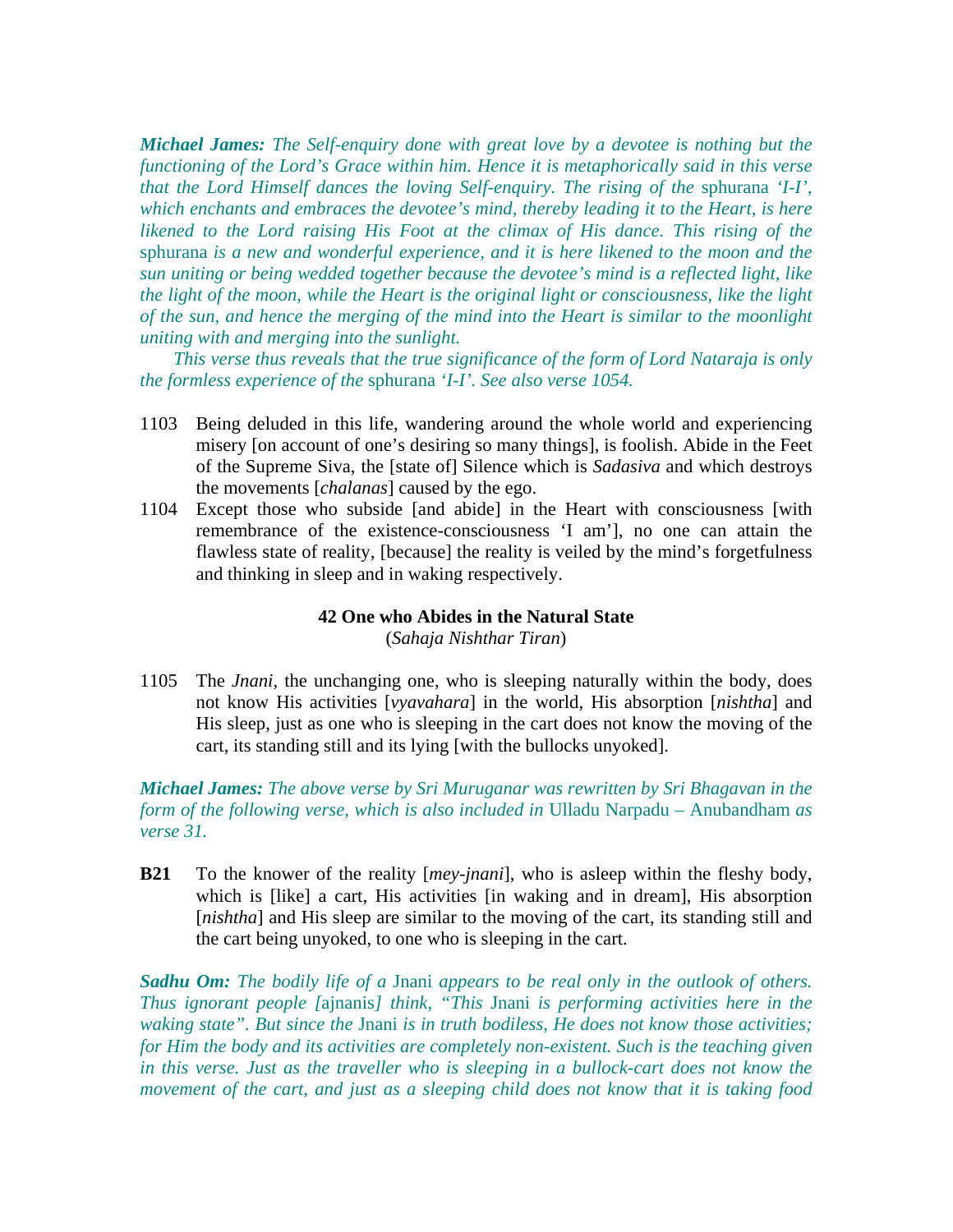*[see verse 1140], so the* Jnani *does not know the state in which the body, senses and mind are active.* 

 *When the body, senses and mind of a* Jnani *remain without activities [*pravrittis*], people think, "This* Jnani *is in* samadhi*". This is similar to the state in which the bullocks remain yoked to the cart but stand without moving. Even this state of samadhi or nishtha is not known to the* Jnani*; for Him it is completely non-existent.* 

 *When people think, "This* Jnani *is sleeping", this state of seeming sleep in which His*  body, senses and mind appear to be unconscious, is similar to the cart lying with the *bullocks unyoked. Just as even the cart's lying unyoked is not known to the traveller sleeping in the cart, so even the state of sleep is not known to the* Jnani*; for Him this state is completely non-existent.* 

 *Therefore, these three different states in the life of a* Jnani *appear to exist only in the wrong outlook of* ajnanis*, who see the bodiless* Jnani *as a body. For the* Jnani*, the state of activity [waking and dream], the state of* samadhi *and the state of sleep do not in reality exist at all. That is why Sri Bhagavan says in verse 31 of* Ulladu Narpadu*, "Who can and how to conceive what His [the* Jnani's*] state is?"* 

- 1106 The pure mind of the *Jnani*, which exists and shines as the witness [who is unattached to anything], is a clear mirror which reflects all the defective thoughts of the perverted minds of others [who come near Him] and which [thus] deludes the minds of people by making Him [the *Jnani*] appear to be defective.
- 1107 To the eyes of those [ignorant people] who are deluded by the sense of doership [*kartritva*], the *Sahaja Jnani*, who lives transcending even the *sattva-guna*, may sometimes appear like one who has much deceptive *rajo-guna*. On account of that, do not doubt [their *Jnana*, because the *rajo-guna* is merely a reflection of the rajasic thoughts of the onlooker].
- 1108 If one does wrong to a Great One, a *Jivan-mukta*, who shines and is known as treasure of purity, one will earn and carry as a burden vast blame and sins for this life and future lives [that is, blame to be experienced in this life and sins whose fruits are to be experienced in future lives].
- 1109 Low-minded people do wrong in the same manner both to bad people and to great Sages, not knowing them to be different, just like a dog which lives by licking in the same manner both the oil-expeller and the Siva-*lingam*, not knowing [the difference between them].

*Michael James: After* puja *has been performed, oil will remain on the surface of the Siva-*lingam*. Therefore, being ignorant of the sanctity of the Siva-*lingam*, stray dogs will sometimes come and lick the oil from it in the same way that they lick the oil spilt on the outside of an oil-expeller. Similarly, being ignorant of the real greatness of the* Jnani*, low-minded people will behave towards Him in the same wrong and disrespectful way that they behave towards even bad people.* 

1110 Though a dog barks at the sun, the insult will not affect the sun. [Similarly] ignorant people's petty words of blame [censure, ridicule or slander] will not touch one who has attained the light of true knowledge [*mey-jnana*], which is bright like the sun.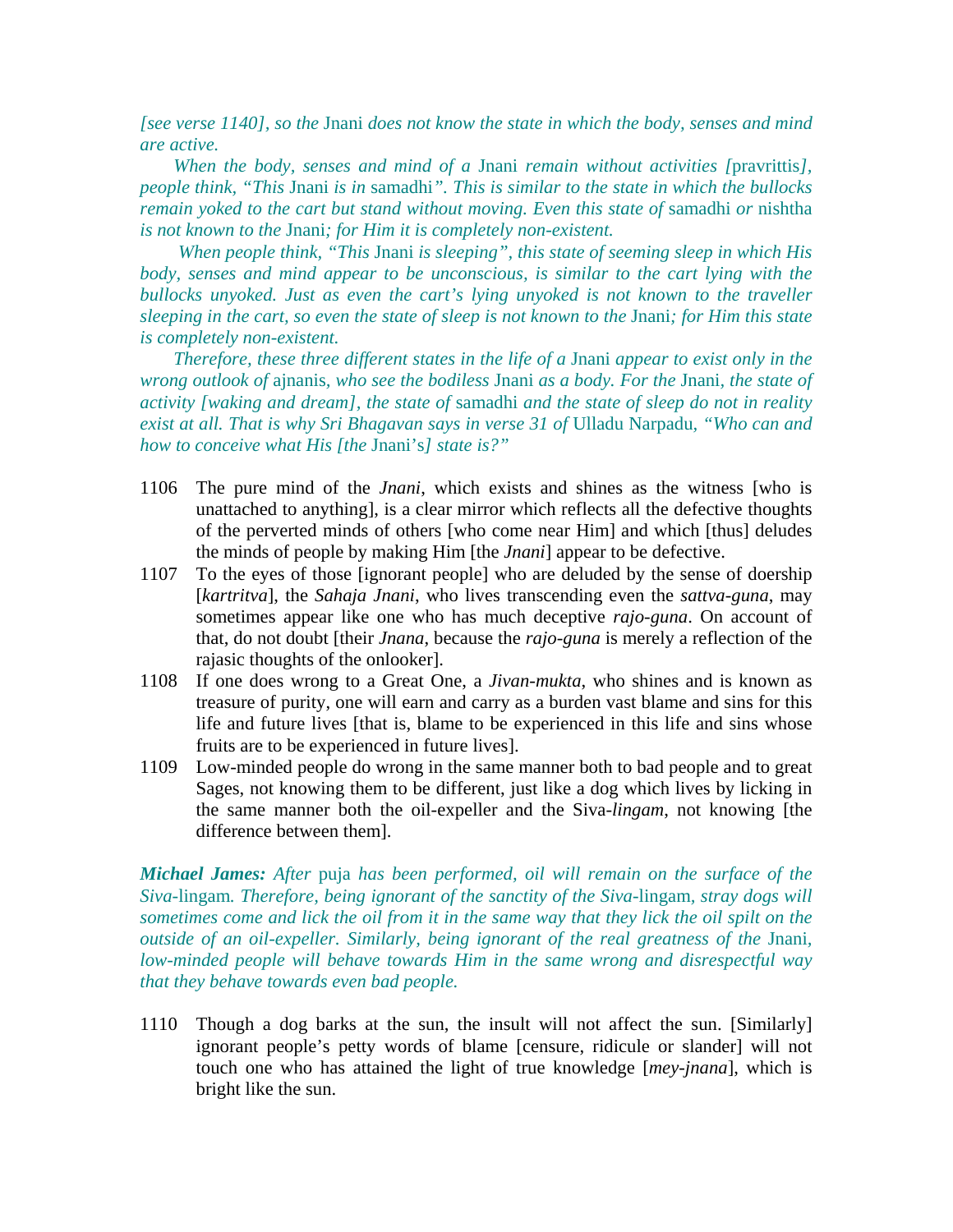## **43 One who Firmly Abides as Pure Consciousness**

(*Sthita Prajnar Tiran*)

1111 The *Jnani* [literally, the one who is the space of consciousness], who ever abides only as the bright knowledge [the mere consciousness 'I am'] devoid of the difference of the transitory [states of] attention of introversion and extroversion, alone is the immutable *sthita-prajna* [the one who firmly abides as the immutable pure consciousness].

*Sadhu Om: He who shines devoid of the dual feeling 'in' and 'out' and who does not experience the least sense of difference between the state of absorption [*samadhi*] attained through introversion [*ahamukka*] and the state of activity [*vyavahara*] which results from extroversion [*bahirmukka*], alone is a* sthita-prajna *[one who firmly abides as pure consciousness] or a* dridha-jnani *[one who has attained steadfast knowledge]. He who experiences Self only in the state of* samadhi *and who experiences the body and world when he is not in* samadhi*, is only an aspirant [*abhyasi*] and not a* sthita-prajna*. Since this difference in experience does not exist for the* sthita-prajna*, He ever remains in*  sahaja-nishtha *[the natural state of Self-abidance].* 

1112 Know that He who, through the true knowledge of the Heart, shines as the nature of Siva [Siva-*swarupa*], which is Self and which is devoid of 'I' [the ego], is the perfectly silent *sthita-prajna*, who is not moved by anything.

*Sadhu Om: Of all movements [*chalanas *and* vrittis*], the rising of the ego as 'I am this body' is the first. Therefore, all other kinds of movement [*chalana*] will naturally become non-existent for Him who has attained the state of Silence by subsiding and knowing Himself to be the motionless [*achala*] Siva, who is Self and who is completely devoid of even the least rising of the ego, 'I am this'. Such a steadfast state of knowledge alone is the state of* sthita-prajnatvam *[firm abidance as pure consciousness].* 

# **44 One who has Severed the Knot**

(*Granthi Bhedittar Tiran*)

- 1113 Just as the whirling-minded ignorant people [*ajnanis*] see [only] the world, which is a bundle of sense-objects, everywhere due to [their] objective knowledge [the knowledge by which they see everything as second and third persons, as objects other than themselves], so the Sage who abides [as Self] having severed the knot [the *chit-jada-granthi* or ego] and having [thereby] given up [the objective knowledge] sees [only] Self, the basic consciousness, existing and shining everywhere.
- 1114 He alone is a Buddha [a Sage or *Atma-jnani*] who ever exists and shines as the [self-luminous] sun [of *Jnana*] and in front of whom the dual world-appearance, which appears as a wonder having so many differences, does not appear and becomes [completely] non-existent.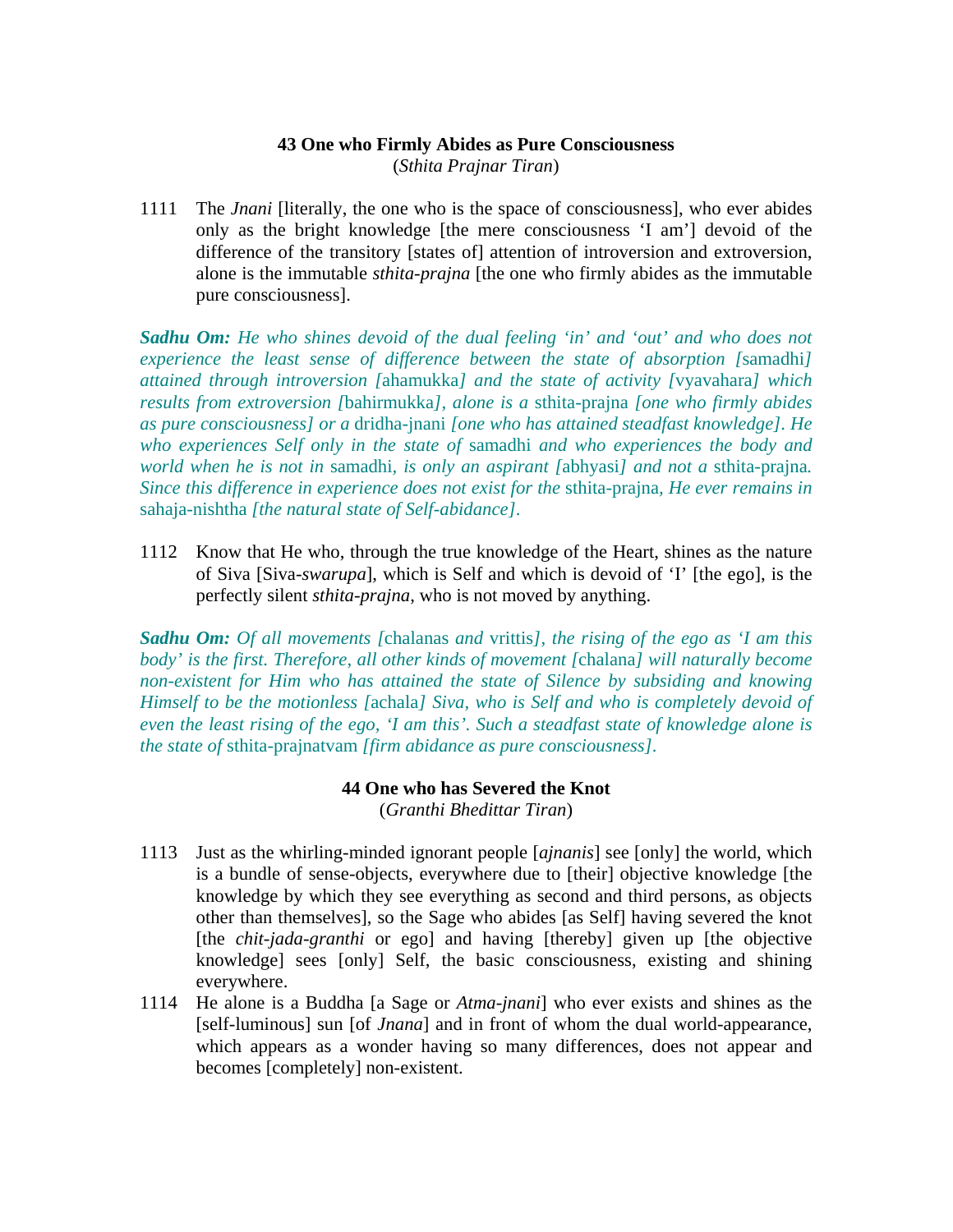1115 Know that the knower of reality [*mey-jnani*], who is well established in the Heart and who is always contentedly rejoicing in the greatness of Self, will neither think the world to be a dense [unreal] delusion, nor will think it to be other than Himself.

*Michael James: The statement which is made in* Sri Ramana Gita*, chapter 1, verse 11, and which is reiterated in this present verse, namely that the* Jnani *does not consider the world either to be unreal or to be other than Himself, has been misinterpreted by some people to support their wrong belief that the world of names and forms is real as such. However, the fact that such an interpretation is wrong is made clear in the previous verse of this work, where it is stated that the dual world-appearance (i.e. the world of names and forms) is non-existent to the Buddha or* Jnani*, and also in the next two verses of this work, where it is stated that the* Jnani *knows that consciousness is the sole reality of the world, and that in the state of* Jnana *or pure consciousness nothing exists except that pure consciousness.* 

 *That is, the* Jnani *does not experience Himself to be the body, which is a mere name and form, but only to be Self, which is existence-consciousness-bliss (*sat-chit-ananda*), and hence, according to the principle established in verse 4 of* Ulladu Narpadu*, He does not see the world as names and forms but only as Himself, the nameless and formless pure consciousness or* sat-chit-ananda *(see* Ulladu Narpadu *verse 18, " ... to those who have known Self, the reality shines devoid of form as the substratum of the world ...").* 

 *Thus, since the* Jnani *knows that He, the reality, alone exists, and that the unreal names and forms are completely non-existent, He cannot see the world as something unreal or other than Himself. On the other hand, since the* ajnani *sees the world as names and forms, it is right and necessary for him to discriminate between the unreal names and forms and the real* sat-chit-ananda*, and to regard the world of names and forms as an unreal delusion created by the mind, which is itself an unreal and non-existent entity. Refer here to* Maharshi's Gospel*, Book Two, chapter 3 (8th ed. p. 60), where Sri Bhagavan says, "There is no alternative for you but to accept the world as unreal, if you are seeking the Truth and the Truth alone". Refer also to verses 50 and 51 of this work, where Sri Bhagavan says that the statement 'the world is real' can be correctly understood only by the* Jnani *and not by the* ajnani*.* 

- 1116 The *Jnani* knows the whole world, which appears in consciousness, to be of the nature of consciousness [the Self]. He, the fortunate one, will [always] abide in Self, knowing that other than consciousness [the Self] there is no reality for the world.
- 1117 He whose mind has been destroyed, having drowned in the non-dual whole [*advaita-purna*], will never be perturbed in this unreal life of duality, [because] in that supreme state of Grace, [the state of] Self, which is pure consciousness [unmixed with any adjuncts such as 'this'], nothing such as 'I' [the ego or subject] and 'this' [the world or object] exists except that [Self, the pure consciousness 'I am'].

*Michael James: The last line may also be translated as, 'nothing [no adjunct-feeling] such as "I am this" exists'.*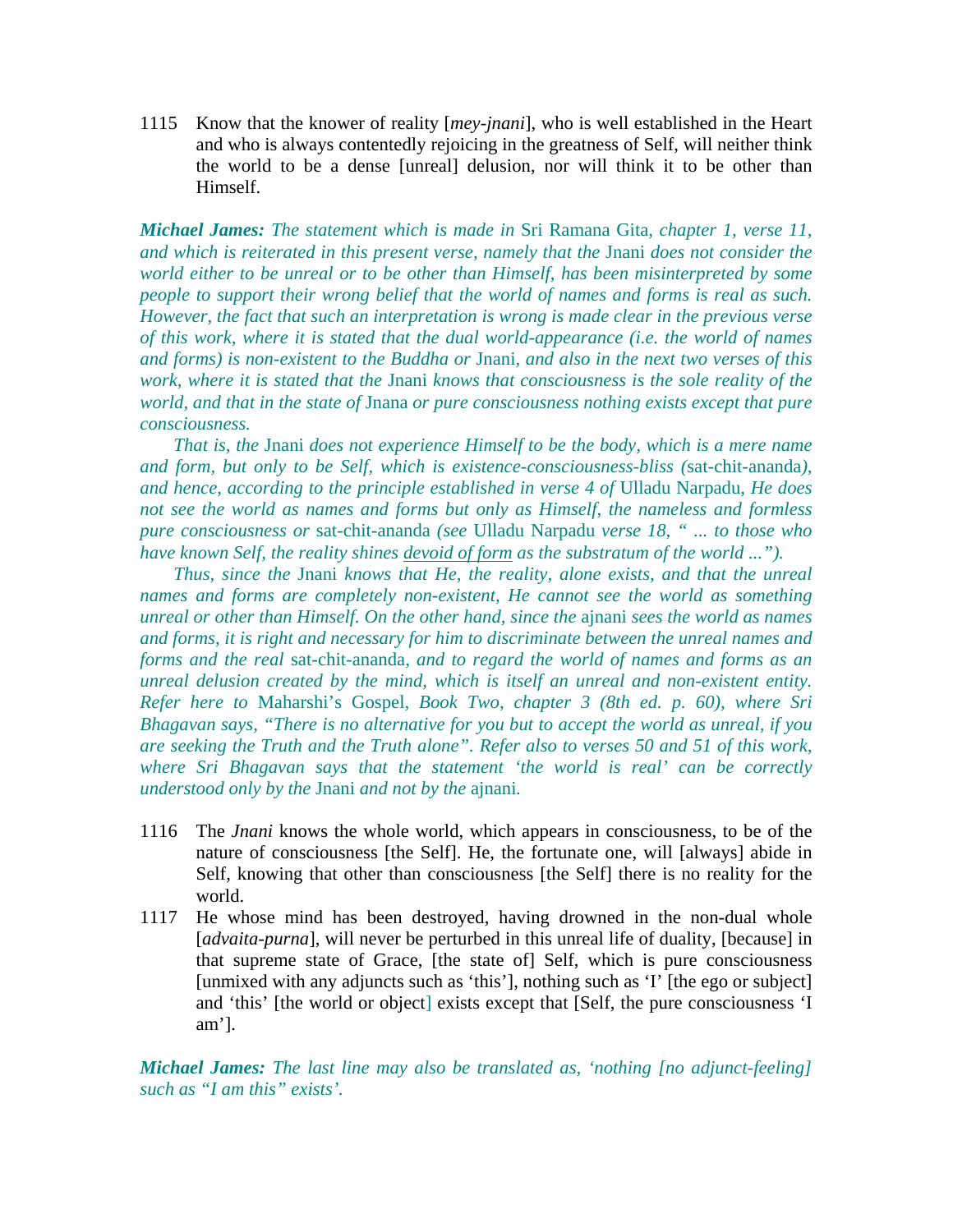*In the state of pure consciousness, nothing exists except that pure consciousness, 'I am'. Therefore, in the true outlook of the* Jnani*, who ever abides as pure consciousness, nothing exists as 'I' [the ego] or as 'this' [the world].* 

- 1118 Since the *Jnani* has severed the knot of doership [*kartritva*], He does not see [any] action which must be done [by Him]. Since in His state of *Jnana* not even an atom will appear to be an insentient other object [an insentient object other than Himself], not even an atom of doubt or delusion will arise [for Him].
- 1119 Though the mind [of a *Jnani*] which has been enchanted by the true light [of Selfknowledge] is [seemingly] engaged as before in the five senses, which know taste, smell, sight, sound and touch, it has [in fact] been severed [destroyed] by the power of intense Self-enquiry.
- 1120 He who has attained the life of a *Jnani* in the heart, will not derive even the least pleasure from the life of the fleshy body and the petty [five] senses. Is not that life of Silence itself the unlimited and unbroken experience of [the bliss of] the supreme *Brahman*?

## *Michael James: Therefore, in front of that unlimited bliss, will not the petty pleasure derived through the five senses become utterly insignificant?*

1121 Just as a river which has joined and become one with the wavy ocean will not become separate [from the ocean] by changing [itself once again into a river], so for the *jiva* which has reached [and become one with] Self, which is the form of knowledge, there will be no rebirth on account of its being deluded.

*Sadhu Om: Since the very nature of Self is knowledge or* Jnana*, and since birth is nothing but the wrong knowledge or ignorance 'I am the body', which appears to exist only on account of delusion or forgetfulness of Self, the soul which has attained true Selfknowledge will never be born again.* 

- 1122 Among those whose minds are possessed with forgetfulness [of Self], those who are born will die and those who die will be born [again]. [But] know that those whose minds are dead, having known the glorious supreme reality, will remain only there in [that] elevated state [of reality], devoid of [both] birth and death.
- 1123 He who has seen [Himself to be] existence-consciousness [*sat-chit*], has seen *Sadasiva*; He has seen the destruction of fear-creating duality; He has seen His natural state, which is the pure state of *turiya*; He is the Great One; He will not see birth [ever again].
- 1124 If at one time previously the original knot [the ego] has been severed, one will not be bound again at any time. This [state of liberation], which is one's own nature, alone is the state of Godhood; this alone is the powerful Lordship; this alone is the abundant peace. Know thus.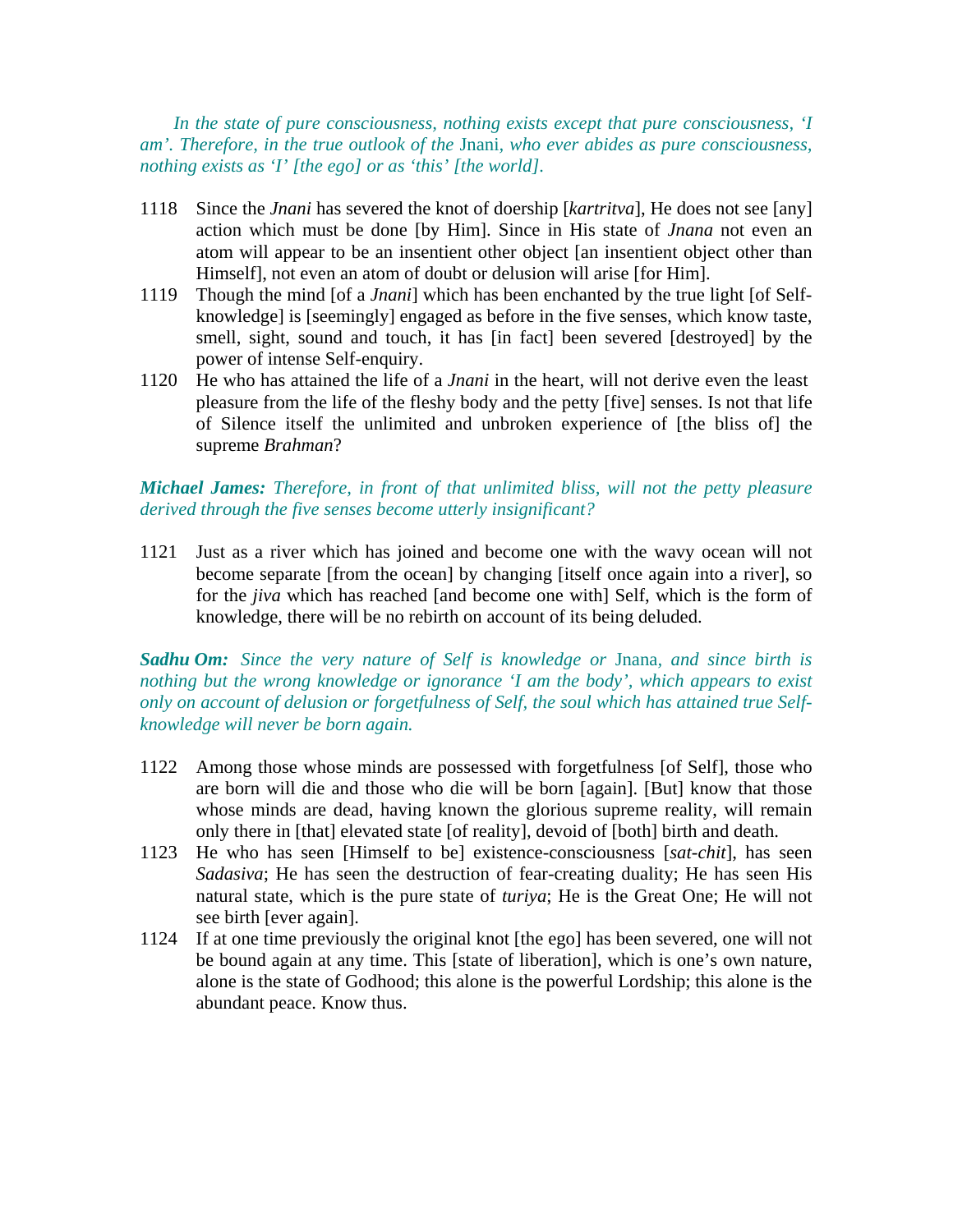## **45 The Greatness of the Sage**

(*Sandror Matchi Tiran*)

1125 When He who has [realized] God [*mahesan*] within as the great reality [as His own Self] and who does not have even a single attachment, walks, know that that God, who exists and shines as the Protector from danger, is walking.

*Sadhu Om: This verse can be interpreted in the following two ways:* 

*a) When the* Jnani *walks, know that it is God Himself who is walking in the form of that* Jnani*. b) When the* Jnani *walks, know that God Himself is walking behind Him to protect His body from danger.* 

 *The idea expressed in version (b) is also expressed in a verse of* Kurundirattu *which Sri Bhagavan sometimes used to refer to [see* My Recollections of Bhagavan Sri Ramana *by Devaraja Mudaliar, 1970 edition, pp. 31 to 32].* 

1126 He [the *Jnani*] who abides as Siva Himself, having destroyed the mind [the limited knowledge 'I am so-and-so'], is residing equally within all *jivas* [as their real Self, the unlimited knowledge 'I am']. [Therefore] by one's meditating upon the form [*swarupa*] of Him, who clearly shines as a *Mukta*, [by His Grace] the true light [of Self-knowledge] will shine forth from within [as the *sphurana* 'I-I'].

*Michael James: The* swarupa *of the* Jnani *may here be taken to mean either His physical form or His true nature. But since the true nature of the* Jnani *is Self, one's own true nature, which is common to all (*samanya*), and since this verse points to the* swarupa *of the* Jnani *in particular (*visesha*), it is more fitting here to take the word '*swarupa*' to mean His physical form. Moreover, when we see the other verses in this chapter, we can understand that they are all concerned with the greatness of the* Jnani's *physical form and the priceless benefit to be gained by associating with that form.* 

 *Sri Bhagavan often used to extol the great efficacy of* sat-sang *(association or contact with a* Jnani*), and He also used to point out that mental contact is better than mere physical contact (see* Day by Day*, 9-3-46). That is why Sri Bhagavan assures in this verse that by one's thinking of the* Jnani's *form, the true light of Self-knowledge will shine forth from within. That is also the reason why Sri Bhagavan affirmed that by one's merely thinking of the form of Arunachala,* Mukti *would be attained. Therefore, devotees need not fear that Sri Bhagavan's* sat-sang *is no longer available now that His physical form has passed away; His* sat-sang *is always available to those who turn their mind towards Him.* 

*Sri Muruganar: The* swarupa *of a* Mukta *resides as the* swarupa *of Siva in all* jivas. *In order to reveal that the reason why the true light will shine forth of its own accord in the heart of those who practice meditation upon His* swarupa*, it is said, "He who abides as Siva Himself", and, "He is residing equally within all* jivas*".*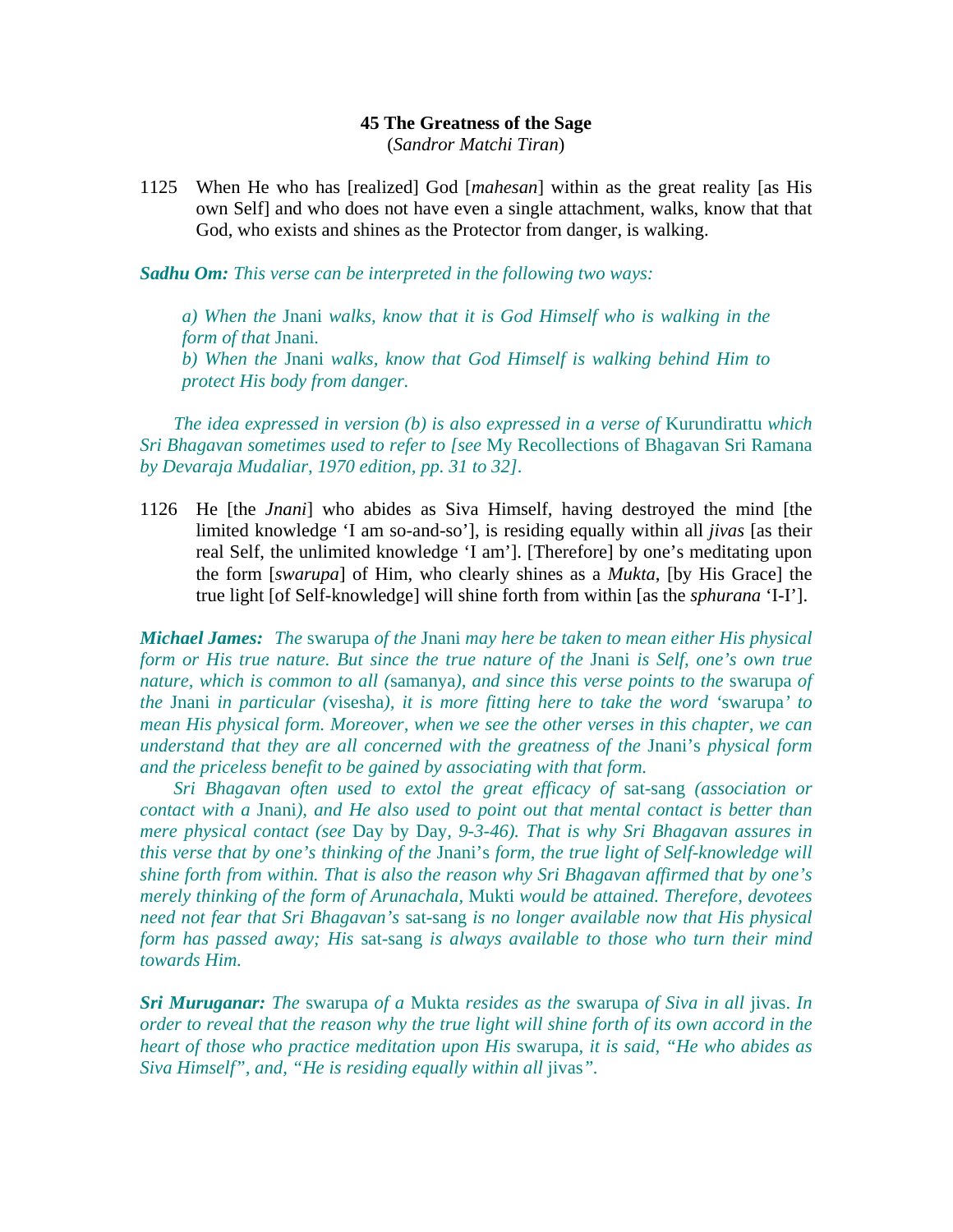1127 The glance of Him [the *Jnani*] who is rich in true knowledge [*mey-jnana*], which is the supreme life that surges like the rising of a hundred suns without ever diminishing, will easily bestow the unequalled *Jnana* upon those who bathe in it, thereby saving them and leading them to the goal of immortality.

*Michael James: Muruganar indicated that the following verse by Bhagavan should be included here. It originally appeared as verse 7 of the appendix to Guru Vachaka Kovai.* 

*Through lecturers, scriptures and virtuous deeds, no state can be attained equal to [that state which is attained by] the clue [of Self-enquiry or Selfattention] which is clearly attained within by association with a* Sadhu *[one who abides as the reality or* sat*]. [Knowing this for certain,] go.* 

 *In this verse Sri Bhagavan expresses in a two-line metre (*kural-venba*) the same idea which He expressed in a four-line metre (*venba*) in verse 2 of* Ulladu Narpadu – Anubandham.

- 1128 Those [the *Jnanis*] whose minds are soaked in the essence of the enjoyment of Siva [Siva-*bhoga-rasam*], the true knowledge [*mey-jnana*] which exists and shines as the *eka-rasam* [the one essence, the non-dual Self], will convert the void [the mind of the *jiva*], which is a burning desert, the essence of delusion [*moharasam*], into a [cool and fertile] place [which yields the fruits of *bhakti* and *Jnana* and] which is loved even by gods.
- 1129 The minds of all those who come to the *Jnani*, whose heart is brimming over with peace, will become blissful [being filled with His peace]. [For] is not His cool [moonlike] face, which is soaked with joy, the [fully blossomed] red lotus [of *Jnana*] to which the bees [the devotees] are attracted?

# **46 The Glory of the Great One**

(*Periyar Matchi Tiran*)

1130 If he does holy service to a Great One [a *Jnani*], the deluded soul will lose his delusion, the well-established and permanent wealth of Grace will be attained [by him] in the heart, and he will [thereby] live as the most fortunate person.

## **47 One whose** *Vasanas* **are Dead**

(*Vasanai Mandar Tiran*)

- 1131 Since agitation [or confusion] will never rise without [the rising of] the feeling 'I am only the body' [the ego] in the heart, one whose tendencies [*vasanas*] – [which are the form of] the ego or mind – are dead will not be mentally agitated [or confused] even in dream.
- 1132 Low creatures such as four-legged animals and birds [always] live with agitated [or wandering] minds. [But] the enlightened one [the *Jnani*], whose mind lives devoid of any thought [as mere existence-consciousness 'I am'], [alone] is the one who [really] lives.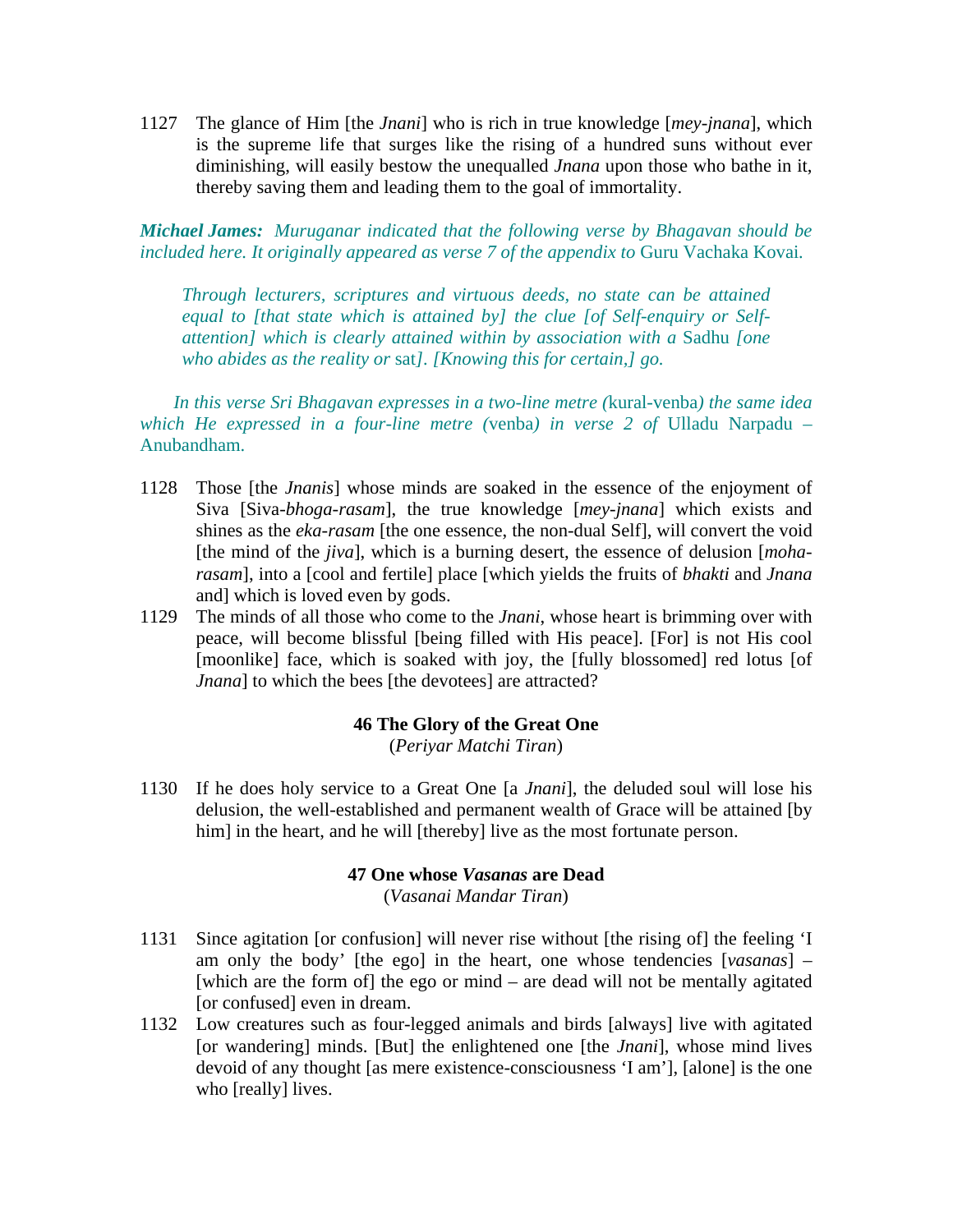*Michael James: The silent life in which the mind is dead, alone is the life fit for a man to live; the life of a man whose mind is wandering, is no better than the life of birds and beasts.* 

- 1133 Though they undertake and do many actions [*vyvaharas*], those whose mental tendencies [*mana-vasanas*] are dead are just like one who sits for a long time [seemingly] listening to puranic stories but who has [in fact] directed his mind far away.
- 1134 Though they are [sitting] quiet, if their mental tendencies [*mana-vasanas*] are not destroyed they are indeed those who have done everything as the doer, just like one who [suffers by thinking] in dream [that he] has climbed a hill and is falling head-first over a precipice, though [in fact his body is] lying quietly [sleeping on his bed].

## *Michael James: The ideas expressed in the above two verses by Sri Muruganar, which are also expressed in the eleventh chapter of* Vichara Sangraham*, were summarized by Sri Bhagavan in the following verse, which is also included in* Ulladu Narpadu – Anubandham *as verse 30.*

**B22** Just like one who is [seemingly] listening to a story when his mind has [in fact] gone far away, the mind [of the *Jnani*] in which the *vasanas* have been erased, has not done [anything] though [seemingly] it has done [many things]. [On the other hand] the mind [of the *ajnani*] which is soaked with them [the *vasanas*], has done [many things] though [seemingly] it has not done [anything], [just like] one who [thinks] in dream [that he] has climbed a hill and is falling over a precipice, though [in fact his body is] lying motionless here [sleeping on his bed].

*Sadhu Om: Though a person may appear to an onlooker to be sitting and listening to a story, if his mind is not attending to the story but is absorbed in thinking of some other matters, he is not in fact hearing the story. Similarly, though a Jnani may appear to us onlookers to be engaged in many activities, since His* vasanas *have been destroyed and since He has therefore lost the sense of doership, He is in fact not doing anything [refer also to verses 1105, B21, 1140 and 1165].* 

 *Though a sleeping person's body is seen to be lying quietly in one place, he may be suffering due to his dreaming, believing that he has climbed a hill and is falling over a precipice. Similarly, though an* ajnani's *body is seen to be sitting still for a long time in meditation or* samadhi*, and though he appears to have given up all activities, since his tendencies towards action [*karma-vasanas*] have not been destroyed and since he therefore retains the sense of doership, he is in fact one who is doing all kinds of karmas and experiencing their fruits.*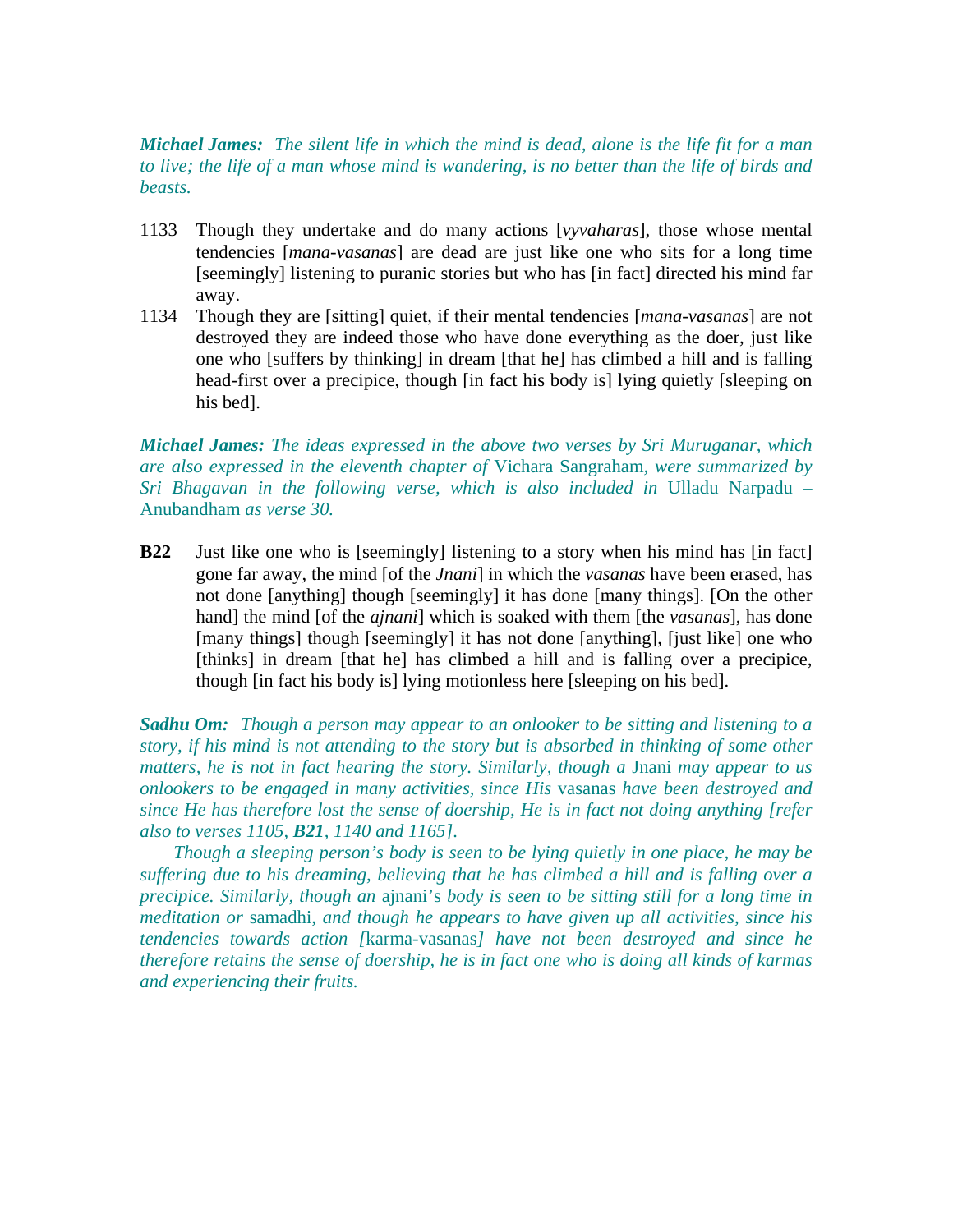## **48 The Liberated One**  (*Jivan-Muktar Tiran*)

1135-1136 "Though their doership has been destroyed, is it proper to call those who are wearing a body, who are eating [making a living] by other activities and who are doing actions [*karma-bandha*] 'a liberated one'? We also see that, being victims to the allotted karma [i.e. to their *prarabdha* karma], even those Great Ones suffer, [so how can it be said that they are free from the experience of pleasure and pain, which are the results of action?]" If it be asked thus, [the reply is that] their sufferings are merely according to the outlook [*drishti*] of the onlookers [the *ajnanis*]; tell me, do they [the *Jivan-muktas*] say that they are suffering?

*Sadhu Om: Since the* ajnani *thinks himself to be a body [a separate, finite individual], he cannot but see even the* Jnani *as a body; however, in His own outlook the* Jnani *knows Himself to be the Infinite Self, which is bodiless and completely devoid of individuality. Due to their defective outlook [*dosha-drishti*], people see the* Jnani *as a doer [*karta*] of actions and as the experiencer [*bhokta*] of their fruits, which are allotted as* prarabdha*. But since the* Jnani *is like the infinite and indivisible space, which has no separate individuality, He does not feel that He is doing any actions or that He is either enjoying or suffering their fruits. Having transcended the dyad of pleasure and pain, He is both a non-doer [*akarta*] and a non-experiencer [*abhokta*]. Thus for the* Jnani *none of the three karmas [*agamya*,* sanchita *and* prarabdha*] exist even in the least. Refer here to verses 1144 and B23, and to verse 33 of* Ulladu Narpadu – Anubandham*.* 

 *Sri Bhagavan once revealed His own experience by saying, "The radio sings and speaks, but if you open it you will find no one inside. Similarly, my existence is like the space; though this body speaks like the radio, there is no one inside as a doer."* 

- 1137 When those Great Ones [the *jivan-muktas*] experience the transcendent reality [Self] alone as their own form [*swarupa*], these insentient people [the *ajnanis*, who identify the insentient body as 'I'] seeing them [the *Jivan-muktas*] as the form of the suffering body, is only according to the outlook of the onlookers [these *ajnanis*].
- 1138 Know that the merit [or *punya* which results from the good deeds which *jivanmuktas* may seem to do] goes to those who approach and praise with love [those] liberated Great Ones, who, having lost the sense of doership, live as ordained by God, and that the demerit [or *papa* which results from the sins which *jivan-muktas* may seem to do] goes to those who vilify instead of praising them.

*Michael James: Since the bodily life of a* Jivan-mukta *is a mere appearance which exists only in the wrong outlook of the* ajnani*, all the actions of His body, speech and mind are also a mere appearance. Therefore, since such actions do not exist in His outlook, He cannot be affected in any way by their results.* 

1139 If it be asked, "If they [the *Jivan-muktas*] have lost the sense of doership, how can actions [of their body, speech and mind] go on? We do see [such] actions going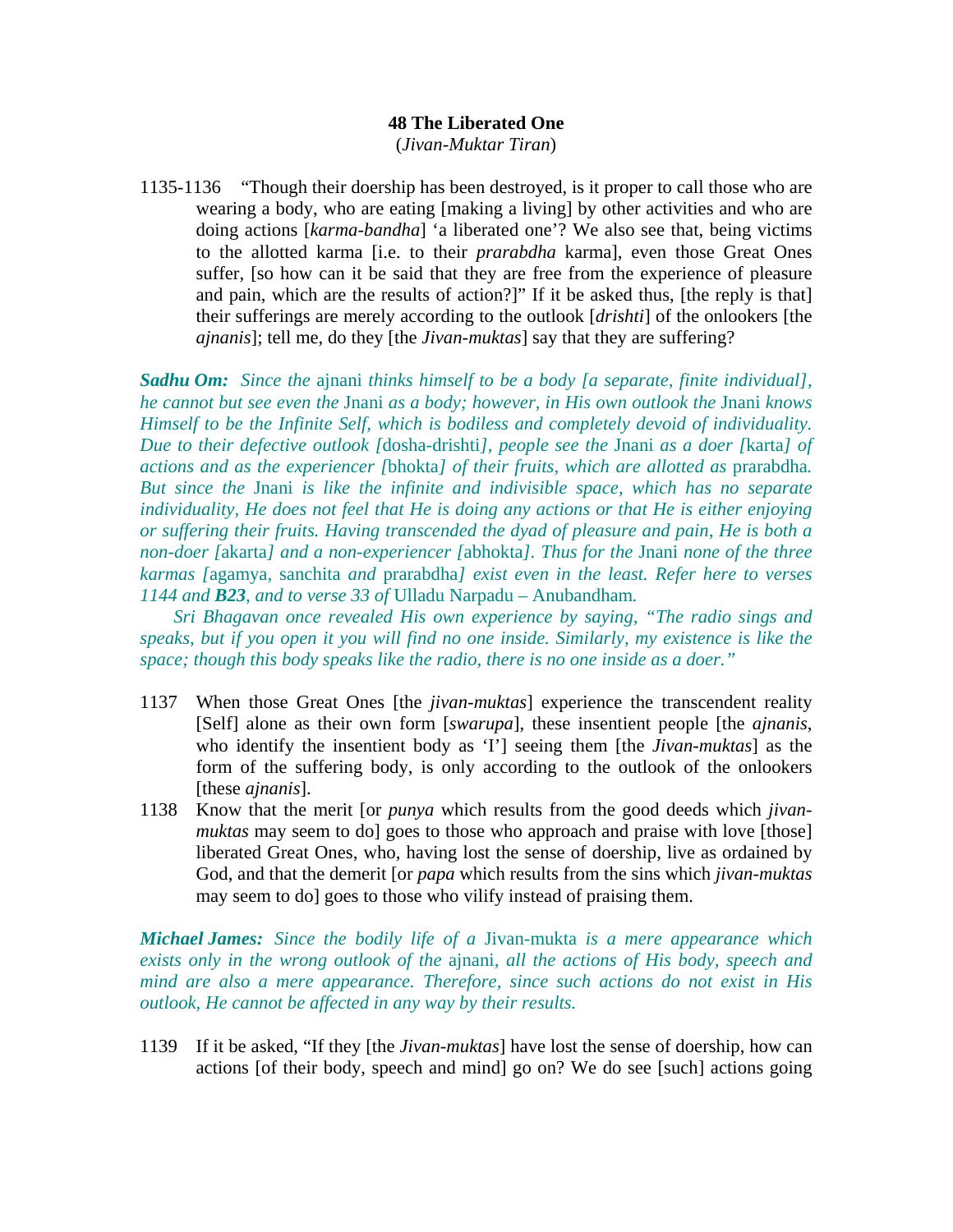on", rest assured that, since [their] inner attachments have died, they have God Himself residing in their heart and doing [all those actions].

*Sadhu Om: As mentioned in the note to verse 1136, Sri Bhagavan once compared the body of a* Jivan-mukta *to a radio, which sings and speaks but which has no one inside it. Just as that which makes the radio sing or speak is the broadcasting station, which is in some distance place, so the doer who is speaking and acting in the body of a* Jnani *is God Himself.* 

1140 The actions of the great *Jivan-muktas* in the intoxication of Silence, which is devoid of all 'I' and 'mine', are like children's eating in very deep sleep when made to sit up and take food.

*Sadhu Om: Being intoxicated by their blissful state of deep sleep, those children have no sense of doership, 'I am eating', and no sense of experiencership, 'This food is tasty', and yet they perform the action of eating. Similarly, being intoxicated by their blissful state of Silence, the state of sleepless sleep,* Jnanis *have no sense of doership or experiencership even though they may seem to perform actions. Just as the child is completely unaware of its eating, so the* Jnani *is completely unaware of all the actions of His body, speech and mind. Refer here to verses 1105, B21, 1133, B22, 1148. B24 and 1165.* 

1141 Just as a coolie carries a burden and happily places it down at the destination, so also the great knower of reality [*mey-jnani*] will be happy to place down the burden of this body.

*Sadhu Om: A coolie will never feel any attachment in the form of 'I' or 'mine' towards the burden he is carrying. Similarly, a* Jnani *will never feel any attachment towards His body either in the form 'I am this body' or in the form 'this body is mine'. Just as a leafplate is fit only to be discarded after one has taken food on it, so the body is fit only to be discarded after Self-knowledge – the fruit which is to be gained by living in the body – has been attained. By the death of the body, the* Jnani *will incur no loss and will feel no sorrow. The purpose of the present verse is only to teach this truth, and it should not be taken to mean either that the* Jnani *is bound by the body until the time of death, or that He feels the body to be an unwanted burden, or that He is suffering by living in the body.* 

*Michael James: Verse 8 of the appendix to* Guru Vachaka Kovai – Urai *is included here. In this verse Sri Bhagavan says:* 

*He who has known Self will discard the body just like [one discards] a leaf after food has been eaten [from it].* 

 *In this two-line verse Sri Bhagavan has summarized the idea expressed in a four-line verse in a Tamil work called* Prabhulingalila*, chapter 12, verse 11, by Sivaprakasa Swamigal. Refer to* Letters from Sri Ramanasramam*, p. 208, for more details. In the last days of His bodily life, when devotees were praying to Him, "O Bhagavan, you should*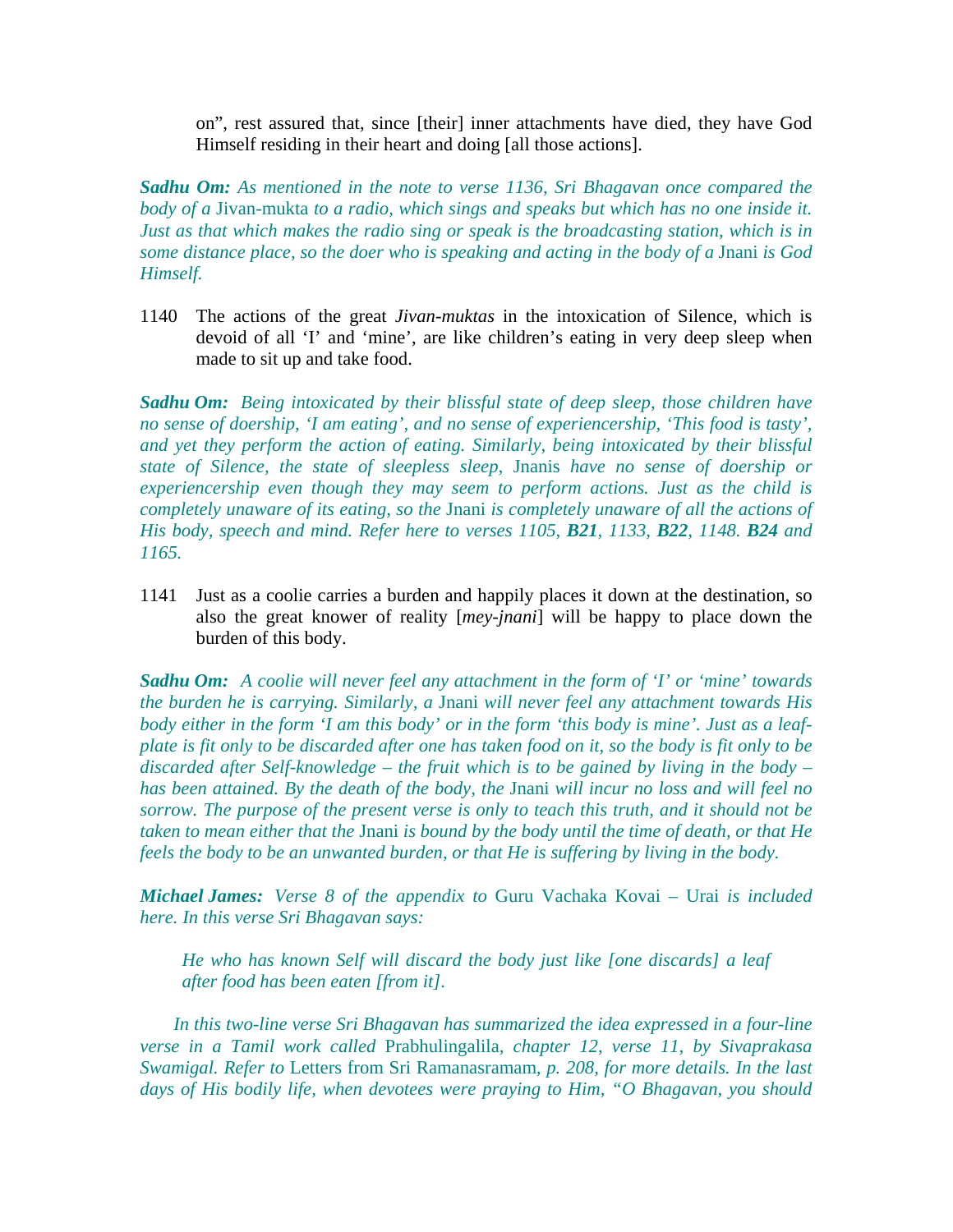*live in this body for many more years," Sri Bhagavan used to refer to this verse in order to make them understand that, since there is no further benefit to be gained by living in the body after Self-knowledge has been attained, it is fit only to be discarded.* 

1142 Will the wave of the deep ocean allow a small creature which has fallen [into it] and which is on the point of death, to raise up its head? [Likewise] in the face of the full flood of the Silence of true knowledge [*mey-jnana-mouna*], is it possible for the ego, 'I am the base and fleshy body', to rise?

*Sadhu Om: The experience of a* Jivan-mukta *is a great surging flood of the Silence of*  Jnana*. In that limitless surge of Silence, the ego can never rise again, and hence it is certain that for a* Jivan-mukta *there will be no rebirth [no re-rising of the ego].* 

- 1143 Can the mind [of the *Jnani*] which has known the greatness of its own Self, having lost the 'I' [the ego, whose form is 'I am this'], be deluded by the deceptive and delusive appearance [of this unreal world]? Can the perception of the unreal appearance of duality be real in the midst of the wonderful and pure space of *turiya* [the nameless and formless space of pure consciousness]?
- 1144 For a *jiva* who is suffering due to dying and taking birth, the most worthy thing to do and to attain with full love, is [to have] the experience of the great state of *Jivan-mukta*, having subsided and known [its own true nature], so that the rising [of the ego], which is the coming to life [of the *jiva*] because of [its] forgetting its own reality [Self], may die.

*Michael James: The rising of the ego as 'I am so-and-so', which happens due to forgetfulness of Self, is the birth of the* jiva*. So that this* jiva *may die and so that the unending misery of birth and death may thereby come to an end, the most worthy thing for the* jiva *to do is to attend to itself with great love and thus know its own true nature [Self], and thereby to subside into its source and attain the experience of Jivan-mukti.* 

 *This verse may be read along with verses 500 and 501 in the chapter concerning what is worthy to be done.* 

1145 Tell me, when their husband, who is the doer, dies – the sense of doership [*kartritva*] having been destroyed – instead of the wives, who are his three karmas, becoming widows altogether, can two of them become widows and one of them remain unwidowed?

*Sadhu Om: The* jiva *is not only the doer of the karmas, but also the experiencer of their fruits. Therefore, when the* jiva *is destroyed by Self-knowledge, all the three karmas [*agamya*,* sanchita *and* prarabdha*] will become non-existent, since there is no one remaining either to do or to experience them. Hence for the* Jnani *there is no karma at all. Thus, when some scriptures say that* agamya *and* sanchita *are destroyed and that*  prarabdha *alone will remain for the* Jnani*, their saying so is to be understood as a mere formality [*upachara*]and should not be taken to be the actual truth.*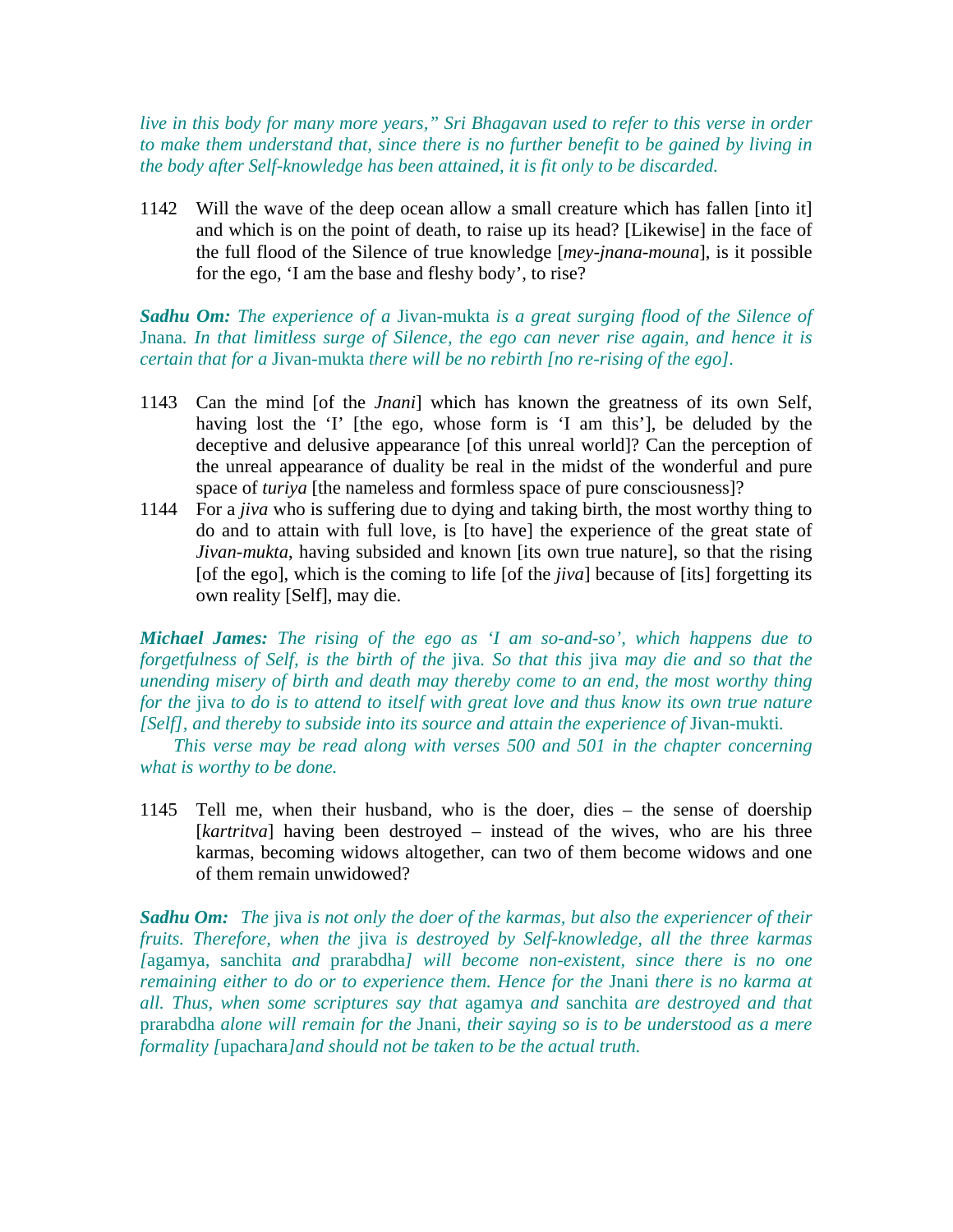*The idea expressed in the above four-line verse by Sri Muruganar, was summarized by Sri Bhagavan in the following two-line verse. Later, when this two-line verse was included in* Ulladu Narpadu – Anubandham*, Sri Bhagavan added another two lines to it.* 

**B23** Know that just as no wife will remain unwidowed when the husband dies, all the three karmas will become non-existent when the doer dies.

*Michael James: This verse is the last two lines of verse 33 of* Ulladu Narpadu – Anubandham*. In the first two lines of that verse Sri Bhagavan says, "To say that* sanchita *and* agamya *will not adhere to a* Jnani*, [but] that* prarabdha *does remain [to be experienced by Him], is a superficial reply to be told to the questions of others". Refer here to* The Path of Sri Ramana - Part One*, pp. 66 to 68, for a detailed explanation.* 

1146 To the body, which was born because of *prarabdha*, that *prarabdha* will never fail [to give fruit]. [But] the *Jivan-mukta*, who has separated Himself [from the body] by severing the *chit-jada-granthi*, has transcended *prarabdha* itself.

*Sri Muruganar: The tenet of Visishtadvaita that* prarabdha *will not fail to give fruit even to the* Jivan-mukta*, is refuted here. How? Since He has lost body-consciousness by the severing of the* chit-jada-granthi*, the activities of His body exist only in the outlook of others.* 

1147 "When [it is a fact that] the experience of [*prarabdha*] karma itself exists as the body, if there is no experience of [*prarabdha*] karma for someone, [even if he be a *Jnani*] will it [his body] not die?" – if you ask thus, tell me correctly by whom the gross body is seen?

*Michael James: Is it seen by the* Jnani *Himself? Is it not seen only by the* ajnanis*?* 

*Sadhu Om: The* Jnani*, who has no experience of* prarabdha*, does not see a body existing for Himself. Just as one's dream-body becomes non-existent as soon as one's sleep comes to an end, so, in the outlook of the* Jnani, *His body became non-existent as soon as He attained* Jnana *[that is, as soon as His experience of* prarabdha *was destroyed]. Thus the body of the* Jnani *seems to exist only in the outlook of* ajnanis*, who are themselves completely non-existent in His outlook. Therefore, it is meaningless to say that the body of a* Jnani *is still living.* 

*Michael James: Verse 9 of the appendix to* Guru Vachaka Kovai – Urai *is included here. In this verse Sri Bhagavan says:* 

*"If the dove caught in the hand of the hunter is let free, it will fly away even from the forest [in which it was caught], [will it not?]" If you ask thus, [the reply is that] when the hunter, turning back home, goes away [from the forest leaving the dove]), it [the dove] will remain [in the forest], since even that forest, which was [previously considered by it to be] alien, will be [found to be its] home.*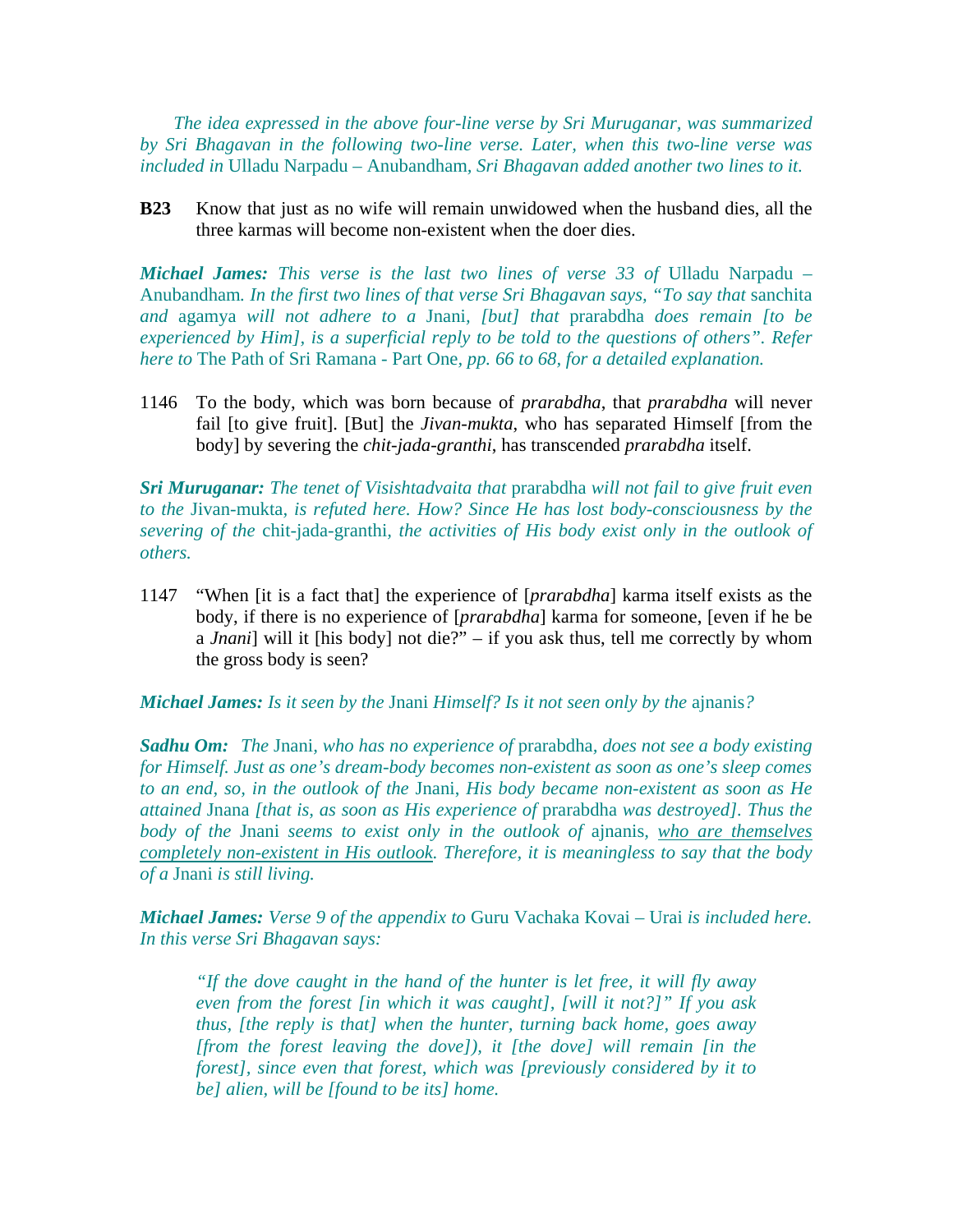*One day a devotee named K. V. Ramachandran composed a two-line verse (*kural venba*) in which he said, "If the dove caught in the hand of the hunter is let free, it will fly away even from the forest". Though this verse appears to be an affirmative statement, it was in fact intended to be a question in a metaphorical form. Here 'the hunter' means*  maya, 'the dove' means jiva, the letting free of the dove means the liberation of the jiva, *and 'the forest' means the gross body. Hence the meaning implied by K. V. Ramachandran's verse is, "If the* jiva*, which is bound by* maya*, is liberated, it will at once leave the body [in which it was bound], will it not?"* 

 *Sri Bhagavan gave His answer to this question by taking the same two-line verse and expanding it into a four-line verse (*venba*). The meaning implied by His answer is as follows, "If you ask thus, the reply is that when, by attending to 'I',* maya *[which is nothing but the mind] disappears, being found to be non-existent, the jiva [who has thereby realized his true nature as Self] will remain in the gross body, since even that body, which was previously considered by the* jiva *to be alien or other than itself, will be known [through the unbroken experience of* Jnana*] to be nothing but Self".* 

 *This implied meaning is made still more explicit in Tamil by the fact that Sri Bhagavan uses the words '*nadi aham*', which means both "Turning back home" and "attending to 'I' ".* 

 *Thus the meaning of Sri Bhagavan's reply is that there is no rule that the body must die when* Jivan-mukta *is attained. Moreover, since after Self-realization nothing (neither the body nor the world) can exist as other than the single unbroken Self-consciousness, even the limited knowledge 'the body is not I', which existed during the period of*  sadhana*, will be removed, and the unlimited knowledge 'the body is also I' will be attained. Verse 17 of* Ulladu Narpadu *may also be read here.* 

1148 One who is blinded by drunkenness does not know whether the cloth on his body remains there or has fallen down. [Likewise] the *Siddha* [i.e. *Jnani*] who knows [and is immersed in] the form of light [His own Self-consciousness], which is [limitless and subtle like] the space, does not know the connection [the living] or the removal [the death] of the unreal and insentient body.

*Michael James: This verse is a translation of a Sanskrit verse in the* Bhagavatam *(XI-13-36) which Sri Bhagavan sometimes used to quote. The same idea is also expressed by Sri Bhagavan in the following verse. Refer here to* Day by Day with Bhagavan*, 9-1-46 and 18-1-46 to 21-1-46.* 

**B24** The body is transitory [and hence unreal]. Whether [due to *prarabdha*] it is resting or moving, whether due to [*prarabdha*] karma it is clinging [living] or has left [died], the *Siddha* who knows Self does not know the body, just as one who is blinded by toddy-intoxication [does not know his] clothes.

*Sadhu Om: Just because the words "whether it is resting or moving, whether it is living or has died" are used here, we should not conclude that for the* Jnani *a body actually is born, lives, works and dies. We should understand that for the* Jnani *there is in truth no*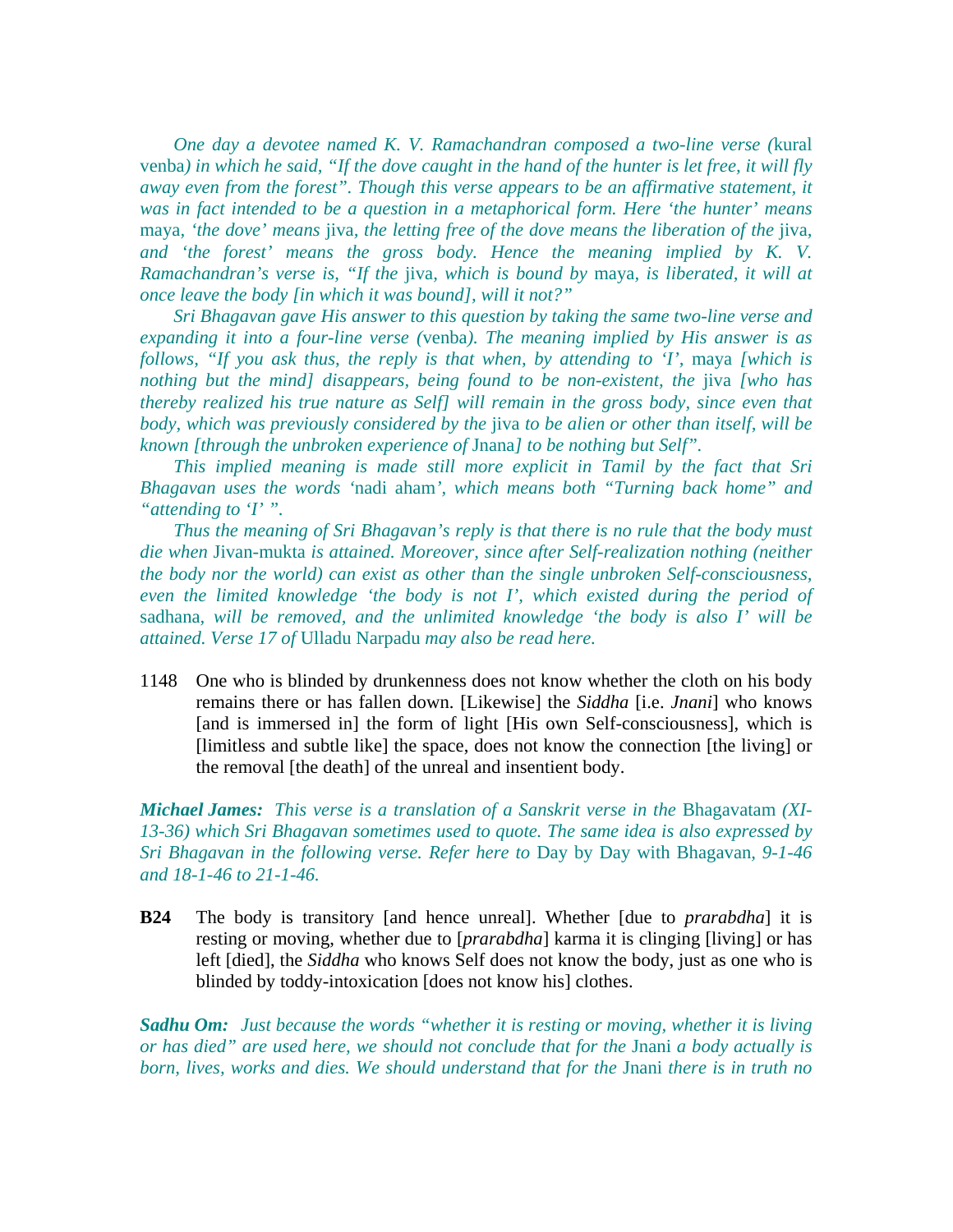*such thing as birth, activity and death of the body, and that these seem to exist only in the wrong outlook of the* ajnani *who sees them.* 

1149 The form of the living body of the perfect *Jnana-mukta*, who has destroyed the ego-defect, is like a [burnt] red silk cloth, which remains without losing its appearance even though it has lost its reality, having become ashes.

*Michael James: When a red silk cloth is burnt, it retains both its form and its colour, even though its substance has become ashes. Similarly, after the ego has been burnt in the fire of* Jnana*, the body of the* Jnani *will appear to remain unchanged and will seemingly continue to live and perform activities, even though His 'I am the body' consciousness (*dehatma-buddhi*) has been completely destroyed.* 

1150 Just as only a snake can know the legs of a snake, only a *Jnani* can know the nature of a *Jnani*. The nature of a *Jnani* cannot be known by anyone else correctly but only wrongly [literally, as *viparita*].

*Sri Muruganar: Since the knowledge of one who possesses only book-knowledge is a deluded knowledge, he can see the reality only wrongly and not as it is, and hence he cannot clearly know the true nature of a* Jnani*. Even in the scriptures which give the 8857 definition [*lakshana*] of* Jivan-mukti*, it is said that* Jnanis *may appear to be madmen, ghost-possessed people or children, and that it is not possible for ignorant people [*ajnanis*], in whom the awareness of the world is not lost, to fathom them.*

1151 The supreme experience [*brahmanubhava*] – which has the glory of not knowing any other thing – of the great enjoyer of the bliss of true knowledge [*mey-jnanamaha-anandi*], who has attained the state of Silence [*mouna*], the form of That [*tadakara*] which shines triumphant on the destruction of oneself [the ego], cannot be conceived by anyone whosoever.

*Michael James: The idea expressed in this verse is re-expressed by Sri Bhagavan in His own words in the following verse, which is also included in* Ulladu Narpadu *as verse 31.* 

**B25** For Him who enjoys the bliss of Self, which has risen on the destruction of himself [the ego], what single thing remains to do? He does not know anything other than Self; [therefore] who can and how to conceive what His state is?

# **49 The** *Jnani*

### (*Jnaniyar Tiran*)

1152 It is impossible to express the greatness of a *Jnani*. He alone knows the nature [or beauty] of His existence. He is vaster than the space; He is firmer than a mountain. Having scrutinized and destroyed the '[I am] the body' feeling, know [this truth clearly].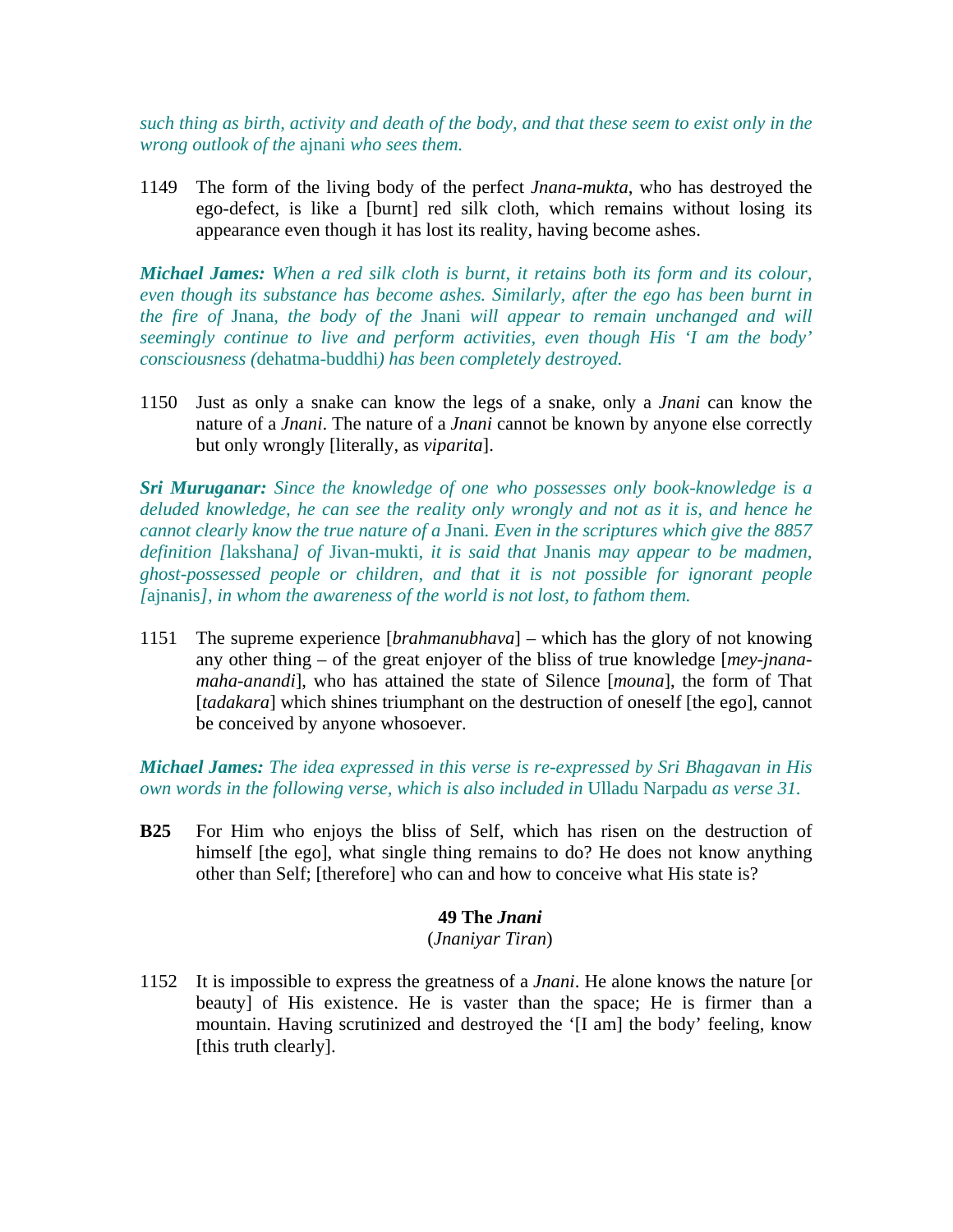*Sri Muruganar: So long as we have the 'I am the body' feeling [*dehatma-buddhi*], even the* Jnani *will appear to have a body and to be in bondage like us, and hence it is impossible for us to know the greatness of the* Jnani *as it is. Only when we lose this ignorance [*ajnana*], will the unbroken state [*akhanda nilai*] of the* Jnani *shine forth.* 

- 1153 Know that the Muni who has known the true light which is Self, which remaining formless makes all [the forms of the world] shine – shining brightly and without veiling [*tirodhana*] as 'I' itself, is the king who rules [all] the heavens [such as Brahma Loka, Vishnu Loka and Siva Loka].
- 1154 The mind of the *Jnani*, who sleeps in Self, having settled down immovably in the ocean of the perfectly natural bliss [*nir-atisaya ananda*] of the differenceless Silence of Self [*swarupa-nirvikalpa-manna*], will not sufferingly go to waste in the world.

# *Michael James: That is, he will not suffer in the world, being caught in the waste of the delusion of the false triads or* triputis*.*

1155 The wise men who, having slipped down [through *pramada*] from Self, which is the [real] waking, desire the illusory dream of the world which is seen, as [if it were] the [real] waking, are different, and the wise men who are in clarity, having known Self, are different.

*Sadhu Om: The word '*pulavan*' [wise man] means 'one who knows'. The first kind of wise man mentioned in this verse is the learned* ajnani*, who has only gained knowledge through the five senses, whereas the second kind is the true* Jnani *who has attained Selfknowledge. Since the knowledge gained through the five senses is a false knowledge, whereas the knowledge of Self alone is the true knowledge, these two kinds of wise men are completely different from each other.* 

1156 However keenly one looks into the true scriptures, they will tell one only to scrutinize oneself within oneself [and thereby to know who one really is]. The purpose of looking into a mirror is only to be happy by seeing the beautiful face of the man, is it not?

*Sadhu Om: The purpose of looking into a mirror is not merely to waste one's time either in looking at the reflection or in appreciating the mirror; the purpose is only to experience the joy of seeing the beauty of one's own face. Similarly, the purpose of reading the scriptures is only to experience the true happiness of Self-knowledge. Therefore, as soon as one reads the scriptures, which reveal 'You yourself are that*  Brahman*', one should make proper use of that information and should verify the truth of it from one's own direct experience by scrutinizing and knowing oneself through the enquiry 'Who am I?'. Refer here to the work* Who am I? *where Sri Bhagavan says, "Since it is said in all the scriptures that in order to attain liberation one should control [i.e. destroy] the mind, after coming to know that mind-control alone is the final decision of the scriptures, to read scriptures unlimitedly is fruitless" [see verse 141 of this work].*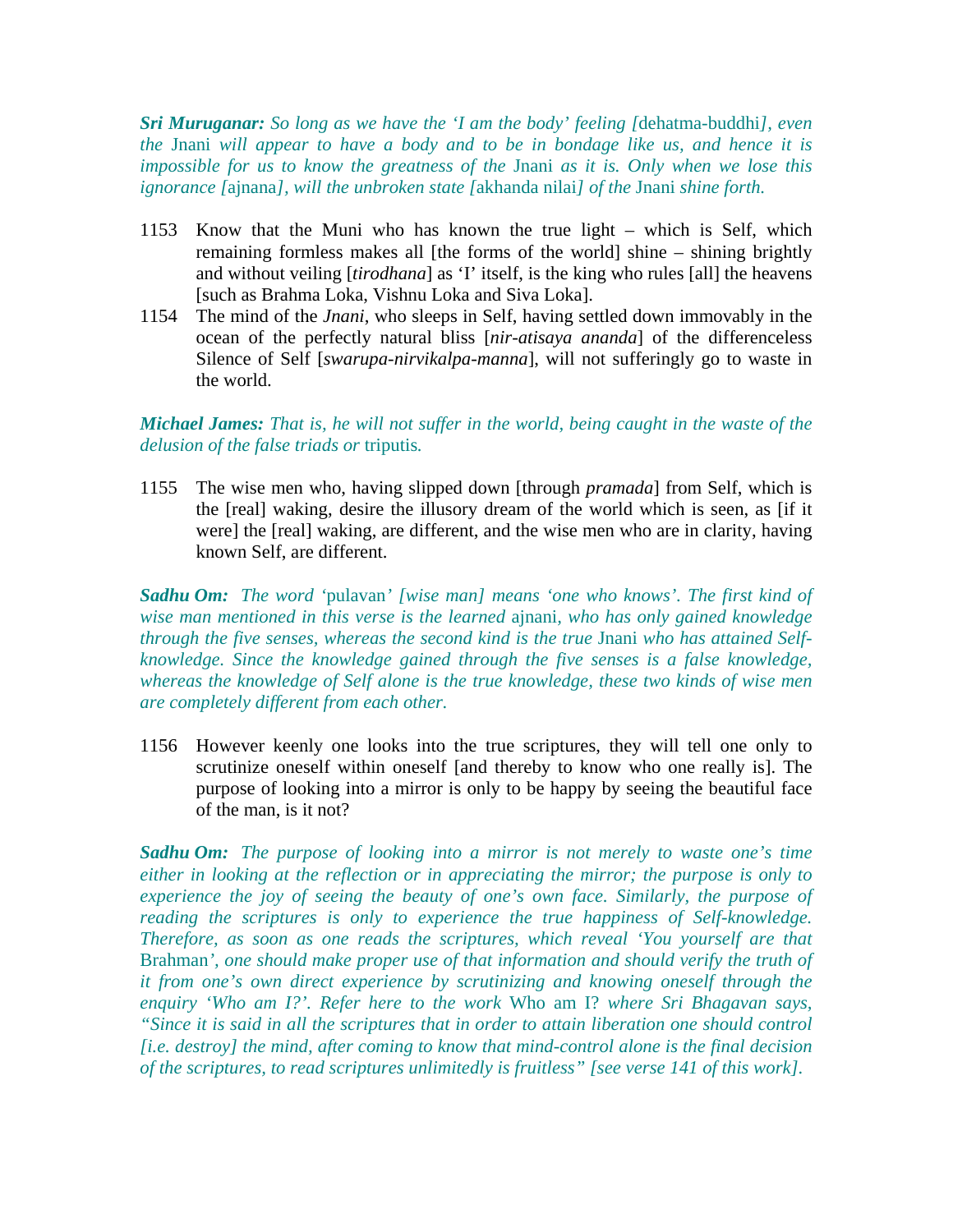*After engaging oneself in the* sadhana *of knowing Self, making research in the scriptures is of no use. Scriptures are useful only to turn us towards the path of Selfenquiry, and are of no further use to us during the time when we are engaged in practice or* nididhyasana*. This is what is meant by Sri Bhagavan in the work* Who am I? *when He said, "For Rama to know himself to be Rama, is a mirror necessary? ... All that one has learnt will at one time have to be forgotten."* 

- 1157 Among those who approach the mirror the true *Jnana-sastras* which reveal that that which is to be known is Self – many [merely] look at the *sastras* and the big commentaries [on them], while few save themselves [as those scriptures recommend] by searching [within] and knowing their own nature [Self].
- 1158 If [the truth is] told, the knower of reality [*mey-jnani*] is different, and the scholar [*vijnana*] who knows the scriptures [which tell] about the true knowledge [*meyjnana*] is different. For those who wish to sever the bondage of ignorance [*ajnana*], it is necessary to leave the scholars and to associate with those who abide as the supreme Self [*atma-para-nishthar*].

*Sri Muruganar: He [Sri Bhagavan] says this because experiential knowledge [*anubhava-jnana*] cannot be attained unless one associates with those who abide as Self. The benefit which can be attained by mere* vijnana *[*scriptural knowledge*] is nothing but the praise and worship of the world.* 

1159 Know that the words [of *upadesa*] uttered by a *Jnani*, who has known the reality which supports everything by the power of [its] Grace, will always be a saving support to the souls who have been deluded for a long time under the sway of darkness [but who wish to be saved].

*Sadhu Om: The reason why it is said in verse 1158 that one should leave the scholars and associate instead with those who abide as Self is explained in this verse. Rather than in all the lectures and explanations given by scriptural scholars, in a single word uttered by a* Jnani*, who [though He may be unlearned] has known the supreme reality, there is*  more power of authority [the power of the light of Self] to dispel the darkness of *ignorance [*ajnana*] in other* jivas*. Therefore it is instructed here that we should approach with love a* Jnani *rather than the scriptural scholars.* 

### **50 The Action of** *Jnanis*

(*Jnanigal Karma Tiran*)

1160 If the verdict is that actionlessness alone is *Jnana*, [then it would mean that] the verdict is that even the actionlessness due to leprosy is *Jnana*! Know that that exalted state in which one has given up likes and dislikes for actions [and for their fruits] and which is devoid of any doership [literally, responsibility] in the mind, alone is the state of *Jnana*.

*Sadhu Om: To remain without the rising of doership either in the form 'I should do actions' or in the form 'I should stop doing actions' is the true state of* Jnana*. Sri*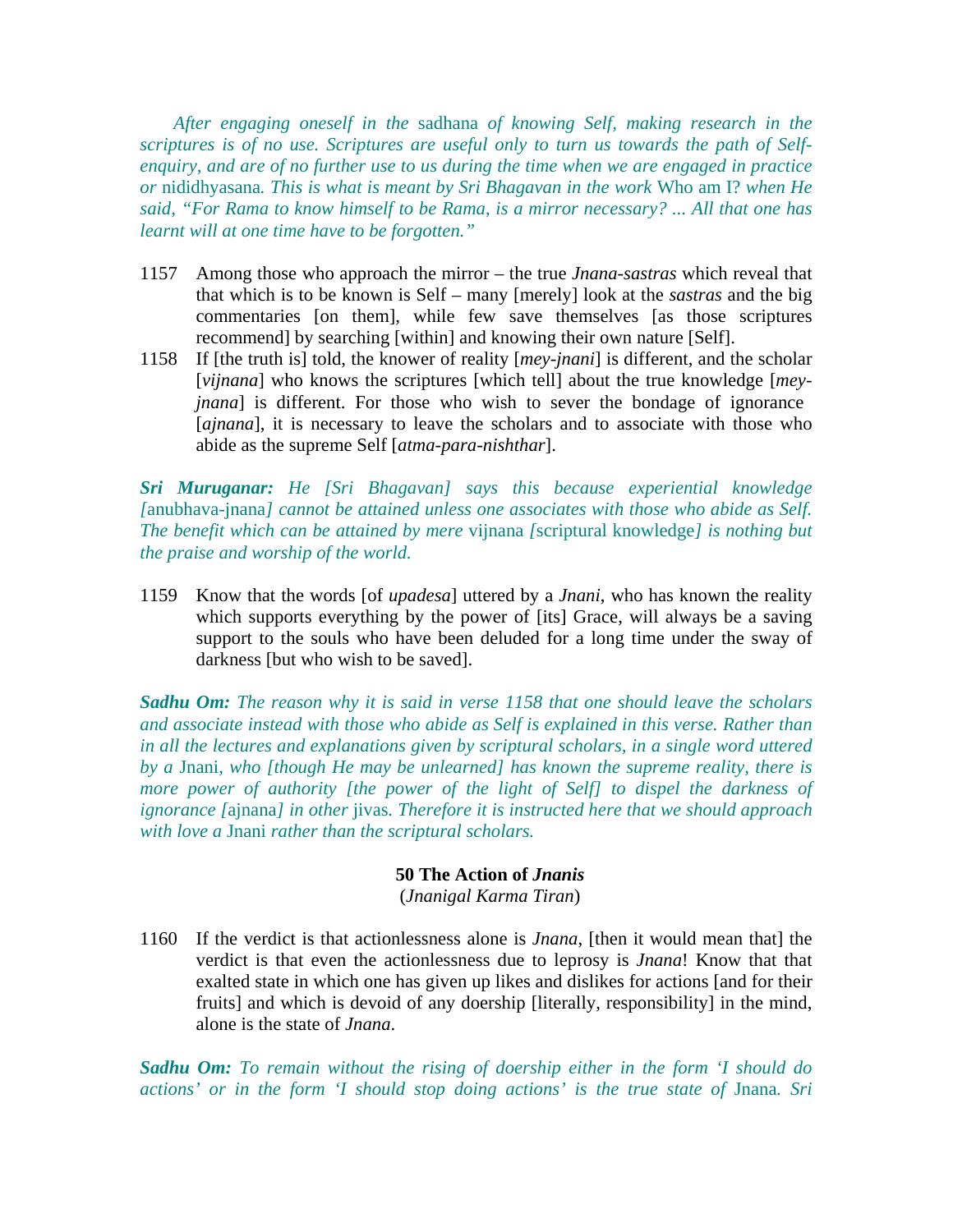*Bhagavan used to say that doing* nishkamya karma *[i.e. performing action without desire for the fruit] truly means only abiding in the state in which one has no sense of doership in the actions that are performed.* 

- 1161 For those who live in Self as the beauty devoid of thought, there is nothing to be thought of. That which is to be adhered to is only the experience of Silence [*mauna-anubhava-katchi*], [because] in [that] supreme state nothing exists to be attained other than oneself.
- 1162 Know that though they do many immense activities, those who have realized the majestic state of being devoid of thought, having known that the mere existence ['I am'] alone is their real nature, are non-doers [*akartas*] and [due to firmness of their knowledge 'I am he that exists, not he that does'] will not be deluded as [if they were] the doers [*kartas*].
- 1163 Even the renouncing of the path of *niyama* [religious duty] by great *Jivan-muktas*, who abide in their transcendental real nature [Self], having matured in the path of *dharma*, is as beautiful as [their] observing [the path of *niyama*] in [their] outward life.

*Michael James: Since the highest of all* dharmas *(duties) is* swadharma*, and since the real meaning of* swadharma *is Self-abidance,* Jivan-muktas *(that is, those who have achieved perfection in Self-abidance) are ever observing the truest and highest dharma. Therefore, there is no wrong even if they renounce all other dharmas, for their renouncing them is as glorious as their observing them.* 

 *In the outlook of* ajnanis*, some* Jiva-muktas *may appear to be doing all the* dharmas *and karmas prescribed in the* dharma-sastras*, while other* Jivan-muktas *may appear as if they are not observing such* dharmas *but are behaving instead like madmen, children or fools. But even their behaving so will be as beautiful as their observing all the* dharmas *and karmas properly.* 

1164 Know that the bodiless and indivisible great *Mukta's* walking as if [he were] having a body, is as if the supreme space [of consciousness] were walking [on earth], just like Lord Vishnu, who paced [all] the worlds as His domain.

*Michael James: Since the* Jivan-mukta *has realized that He is not the limited body, He shines devoid of the body as the indivisible and unlimited Self. However, in the outlook of*  ajnanis *He seems to have a body and to be walking on earth. Since it is truly nothing but a formless space of Self which seems to be walking in the form of that body, it is as wonderful as Lord Vishnu, who assumed a vast form and covered all the worlds in three paces, thereby claiming them as His domain.* 

1165 Though the *Jnani* – who, having discarded the collection of implements [*karuvi*] and instruments [*karana*] as the doers which perform the actions, has no contact with them, which are the doers – [seemingly] does [actions], He is a non-doer.

*Sadhu Om: The word 'implements' [*karuvi*] means the five sense-organs [*jnanendriyas*], namely the eyes, ears, nose, tongue, and skin, and the five organs of*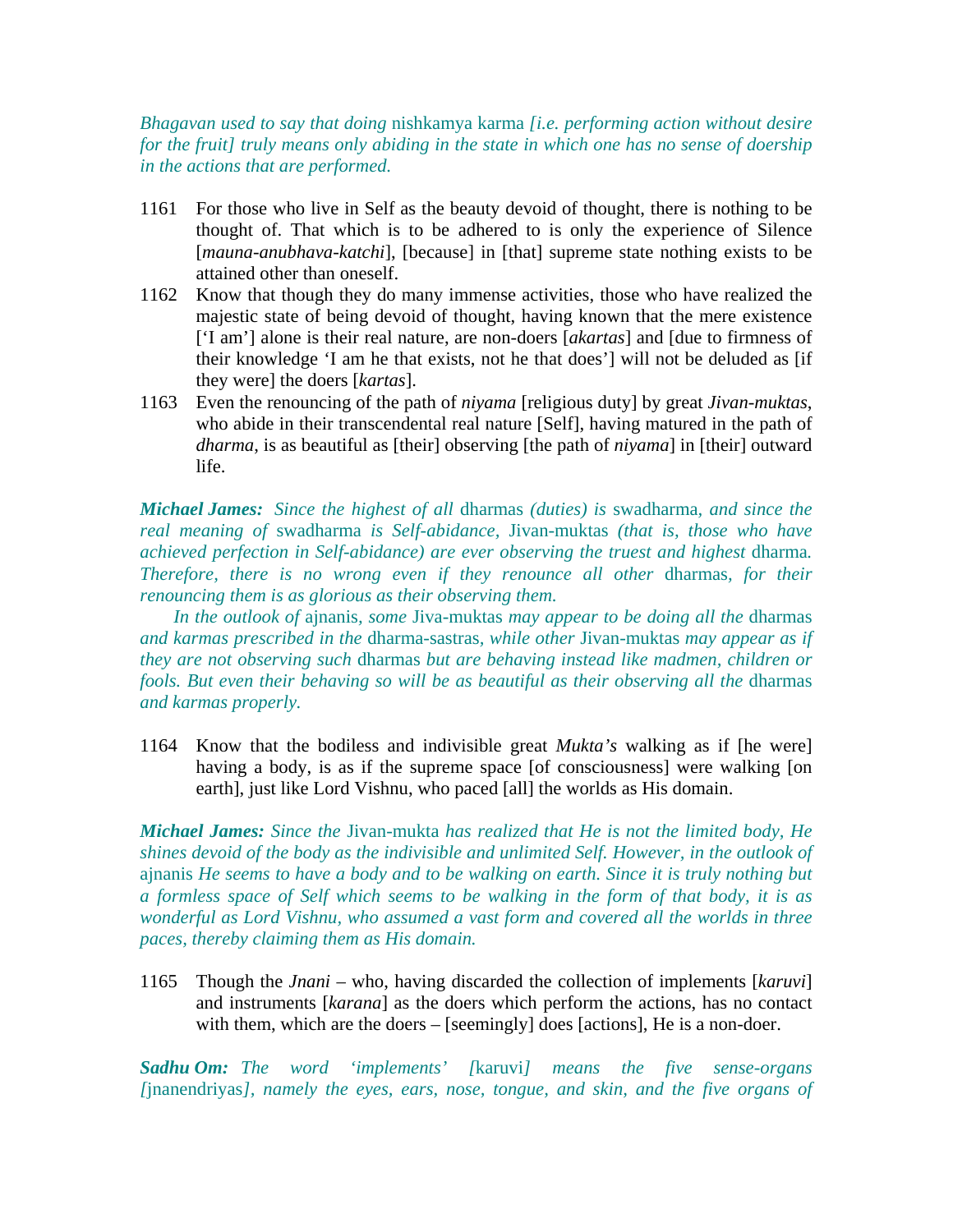*action [*karmendriyas*], namely the mouth, legs, hands, anus and genitals, while the word 'instruments' [*karana*] means the four inner organs [*antahkaranas*], namely the mind, intellect,* chittam *and ego. Knowing that it is only these implements and instruments which are performing all actions and knowing that they are none of them 'I', the Jnani has discarded them and remains without having even the least contact with them, and hence He ever remains without any sense of doership, even though in the outlook of others He may seem to be performing actions. Refer here to verses 1105, B21, 1133, B22 and 1140.* 

1166 Those [the *Jnanis*] who are joyfully content at heart with whatever comes [of its own accord due to *prarabdha*], who have transcended all the dyads [*dvandvas*], who are devoid of jealousy and who have attained the state of peace in the midst of success and failure, will not be bound by the actions [karmas] which they [seem to] do.

*Michael James: The above four-line verse by Sri Muruganar is a paraphrase of verse 22 of chapter 4 of the* Bhagavad Gita*. The same idea is expressed by Sri Bhagavan in verse 40 of* Bhagavad Gita Saram *and also in the following two-line verse.* 

**B26** Know that He [the *Jnani*] who is balanced [both in success and failure], being happy with whatever is obtained [according to *prarabdha*], having jealousy and having discarded the dyads [or pairs of opposites such as pain and pleasure, likes and dislikes, and so on], is not bound even though He [seemingly] does actions.

### **51 The Nature of Those who Abide as Self**  (*Tanmayar Salbu Tiran*)

1167 Those who scrutinize [and judge] the *Jnani* by outward signs, will come back having seen [Him] as emptiness, [because] they do not see the inner light [of the *Jnani*], which cannot be known by the empty [fleshy] eye in the face.

*Sadhu Om: Some people go to see a* Jnani *in order to earn merit [*punya*]. However, due to their immaturity of mind they see only the outward appearance of the* Jnani*, and since that appearance is not in accordance with their wonderful preconceived notions of how a*  Jnani *should be, they return disappointed. Moreover, just like a person who wants to take a bath who returns covered with mud, such immature people sometimes even ridicule the*  Jnani *and thereby come back with bundles of sins [*papas*] accumulated by their vilifying Him instead of praising Him [see verse 1138].*

 *Even in the life of Sri Bhagavan there were some people who used to ridicule and find fault with Him. For example, not knowing how Sri Bhagavan had lived in the early*  days, completely oblivious to His body and lying or sitting on the bare mud ground, some *people who saw Him in later days living a seemingly normal life of activity and sitting on a comfortable sofa, used to remark, "What is this! He is sitting on a sofa supported by soft cushions. He is eating and behaving like us. Is He a* Rishi*? Is this* Jnana*?" Therefore, the present verse is given as a warning to such ignorant people who try to judge a* Jnani *by His outward appearance.*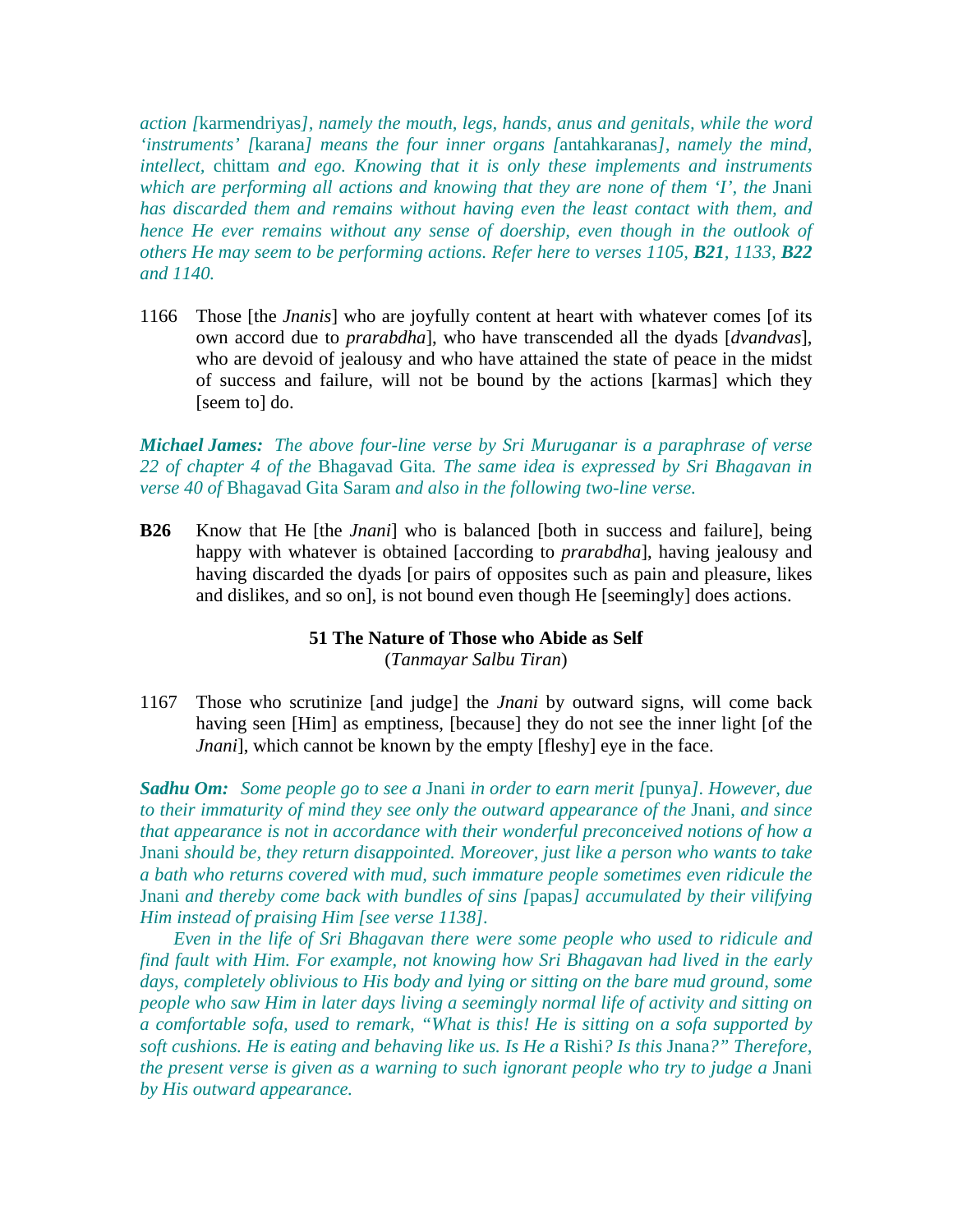1168 When measured only by *siddhis*, the greatness of a *Jivan-mukta* will be known wrongly. *Muktas* will shine whether with *siddhis* or without them. [Therefore] those who admire *siddhis* cannot know [the real greatness of a *Jivan-mukta*]. Know thus.

*Sadhu Om: A certain mathematician who had won a Nobel Prize, had a six-year-old son who had difficulty in memorizing the nine-times table. One day the small boy asked his father whether he could repeat the nine-times table. When his father repeated it correctly, the boy was wonder-struck and exclaimed with pride, "Ah, how wise is my father! That is why the world honoured him with a Nobel Prize! Really he deserves that prize!" Worldly people who will approve someone to be a* Jnani *only if he is seen to perform* siddhis*, are not better than this boy, who approved his father's award only because he was able to repeat the nine-times table.* 

1169 The world is full of fools who belittle the greatness of a *Jnani*, which exists and shines far away [beyond human comprehension], by imagining [that they see in Him] many *siddhis*, which are seen only by their completely unfit and petty deluded mind.

*Michael James: Fools think that they are glorifying a* Jnani *when they imagine that they see so many* siddhis *in Him. In fact, however, they are only belittling Him, because the*  siddhis *which they see are a mere mental imagination, while His true greatness lies beyond the mind.* 

- 1170 Know that attributing greatness to the perfect one who abides as Self because of the *siddhis* [which He may seem to perform], is [like] praising the greatness of the fully shining sun by merely glorifying the wondrous beauty of an atom of a bright ray which enters a house [through a hole in the roof].
- 1171 He who, while continuing to live a life in the body and world, has known the body and the world to be [nothing but] consciousness [or Self], will delude others as if He were bound by the body and world. [Therefore] who can know [the real nature of] a Mukta from His face [that is, by seeing His mere outward appearance]?

*Sadhu Om: "... He [who abides as Self] does not know anything other than Self; [therefore] who can and how to conceive what His state is?" says Sri Bhagavan in verse 31 of* Ulladu Narpadu*.* 

### **52 The Greatness of Silence**

(*Mauna Matchi Tiran*)

1172 The one letter – which is pure, which bestows the glory of true knowledge [*meyjnana*] and which is the source of all letters which have a rising [in the form of sound or light] – is that which always shines of its own accord [or as Self] in the heart! Who is able to write it?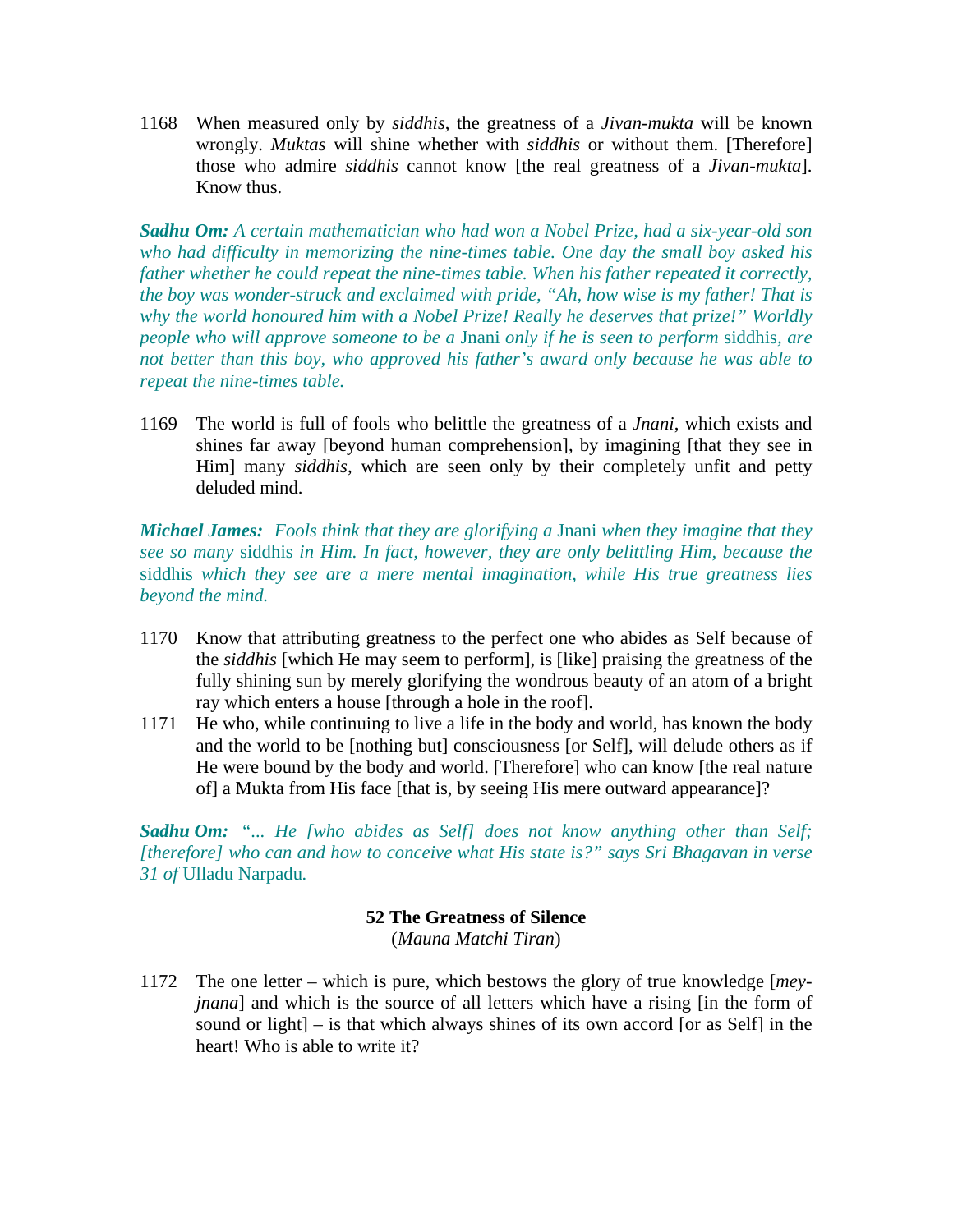*Sadhu Om: On 30th September 1937 a devotee named Somasundara Swami requested Sri Bhagavan to write "one letter" [or* ezhuttu*] in his notebook. Sri Bhagavan graciously replied by writing a two-line verse [kural* venba*], in which He said, "The one letter [or*  ezhuttu*] is that which always shines of its own accord [or as Self] in the heart! Who is able to write it?" Subsequently when Sri Bhagavan explained the nature of that one*  letter, Sri Muruganar recorded His explanation in the above verse, in which he *incorporated Sir Bhagavan's* kural venba *as the last two lines. Later still, Sri Bhagavan translated His* kural venba *into Sanskrit and Telugu. In the Sanskrit version He said, "The one letter [*ekam aksharam*] uninterruptedly shines of its own accord in the heart! How can it be written?". Finally, on 21-9-1940, Sri Bhagavan converted His kural venba into a* venba *[a four-line verse] by adding two more lines at the beginning, in which He gave the reason why the verse was composed:* 

*That [which is worthy to be called a] letter [*aksharam*] is the one letter [or*  ezhuttu*]. You have requested [me] to write that one letter [*aksharam*] in this book. The one letter, which is imperishable [*aksharam*], is that which always shines of its own accord [or as Self] in the heart! Who is able to write it?"* 

 *The word '*aksharam*', which is used three times by Sri Bhagavan in this verse, means both 'letter' and 'that which is imperishable', and hence the first sentence may alternatively means, "That which is imperishable [*aksharam*] is the one letter".* 

 *The one letter mentioned in this verse is Self itself. Its real form is only Silence [*mauna*], which is the correct definition of* Jnana*. The Self-consciousness 'I-I' shines transcending light and sound. Since it shines devoid of sound as the mere* sphurana*, it transcends sound, and thus it transcends language. Moreover, since Self is the selfshining pure consciousness [*prajna*] which is beyond all kinds of gross and subtle lights, it transcends light, and thus it cannot have the form of a written letter, since all visible forms come within the range of light.* 

 *The first expression of the true consciousness of the supreme reality, Self, is the*  sphurana *'I'. The* Pranava *'*Om*' is only the sound-form of that reality, which rises later as a secondary expression of it. But since that which shines as the reality of the sound '*Om*' is only Self or 'I', Sri Bhagavan sang in verse 13 of* Sri Arunachala Akshara Mana Malai*, "O Arunachala, reality of '*Om*', unequalled and unsurpassed! Who can understand you?", and He used to say that, even prior to '*Om*', the natural name of the reality is only the consciousness 'I', which transcends both sound and light. Refer here to verses 712 and 713 of this work.* 

 *Therefore, since Self, the foremost reality, is one [*ekam*] and since nothing exists other than it, Sri Bhagavan asks who can write it, and how or where it could be written. Thus, though the devotee who requested Him to write "one letter" in his notebook, Sri Bhagavan taught the whole world that which shines of its own accord in the heart cannot in any way be thought of, spoken or written, and that all one can do is to be it and to know it as it is in the heart.* 

1173 If it be asked, "[What is] the [true] divine language, which is the source of all languages, which is real and which possesses the greatest clarity?" That language is only Silence [*mauna*], which the Lord [Sri Dakshinamurti] who is the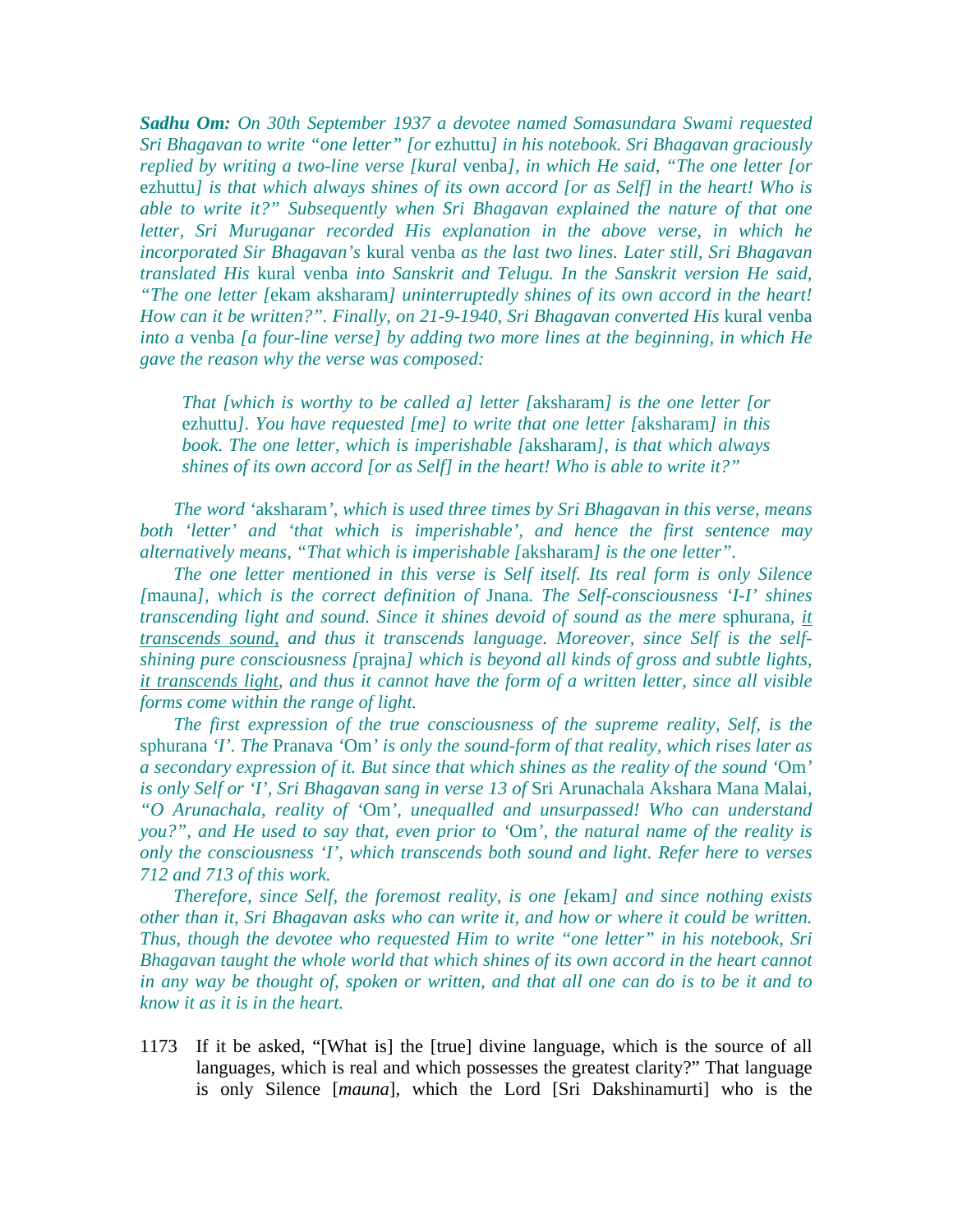embodiment of knowledge [*jnana-swarupa*] seated at the foot of the banyan tree, taught.

*Michael James: Verse 10 of the appendix to* Guru Vachaka Kovai – Urai *should be included here (see note to verse 1027). In this verse Sri Bhagavan says:* 

*Silence [*mauna*] is the form [literally, state] of Grace, the one [single, nondual, unequalled and incomparable] language which is [always] surging within.* 

 *A devotee once wrote an article about Sri Bhagavan entitled 'Where Silence is an Inspired Sermon'. Seeing this, Sri Bhagavan wrote the above one-line verse giving a definition of Silence. "Silence is unceasing eloquence... it is the perennial flow of*  'language' [the true language of Grace]", says Sri Bhagavan in Maharshi's Gospel, *Book One, chapter 2.* 

- 1174 Since that great *Brahman*, which cannot be revealed even by countless commentaries, is revealed only by the Silence of the Guru, who is rare to attain, know that the commentary of that Silence alone is the best commentary.
- 1175 The 'I am the body'-sense [*alaya-vijnana*] is the supporting base for the world, which appears as if very real. The imperishable foundation stone for the *alayavijnana* is Silence [*mauna*], the ancient primal reality.

*Sadhu Om: Sri Muruganar explained that, since the world appears in a moment [*kshanika*] and disappears in a moment, the word '*kshanika*' is used in this verse to denote the world. He also explained that* alaya-vijnana *is the body-consciousness which continues in the body until the death of the body, that is, that it is the mind, whose form is the 'I am the body' sense [*dehatma-buddhi*].* 

 *The base on which the world and body appear is the mind, the 'I am the body' consciousness, and the base on which the mind appears is Self, the pure consciousness,*  which is Silence. Therefore the indestructible Silence alone is the base for all kinds of *knowledge.* 

1176 Instead of arguing by the sharpness of the intellect [*mati*], which [rises and] subsides, "It [the reality] exists", "It does not exist", "It has form", "It is formless", "It is one [non-dual]", "It is two [dual]", the Silence of existenceconsciousness-bliss [*sat-chit-ananda*], which is the ever-unfailing experience, alone is the real religion [*mata*].

*Sadhu Om: Using the sharpness of the petty and transitory intellect, whose nature is to rise and subside, to argue about the existence and the nature of the eternal supreme reality, is not true religion. The ever-existing experience of Silence, in which all such arguments have been given up, alone is the true religion. Refer here to verse 34 of* Ulladu Narpadu*, and to verses 989 to 993 and 1235 of this work.*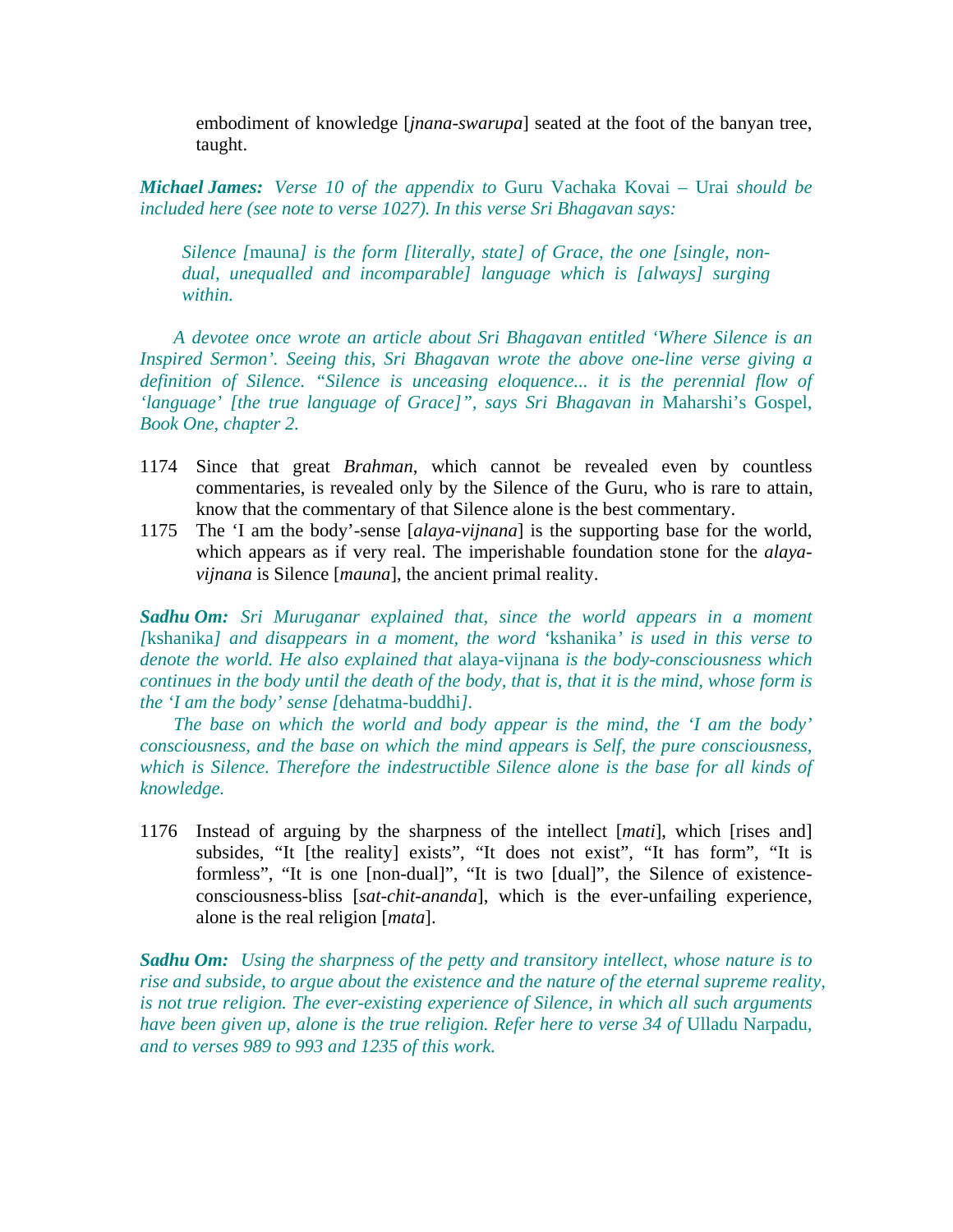1177 When *Jnana* has not risen by the divine life of Silence, the glorified and transcendent primal religion [*adi-mata*], taking possession of the heart, will the sense of difference [*bheda-mati*] be removed in the least even by thoughts of delusive caste and religions practices?

*Sadhu Om: The state of inequality caused by differences such as high and low can be removed permanently and completely only in Silence, the state of Self-abidance, and it can never be removed even in the least by any number of reformations made in religious and caste practices.* 

- 1178 Just as the many rivers which run and merge into the [one] great ocean [are all of the nature of water], so all religions – which flow only towards the ocean of Siva, the abundant consciousness-bliss [*chit-ananda*], as their target – are Siva-*mayam* [of the nature of Siva]. Therefore, there is no place for differences [in the ultimate goal of all religions].
- 1179 Since, when one dives within having as [one's sole] aim the liking [to know] thus, 'Who am I who notices the differences in the tenets [of the various religions]?', the 'I' [the individuality or *jiva*] dies and becomes non-existent leaving only the ever-existing Self [which always shines devoid of differences], in that Silence can the sense of difference remain?
- 1180 "If the sense of difference will not remain in that Silence, can the opposite sense [the sense of non-difference] alone remain?" – if it be asked thus, [the answer is that] the sense of non-difference [*abheda-buddhi*] glorified by the knowers of reality is only the loss of the sense of difference [*bheda-buddhi*].

*Michael James: When* Jnanis *speak of the experience of non-difference, what they mean is only the non-experience of difference, because in the state of Silence no differences exist to be experienced. However, having read the term* abheda-buddhi *[sense of nondifference] in the scriptures, many people wrongly imagine that the* Jnani *knows all the differences but experiences non-differences in those differences. Refer to verse 931 and 932, where this wrong idea is refuted.* 

1181 The gross [or defective] questions and answers are [seemingly] real in the language of duality [*dvaita*], but when known [correctly], those questions and answers to do not exist even in the least in the perfect language of non-duality [*advaita*], which is Silence.

# *Michael James: The above four-line verse is an adaptation of a verse in Panchadasi (2-39). The same idea is also expressed by Sri Bhagavan in the following two-line verse.*

- **B27** Questions and answers exist only in the language of this duality [*dvaita*]; in nonduality they do not exist.
- 1182 When scrutinized, the true conversation going on without interruption between them [the Guru and the disciple], who are having the joy of shrewd questions [and answers] which reach perfection, is only reaching and abiding there [in the mindfree state of Silence] where, if they reach and abide, both their minds will unite.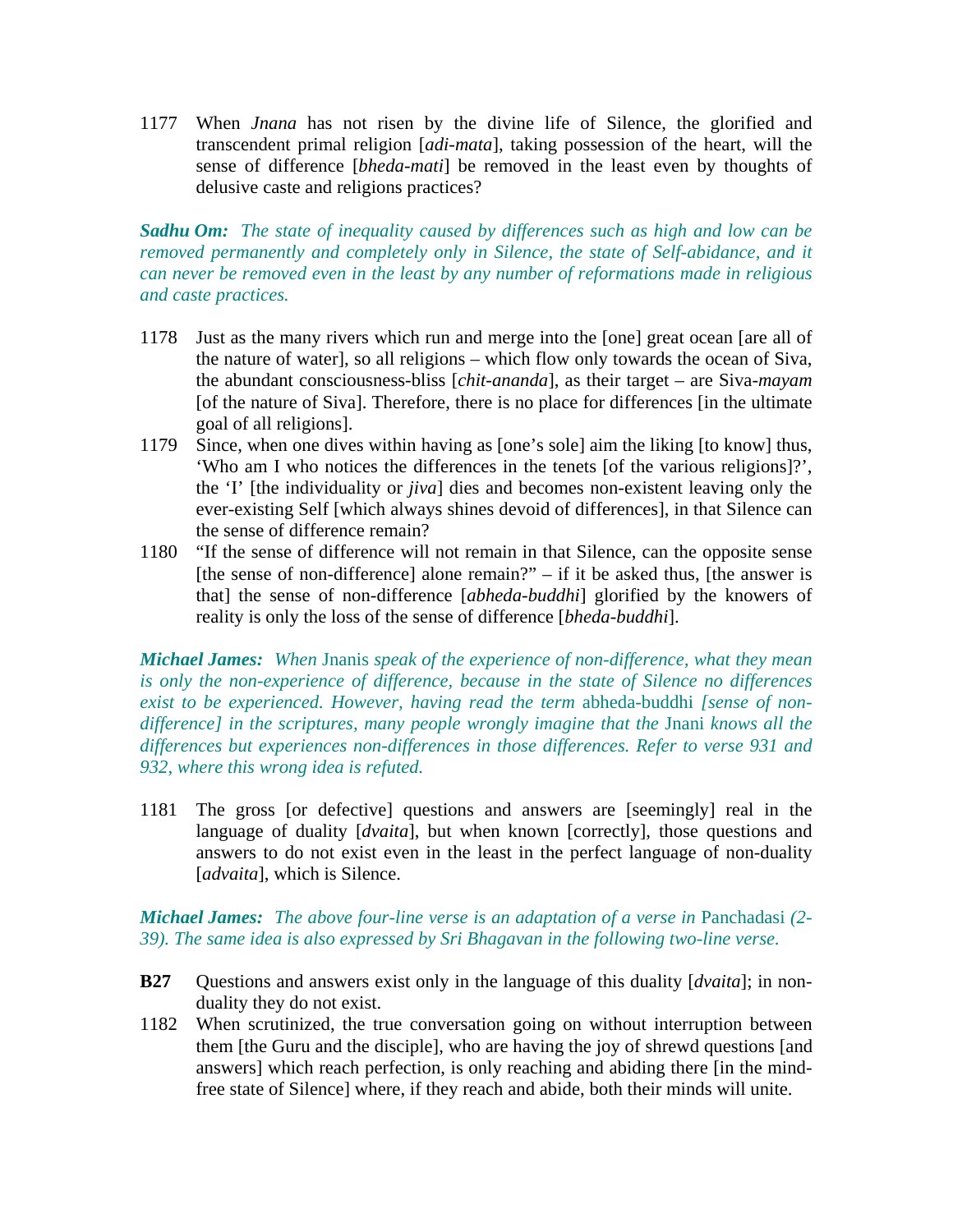*Sadhu Om: The aim of a conversation in the form of questions and answers between a Guru and a disciple is to enable the disciple to reach the perfect state of reality. But since questions and answers can exist only in the realm of duality, they can never take one to the non-dual state of perfection. Therefore, the true and perfect 'conversation' between a Guru and a disciple [*guru-sishya samvada*] is only their reaching and abiding in the state of Silence, in which both their minds have united and become one.* 

 *The perfect way in which a disciple can 'question' and learn from the Guru is to abide in Silence, for the real* Sadguru *is always 'answering' and teaching through the non-dual language of Silence. If the disciple does not abide in the thought-free state of Silence, he cannot correctly understand the* Jnana-upadesa *taught by the Guru through the language of Silence. Only in that state of Silence will* Brahman *be truly revealed. "Silence is ever-unceasing eloquence; it is the most perfect language. It is a perennial flow of the language of Grace. Words obstruct the language of Silence [*mauna-bhasha*]. Oral lectures can never be so eloquent as Silence", says Sri Bhagavan. [Refer to*  Maharshi's Gospel*, Book One, ch.2, from which this quotation is paraphrased].* 

#### **53 The Pure Silence**

(*Suddha Mauna Tiran*)

1183 Know that Self, which is to be enquired into and attained in the heart as the state of happiness through the requisite *tapas* [or Self-attention], is only the state of Silence [*mauna*], which is experienced by removing the delusive and worthless knowledge of differences [along with its root, the ignorance or wrong knowledge 'I am this body'].

### *Sadhu Om: Self, which is the fruit to be attained through enquiry or* vichara*, is only the Silence devoid of the wrong knowledge 'I am the body'.*

1184 The state of the experience of the one non-dual Silence [*eka advaita mouna anubhuti*], which is attained as the experience of the unlimited true knowledge [*mey-jnana*], is only the shining [of oneself] as the empty space devoid of the false imagination which is the rising of the wicked ego-mind.

### *Sadhu Om: Silence is only the state in which the ego or mind, which is merely a false imagination, has been destroyed.*

1185 Since the Silence of Self, which shines through the pure mind [the pure existenceconsciousness which is devoid of all thoughts], alone turns out to be the gateway to Liberation, even though they proceed along any path which is agreeable [to them], that gate alone is the final refuge.

*Sadhu Om: Through whatever path one may proceed towards the state of Liberation, one can finally enter that state only through the gateway of Silence – the gateway of egolessness or mindlessness. Sri Bhagavan used to say, "Through whatever road one*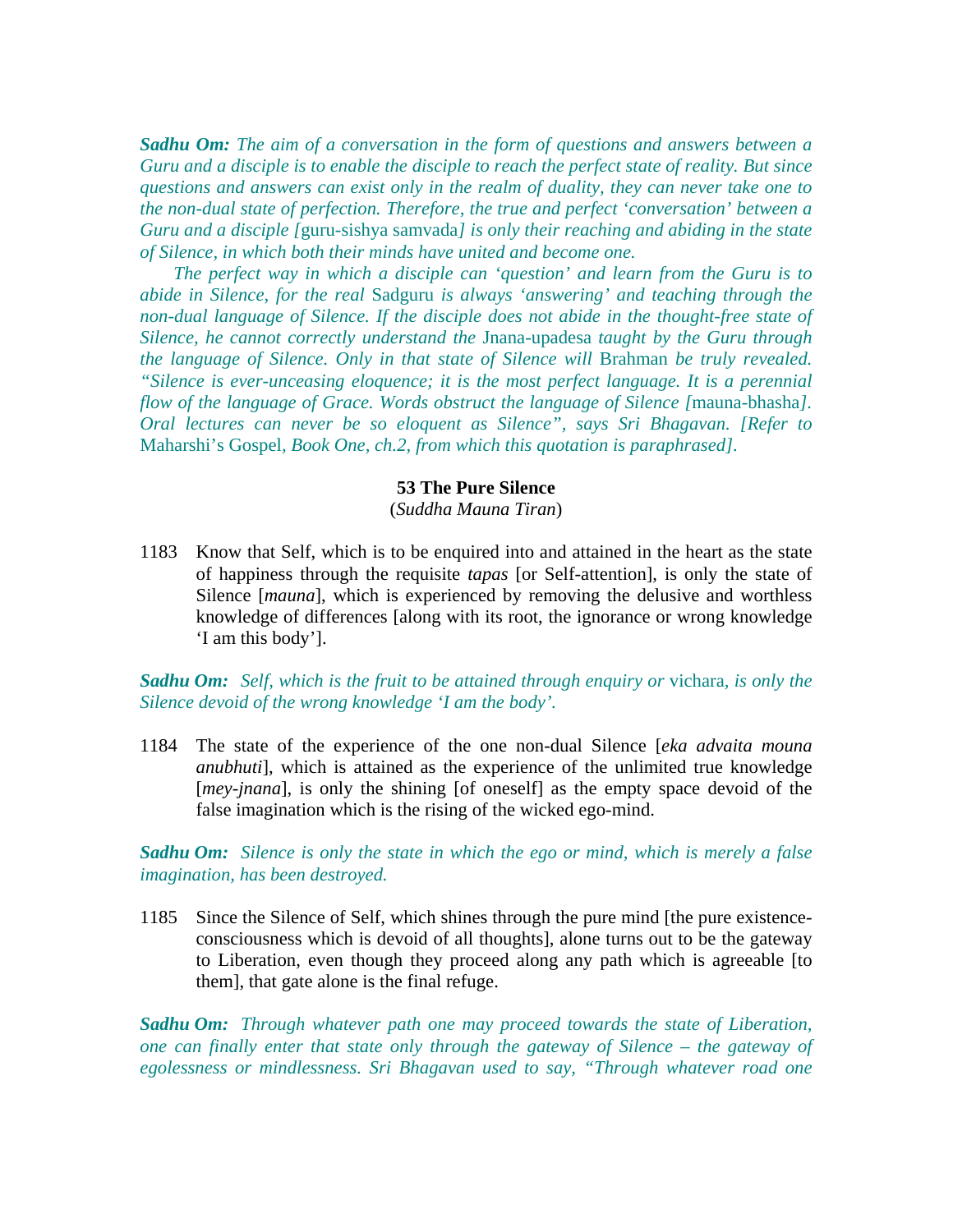*may approach the town of liberation, in order to enter that town one must pay the tollgate fee. That toll-gate fee is the destruction of one's ego or mind."* 

1186 Attending unceasingly and with a fully [concentrated] mind to Self, which is the non-dual perfect reality, alone is the pure supreme Silence; on the other hand, the mere [unthinking] laziness of the dull mind is nothing but a defective [and tamasic] delusion. Know thus.

### *Sadhu Om: Laziness or sluggishness of the mind is not true Silence. Self-attention alone is true and pure Silence.*

- 1187 Know that the inner Silence the undecreasing strength of unceasingly praising and worshipping, without worshipping, the Feet of Lord Siva by the beautiful Supreme Word [*para-vak*], which is the pure unrising speech [that is, worshipping by Self-attention, the non-rising of the ego] – alone is the true and natural worship [of the reality].
- 1188 Only those who have known their reality to be Siva [the Self], are those who are soaked in the perfect and natural state of Silence. [Therefore] having removed the 'I'-sense in anything other than Siva [that is, having given up one's identification with all adjuncts such as the body], abide without action in Siva.
- 1189 The glory of the state of Silence in which one has merged and died in the real principle [*mey-tattva*], God, who is the egoless Self, by enquiring 'Who am I, the false first person?' – alone is the nature of the observance of self-surrender [*sarangati-dharma*].

*Michael James: The true practice of self-surrender is for one to subside through the enquiry 'Who am I?' and thereby to merge and abide in Self, the state of Silence which is devoid of even the least rising of the ego, the first thought 'I am this'. Refer also to verse 482.* 

*Sri Muruganar: Note that the idea of this verse, namely that Silence, which is the goal of Self-enquiry, alone is the truth of perfect self-surrender, is also expressed by the great Vaishnavite Saint Nammazhwar in the following verse of his: "Not knowing myself, I lived as 'I' and 'mine' [as if 'I' were this body and these possessions were 'mine']; O Lord of heavenly beings who is worshipped by gods, I am You and my possessions are Yours."* 

1190 According to the *prarabdha* [of the *jiva*], the Supreme makes the *jiva* act until it [the *prarabdha*] comes to an end. Efforts made will be a failure due to *prarabdha*; even [in spite of] obstructions, it [the *prarabdha*] will bear fruit. [Therefore] to remain silent [without trying to oppose one's *prarabdha*] is best.

*Sadhu Om: This verse expresses the same* upadesa *which Sri Bhagavan gave to His mother in 1898, when she was pleading with Him to return to Madurai, namely "According to the destiny [*prarabdha*] of each person, the Ordainer, being in each place, makes them act. That which is never to happen will not happen, however much effort is*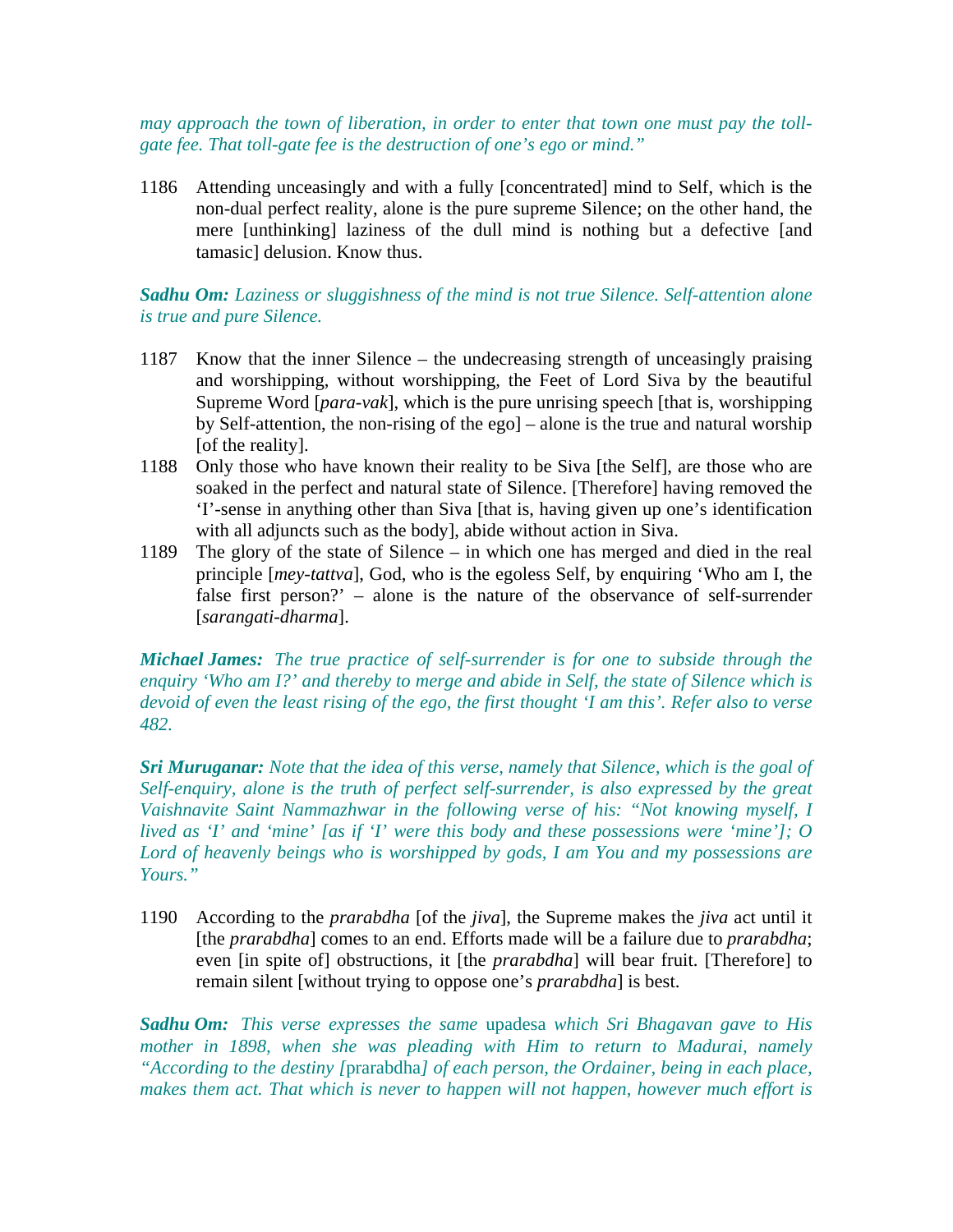*made; that which is to happen will not stop, however much obstruction is made. This is certain. Hence, to remain silent is best." This and the next verse may be read along with verses 150 and 151.* 

- 1191 It is not possible for anyone to do anything opposed to the ordinance [*niyati*] of God, who has the ability to do [anything and] everything. [Therefore] to remain silent at the Feet [of God], having given up [all] the anxieties of the wicked, defective and delusive mind, is best.
- 1192 If we scrutinize [what] the method [is] to end [for ever] the movements of the wavering mind or ego, which is [like] a reflection in [wavy] water, [we will discover that] the method is for one to remain silently attending to oneself alone, and not for one to attend to that [the wavering mind], which will make one slip down from the state [of Self].

*Sadhu Om: The only method to still the wandering mind permanently is for one to attend silently to oneself [the first person, 'I'], and not for one to attend to the wandering mind, which is nothing but a bundle of ever-changing thoughts pertaining to second and third persons. However, do we not nowadays hear that many would-be gurus are advising aspirants, "Go on watching the thoughts of the mind," as if this were a true method of spiritual practice [*jnana-abhyasa*]? Since all the thoughts of the mind are nothing but worthless second and third persons, to attend to those thoughts is a useless method which is recommended only by Vedantins who lack true experience. To reveal that this method is of no use for permanently stilling [i.e. destroying] the mind, Sri Bhagavan says in this verse, "The [correct] method is for one to remain silently attending to oneself [the first person] alone, and not for one to attend to the wavering mind [which is a bundle of second and third person objects]". Refer to pp. 101 to 102 of The Path of Sri Ramana –* Part One *for a fuller explanation.* 

 *In verse 17 of* Upadesa Undiyar *Sri Bhagavan says that if one vigilantly scrutinizes the form of the mind, it will be found that there is no such thing as mind at all. This teaching is misinterpreted by some people to mean that one should attend to or watch the mind, that is, the thoughts pertaining to second and third person objects. However, it should be understood that whenever Sri Bhagavan recommends us to scrutinize the mind, He does not mean that we should attend to thoughts pertaining to second or third persons, but only that we should attend to and scrutinize the first person or ego the rootthought 'I'. If we thus attend to the thought 'I', it will automatically subside and disappear, whereas if we attend to other thoughts, they will multiply and wax in strength. Therefore, in the present verse Sri Bhagavan reveals that if we attend to the thoughts of the wavering mind, we will be slipping down from our natural state of Self-abidance, in which no second or third person can be known.* 

1193 Those who have perfect knowledge say that the state of true knowledge [*meyjnana-samadhi*], in which one remains without 'I' [the ego], alone is *maunatapas*. In order to experience [that] silence [*mauna*], which is devoid of the bodythought [the feeling 'I am this body'], clinging to the Self in the heart is the *sadhana*.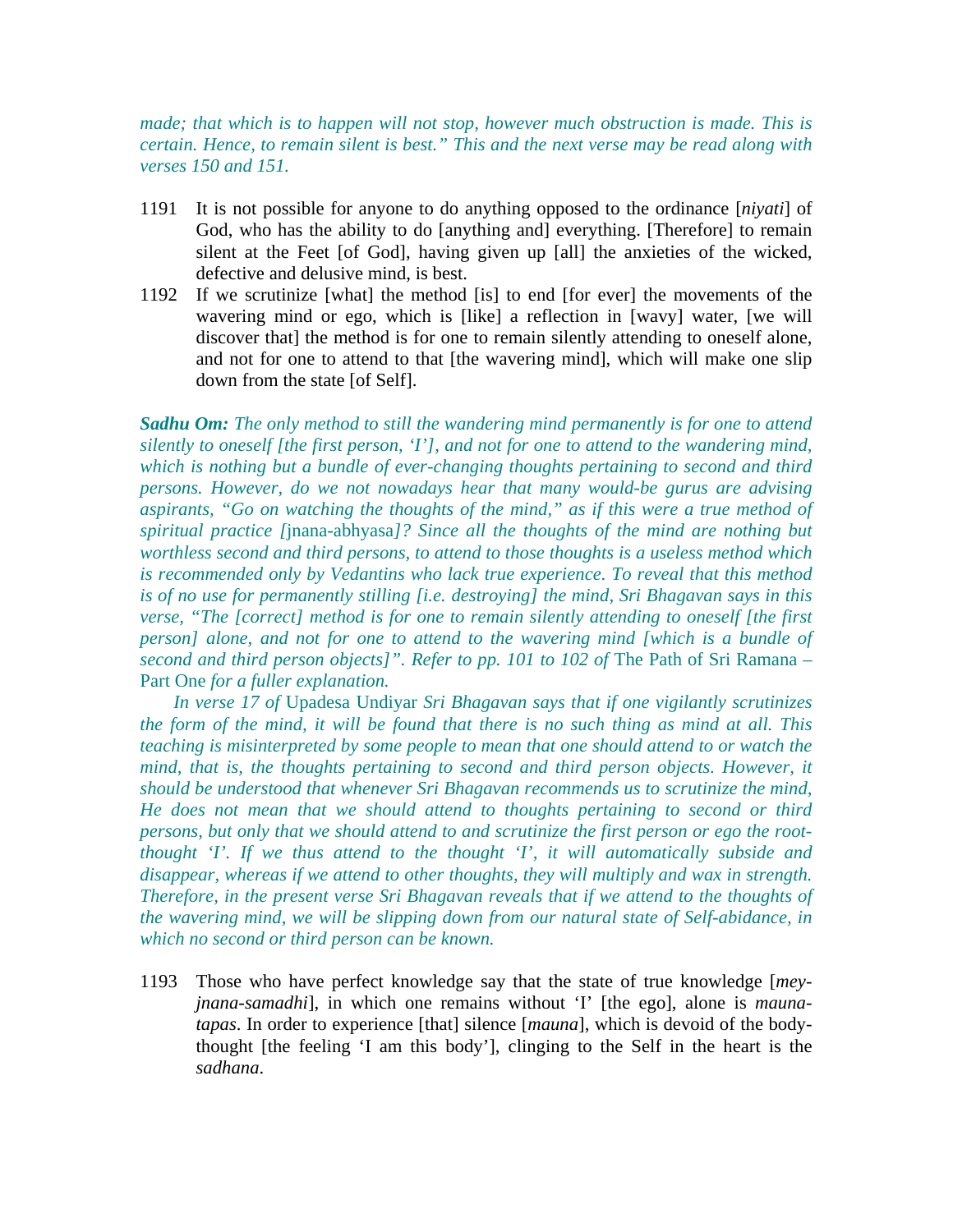1194 The pure Silence which shines forth when the 'I'-sense [the ego] is lost by [one's] abiding in the heart, knowing one's own real existing state instead of going outwards cherishing and attending to other things, alone is the limit of *Jnana*.

*Michael James: The state of* Jnana *is that which is devoid of any limit and beyond all definitions. If at all a limit or definition is to be given for* Jnana*, it is only the pure Silence which remains shining after the ego is destroyed.* 

- 1195 Since, just as the activities seen within [and by] a dream-person become laughable and non-existent in the outlook of the waking person, even the activities of the *jiva* [such as his birth and death], which are an imagination [seen by him] within himself, become non-existent in [the true awakened outlook of] Self-knowledge, all [of those activities, including his bondage and liberation] are unreal [and are a mere play of *maya*].
- 1196 When the pure gracious Supreme reveals the nature of Self, he who was in the dark room [of *ajnana*] will merge in the Silence of Self-abidance, drowning in Siva-*bodha* [God-knowledge or existence-consciousness], which is the beauty of the reality.
- 1197 Know that Silence which is the perfect knowledge of the form of Self and which shines within when the ego reaches the heart by rejecting all the juggleries of thoughts [*sankalpa-jalas*], which are rarely rejected – alone is the glorious Supreme Word [*para-vak*].

# *Sadhu Om: This verse reveals the true import of the word '*para-vak*', which was used by Sri Bhagavan in verses B12, 706 and 715.*

1198 Only those who have not keenly listened to the Lord's language of Grace [Silence], which is the Supreme Word [*para-vak*], [which shines forth] when the wandering mind subsides, will say that [the sound of] a flute is sweet, that [the sound of] a *veena* is sweet, or that the prattling speech of their own babbling children is very sweet.

*Sadhu Om: Since the* Sadguru's *language of Grace – the* para-vak *or Silence which shines forth in the heart when the wandering mind subsides and is destroyed there – bestows immortal and perfect bliss, it is sweeter than even the sweetest sound in this world.* 

 *Because the Sage Tiruvalluvar wrote the* Tirukkural *in order to give advice to all sorts of people according to their own level of maturity, in verse 66 [in the chapter concerning having children, which comes in the section dealing with the life of householders] he said, "Only those who have not heard the prattling speech of their own children, will say that [the sound of] a flute is sweet or that [the sound of] a veena is sweet". But merely because Tiruvalluvar said thus, we should not at all come to the conclusion that hearing the prattling speech of one's own children is the sweetest of all experiences. Since hearing the prattling of children can give one only a transitory pleasure, Sri Bhagavan addresses aspirants who are engaged in the highest spiritual practice and says in this verse that the sweetness of the supreme Silence of the Sadguru,*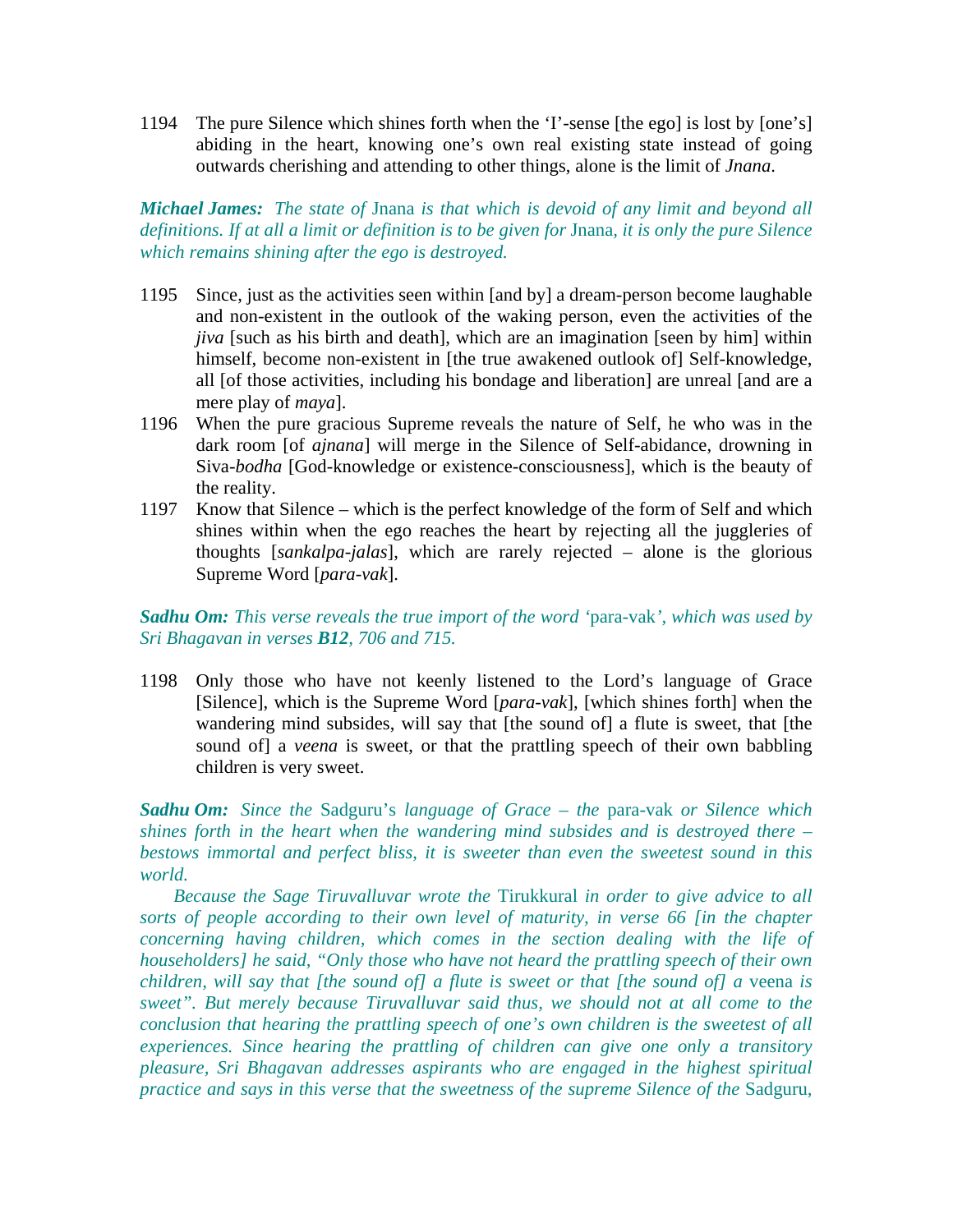*which is ever shining within the heart, is greater and more real than the sweetness of the sound of one's prattling children.* 

 *However, readers should not conclude from this verse that Tiruvalluvar was one of "those who have not keenly listened to the Lord's language of Grace, which is the Supreme Word, [which shines forth] when the wandering mind subsides", but should understand that, since he himself never had any children, he composed that verse only for the sake of householders who seek worldly pleasures.* 

1199 If the noise of thoughts [*sankalpas*] rising [incessantly] within does not subside, the ineffable state of Silence will not be revealed. Those whose thoughts [*vrittis*] have subsided within, will not leave the strong and perfect [state of] Silence even in a big battlefield.

*Sadhu Om: Just as the sweet sound of soft and melodious music cannot be heard in a place where there is a great noise such as the hubbub of a market or the roaring of the waves of an ocean, so the sweet silent teaching [*mouna-upadesa*] of the* Sadguru*, which is ever going on deep within the heart, cannot be heard by ordinary people because of the noise of the millions of thoughts which are incessantly rising in their minds. On the other hand, because of the strength of His Silence, even the great noise of battlefield will remain unknown to a* Jnani*, who has annihilated the mind by destroying all thoughts or*  sankalpas*. Because the* ajnani *attends only to the hubbub of thoughts, he does not notice the ever-shining Silence within, whereas because the* Jnani *attends only the Silence within, He does not know even the greatest noise which may be going on outside.* 

1200 Tell me, is not the vocal silence observed by those who do not engage in Selfenquiry [*jnana-swa-vichara*] and who do not know the real goal, which is the Silence [that shines forth] when the ego, 'I am the fleshy and filthy body', subsides and reaches the heart, a [mere] mental endeavour [*chitta-vyapara*]?

*Sadhu Om: The effort of those who merely observe vocal silence instead of engaging in Self-enquiry or Self-attention, which is the real state of Silence of mind, is useless.* 

- 1201 The life of Self the true knowledge [*mey-jnana*] which shines forth devoid of the ego-sense due to the drowning [of the ego] in its source when the madness of desire for the petty, illusory and delusive sense-objects has been completely destroyed – alone is that which can [truly] satisfy the mind.
- 1202 Those whose hearts are surging with joy by experiencing the ever-new ambrosia [*amrita*] of Self, which shines brightly in the pure Silence, will not be spoilt in the world by experiencing the petty sense-objects, which give a little mad pleasure caused by mental delusion.
- 1203 The reality which is very clearly known by Sages as the goal [*siddhanta*] of all *Vedas* and *Agamas*, and the observance of reality [*sat-achara*] recommended by all *dharma-upadesas*, is [nothing but] Silence, the state of supreme peace.

*Sadhu Om: The ultimate goal which is taught in all the* Vedas*,* Agamas*,* dharma-sastras *and other scriptures is only the state of perfect Silence [*pari-purna-mauna*], which is*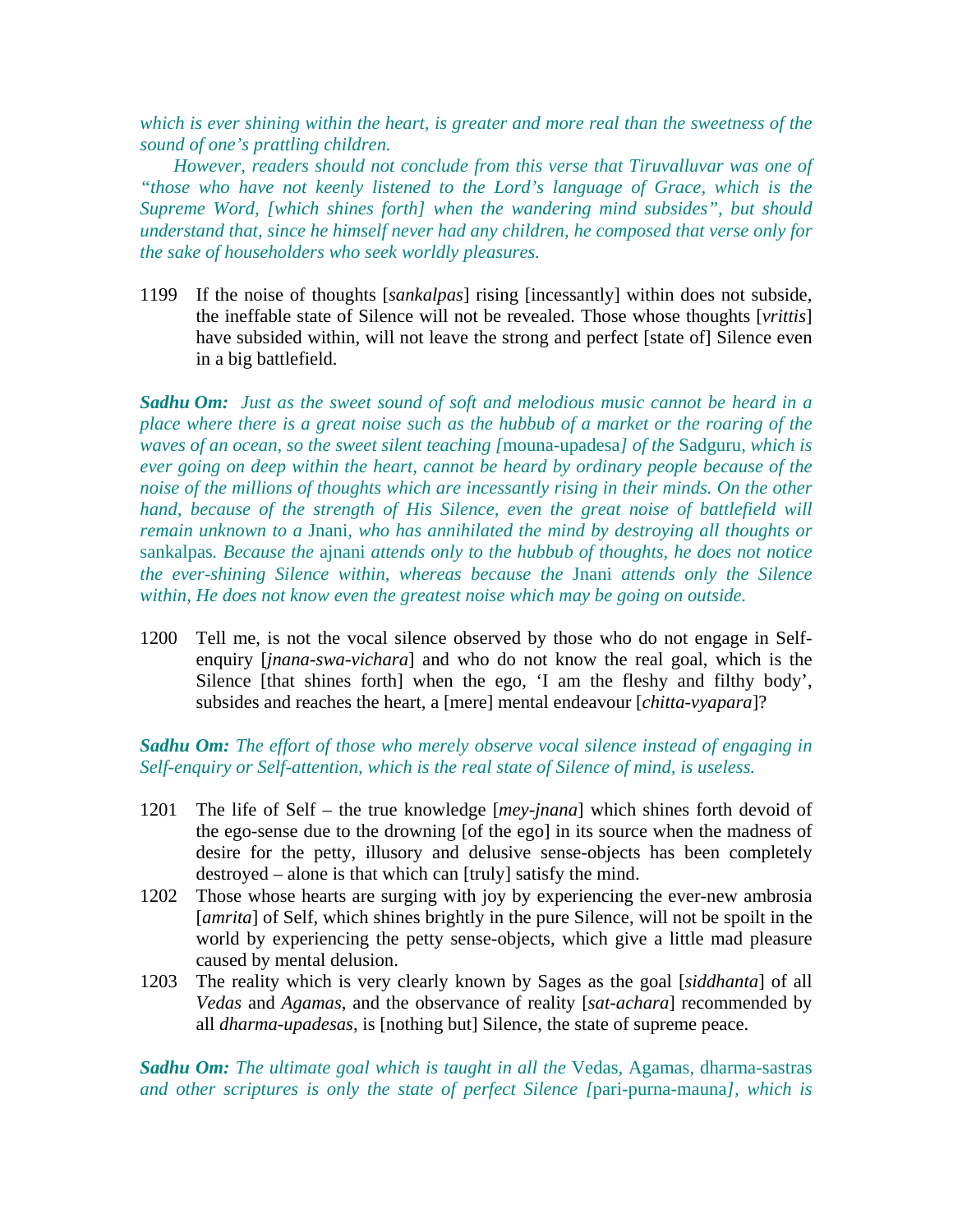*nothing but the destruction of the mind [*mano-nasa*]. Refer to the work* Who am I? *where Sri Bhagavan says that all scriptures finally conclude that in order to attain liberation one must quell the mind.* 

1204 The complete giving up of all [the other three *purusharthas*] beginning with *dharma*, is the glorious state of peace, which is the nature of liberation [the fourth *purushartha*, the only true *purushartha*]. [Therefore] completely giving up [all] thought of the others [the three false *purusharthas*], cling only to Silence, the knowledge of the supreme Self, which is Siva.

*Sadhu Om: The true* purushartha *or goal of human life is the peaceful state of liberation, which can be attained only when one completely gives up the desire for the other three so-called* purusharthas*, namely* dharma*,* artha *and* kama*. Therefore, one should give up even the thought of those other three* purusharthas *and should steadfastly abide in Silence, the supreme state of Self-knowledge, which alone is liberation. Refer here to verse 8 of this work.* 

## **54 Supreme Devotion**

(*Para-Bhakti Tiran*)

1205 When one has completely surrendered oneself at the Feet of Siva and has become of the nature of Self, the [resulting] abundant peace, in which there is not even the least room within the heart [for one] to make any complaint about [one's] defects and deficiencies, alone is the nature of supreme devotion.

## *Sadhu Om: If one has surrendered oneself completely to God, it will be impossible for one to pray even for liberation. Refer here to verse 7 of* Sri Arunachala Navamani-malai*.*

- 1206 In the heart which exists and shines as the true and perfect bliss, having become a target to the Grace of God, can there be the petty deficiencies of mind, which are a sign of the fleshy ego-sense [the feeling 'I am this fleshy body'], which is ignorance?
- 1207 Only so long as there are other thoughts in the heart, can there be a thought of God conceived by one's mind. The death of even that thought [of God] due to the death of [all] other thoughts [including the root-thought 'I'], alone is the true thought [of God], the unthought thought.

*Sadhu Om: Only so long as there are other thoughts in one's mind, can one think of or meditate upon God. But the true thought of or meditation upon God, which is the "unthought thought", is only that state in which all other thoughts, including the first thought 'I am this body', have died through self-surrender.* 

 *Only after the rising of the ego or thinker, the first thought 'I am the body', can other thoughts rise about the world and God. After the rising of these thoughts, since one then feels that God is different from oneself, one can only meditate upon Him as an object of thought. But when the ego, the root-thought 'I', dies through self-surrender, not only will all the thoughts about the world vanish, but even the thought of God, which has the same*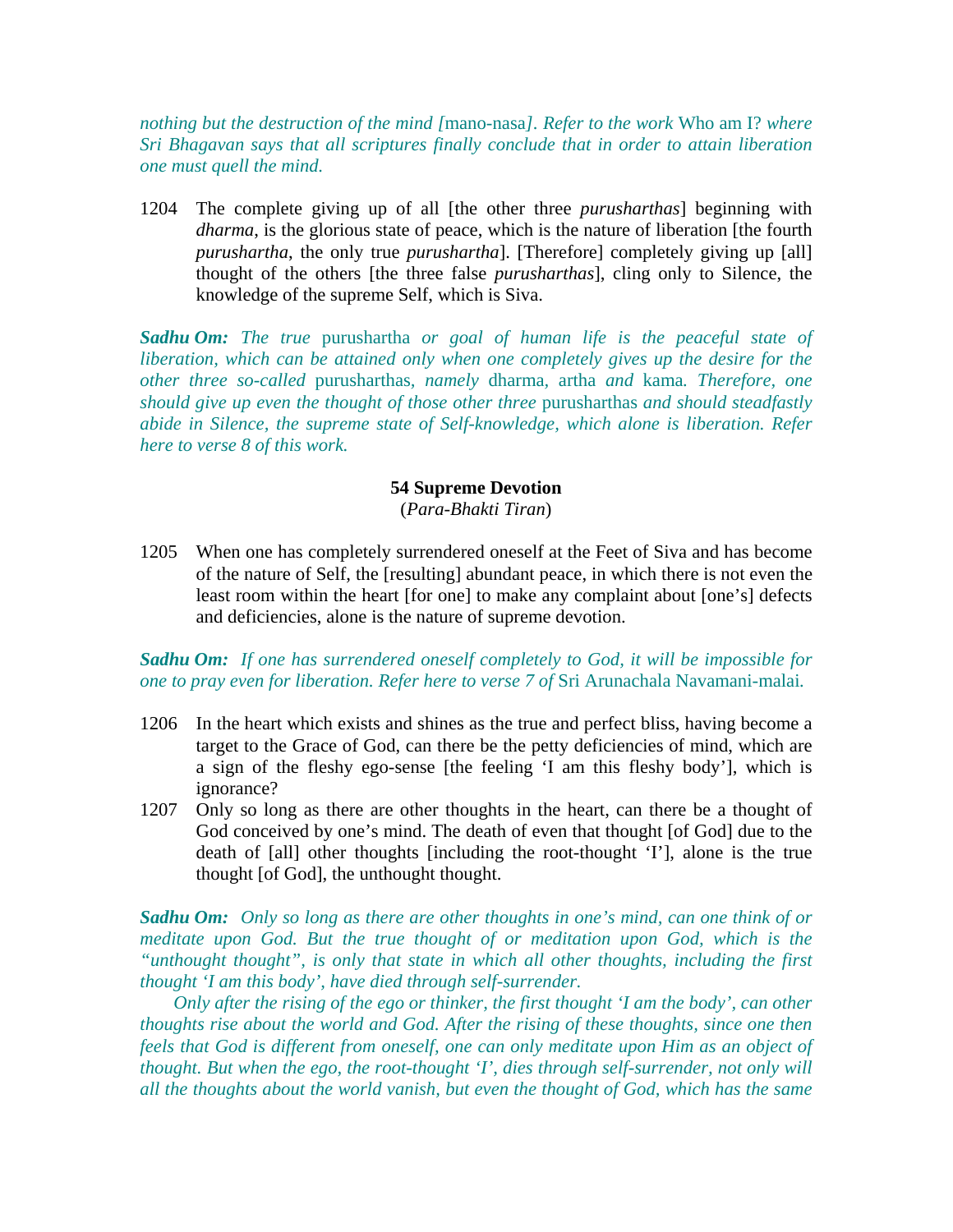*reality [*sama-satya*] as the other thoughts, will also disappear. This state, which is devoid of all thought of world, soul and God, and in which one shines as the thought-free supreme reality, alone is the true meditation or* Brahma-dhyana*.* 

1208 If you ask, "Tell me, why is 'being still' [the state of mere being described in the previous verse], which is devoid of even a single rising thought, called a 'thought' [or 'meditation']?", know that it is because of the shining of the everunforgettable consciousness of the reality ['I am'].

*Sadhu Om: Thinking and forgetting are a dyad [*dvandva*] or pair of opposites. Since the ever-unforgettable consciousness of reality ['I am'] shines perfectly in the state of 'being still' – the state of Self-attention or Self-abidance – that state is sometimes referred to as a state of 'thought' or 'meditation' [*dhyana*]. That is, since the reality is not forgotten in that thought-free state, it is loosely described as a state of 'thinking of' or 'meditating upon' the reality. It is only in this sense that Sri Bhagavan described the state of Self-attention as 'thought of Self' [*atma-chintanai*] in* Who am I? *and in verse 482 of this work.* 

- 1209 The love that wells up within, in the place [the heart] where the clear peace is attained due to the light [of *Jnana*], which surges forth when the delusive mind, which is filled with the poisonous darkness [of *ajnana*], is destroyed and when the heart becomes open like the space, alone is the true love [*mey-bhakti*] for Siva.
- 1210 Only those fortunate ones who live always depending only upon Self [which is the true form of God] as the best refuge, will attain their own reality. For others, liberation, that unending gracious Supreme Abode [*param-dhama*], is unattainable by any means whatsoever.
- 1211 The true devotees who in all ways remain subjected [*adhina*] only to Self [God], [alone] are *tadiyars* [those who belong to the Lord]. Know that only for them [those true devotees], in whom there is unceasing love, will the Supreme Abode [*param-dhama*], which triumphs as transcendent, be a complete attainment.

# **55 The Attainment of** *Jnana*

(*Jnana-Siddhi Tiran*)

- 1212 Though *siddhis* are said to be many and different, *Jnana* alone is the highest of those many different *siddhis*, [because] those who have attained other *siddhis* will desire *Jnana*, [whereas] those who have attained *Jnana* will not desire other [*siddhis*]. [Therefore] aspire [only for *Jnana*].
- 1213 One who has attained Self [*atma-swarupa-siddha*] is one who has attained all other [*siddhis*] together, since that one [Self-attainment or *atma-siddhi*] is the highest *siddhi*. Just as [all] the planets are within space, [whether] manifest or unmanifest, all of them [all the *siddhis*] will be in one who has attained Selfknowledge [*atma-jnana-siddha*].
- 1214 If by diving deep one reaches the bottom of the heart, the sense of baseness [the feeling 'I am a petty *jiva*'] will leave and perish, and the life of being the Lord of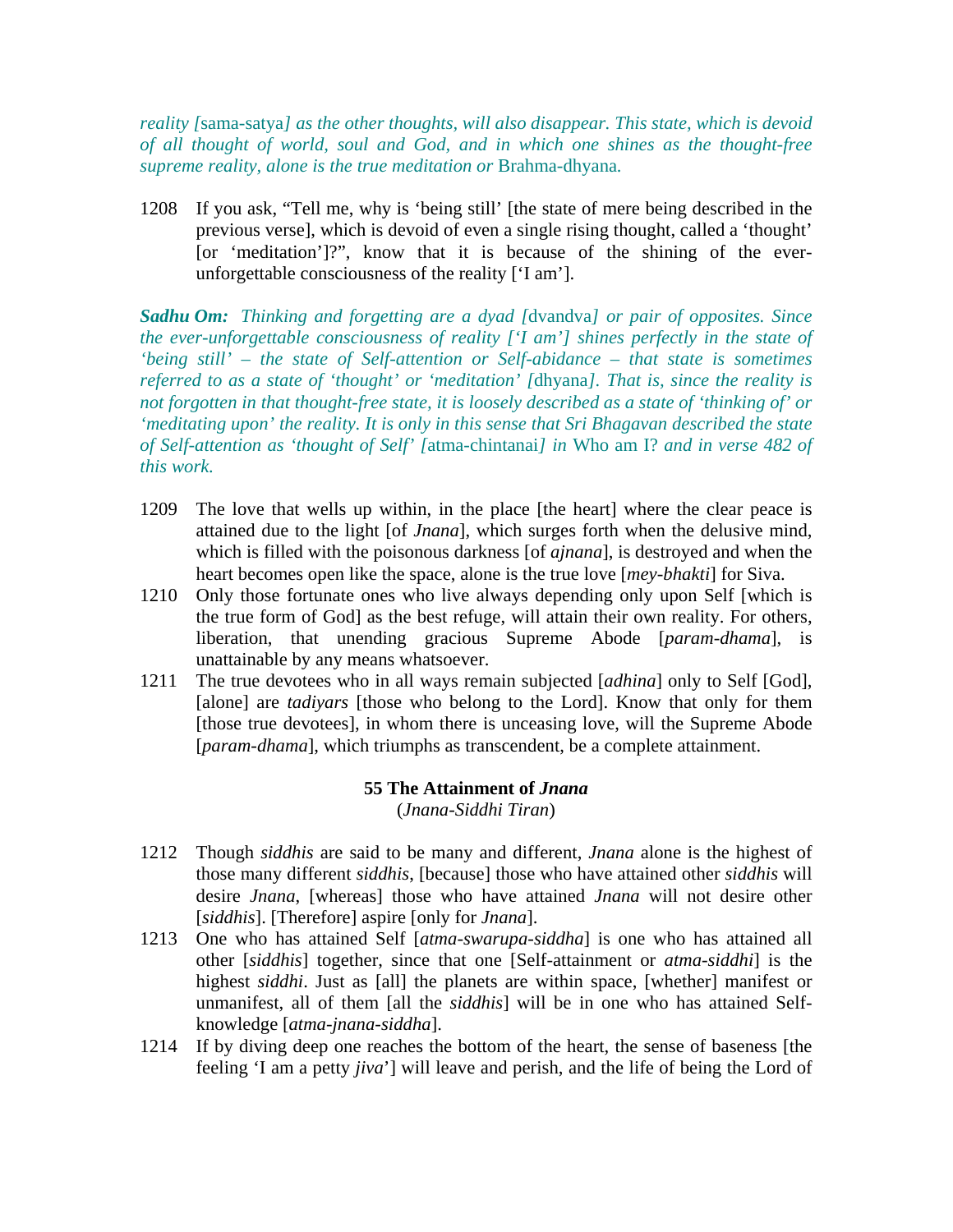*jnana*, at whose Feet even the king of heaven [Indra] will bow down his head, will come to be lived [by one].

### **56** *Brahman* (*Brahman Tiran)*

1215 The blissful silent real principle [Self or *Brahman*] alone is the stage or base for *Maya* – who is the great power of consciousness [*maha-chit-sakti*], which is not other than the real perfect principle – to play [her] game for ever, having the three principles [the world, soul and God] as [her] playthings. What a wonder it is!

*Sadhu Om: From this verse we should understand that, apart from* Brahman*,* Maya *has no real existence of her own. The three principles, the world, soul and God, are the playthings with which she enacts her illusory game [*maya-lila*] of creation, sustenance and destruction. But the game she plays with these three could not take place if it did not have Self or* Brahman*, the perfect reality, as its base. The truth that Self ever remains as the base on which* Maya *plays, is what is indicated by* Saktas *when they figuratively depict Goddess Kali dancing on the lying body of Lord Siva. What is to be understood here is that the appearance of the world, soul and God, and of their creation, sustenance and destruction, are all an unreal play of* Maya*, who has no reality of her own. It is with the teaching given in this verse that the first chapter of part two of* The Path of Sri Ramana *begins.* 

1216 If they see the many moving pictures, they do not see the one unmoving screen, the base. Those who see the unmoving screen do not see any of the pictures. This is the nature of a cinema theatre.

*Michael James: When pictures are projected on a cinema screen, they in effect hide that screen. Likewise, when the pictures of names and forms – the world, soul and God – are seen, they in effect hide their base, the Self or* Brahman*. Therefore, just as the screen is seen as it is only when the pictures are not seen, so Self is seen as it is only when the world, soul and God are not seen. Hence, if the world, soul and God are seen, Self will not be seen, and if Self is seen, the world, soul and God will not be seen. Refer also to verses 46, 876 and 877, where the same truth is expressed.* 

- 1217 In a cinema-theatre, without the unmoving screen there cannot be any moving pictures. When scrutinized, that one unmoving screen is different from the moving pictures on the screen.
- 1218 The screen, the unmoving base, alone is *Brahman* [or Self]. The soul, God and worlds are only the moving pictures on that unmoving screen. [Therefore] know that all that is seen [on that screen] is an illusion [*maya*].

*Michael James: The above three verses reveal that the world, soul and God can be seen only when* Brahman *is not seen, but that without* Brahman *there cannot be any world, soul or God, and that, though* Brahman *is thus the reality or base on which they appear, it is different from them. Hence this verse concludes by drawing the inference, "All that is*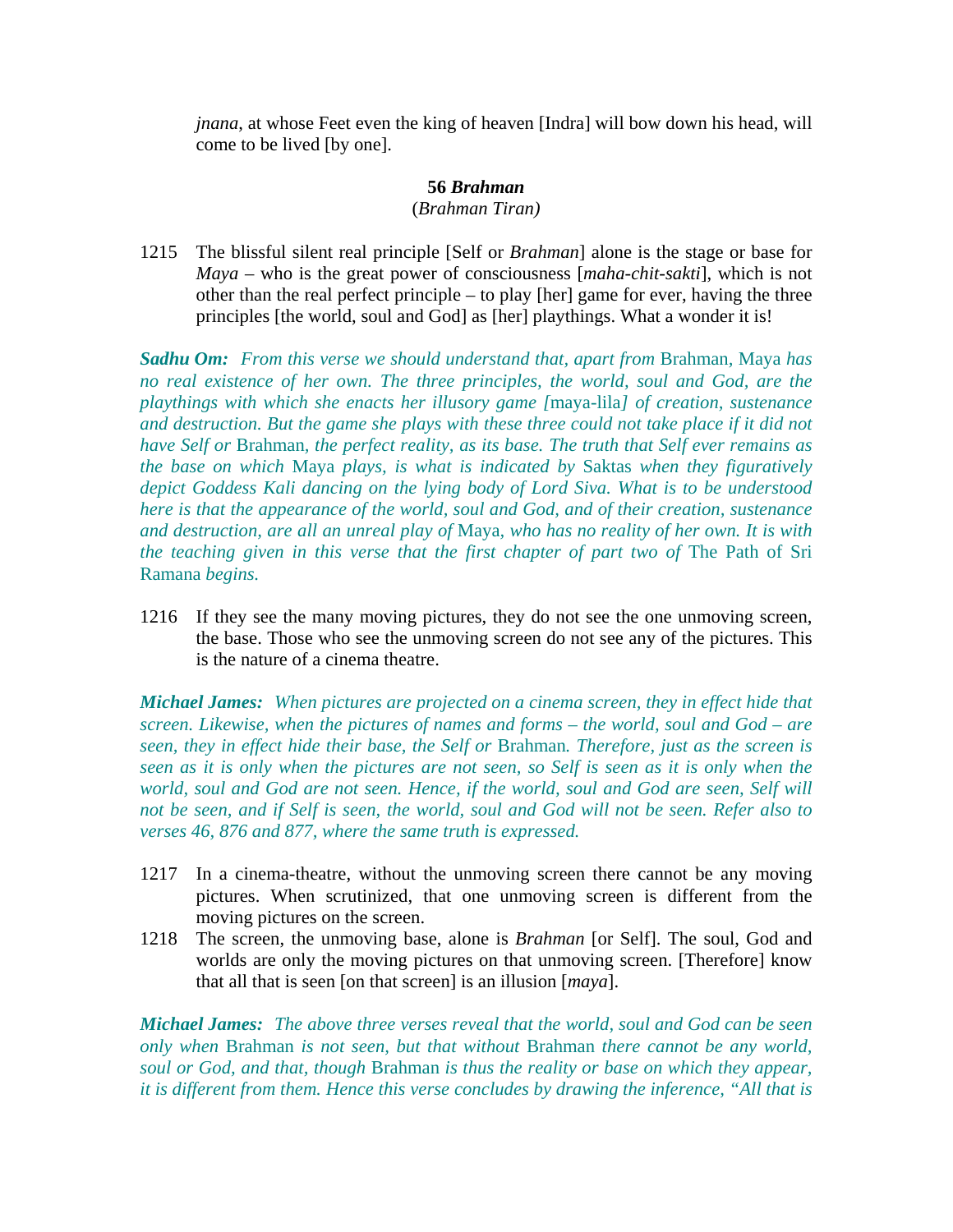*seen (i.e. the world, soul and God) is an illusion". Compare here verse 160 and 1047 and 1049.*

1219 He who, in the picture world, thinks about and longs not only for the picture world – which moves with picture souls, which move like himself – but also for the picture God [who creates, sustains and destroys the picture world and picture souls], is only the soul [*jiva*], who is a moving picture.

*Sadhu Om: The world, soul and God are mere moving pictures; they cannot be the screen, the base. The soul or man, who is one among the moving pictures, sees the world and God, the other two among the moving pictures, and suffers by having either likes or dislikes towards them. That is, many people see and desire the objects of the world and suffer with the longing to obtain them, while others suffer with the longing to see and attain God. The first kind of people are called worldly people, while the second kind are called devotees of God. However, this verse teaches that, since both these kinds of longing and suffering which people undergo are part of the play of* maya*, they have no meaning whatsoever and are both merely unreal occurrences resulting from the ignorance of not knowing Self or* Brahman*, the supreme reality which is the base on which* maya *thus plays.* 

1220 For the thought [*chitta-vritti*] which undergoes suffering by thinking itself – who is [in its real nature nothing but] the screen, the unmoving base – to be a moving picture [the soul or *jiva*], the proper thing to do is to abide firmly in the state of Silence, having completely subsided [through Self-attention].

*Sadhu Om: The* chitta-vritti *mentioned in this verse is the soul, the ego or 'I'-thought [*aham-vritti*], whose real nature is only Self, the unmoving base, but who wrongly identifies himself to be a body, one of the moving pictures on the screen, and who thereby sees and desires the other pictures, the world and God.* 

 *In the previous verse, even the noble effort of a devotee who longs to see and attain God, was found to be at fault, was it not? When it is so, is it not necessary to teach that noble soul what the proper thing is for him to do? Therefore, in this verse Sri Bhagavan teaches that the best and most noble thing for the soul to do is to subside and abide firmly in the state of Silence by knowing and remaining as Self, the unmoving base on which the moving pictures of the world soul and God appear. Since [as stated in verse 1216] one who sees the screen cannot see the pictures, when one thus knows one's real nature one*  will not see the pictures of the world, soul and God, and hence one will attain the *supreme peace which is devoid of the delusion of being mad after those pictures.* 

### **57 The Nature of Liberation**

(*Mukti Uru Tiran*)

1221 The knowledge of one's own true nature – which remains in the heart when even the thought of being saved from bondage is destroyed due to the complete removal of the thought of that bondage in the mind which sees itself [by scrutinizing] thus 'Who am I that am bound?' – alone is the nature of liberation.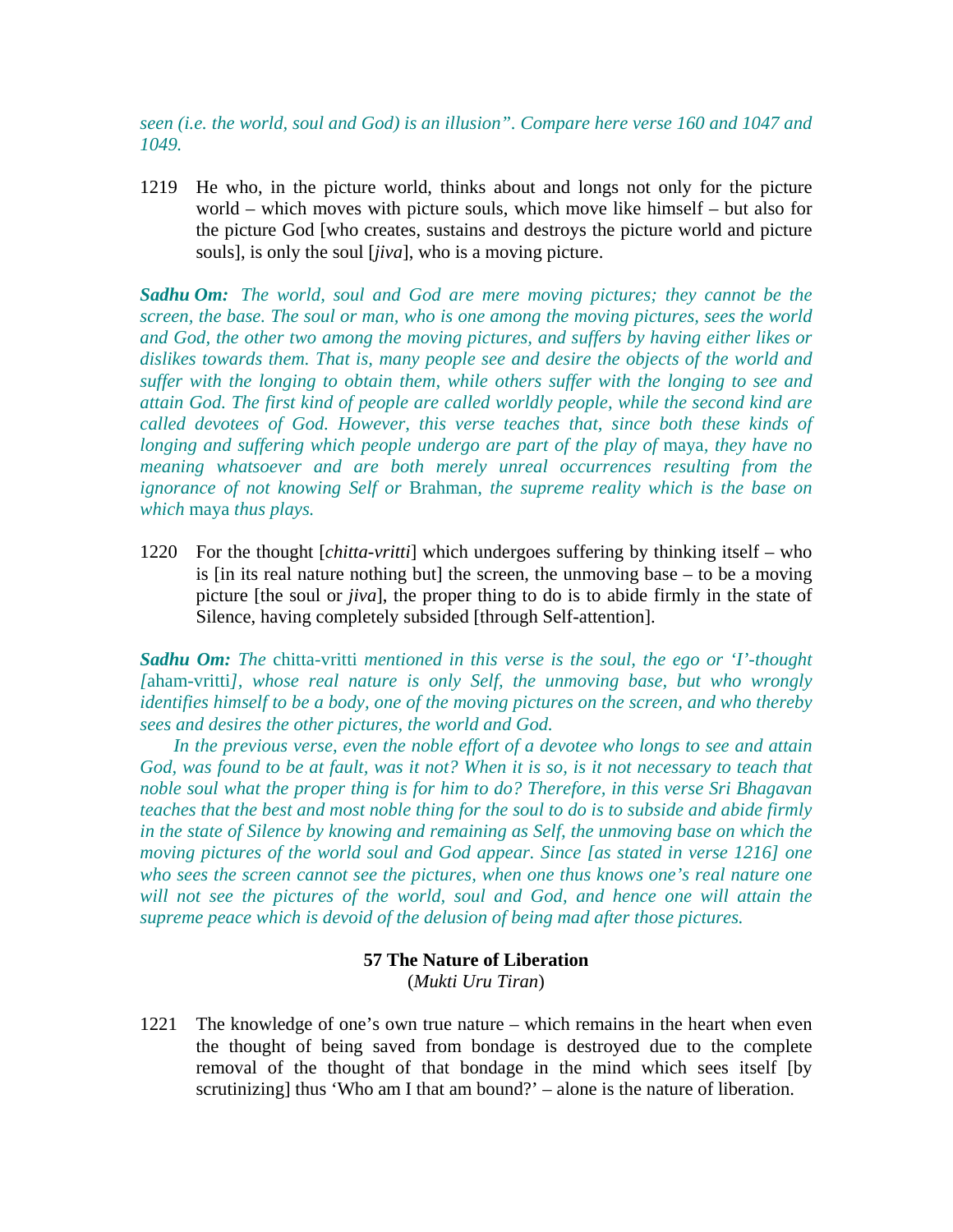*Michael James: When the mind sees its own true nature by enquiring 'Who am I that am bound?', it will realize that it was in truth never bound. Therefore, since the thought of bondage is thus completely destroyed, the contrary thought of liberation will also vanish, because bondage and liberation are a dyad [*dvandva*] or pair of opposites, each of which has a meaning because of the other. This verse paraphrases and explains the idea expressed by Sri Bhagavan in* Who am I? *when He said, "Enquiring 'Who am I that am in bondage?', and [thereby] knowing one's own real nature, alone is liberation".* 

1222 That which is the consciousness-filled peace [*bodhamaya-santa*] which shines as that which remains [when the thoughts of bondage and liberation are thus removed by Self-enquiry], alone is *Sada-sivam* [the eternal reality]. The egoless Silence [which shines] as [the true knowledge] 'That [*Sada-sivam*], which is the ever-existing Supreme, alone is "I",' alone is the finality of liberation.

# *Sadhu Om: Verse 40 of* Ulladu Narpadu Anubandham *should be read and understood here.*

- 1223 One's giving up of everything [by one's remaining firmly] without being shaken from the state [of peaceful Self-abidance] on account of slackness [or *pramada*] in [that state of] peace, which surges because of one's enquiry into Self, which is the basic consciousness on which everything [the world, soul and God] appears – alone is liberation.
- 1224 Unless the objective knowledge [the mind which knows second and third person objects] is completely destroyed, the attachment to the world, which is formed by the senses, which bind the soul, cannot be severed. The destruction of that [objective] knowledge by [one's] remaining in the state of Self, which is *nishtha*, alone is the nature of liberation which one enjoys.
- 1225 Merely being [as 'I am'] having known the path which destroys attachment, the enemy which is the mother of the bondage of birth [and death], which gives room for laughter [i.e. which is laughed at by Sages], and having attained that nonattachment – alone is liberation.

*Sadhu Om: "The path which destroys attachment, the enemy" is [as shown in the previous verse] to remain in Self, having given up objective knowledge, in other words, to attend only to Self and not to any second or third person objects. "Merely being" means remaining still with the mere consciousness 'I am' and without knowing any other thing.*

1226 The saying, "The attainment of a life of pure Self-consciousness, which shines merely as existence ['I am'], alone is the state of liberation, which is the light of supreme knowledge [*para-jnana*]", is the firm verdict of the Seers of reality, which is the crown of the *Vedas*.

> **58 The Supreme Truth**  (*Paramartha Tiran*)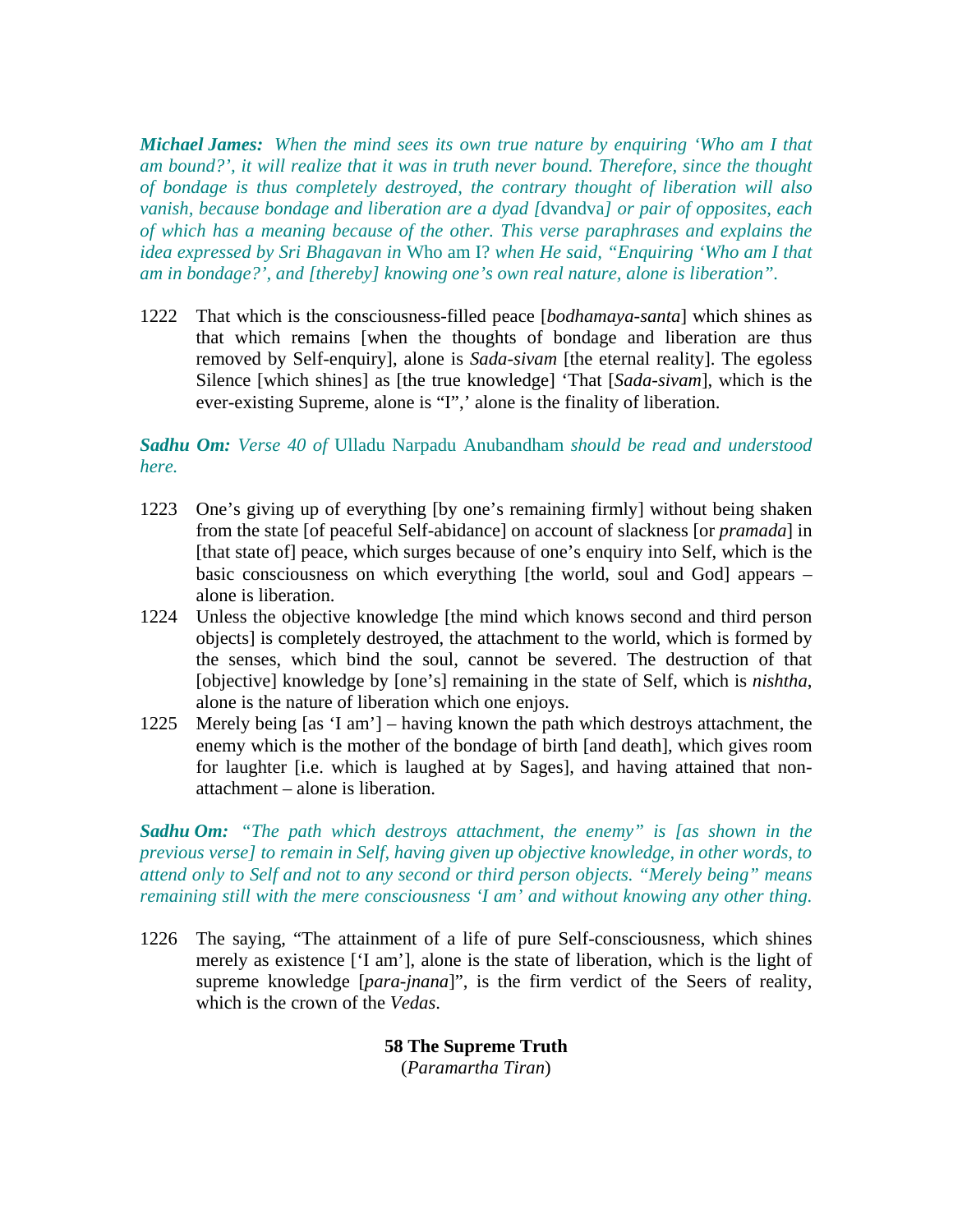1227 There is no becoming [creation], and there is also no destruction, the opposite [of creation]; there are no people in bondage, and there are also no people at all doing *sadhana*; there are no people who seek the highest [i.e. liberation], and there are also no people who have attained liberation. Know that this alone is the supreme truth [*paramartha*]!

*Sadhu Om: This verse is adapted from the Sanksrit* sloka*, "*Na nirodha na cha utpattih na baddhah na cha sadhakah, Na mumukshuh na vai muktah iti esha paramarthata*," which Sri Bhagavan often used to cite, and which is included in the* Amritabindu Upanishad *[Verse 10], in the* Atma Upanishad *[verse 30], in the* Mandukya Karikas *[2.32] and in the* Vivekachudamani *[verse 574]. After seeing this four-line verse composed by Sri Muruganar, Sri Bhagavan expressed the same idea in the following two-line verse.* 

**B28** There is no becoming [creation], destruction, bondage, desire to sever [bondage], effort [made for liberation] for those who have attained [liberation]. Know that this is the supreme truth [*paramartha*]!

*Sadhu Om: Creation, destruction, bondage, the desire to sever bondage, the one who seeks liberation and the one who has attained liberation, all exist only in the outlook of the mind. Hence they all have the same degree of reality [*sama-satya*] as the mind which knows them. But as Sri Bhagavan reveals in verse 17 of* Upadesa Undiyar*, when the form of the mind is vigilantly scrutinized it will be found that there is no such thing as mind at all. Therefore, when the mind is thus found to be non-existent, the whole false appearance of creation, destruction, bondage, liberation and so on, will also be found to be completely non-existent. Hence, the absolute truth experienced by a* Jnani*, who has known Self and who has thereby realized the non-existence of the mind, is only* ajata *– the truth that there was never was, is or will be any creation, birth or becoming at all.* 

 *The five divine functions [*panchakrityas*], namely creation, sustenance, destruction, veiling and Grace, are all things which are concerned only with the world, soul and God, which [as revealed in verse 1215] are mere playthings of* maya*. Therefore, whatever appears as real within the range of these five functions, cannot be the absolute truth. Since bondage, liberation,* sadhaka*,* sadhana*, attainment and so on, pertain only to the world, soul and God, they are all unreal. That is to say, since the world, soul and God are the playthings of* maya*, all knowledges pertaining to them are unreal. [See* Ulladu Narpadu *verse 13, "Knowledge of multiplicity is ignorance, which is unreal".] When it is so, only that knowledge which shines transcending* maya*, and which is a knowledge not of manyness but only of oneness, can be the supreme and absolute truth [*paramartha*]. The exact nature of that supreme truth can be known only by* Jnanis*, who firmly abide as that single, all-transcending reality. Their experience alone can be taken to be the absolute truth.* 

 *We should here recall that in verse 100 of this work it is stated that though Sri Bhagavan taught various different doctrines to suit the maturity of each one who came to Him, He revealed that His own experience was only* ajata*. In order to show that His own experience was also the experience of the ancient* Rishis *who gave the* Upanishads*, Sri Bhagavan often used to cite the* sloka *of which the present verse is a translation.*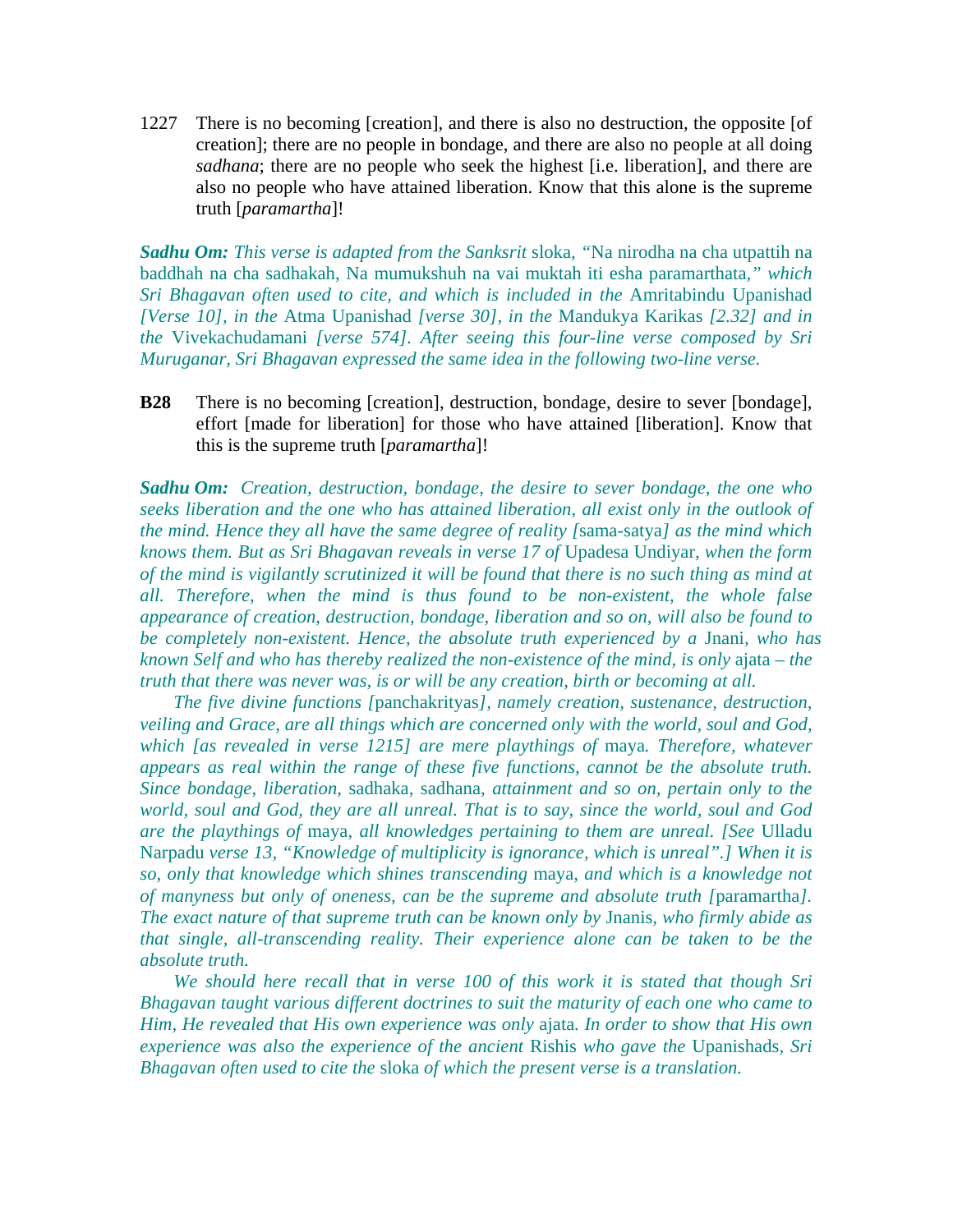*The literal meaning of the word '*maya*' is '*ma-ya*' [that which is not], because when Self-knowledge dawns the activity [*vritti*] of* maya*, namely its aforesaid play, will be found to be completely non-existent. Just as the non-existent snake merges into and becomes one with the ever-existing rope as soon as that rope is seen as it is, so the nonexistent* maya *will merge into and become one with the ever-existing and Self-shining Self as soon as that Self is known as it is. Therefore, though* maya *is not other than* Brahman *or Self, and though it is said to be beginningless like* Brahman*, it does have an end, since it is found to be non-existent in the clear light of Self-knowledge. Hence, we [Self], who remain shining even in the state in which* maya *is thus found to be non-existent, alone are the supreme and absolute truth [*paramartha*].* 

 *Thus, as the final conclusion of this work,* Guru Vachaka Kovai*, which is also known as 'The Light of Supreme Truth' [*paramartha dipam*], Sri Bhagavan reveals that Self – which always shines without beginning or end and without any change as the single, nondual existence-consciousness-bliss [*sat-chit-ananda*] in the form 'I am' – alone is the supreme truth [paramartha]), and that everything else is a mere play of maya and is therefore completely unreal and non-existent.* 

 *However, this absolute truth cannot be understood by people who are under the sway of* maya *and are therefore deluded by the defect of ego. Hence, disregarding this supreme truth, they imagine many different goals such as immortalizing the body, heavenizing the earth, going to celestial worlds, attaining powers [*siddhis*] and so on, and believing such goals to be the supreme truth [*paramartha*], in the name of yoga or religion they chart out different paths to attain those different goals, they write voluminous books about their own goals and methods, and they become entangled in elaborate arguments about them. However, all such efforts are futile, since they are possible only within the range of the unreal play of* maya*. Refer here to verse 34 of*  Ulladu Narpadu*, where Sri Bhagavan says that to argue about the nature of the reality, instead of merging within and knowing it as it is, is only ignorance born of maya.* 

1228 Since it is possible only in [the dim light of] unreality [or ignorance] to make that which exists [appear to be] non-existent and to make that which does not exist [appear to be] that which exists, but impossible [to do so] in the clear [light of] truth, in the certainty which is the truth everything is consciousness [*chit*].

*Michael James: A rope can appear to be a snake only in a dim light, and not in complete darkness or in clear light. Likewise, the ever-existing Self or Brahman can appear to be the non-existent names and forms [the world, soul and God] only in the dim light of ignorance [the mind-light], and not in the complete darkness of sleep or in the clear light of Self-knowledge. Therefore, since that which exists [Self or* Brahman*] cannot appear to be that which does not exist [the many names and forms] in the clear light of truth, in that clear light it will be realized that whatever appeared to be existent in the state of ignorance is truly nothing but consciousness, which alone is that which truly exists. That is, just as the rope alone ever exists both when it appears to be the nonexistent snake and when it is seen as it is, so consciousness alone ever exists both when it appears to be the non-existent names and forms and when it shines as it is.*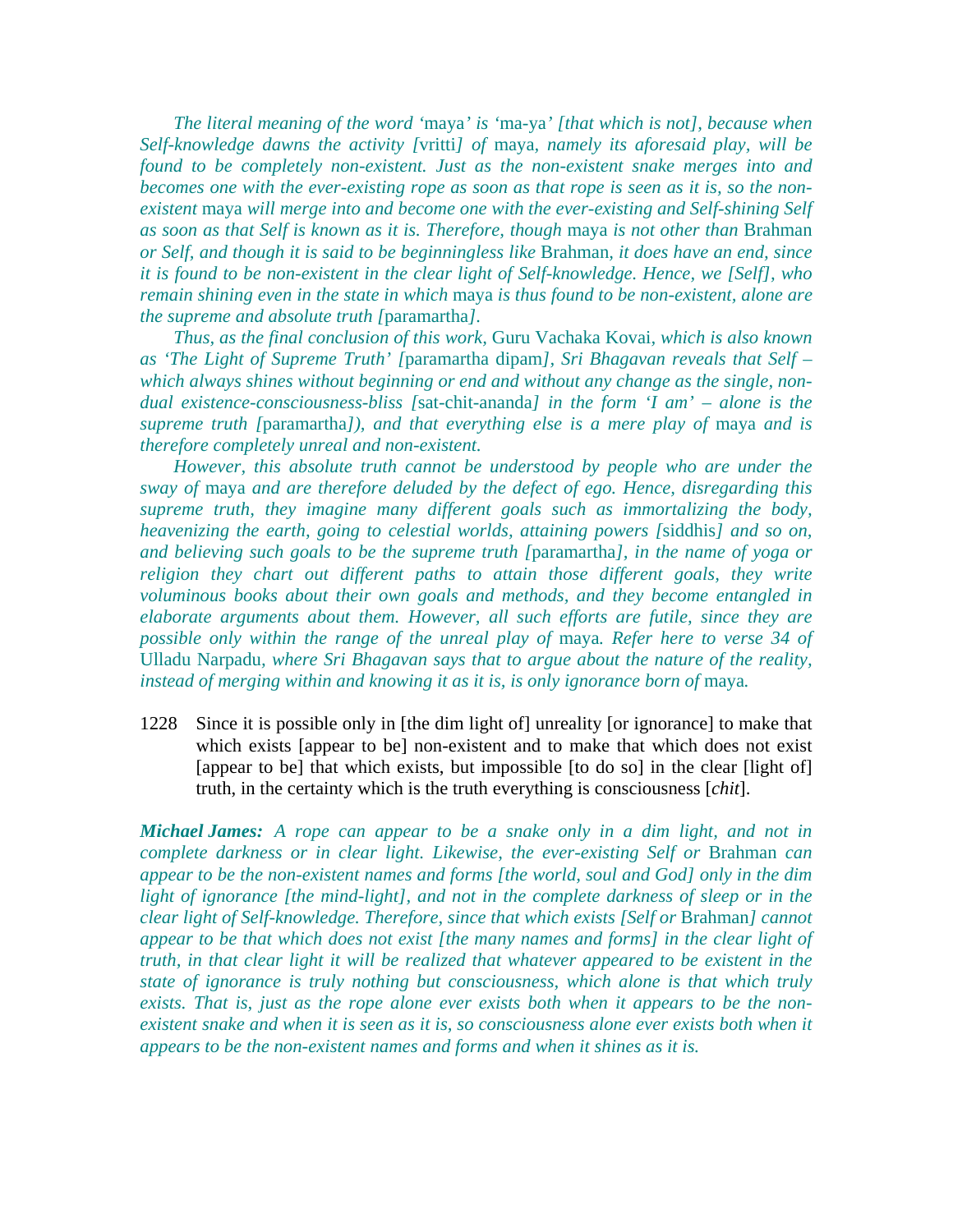1229 Know that all that is told about the soul and God – [such as] that which is the soul that has the bondage of attachment will become God when bondage is removed, just as paddy becomes rice when the husk is removed  $-$  is [merely] an imagination of the defective mind [superimposed] on Self, the form of that consciousness.

*Michael James: Though scriptures at first say, "Just as paddy becomes rice when its husk is removed, so the soul [or* jivatma*] will become God [*paramatma*] when its bondage of attachment is removed," the supreme truth [*paramartha*] is that there is no soul, God, bondage or liberation at all, and that these are all mere mental imaginations superimposed on Self, which is the sole ever-existing reality.* 

### **59 The Perfect Reality**

(*Semporul Tiran*)

1230 Whatever by the mind you think [or know] to be that which exists is in truth that which does not exist. That one [Self] which you cannot have in your mind [i.e. which you cannot think] either to be that which exists or to be that which does not exist, alone is that which exists [*ulladu*].

*Sadhu Om: Since the mind is itself an unreal and non-existent entity, everything which is known by the mind as real or existent, is in fact unreal and non-existent. Hence, if Self were something which could be known by the mind, it would also be unreal, would it not? But since Self is declared by Sages to be that which cannot be known by the mind, it alone is that which truly exists and is real.* 

- 1231 Say, is it possible by the imagination [the mind] to deny the greatness [and reality] of the widely pervading and transcendent Supreme, which completely swallows within itself the defects and differences caused by the crowd of all kinds of knowledge?
- 1232 Know that the consciousness which always shines in the heart as the formless and nameless Self, 'I', [and which is known] by [one's] being still without thinking [about anything] as existent or non-existent, alone is the perfect reality.
- 1233 Among the six doctrines declared to be without beginning, that non-duality [*advaita*] alone is without end, whereas the other five doctrines have an end. Bearing this in mind, know it clearly.

**Sadhu Om:** The six doctrines mentioned in this verse are the shad-darsanas, the six *orthodox schools of Indian philosophy, namely the* Nyaya *school of Gautama, the*  Vaiseshika *school of Kanada, the* Sankhya *school of Kapila, the Yoga school of Patanjali, the* Purva Mimamsa *school of Jaimini, and the Vedanta school of Vyasa. The doctrine referred to in this verse as* Advaita *is the doctrine of Vedanta, whose final conclusion is that the non-dual Self or* Brahman*, which transcends* maya*, alone is the ever-existing reality, which has neither beginning or end. On the other hand, the conclusions of the other five schools are all concerned with what is within the range of*  maya's *play. Therefore, just as* maya *is said to have no beginning but have an end, these five schools of philosophy are also said to have no beginning but to have an end, since*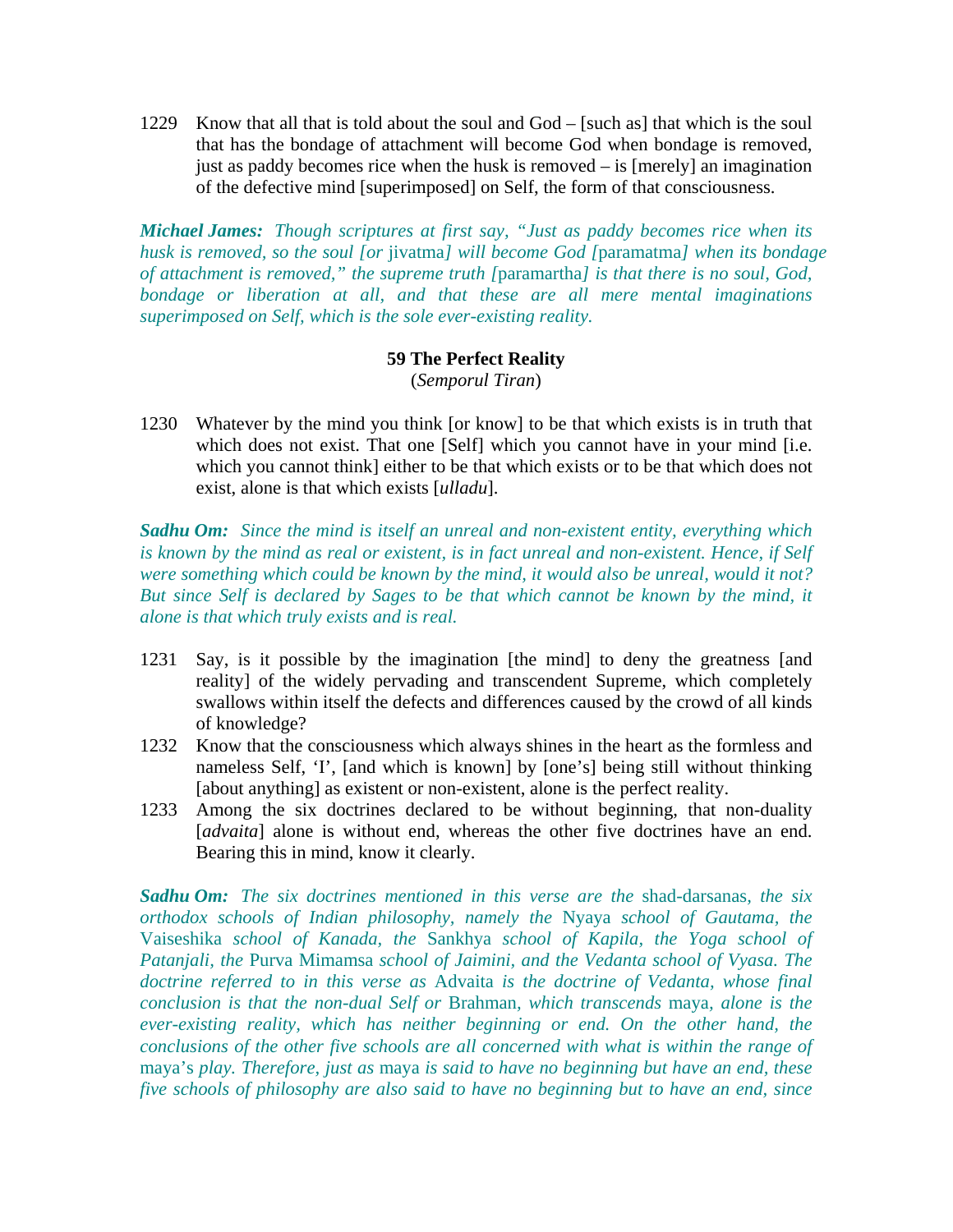*they cannot remain when the truth [Self] is realized and when* maya *thereby comes to an end. Since all doctrines other than* Advaita *are thus invalidated when Self-knowledge dawns,* Advaita *alone is the truth which exists and shines for ever without either beginning or end.* 

1234 When known [correctly], that which is said to be real is only one. Know that that firm, whole perfect reality alone is that which is described in many ways by *Brahma-jnanis*, who have known [it] by quietly entering the heart with a very subtle intellect.

*Michael James: Though the Sages who revealed the six doctrines (*shad-darsanas*) of Hinduism and who paved the various different religions in the world, had all realized the*  non-dual perfect reality, they described it in various ways according to the maturity of *the minds of those who came to them. However, mature aspirants should understand that, though the reality is thus described by Sages in many different ways, it is in truth one and non-dual.* 

1235 The truth of non-duality [*advaita-tattva*], which is the highest of all religions, which are so very many, alone is the silent reality, whose nature is the consciousness devoid of the insubstantial and ghostly ego, the seed of the different religions.

*Michael James: Refer to verses 989 to 993, 1176 to 1179, and 1242.* 

1236 Those who know the perfect reality – which does not have beginning or end, which is devoid of change, cause or even object of comparison, and which is that which cannot be known by the deceptive sense of individuality [the ego] – [alone] will attain glory.

# **60 Transcendence of Thought**

(*Bhavanatita Tiran*)

- 1237 The glory of *Advaita* will shine in the hearts of *Jnanis* as the unaffected Self after the deceptive triads [*triputis*] have disappeared, but cannot be attained by those who think [of it] by mind like [they think of] the imaginary, unreal, dual and petty sense objects.
- 1238 The thought-free Siva, who is Self, the real consciousness, cannot be known by those who have a mind which thinks, but only by the thought-free heroes who have a mind which, due to inner consciousness [or Self], has entered and abides in the source of thought, [their thinking] mind having died.
- 1239 O you [highly mature aspirants] who have intense madness for [the experience of] the greatness of non-duality [*advaita*]! [The experience of] non-duality is only for those who abide in the state of reality, having attained perfect peace of mind [which results from the complete subsidence of all the thoughts which rise in the mind]. Say, what is the benefit for backward people who do not seek direct abidance in reality.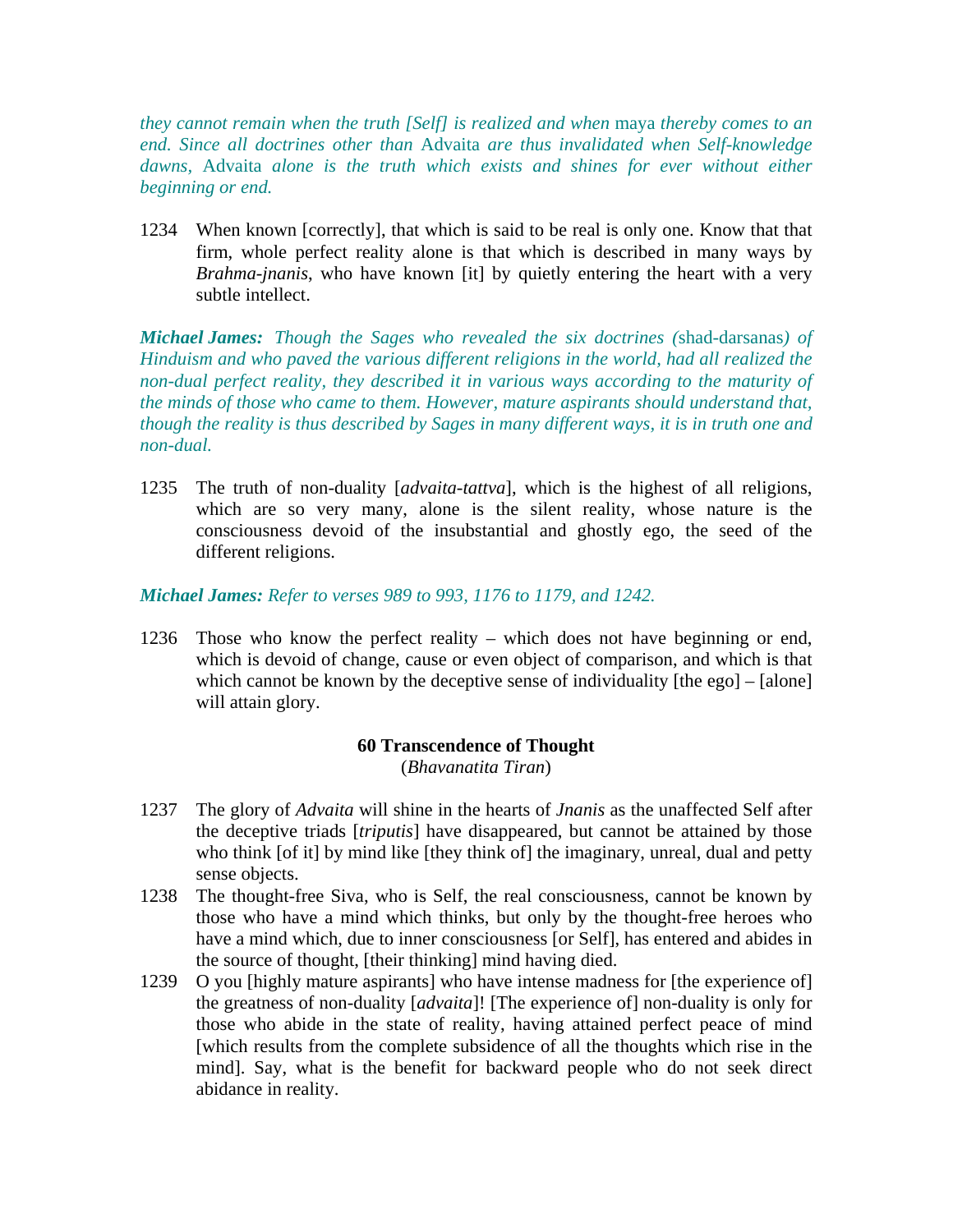*Michael James: The only true benefit to be attained is the experience of non-duality, which can be attained only by those mature aspirants who through Self-enquiry seek and attain perfect peace of mind, which is the state of abidance in Self, the reality, and not by those immature people who do not even desire to follow the direct path of Self-enquiry and thereby attain the state of Self-abidance.* 

### **61 Narration of the Experience**

(*Anubhavam Uraitta Tiran*)

1240 When we recount the experience [attained on account] of the sayings of the Guru [Sri Ramana], [it is the experience that] all that was seen as a forest of attachment [or bondage] is nothing but the ineffable space of the Silence of true Knowledge [*mey-jnana-mauna*] and [that] all inferior knowledge is a dream.

*Sadhu Om: In this chapter [verses 1240 to 1248] Sri Muruganar describes the experience of* Jnana *which he attained by the Grace of his* Sadguru*, Sri Ramana.* 

1241 I have known, I have known the state of supreme truth, which is full of transcendent existence-consciousness [and in which it is known] that in actual truth there is not even the least acquiring of what is called as bondage, liberation and so on, [which all appears only due to one's] having mistaken [oneself] to be other [than Self].

*Sadhu Om: When the state of supreme truth [*paramartha sthiti*] is known, one realizes that one had in truth never mistaken oneself to be other than Self, and that consequently one had never been in bondage and had never attained any such thing as liberation.* 

*Sri Muruganar: 'Abiding in this state, having attained the supreme bliss which is devoid of bondage and liberation...' is a saying of Sri Bhagavan [in verse 29 of* Upadesa Undiyar*]. He has also said [in verse 37 of* Ulladu Narpadu*], "Even the contention held that there is duality during practice and non-duality after attainment, is not true ...". If the state of supreme truth is known as it is, know that even the feeling of liberation will not exist there; since bondage is ever non-existent, the nature of Self is that which is completely devoid of even the knowledge 'I am a* Mukta*'.* 

1242 Though we look at any religion and though we listen to any doctrine [propounded by those religions], we clearly see that all the doctrines of those religions definitely proclaim only one goal, which shines devoid of differences.

*Michael James: In his experience of* Jnana *Sri Muruganar realized that, though different religions seem to proclaim different goals, all those seemingly different goals are in truth only one, namely the state of Self-knowledge, which shines devoid of differences. However, this true harmony and oneness among religions can prevail only in the state of Silence, and cannot prevail merely due to the intellect thinking 'All religions*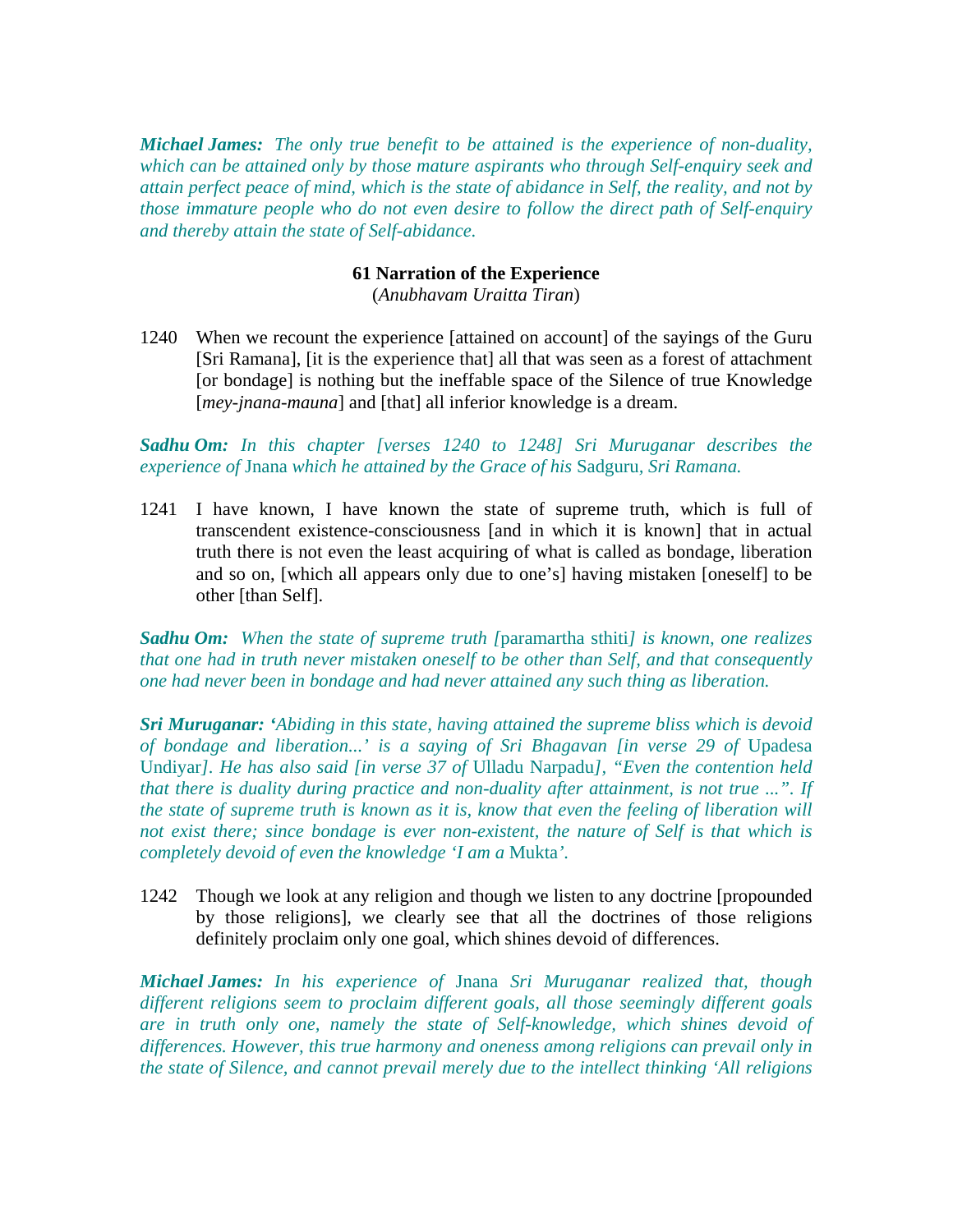*are one', because so long as the intellect exists it cannot but see differences between one religion and another. Refer here to verses 989 to 993, 1176 to 1179, and 1235.* 

*Sri Muruganar: In truth, harmony [among religions] can exist only in Silence [*mauna*], and cannot exist [*merely*] due to the subtlety of the intellect. After attaining the experience of Silence [*mauna-anubhava*], it will be known as clearly as a fruit in the palm that all religions and doctrines are having the goal of Self-attainment, without any differences among themselves.* 

1243 When entering and abiding in the Whole [*purna*], which is of the nature of consciousness [*chinmaya*], which shines there in the unerring *Vedas* as the reality, then it is impossible to see the three times [past, present and future], the three places [the first, second and third persons] and the triads [the knower, the act of knowing and the object known].

*Michael James: For an explanation about the meaning of 'the three places', refer to the note to verse 447.* 

1244 When known, the subtle truth revealed [in this work] is [what I learnt through] the silent elucidation [*mauna-vyakhyana*] which was joyfully bestowed [upon me] by *Jnana*-Ramana-Guru-Nathan, who taught [me] having come out in front of me as the foremost true Brahmin.

*Sri Murugunar: Since the subtle truth of the above verses [i.e. the whole of this work] can be understood only in the experience of* Jnana*, what the* Jnana*-Guru bestowed upon me was only the essence of the experience of Silence [*mauna-anubhava-sara*]. The words "having come out in front of me" denote that, though the* Jnana*-Guru ever exists within [as Self], He took me as His own by appearing in the play of* maya *with a human physical body like us. Since the clarity [of understanding Sri Bhagavan's teachings] is strengthened only through Silence, it is said "the silent elucidation" [*mauna vyakhyana*].* 

- 1245 In my [non-dual] outlook [in which I alone exist as the reality], you do not exist but only I; in your [non-dual] outlook [when you realize that you alone exist as the reality], I do not exist but only you; in one's own [non-dual] outlook [when one has realized the truth], others do not exist but only oneself. When [the truth is thus] known, all of them [I, you, oneself and others] are [nothing but] 'I' [the Self].
- 1246 Know that I am neither a possession nor am I a possessor; I am neither a slave [a devotee] nor a master [the Lord]; I do not have the dutiful sense of doership [the sense of doership that makes one feel 'I have a duty to do such-and-such things'] and I do not have the sense of experiencership; I am not at all a doer.
- 1247 Since Self took me as its own, appearing here as the Guru [Sri Ramana] in front of my objective knowledge [my mind], which was lamenting as if it were bound by *maya*, [I pay] most worthy obeisance only to my infinite Self, which blazes like the sun.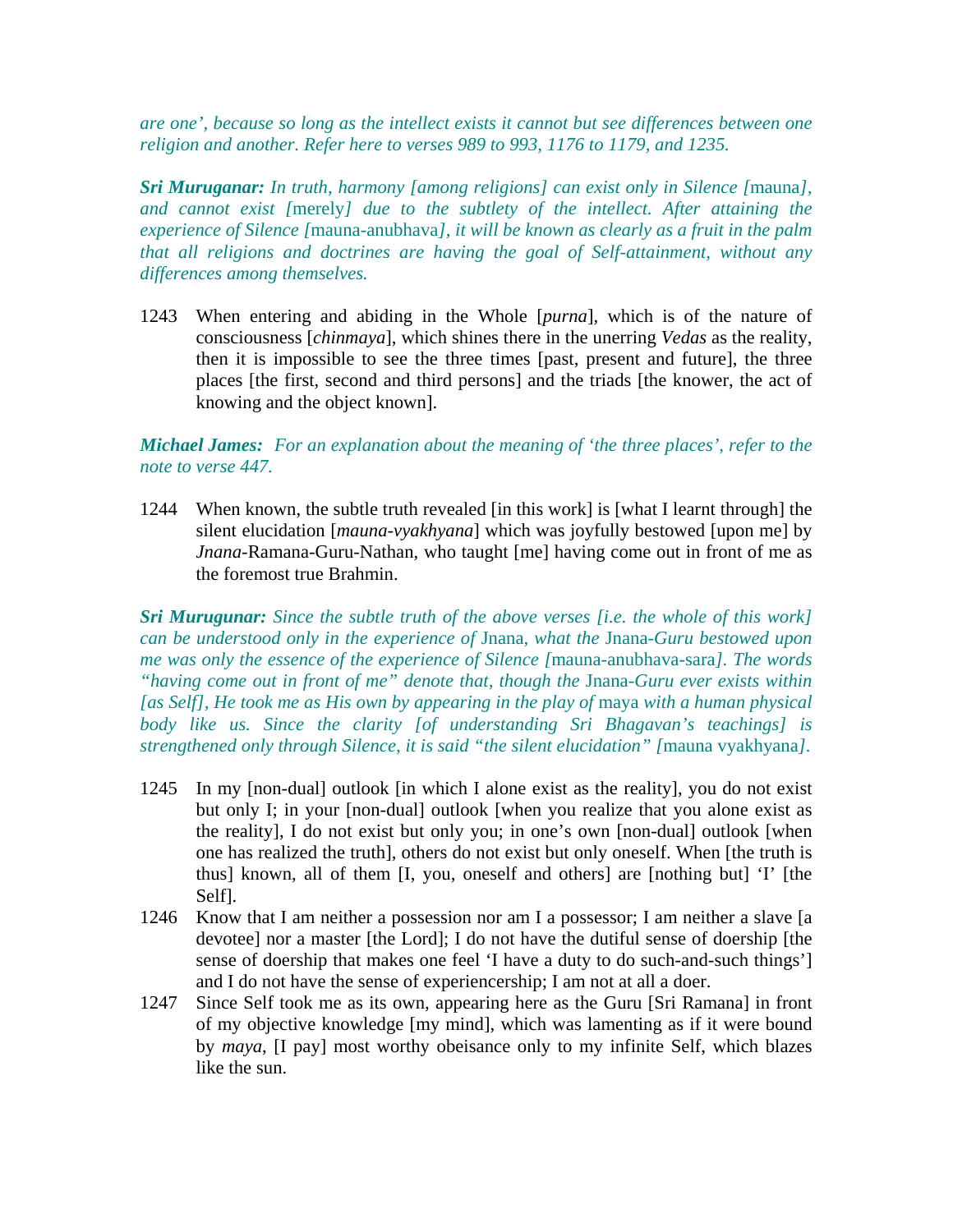1248 Know that, in spite of [any amount of] miserable poverty which may befall [him], [this] Murugan [Sri Muruganar] will never yield to the power of illusion [*mayasakti*] of the empty world but only to the power of consciousness [*chit-sakti*] of Supreme Ramana, who is Siva.

*Michael James: In the outward life of Sri Muruganar we clearly saw how perfectly he lived up to the truth which he expresses in this verse. In spite of the countless untold miseries and hardships which he had to undergo from the day he came to Sri Bhagavan to the day he left his body, Sri Muruganar was never shaken by and never yielded even in the least to the powerful threats and temptations of the worldly* maya *which surrounded him.* 

# **62 The State of Equality**

(*Sama Nilai Tiran*)

1249 For those who remain in Self-abidance [*jnana-atma-nishtha*], which is the foremost *dharma*, there is not even in the least [any differences such as] caste, lineage or religion. There are no differences [such as these] in Self, but only for the worthless, unreal body.

*Sadhu Om: The five verses in this concluding chapter all record actual sayings of Sri Bhagavan.* 

 *Since Self-abidance is itself the foremost* dharma *and the source of all* dharmas*, and since the various other* dharmas *or duties enjoined according to the different castes, lineages and religions exist only for the body and not for the Self, those who abide as Self need not perform any other* dharma*.* 

1250 Know that the vision of seeing equality – which is [the experience] that Self alone is the reality in all that is known [through the senses] – alone is the 'equal vision' [*sama-darsana*] which is lucidly proclaimed by Sages, [who have attained] true knowledge [*mey-jnana*] which abounds in equality [*samarasa*].

*Michael James: The words '*sama-darsana*' [equal vision] and '*sama-drishiti*' [equal outlook] are generally taken by people to mean seeing all people, all creatures and all things as equal. But in this verse Sri Bhagavan reveals that the true meaning of '*samadarsana*' or '*sama-drishti*' is only the experience of the* Jnani*, who knows that His own Self is the sole reality behind the whole world-appearance. So long as manyness and diversity are known, inequality will definitely remain; only in the state of perfect nondual oneness, in which is known that Self alone exists, can true equality be experienced.* 

1251 He [the *Jnani*] who is full of perfect peace, which is the experience of the motionless Self, which is devoid of the ego, is one whose mind is not happily pleased by praise and who is never displeased by blame.

*Michael James: Refer to verse 38 of* Ulladu Narpadu Anubandham*.*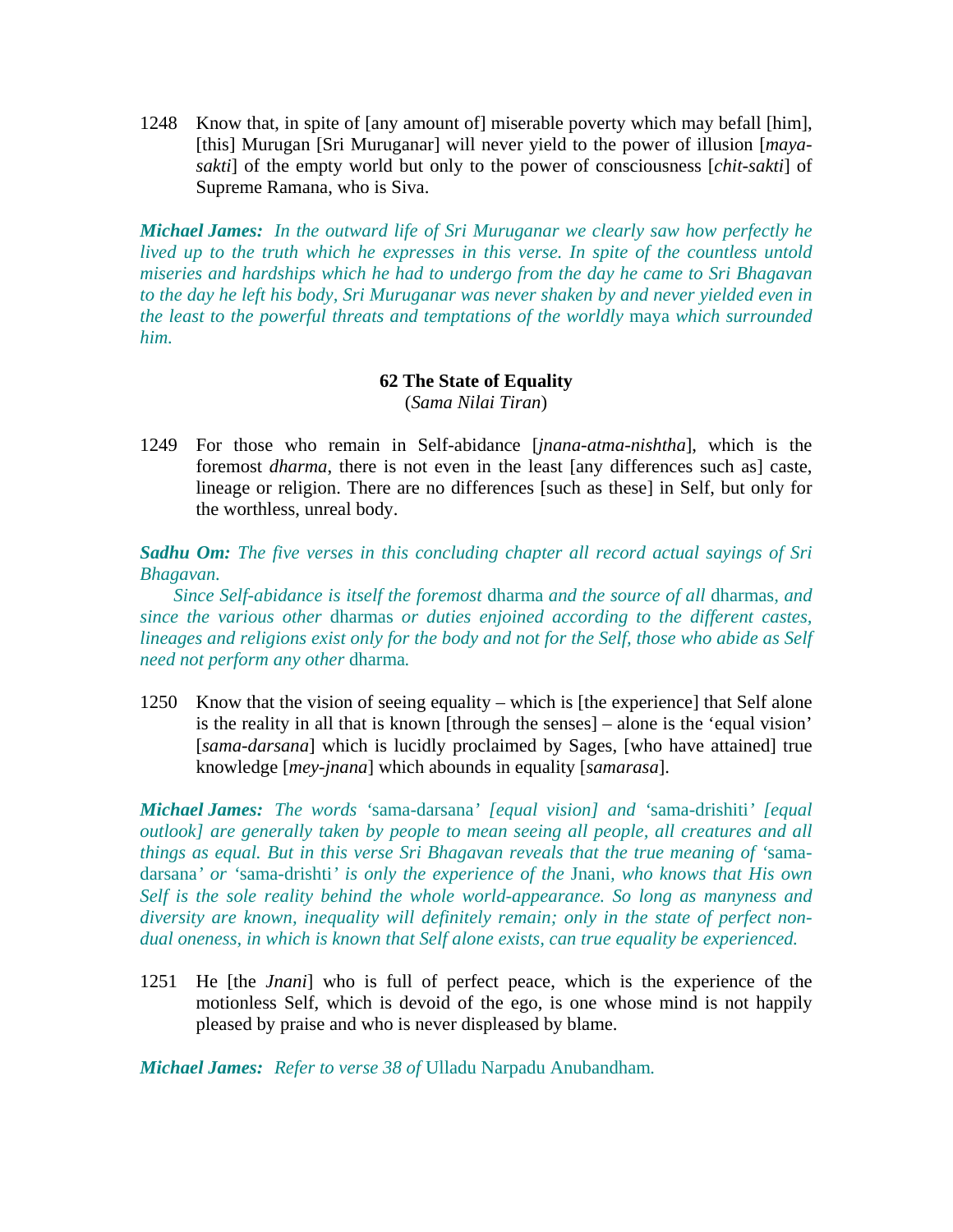- 1252 For the knower of reality [*mey-jnani*] who does not wrongly imagine to be real a life of glory, which is according to *prarabdha*, in the attractive world, which appears only in the unmanifest void like the pleasure of clear water [seen due to a mirage] in the scorching sunshine [of a desert] – even a life of degradation [poverty or misery] will be [experienced as] a great joy.
- 1253 Know that all the *tapas* which the great divine Sages naturally do without selfish desires, is beneficial to [all] the people of [this] ancient world, providing [them] with beautiful auspiciousness.

*Michael James: Since Sri Bhagavan has said in verse 30 of* Upadesa Undiyar*,*  "Knowing that which survives the destruction of 'I' [the ego]), alone is excellent tapas..." *we should understand that* Jnanis *are always by their very nature doing the most perfect*  tapas*. Refer to verse 303 of this work, where Sri Bhagavan says that the mere existence of a* Jnani *on earth is sufficient to remove all the sins of the world, and to Day to Day with* Bhagavan*, 9-3-1946, where Sri Bhagavan says, "If one* Jnani *exists in the world, his influence will benefit all the people in the world".* 

# **Praise**

# (*Vazhttu*)

1254 Glory to Arunagiri; glory to Ramana Guru; glory to the devotees who live by the one [unequalled] word [Sri Ramana's teachings]; glory to this 'Light of Supreme Truth' [*paramartha dipam*], which is a fine garland [*Kovai*] of the sayings [*Vachaka*] of the Gurumurti [Sri Ramana], in giving [its] fruit [Self-knowledge]!

### Sri Ramanarpanamastu

### APPENDIX

*Michael James: In the appendix of* Guru Vachaka Kovai – Urai*, Sri Sadhu Om's Tamil prose rendering of* Guru Vachaka Kovai*, the following eleven stray verses of Sri Bhagavan were added, since they are verses containing instructions or* upadesa*. At the end of the note to each verse, it is indicated where in the text of* Guru Vachaka Kovai *it is to be incorporated.* 

1 Because of the outlook of seeing [this world] as an effect [*karya*] which consists of female, male, neuter and so on, a doer who creates [it] exists as the cause [*karana*] of this world. He destroys and creates this world. Know [that] doer to be Hara [Lord Siva].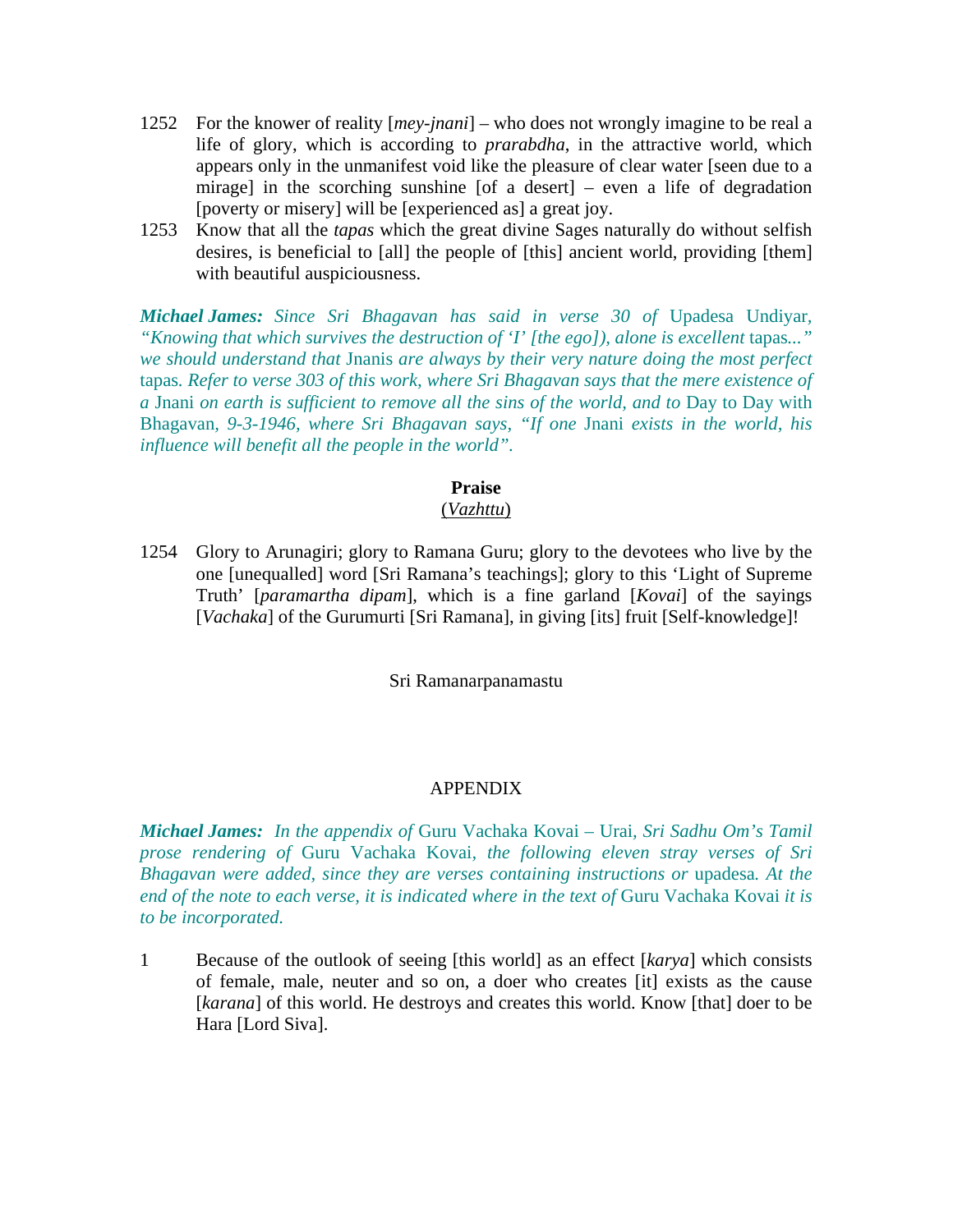*Sadhu Om: This verse is an adaptation by Sri Bhagavan of the Sanskrit verse, "*Stripum-napumsaka-aditvat jagatah karya-darsanat, Asti karta sah hritva-etat-srijati-asmatprabhuh-harah*", which is the first verse of* Siva-Jnana-Bodham*.* 

 *Cause and effect are a dyad [*dvandva*], since each one has a meaning only because of the other. The purpose of this verse is to teach that, since the world-appearance is seen as an effect, there must exist a God as the cause of it. Refer also to the first verse of*  Ulladu Narpadu*.* 

 *So long as the world is considered to be an effect, it is necessary to accept that it has a cause. But when Self-knowledge dawns, the world-appearance will be known to be nothing but Self, and the dyad of cause and effect will therefore cease to exist. When the world is thus no longer seen as an effect but only as the uncaused, uncreated and unchanging Self, God will no longer be known as a cause or doer – a separate entity – but will shine as that one undivided Self alone.* 

 *This verse is to be incorporated in the text after verse 114.* 

2 O son, the conjurer [*indrajalikan*] deludes the people of this world without deluding himself, whereas the *siddha* deludes the people of this world and [at the same time] deludes himself. What a great wonder this is!

**Sadhu Om:** This verse is an adaptation by Sri Bhagavan of a verse in the Rama Gita, *"*Aindrajalikakarta-api bhrantan-bhramayati svayam, Abhrantak eva siddhastu svabhratah bhramayatyaho*".* 

 *The conjurer who entertains people by performing tricks in the streets knows that his tricks are not real. The* siddha*, on the other hand, believes that the occult powers [*siddhis*] which he displays are real, and hence is deluded into thinking that he has really become great. However, his* siddhis *are in truth no more real than the conjurer's tricks. Therefore, though the* siddha *and the conjurer are equal in their art of deluding others, the* siddha *is inferior to the conjurer because he does not even have the clarity of mind to understand that his powers are unreal.* 

 *This verse is to be incorporated in the text after verse 224.* 

3 O my troublesome soul, you do not give rest to me, the stomach, for [even] one *nazhigai* [twenty-four minutes]; you do not stop eating for one *nazhigai* in a day; you never know my suffering. It is difficult to live with you.

*Sadhu Om: On the day of Chitra-purnima in the Tamil year Sukla [the full-moon day in April-May 1929], a sumptuous feast was served in the Ashram, as a result of which many devotees complained of uneasiness in the stomach. One devotee then quoted a wellknown Tamil verse sung by Saint Avaiyar, in which she addresses the stomach and says, "O my troublesome stomach, if you are asked to forgo food for one day, you do not forgo [it]; if you are asked to take [food sufficient] for two days, you do not take [it]; you never know my suffering. It is difficult to live with you."* 

 *Hearing this, Sri Bhagavan remarked that under the circumstances it was unfair to blame the stomach by quoting Avaiyar's verse, since it was only the soul or ego which had, for its own satisfaction, stuffed the stomach beyond its capacity. "On the contrary," said Sri Bhagavan, "it would now be fair for the stomach to complain against the soul,"*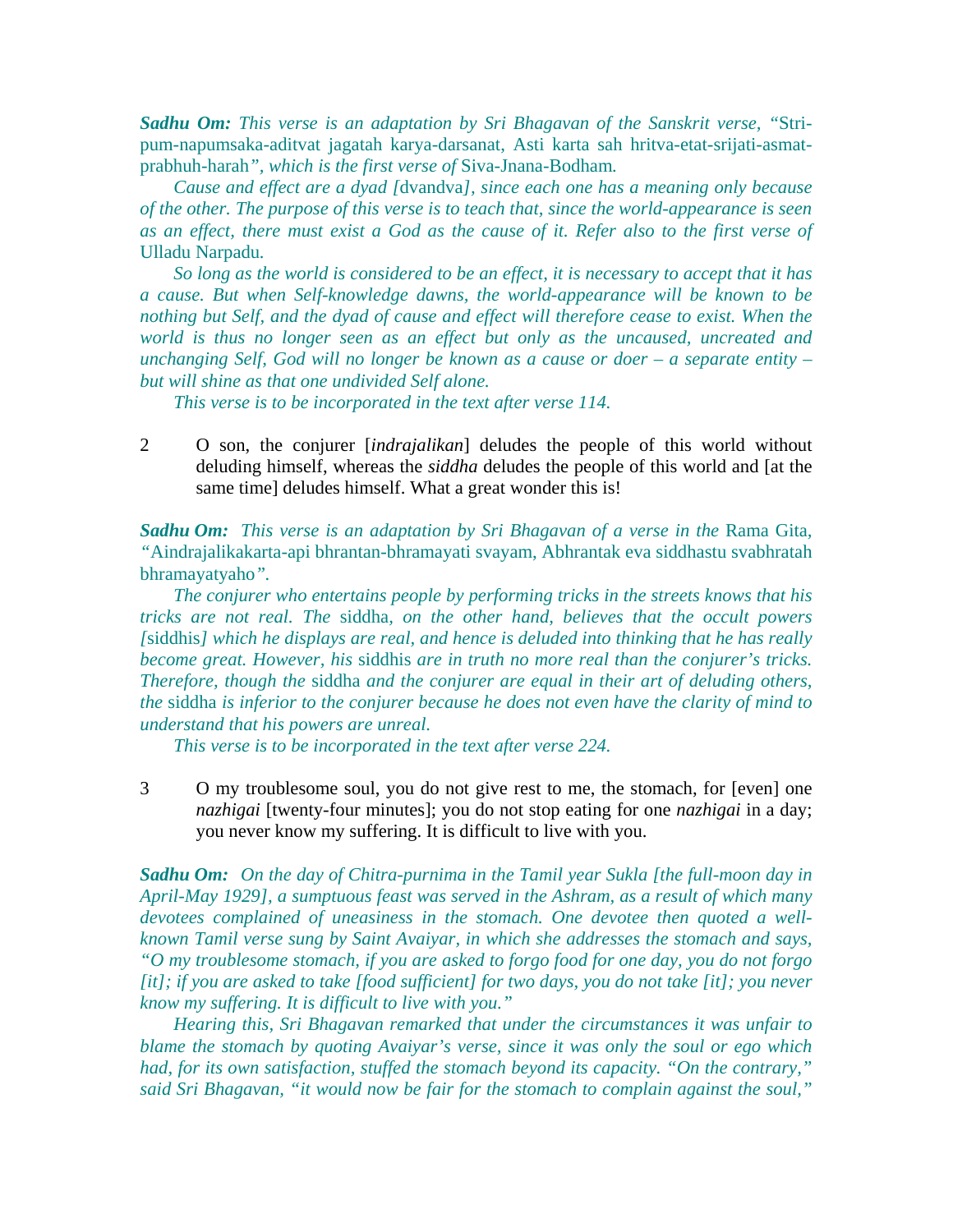*and so He composed the above stanza. Because Avaiyar lived on alms and often had to starve for days together, she could justly complain against the troubles which the stomach caused her. But through his verse, Sri Bhagavan humorously instructed His disciples that those people who pamper the sense of taste by overeating have no right to complain against the stomach.* 

 *This verse is to be incorporated in the text after verse 492.*

4 O you who make a great celebration [about a so-called birthday], [do you know] what is the [real birthday]? The [real] birthday is only that day when, by scrutinizing 'Where were we born?' [that is, "Where or from what did the ego, the false notion "I am this body", rise?], we are born in the reality [Self], which ever shines without birth or death as the one.

*Sadhu Om: In 1912, when devotees first began to celebrate His birthday [Jayanti], Sri Bhagavan composed this verse and the following one.* 

 *In verse 11 of* Ulladu Narpadu Anubandham *Sri Bhagavan has given an answer to the question, "Who is really born?" Likewise, in this verse He has given an answer to the question, "What is the real birthday?" Identifying the body as 'I' due to attachment [*dehabhimana*] is the birth of the* jiva*. But this is in fact a false birth, for identifying the body as 'I' is the death of our true state. On the other hand, since abiding as Self is the only true life, the attainment of Self-knowledge – which is gained by scrutinizing Self, the source of the ego – alone is our real birth.* 

 *This verse and the next one are to be included in the text after verse 603.* 

5 Subsiding [and merging into Self] by knowing oneself – [having discriminated] thus, "Conducting a birthday celebration instead of weeping over [one's] birth [as 'I am this body'] at least on [one's] birthday, is like decorating a corpse" – alone is [true] knowledge [or wisdom].

*Sadhu Om: After revealing in the previous verse that Self-realization alone is the real birth, in this verse Sri Bhagavan teaches that it is ignorance to celebrate one's false birthday, the day on which one was born in this world as a body. Even though on other days one forgets to lament, "Alas, I am born in this world by identifying this body as 'I'," at least on one's birthday one should remember to lament thus and to repent for that mistake. If instead one celebrates one's birthday with great pomp, it is like happily decorating a corpse – this body – instead of discarding it with aversion as not 'I'.* 

 *This verse and the previous one are to be incorporated in the text after 603.* 

*Editor's note: There are eleven verses in this appendix. In Michael's manuscript verses 6-11 have already been incorporated into the text in the appropriate places. They can be found in the notes to verses 1027, 1127,1141, 1147, 1172, 1173.*

*Michael James: The following verse was found among the manuscripts of Sri Muruganar with a note "To be added in* Guru Vachaka Kovai*", and was therefore included at the end of the appendix of* Guru Vachaka Kovai – Urai*. This verse is to be incorporated in the text after verse 592.*